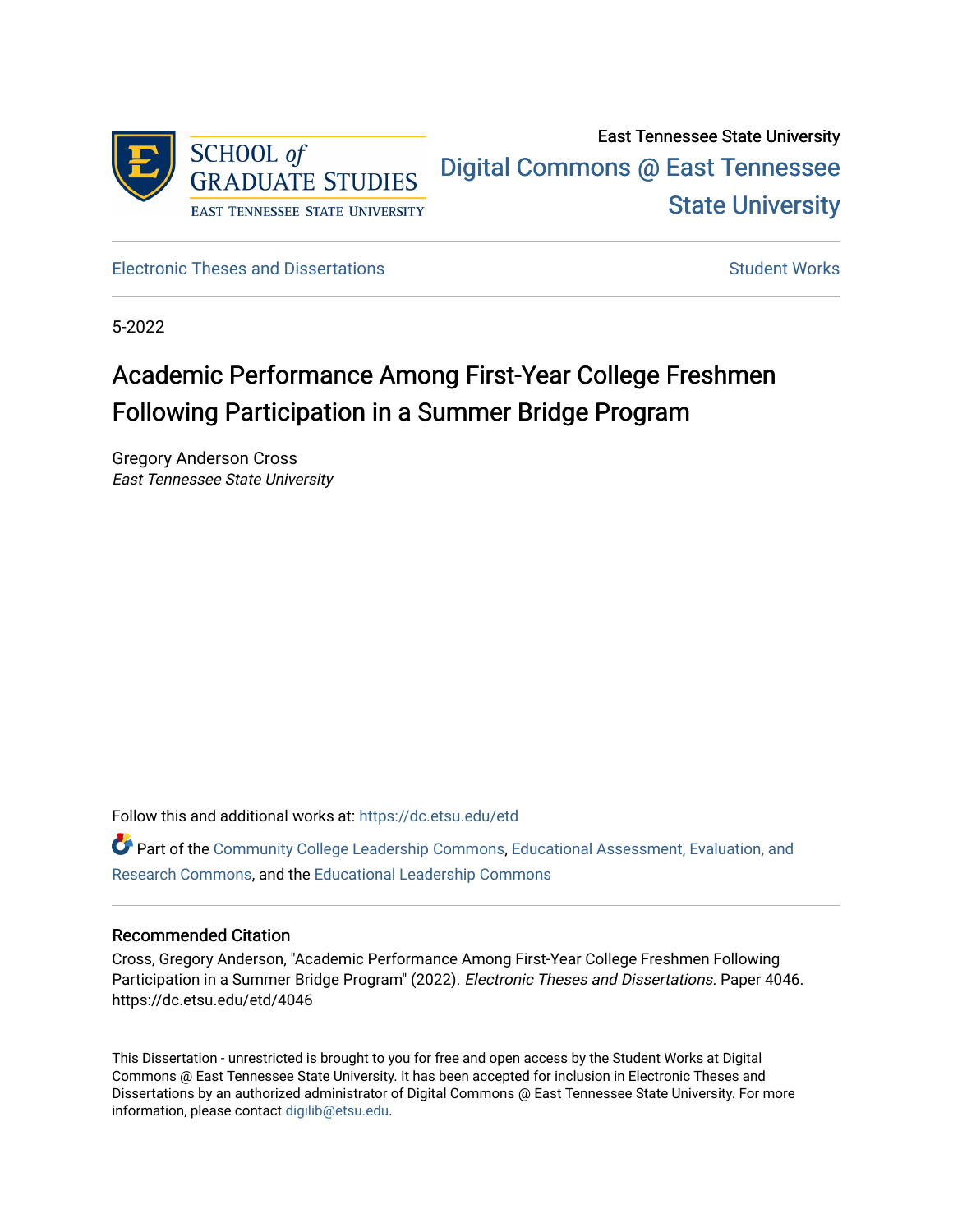Academic Performance Among First-Year College Freshmen Following Participation in a

Summer Bridge Program

 $\overline{\phantom{a}}$  , and the set of the set of the set of the set of the set of the set of the set of the set of the set of the set of the set of the set of the set of the set of the set of the set of the set of the set of the s

A dissertation

presented to

the faculty of the Department of Educational Leadership and Policy Analysis

East Tennessee State University

In partial fulfillment

of the requirements for the degree

Doctor of Education in Educational Leadership

 $\overline{\phantom{a}}$ 

by

Gregory Anderson Cross

May 2022

Dr. Terence Hicks, Chair

Dr. Jill Channing

Dr. Donald Good

Keywords: college bridge program, academically underprepared, developmental, placement test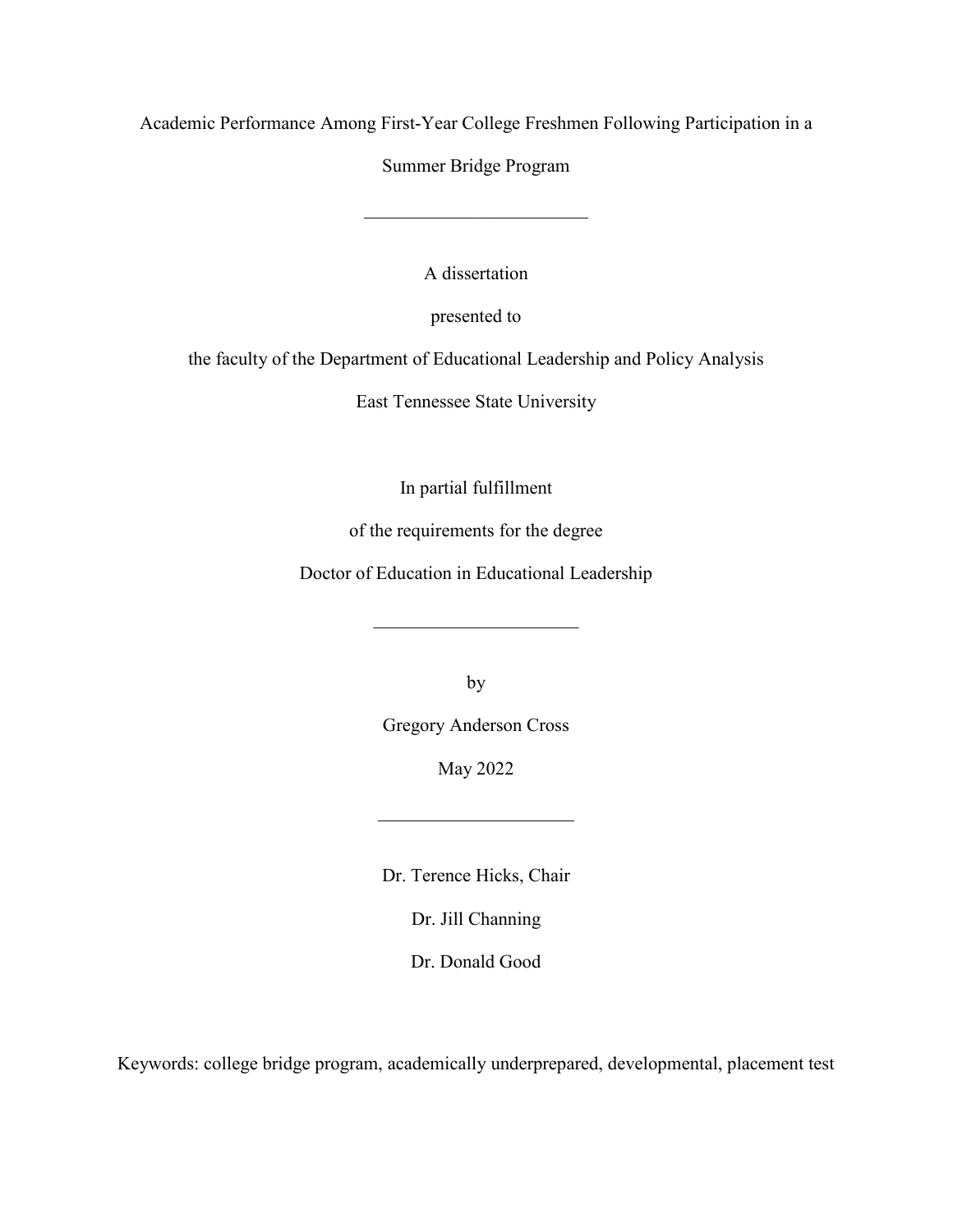#### ABSTRACT

# <span id="page-2-0"></span>Academic Performance Among First-Year College Freshmen Following Participation in a Summer Bridge Program

by

Gregory Anderson Cross

The primary purpose of this study was to determine the differences in the academic outcomes of first-year academically underprepared TN Promise-eligible college freshmen who participated in a college bridge program. A comparative research design was applied to existing data, including first-semester GPA, first-semester credit completion rate, first college-level mathematics course GPA, first college-level English course GPA, and fall-to-fall persistence rates. A random sample of 412 first-time freshman college students from five cohorts was analyzed using descriptive statistics for eight research questions. These findings indicated that there were no significant differences among college bridge participants and non-bridge participants. Non-bridge program participants performed slightly better than bridge program participants for all research questions, including first-semester GPA, first-semester credit completion rate, first English course GPA, and first mathematics course GPA. Similar results were also found for research questions that analyzed underrepresented participants. However, despite finding that non-bridge participants achieved minor but consistently higher performance outcomes, the fall-to-fall persistence rates for bridge participants and non-bridge participants were nearly identical. Additional analyses indicated that low-income bridge participants slightly outperformed their low-income non-bridge peers in first-semester GPA and credit completion rate, and first-generation bridge program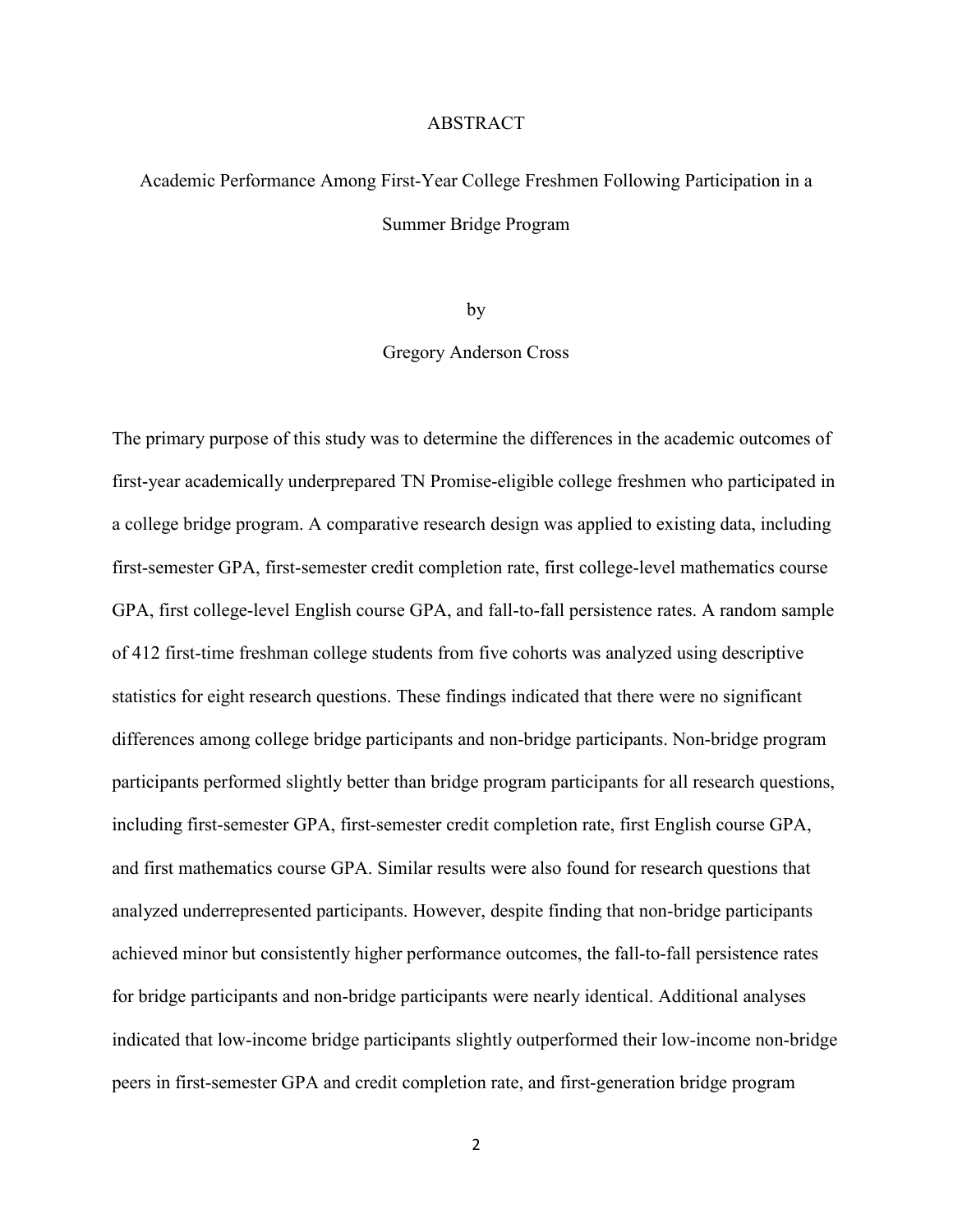participants and first-generation non-bridge participants performed almost identically, though no statistical significance was found. This study documented the short-term academic effects that college bridge programs can have on academically underprepared college freshmen. These findings resemble similar findings from existing bridge program research that likewise did not find improvements in student performance or outcomes. Additionally, this study along with ambiguous findings from previous research, might indicate that bridge program efficacy is highly reliant on program design, purpose, and target populations, and the concept is not a universal approach to prepare students academically and socially for the curricular expectations of postsecondary education. Implications for future research and recommendations for policymakers are discussed.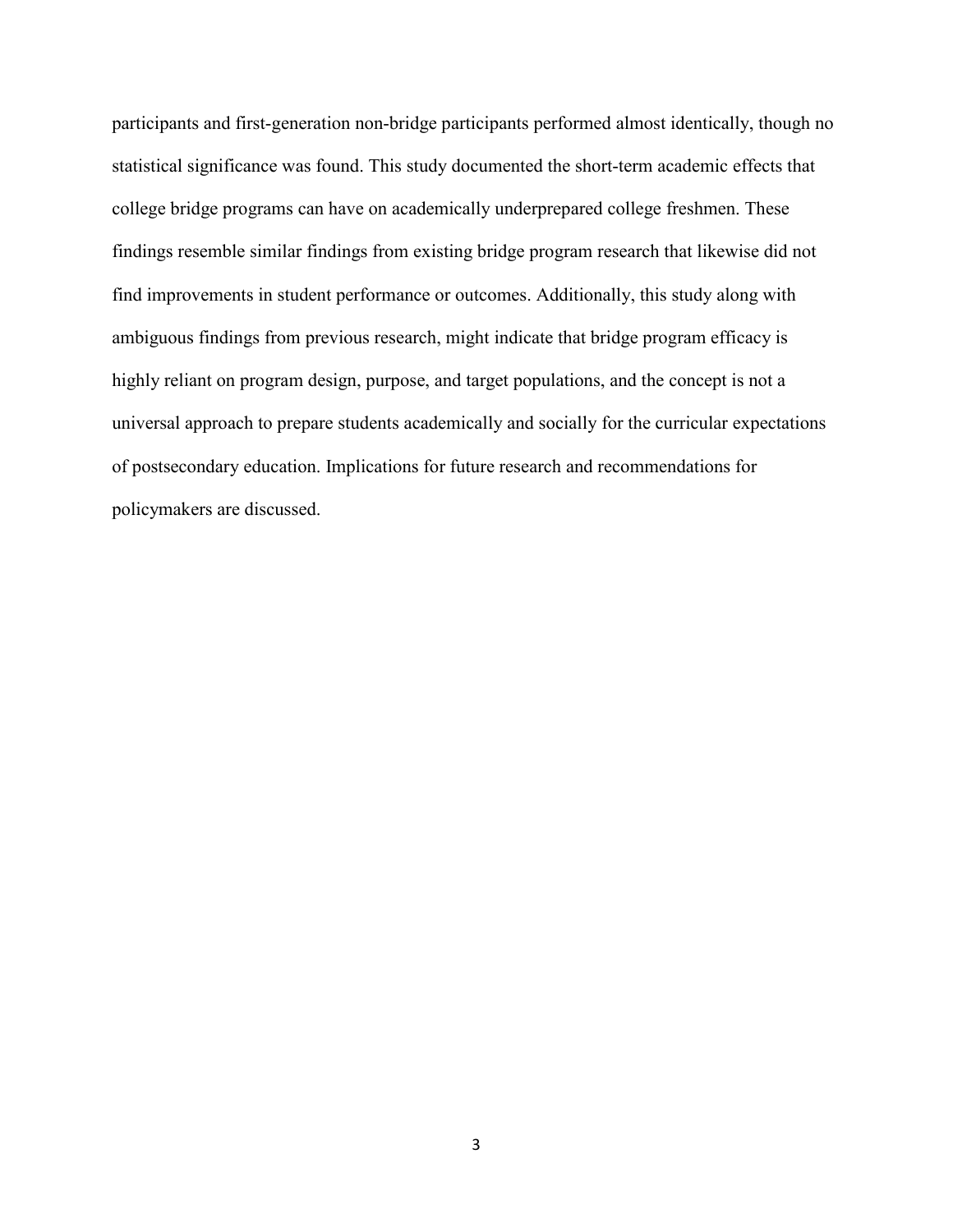Copyright 2022 by Gregory Anderson Cross

All Rights Reserved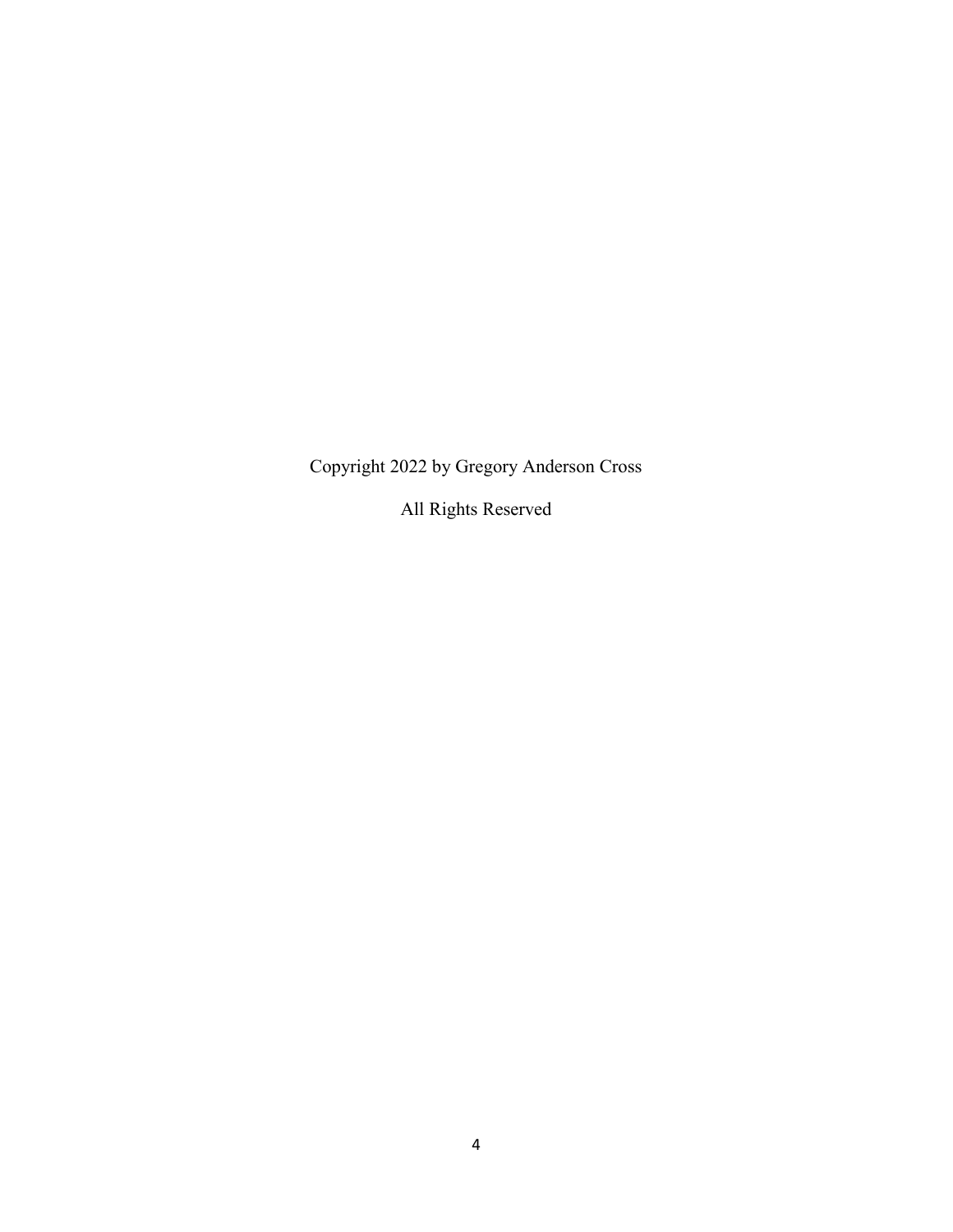### DEDICATION

<span id="page-5-0"></span>I dedicate this to my family and friends. To my mom, dad, brother, Pawpaw, Gran, Leon, and Gina, thank you for always loving and supporting me. To the loving memory of my Nana and Granddad. In the end, I completed this program for you all, and I completed this program because you made it possible.

To my niece, Waverly, you're only two years old right now so you probably won't read this for a few years, but I want you to know that you can do anything you want in life if you work hard, do the right thing, and be considerate to others. Technically you can't do *anything* you want. The laws of nature and society make certain things impossible or imprudent. For example, you can't flap your arms and fly into the endless vacuum of space because of aerodynamics and gravity and other things I don't understand. And you shouldn't try to steal the Mona Lisa or hitch a ride on Air Force One because those things are illegal. But you can become an astronaut if you want, and you can paint the next Mona Lisa if you want, and you can be elected President of the United States if you want. Just stay diligent and motivated and be good. Or be the least bad you can be. By the way, a museum employee at the Louvre stole the Mona Lisa in 1911, so don't give up on that dream yet.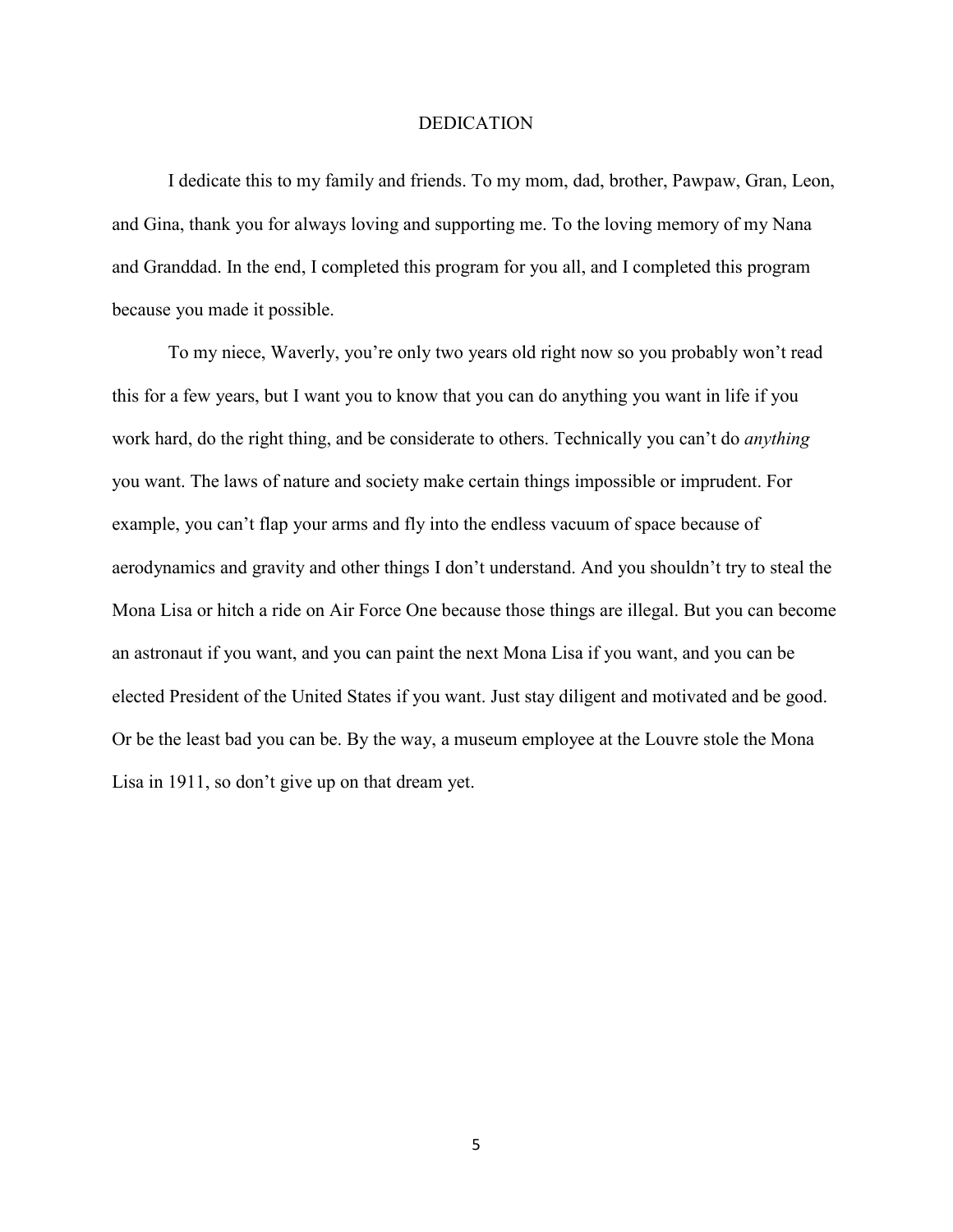### ACKNOWLEDGEMENTS

<span id="page-6-0"></span>I would like to express my sincere gratitude to my friends and colleagues who helped me through this process with advice, data, edits, and encouragement. Thank you to the current or future doctors Amanda Bennett, Brad McCormick, and Michelle Kilgore for showing me that some goals are better accomplished with others than by oneself. Our cohort was my favorite part of this program. I owe thanks to Melissa Johnston and Dr. Traci Williams for endless amounts of patience and data, to the future doctor Alyssa Moss for helping me figure out APA and for being honest about when I needed to rephrase a sentence or rewrite a paragraph, and to Dr. Angie Wood for being positive and supportive no matter how hard I tried to stop her.

I owe appreciation to my chair, Dr. Terence Hicks, for guiding me through this process and helping me craft a quality study and a meaningful dissertation. Thanks also to my committee members, Dr. Jill Channing and Dr. Donald Good, for offering recommendations and advice to make this paper better than it otherwise would have been. I would also like to acknowledge Dr. Bethany Bullock, Dr. Richard Rhoda, and Dr. Michael Torrence for going out of their way to offer praise and encouragement in the early stages of this program.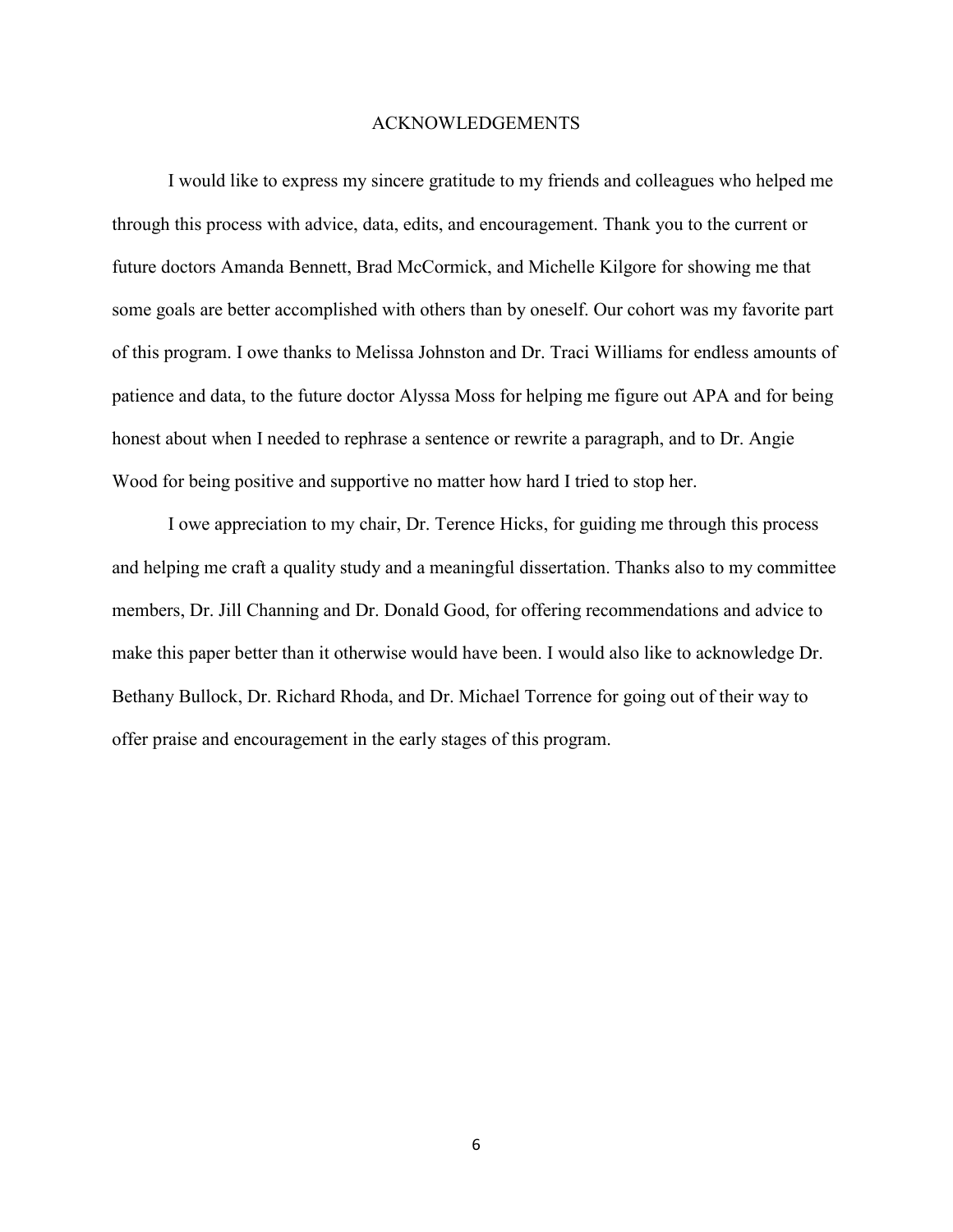## **TABLE OF CONTENTS**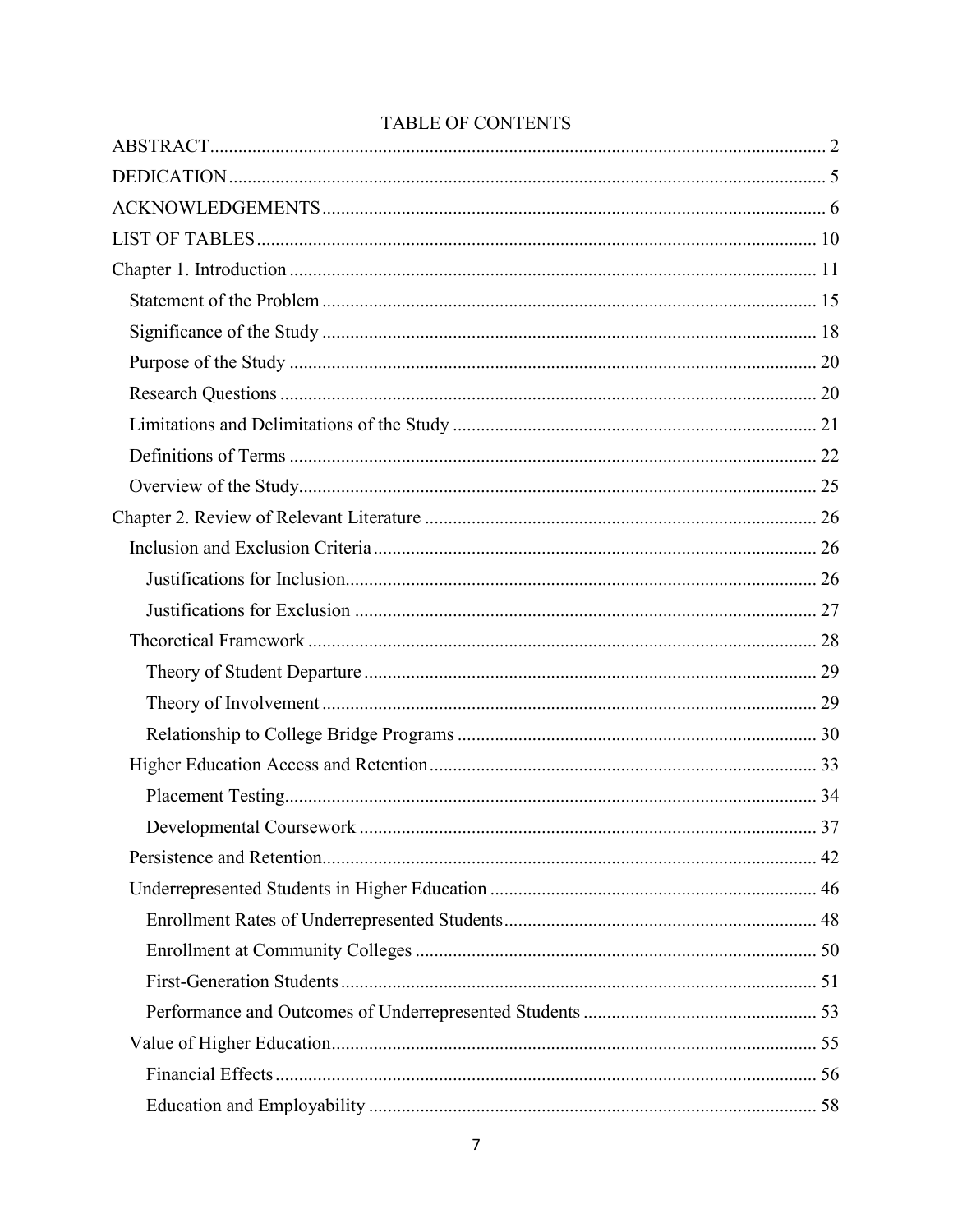| 92 |
|----|
|    |
|    |
|    |
|    |
|    |
|    |
|    |
|    |
|    |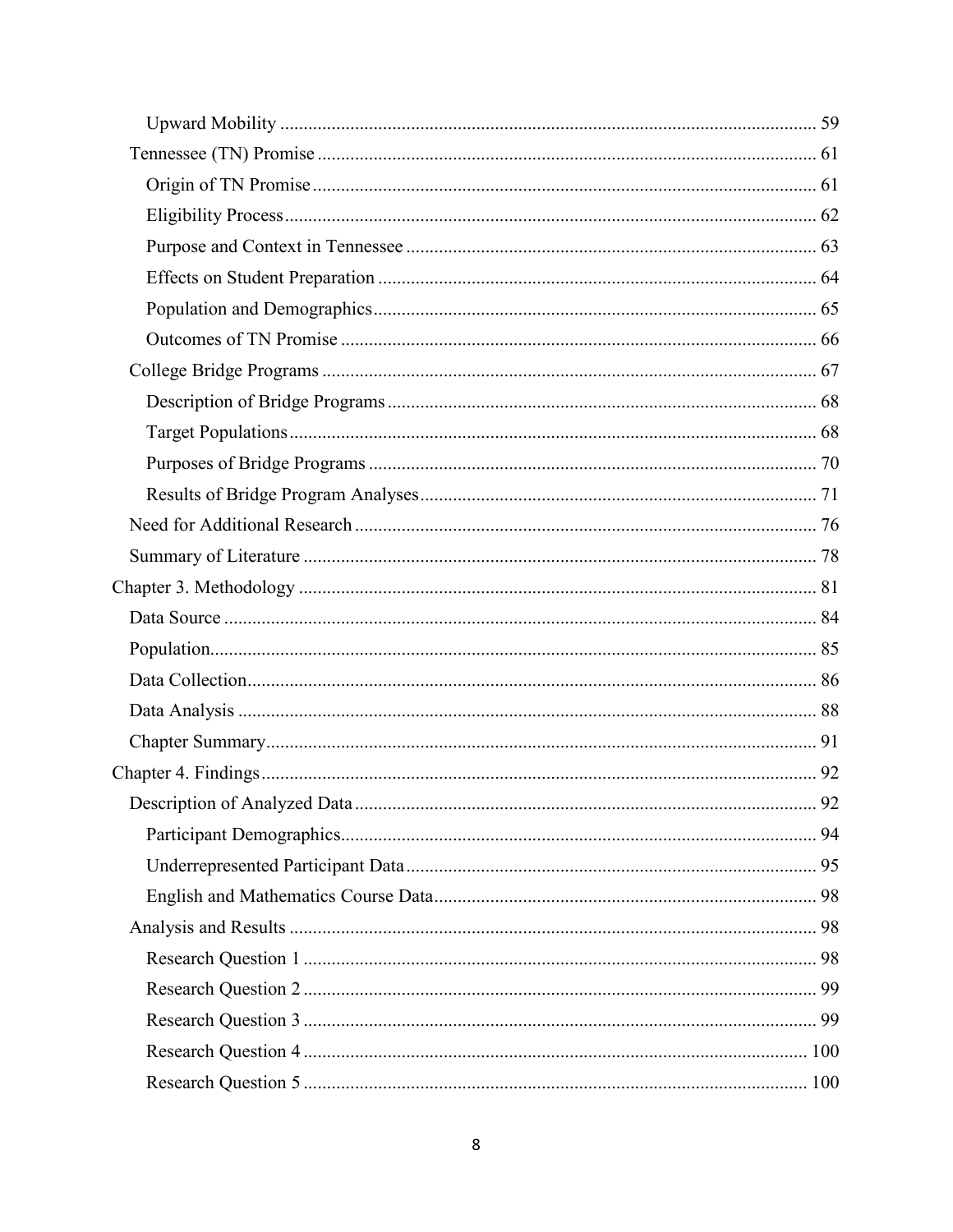| Female/Male Summer Bridge Participants and Non-Bridge Participants 103    |  |
|---------------------------------------------------------------------------|--|
| Low-Income and First-Generation Summer Bridge Participants and Non-Bridge |  |
|                                                                           |  |
|                                                                           |  |
|                                                                           |  |
|                                                                           |  |
|                                                                           |  |
|                                                                           |  |
|                                                                           |  |
|                                                                           |  |
|                                                                           |  |
|                                                                           |  |
|                                                                           |  |
|                                                                           |  |
|                                                                           |  |
|                                                                           |  |
|                                                                           |  |
|                                                                           |  |
|                                                                           |  |
|                                                                           |  |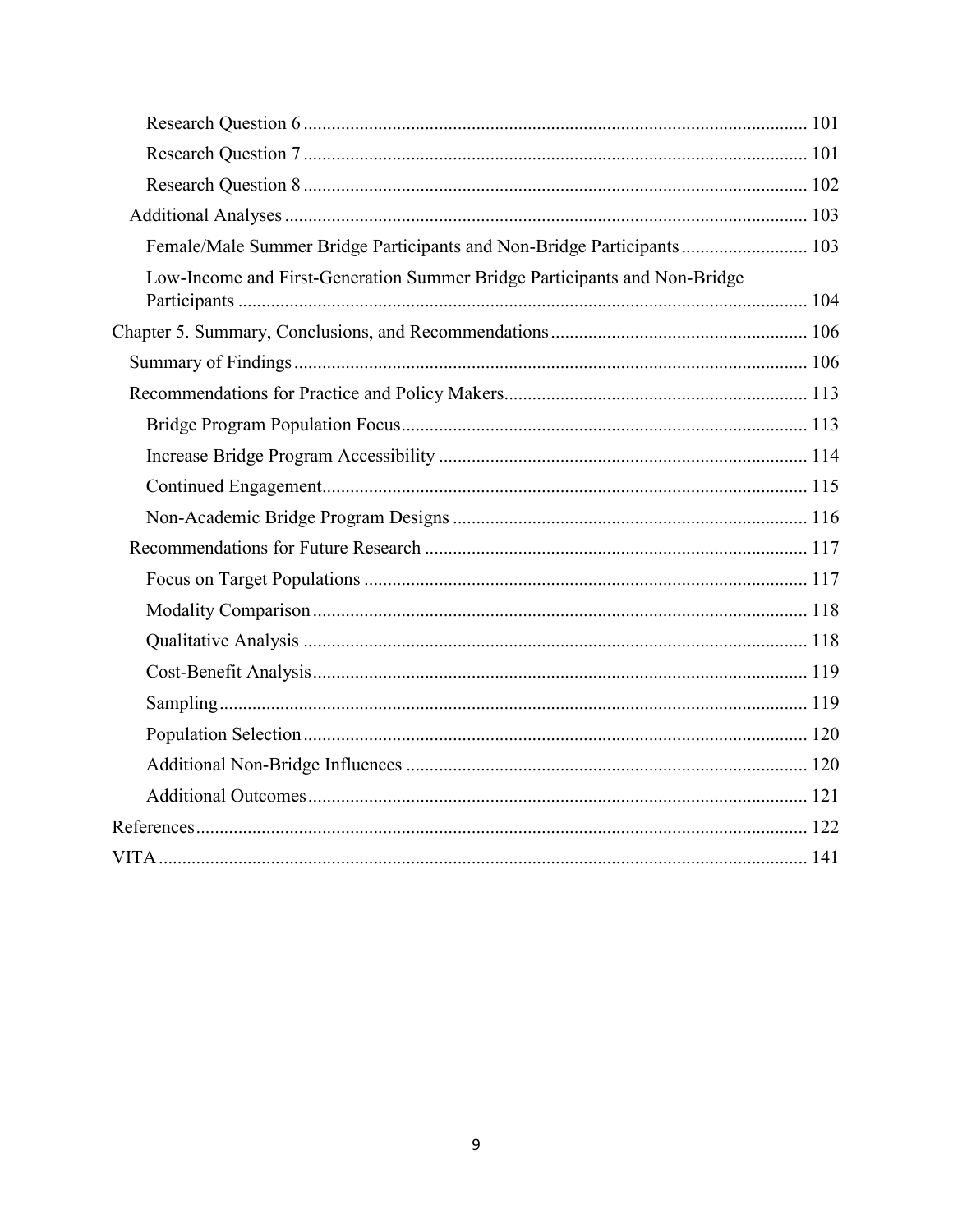## <span id="page-10-0"></span>LIST OF TABLES

| Table 3. Summer Bridge Participant and Non-bridge Participant Demographics 98      |  |
|------------------------------------------------------------------------------------|--|
| Table 4. GPA, Completion Rate, Mathematics, and English Course t-test Results  101 |  |
| Table 5. First-semester GPA and Completion Rate for Underrepresented Students 103  |  |
|                                                                                    |  |
| Table 7. GPA and Completion Rates for Low-Income and First-Generation  106         |  |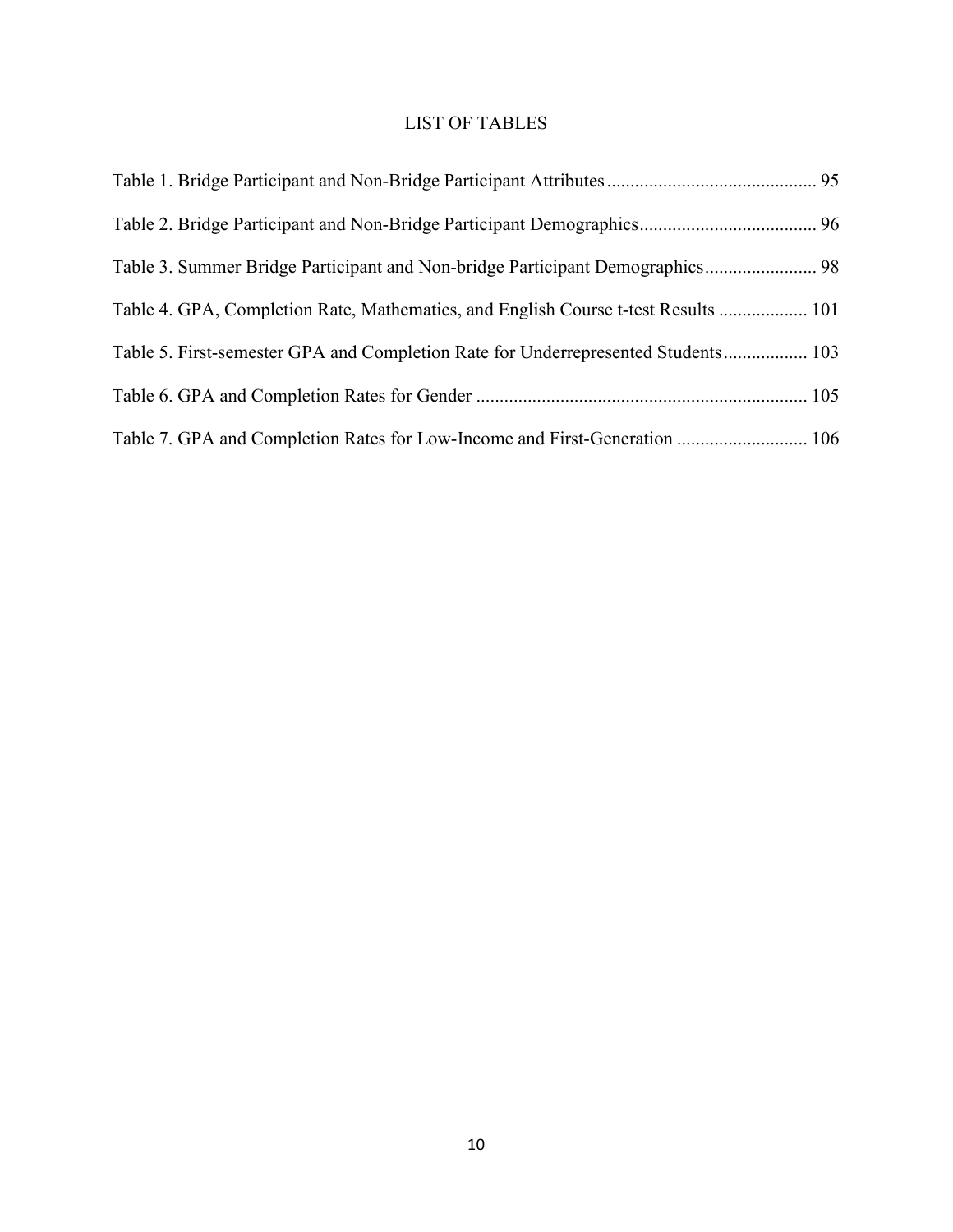### **Chapter 1. Introduction**

<span id="page-11-0"></span>One of the most important aspects of the community college model is the assurance that all students can benefit from higher education through the concept and practice of open access admission (Shannon & Smith, 2006). Community colleges provide egalitarian admission to students from all socioeconomic and demographic backgrounds and provide entry into higher education to populations who otherwise lack access to selective institutions due to academic or financial limitations. Expanded access to higher education provides myriad benefits to students, including improvements in communication, problem-solving, teamwork, and adaptation to new work requirements (Bok, 2013). The economic benefits of merely attending college or obtaining an associate's degree represent increased lifetime earnings and drastically higher rates of employability relative to a high school diploma (Carnevale et al., 2016). Such economic imperatives associated with higher education are expected to increase as employer requirements continue to rise and employment opportunities require that employees possess advanced credentials and degrees that employers prefer (Bottoms & Sundell, 2017). The opportunity to pursue higher education provided by open access institutions, therefore, represents the prospect of improving students' abilities to work more effectively and to transition into higher economic strata.

However, variations in academic preparedness among students result in disparate outcomes of student performance and success, including differential retention and graduation rates. According to Bok (2013), up to 58% of community college students are required to enroll in remedial courses compared to 25% of students at four-year colleges, and fewer than half of all students who require remediation successfully complete their developmental coursework. Despite comparable performance measurements based on analyses of transcripts, community college students are specifically and substantially more likely to undergo remediation relative to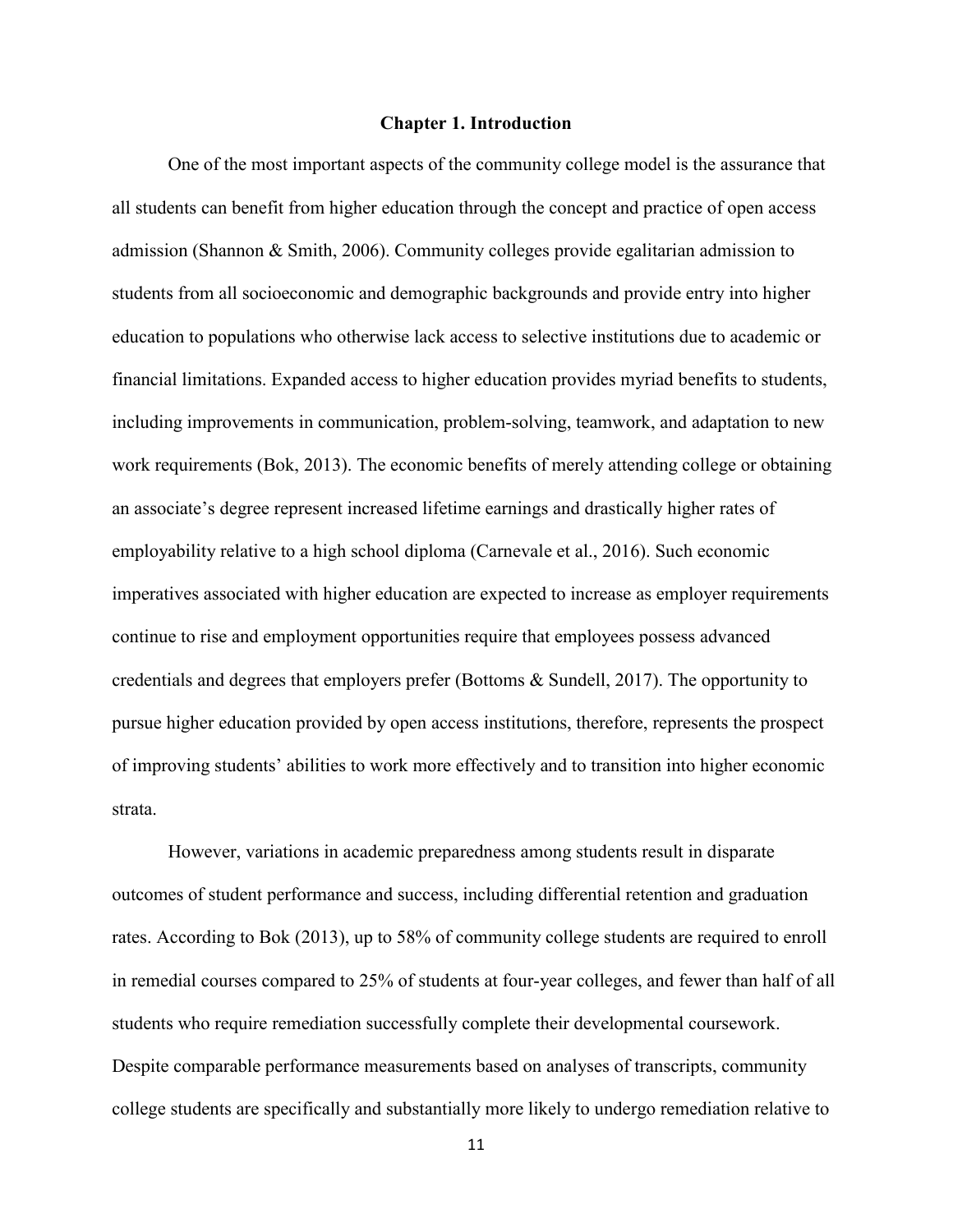four-year university students (Monaghan & Attewell, 2015). The high rates of academic unpreparedness and requisite remediation effectively reduce the accessibility of the community college model and diminish the potential personal, financial, and social benefits of unrestricted higher education.

Efforts to remediate students to mitigate the effects of academic unpreparedness include various support services and non-credit developmental or remedial coursework, and these efforts add to the costs of education for students and institutions and diminish the budgetary discretion to improve other college functions. Though developmental courses are beneficial for some significantly underprepared students, this form of remediation does not provide credits, slows students' progress, and has an unverified impact on student success (Park et al., 2018). According to Logue et al. (2017), requiring students to pass remedial courses prior to credit bearing courses increases costs on students, colleges, and taxpayers using resources that could be allocated elsewhere. Developmental courses can be burdensome in that they consume students' financial aid availability and do not contribute to degree progression. In addition to extending students' college enrollment and adding to the costs of a degree, developmental courses can be demoralizing experiences for students (McGlynn, 2012). Despite the many institutional provisions offered to assist underprepared students, the lack of basic reading, writing, mathematics, and computer skills demonstrated by a large proportion of community colleges students threatens to undermine the open access feature that defines these institutions (Shannon & Smith, 2006).

A potential solution to assist academically underprepared college students is an intensive summer bridge program designed to introduce students to the curricular and social expectations of college coursework prior to postsecondary enrollment. Bridge programs consist of both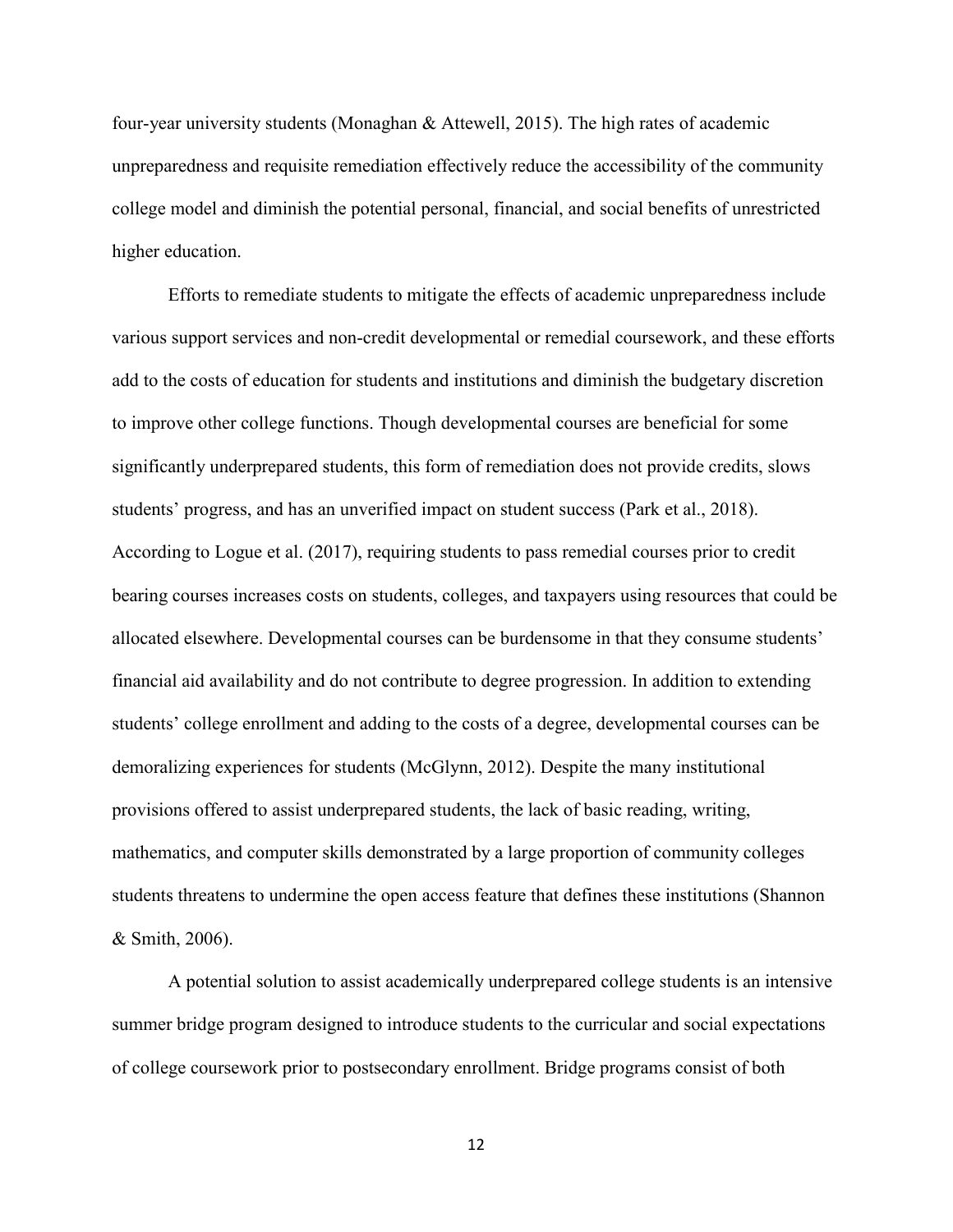academic and social aspects that can help students connect with institutions' educational expectations (McCurrie, 2009). Such programs may inculcate students with an academic, social, and postsecondary-minded mentality that could diminish the need to impose non-credit bearing and discouraging remedial courses. Program design can differ in length, content, and intensity based on student needs and institutional resources. The purposes of summer bridge programs likewise vary from the introduction of college skills to peer and cohort socialization, though academic preparation directly addresses curricular deficiencies as indicated by students' low placement test scores and high rates of remedial enrollment. The successful remediation and preparation of a portion of developmental-level incoming students could improve student outcomes and make available institutional resources for other institutional programs and initiatives.

Tennessee (TN) Promise is a financial aid program implemented in fall 2015 and designed to incentivize community college enrollment for Tennessee students. The program serves as a fundamental aspect of the state's economic development-based Drive to 55 initiative meant to increase college attendance and achieve a 55% postsecondary attainment rate among its population (Smith & Bowyer, 2016). As such, it provides a mechanism through which underrepresented and academically underprepared students could seek postsecondary enrollment. According to Mike Krause, former Executive Director of the Tennessee Higher Education Commission, the Promise program can inform school districts of the college-readiness of incoming students (Adams, 2015). Through this comprehensive college program, Tennessee can both influence college enrollment and examine current proficiencies and deficiencies in the state's college pipeline because of the program's expansive coverage and the shifting academic and demographic profiles of its recipients.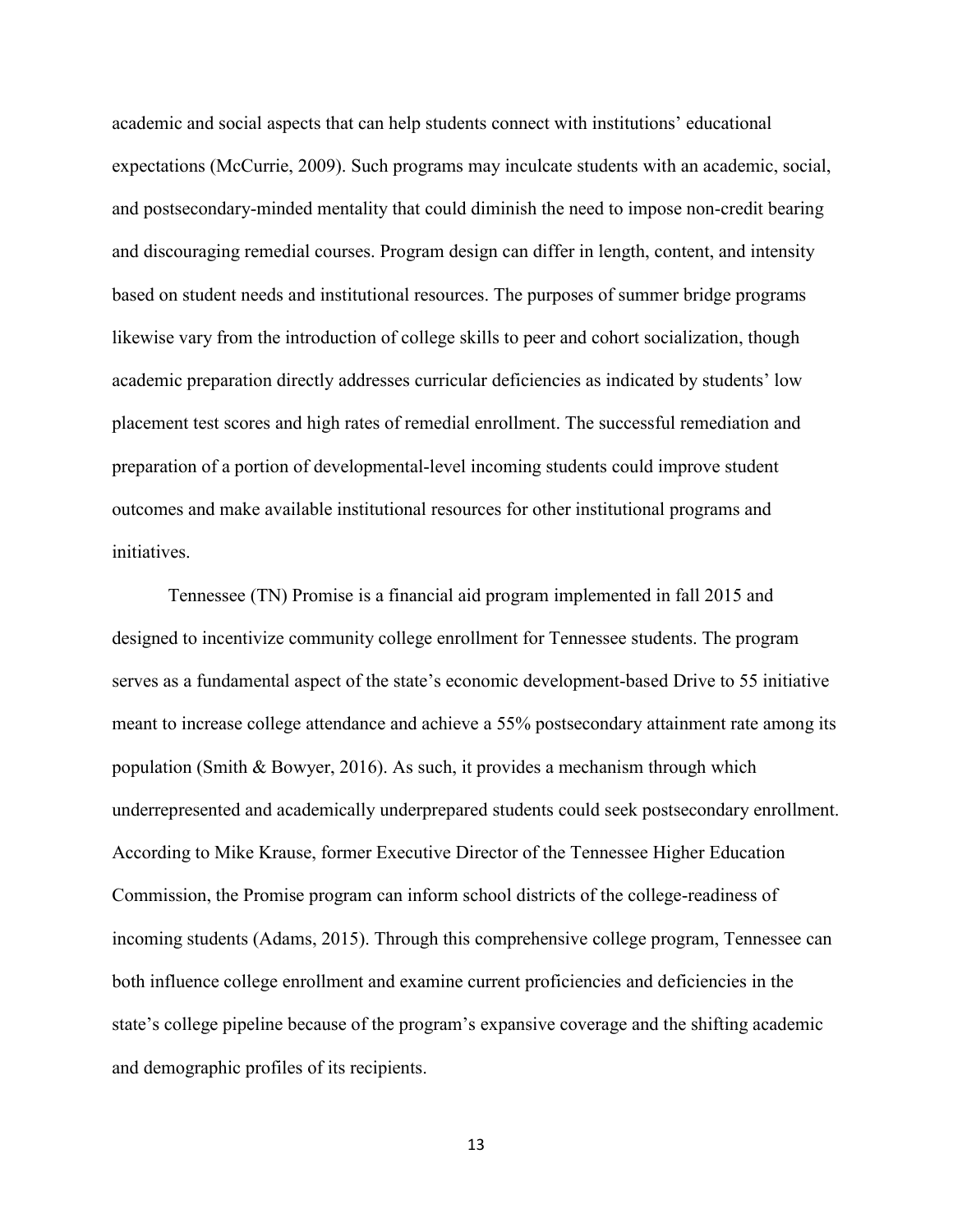Overall higher education enrollment increased by 10% and community college enrollment increased by almost 25% over the prior year's enrollment after the program's implementation in Fall 2015 (Adams, 2015). The increase in enrollment indicated an influx of college students not previously present in the postsecondary pipeline and introduced challenges to service infrastructures. Based on case study analysis of student support administrators at three community colleges, Littlepage et al. (2018) found that the administrators did not accurately anticipate the volume of TN Promise students in need of learning support and remediation, and that remediation needs of the new Promise population strained budgetary and staffing considerations. The advent of a statewide postsecondary initiative with demonstrated enrollment gains presents an opportunity to examine differential rates of academic preparedness, college readiness, and related interventions.

This analysis was conducted based on student data and summer bridge program participation at one open access community college in southeastern Tennessee with an approximate annual enrollment of 8,000 students. As this summer bridge program was designed for and implemented on behalf of TN Promise-eligible freshmen determined as academically underprepared based on college placement tests, samples of program participants and non-bridge participants were derived from the Promise-eligible freshman population of more than 1,000 students each fall semester. All bridge participants and non-bridge participants were determined to require at least one remedial course based on an initial placement test and the absence of a qualifying ACT or SAT score.

A comparative examination of student outcomes, including GPA, credit progression, and student persistence, can indicate the efficacy of bridge programming. Likewise, an analysis of outcomes for students who completed an academic intervention might inform the extent to which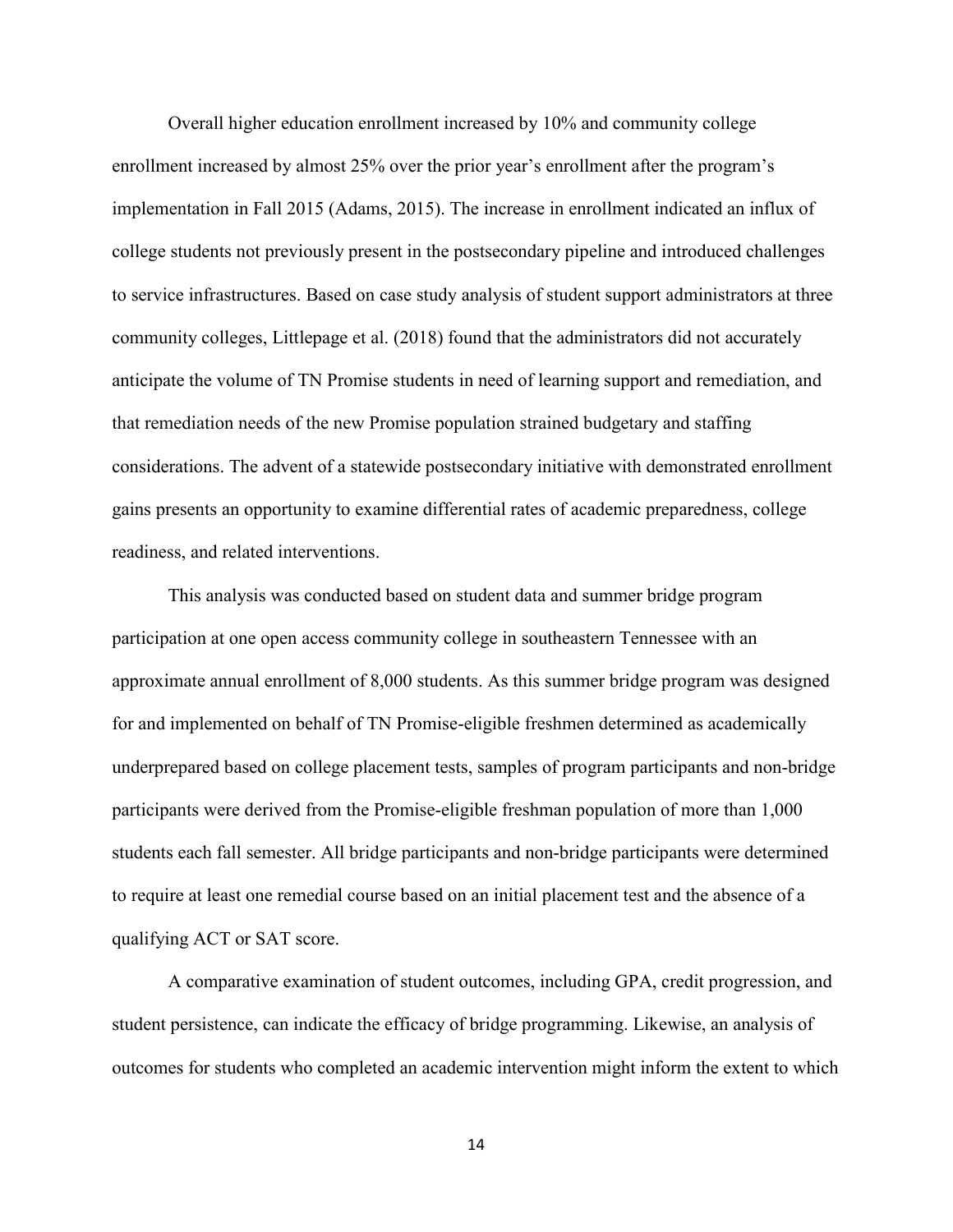Promise and similar programs influence the postsecondary pipeline among underrepresented and academically underprepared students whose educational objectives rely on institutional preparation and additional support mechanisms.

### <span id="page-15-0"></span>**Statement of the Problem**

College access has expanded in recent decades and resulted in an increase in the rate of students who require remedial or developmental courses in reading, writing, or mathematics necessary to progress to college-level coursework, including 68% of community college students who are required to take at least one remedial course (Chen & Simone, 2016). Postsecondary enrollment estimates from the National Center for Education Statistics (n.d.) indicated that more than 19.9 million students were expected to attend college in fall 2019, with that number expected to steadily increase to more than 20.3 million students by 2028. Based on these estimates, the total population in need of remediation would account for millions of currently enrolled students, primarily at community colleges. Because academic preparedness positively correlates to higher GPAs and graduation rates, students who are academically underprepared, particularly low-income and minority students, conversely experience lower GPAs and graduation rates (Kodama et al., 2018). Problems posed by academic unpreparedness and insufficient redress could increase proportionately as new students are added to higher education enrollments each year.

The prospect of the expansion of last-dollar tuition programs like TN Promise, including national initiatives by organizations like Lumina Foundation and regional programs like the Philadelphia Education Fund and the District of Columbia College Access Program, have the potential to compound remediation needs as such programs are expected to expand postsecondary enrollment to students who would otherwise have no likelihood of enrolling in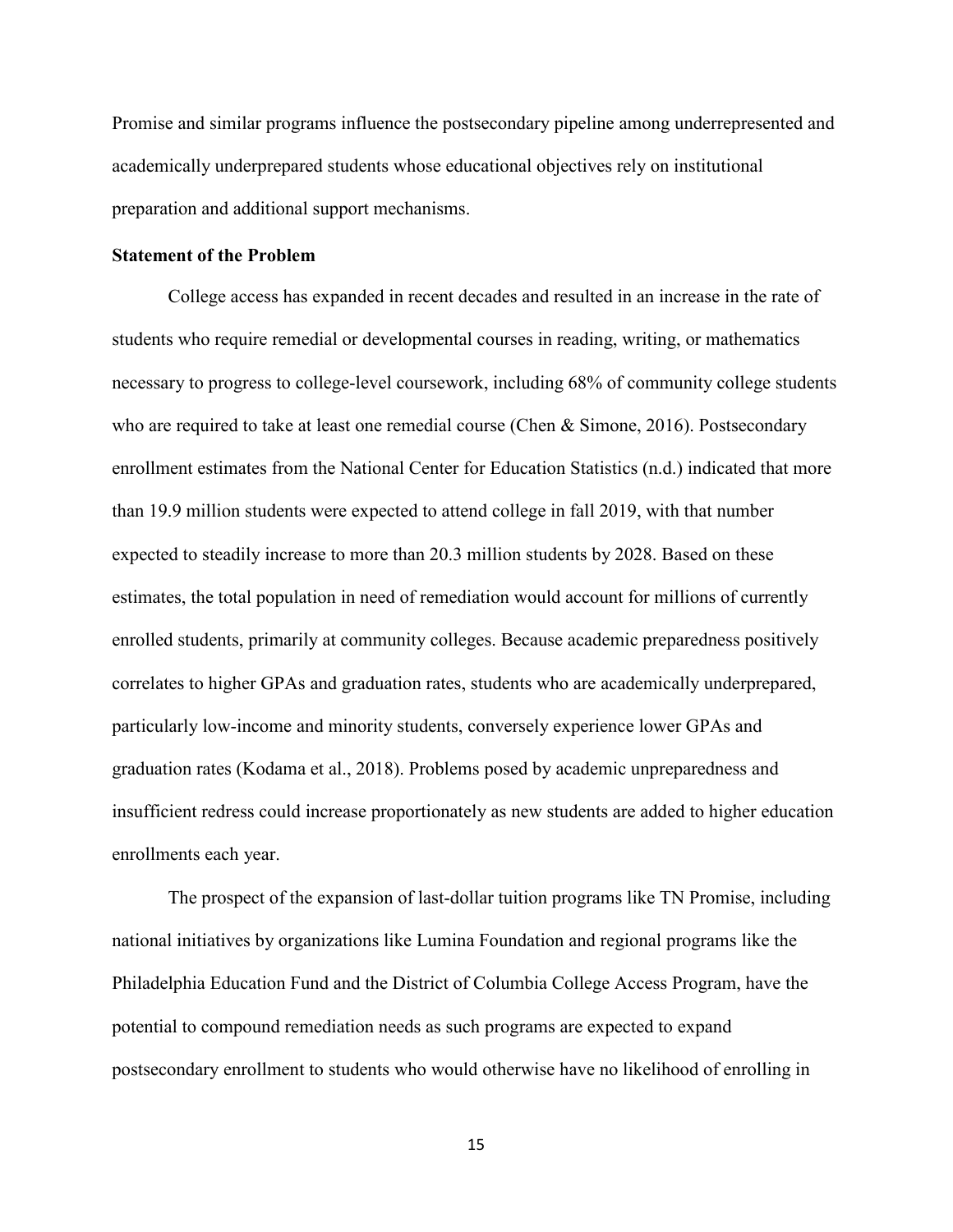college (Littlepage et al., 2018). Among students in southern states, including Tennessee, less than 40% meet the college readiness expectations of their respective states (Bottoms & Sundell, 2017). Academic unpreparedness, therefore, represents a barrier to higher education access and attainment for a significant and potentially increasing number of students, including most community college students.

College retention and completion is particularly important for job outcomes and individual income. According to Carnevale et al. (2013), 65% of jobs will require postsecondary education beyond high school by 2020. As postsecondary education has been established as a necessity for individuals who seek stable employment and a middle-class income, states with higher rates of college graduates are similarly more prosperous than states with lower rates (Fairweather & Hodges, 2006). However, college students whose enrollment is prolonged or curtailed by a lack of academic preparedness are less likely to graduate and benefit from and contribute to the economic advantages of postsecondary education. According to data from the National Student Clearinghouse (2019), students who began college in fall 2017 at any type of institution persisted to fall 2018 at a rate of 73.8%, though disparities in retention exist between students from Asian and white ethnic backgrounds and African American and Hispanic students.

The rate and intensity of remediation among students at two-year institutions is significant. According to Chen and Simone (2016), 68% of beginning postsecondary students at two-year institutions in the 2003-2004 academic year took at least one remedial course and nearly half of those students took two or more remedial courses during that period. Additionally, 16% of remedial students failed to complete any developmental courses, while 35% completed some but not all their developmental courses. The regularity and constancy of remedial education is estimated to cost states and students at least \$1.3 billion each year (Logue et al., 2017).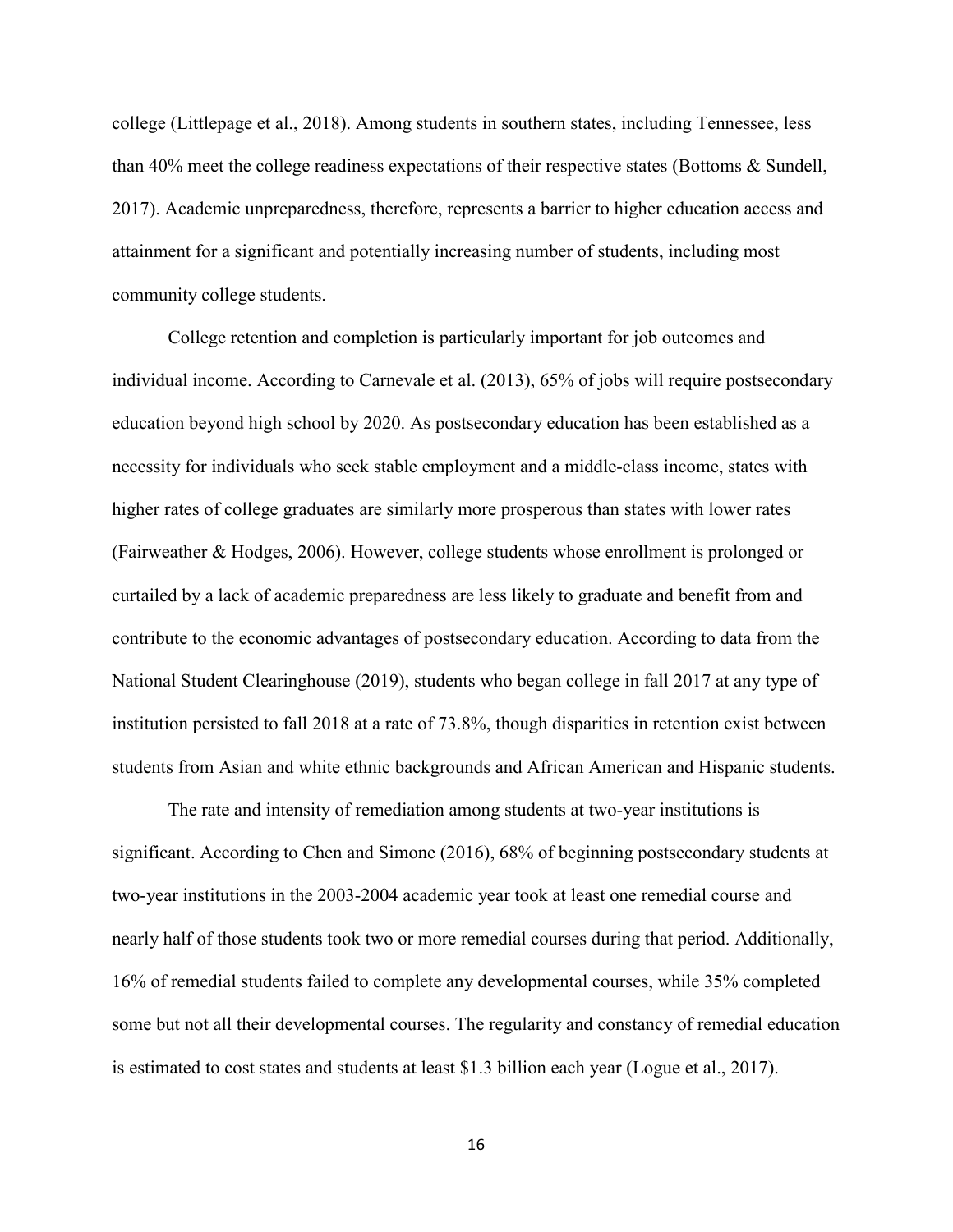According to Scott-Clayton and Rodriguez (2015), remedial credits represent approximately 10% of all credits earned at community colleges. Based on estimated rates of remediation and subsequent stop-outs, millions of students and hundreds of institutions are further subjected to additional expenses and opportunity costs associated with academic unpreparedness. High rates of stop-outs and discontinued enrollment likewise reduce revenue generated through performance-based funding models; thus, some community colleges have sought to limit admissions to students who are less likely to graduate, or inflate the rate of admissions and institutional bandwidth to students from higher-performing high schools to mitigate the effects of lower-performing students (Dougherty et al., 2014). Financial constraints and external pressures related to academic unpreparedness threaten to limit postsecondary access and impede labor market entry, economic gains, and socioeconomic mobility that many underrepresented and lowincome students seek through higher education.

Administration of placement testing and developmental and remedial coursework are strategies intended to bridge the misalignment between some students' lack of curricular preparation and the expectations of rigorous postsecondary education. Despite its prevalence throughout higher education, the benefits of developmental education are not conclusively determined (Monaghan & Attewell, 2015). However, the disproportionate impact of remediation among community college students, coupled with their comparatively high stop-out rates and lower attainment rates, necessitates further investigation into alternatives to the current paradigm of academic rehabilitation. In addition to programming that addresses academic deficiencies, recent research has determined that noncognitive factors, including behaviors, skills, and attitudes associated with postsecondary success, are essential to students' success in college (Nagaoka et al., 2013).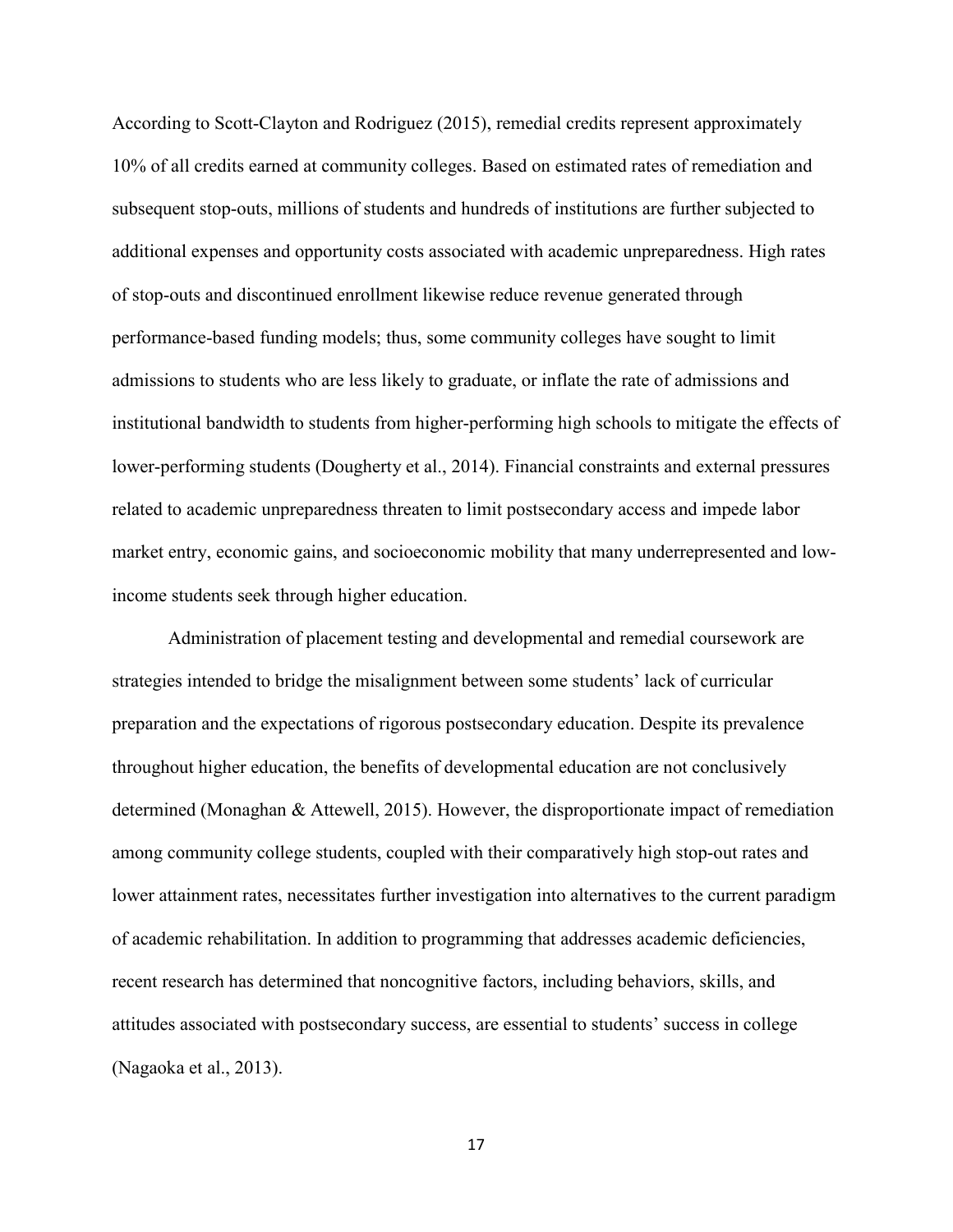Therefore, alternatives to the current system of academic rehabilitation for at-risk students which can address both academic and noncognitive deficiencies are imperative because of the educational, social, and economic costs associated with academic unpreparedness. According to the Community College Research Center at Columbia University, fewer than 25% of students who require remediation earn a college credential within eight years (Bottoms & Sundell, 2017). Resolution of postsecondary deficiencies among incoming freshmen prior to their enrollment could contribute to some improvement of completion rates and address to some extent the costs associated with developmental coursework and the lack of higher education parity among students from disparate socioeconomic or racial backgrounds.

Potential solutions to the problems of academic unpreparedness and lower retention and persistence rates experienced by academically underprepared students include iterations of remedial and developmental coursework in students' initial semesters. However, the utility and efficacy of developmental coursework is not determinative. Martorell and McFarlin (2011) analyzed academic and labor market outcomes of a large sample of Texas students and found that remediation had a small negative effect on total attempted academic credits and the probability of completing at least one year of college. According to Xu and Dadgar (2018), academically underprepared students are negatively affected by the additional costs of remedial courses that do not contribute to degrees and the additional time spent in the classroom for courses that present barriers to college-level progression.

## <span id="page-18-0"></span>**Significance of the Study**

Bridge program participation could serve as a pre-enrollment intervention to remediate incoming college students and improve rates of academic performance, persistence, and graduation. Policy makers and practitioners invested in improving access and retention,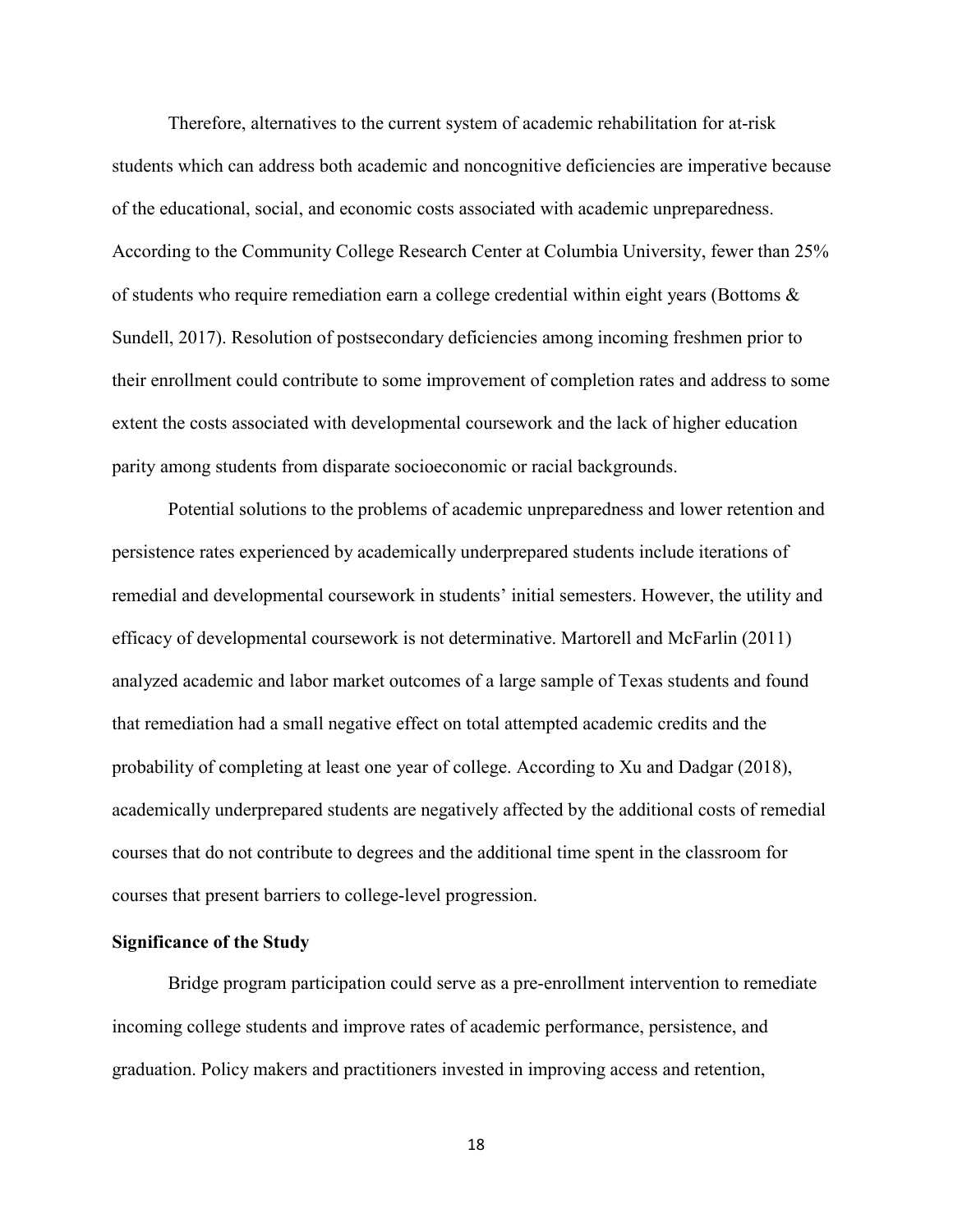especially among students who are more at-risk of discontinued enrollment due to background characteristics such as income, could benefit from alternative methods of college preparation and inculcation. Therefore, a comparative analysis of academically underprepared bridge program participants and non-bridge participants could indicate a relatively inexpensive, effective method of introducing postsecondary capacities to ensure students are able to successfully navigate college-level curricula and matriculate from enrollment to graduation or university transfer.

The data examined in this study and the conclusions arrived at therein can be applied to the broader environment of developmental-level students and bridge programs and the differential outcomes experienced by students whose preparation for college was deemed insufficient even at open access institutions. Currently, there exists a paucity in the volume of empirical studies analyzing the efficacy of different types of summer bridge programs on academic outcomes and postsecondary decisions, and many analyses are instead descriptive in approach (Kitchen et al., 2018; Sablan, 2014; Strayhorn, 2011). Existing literature has provided inconclusive, contradictory indications of the effects of remediation on college students, though much of this analysis is limited to students only marginally underprepared (Xu & Dadgar, 2018). Modest gains among bridge participants have been identified by several studies, though the utility of bridge programs has remained unsettled. For instance, Cancado et al. (2018) conducted a logistic regression analysis on a population of bridge participants and found that an increase in two-year retention rates for students with Math ACT scores in the middle range but found no statistically significant benefits for participants with low or high Math ACT scores. Minor improvements were also identified by Wathington et al. (2016), though the authors determined that bridge programs might be better implemented as complementary interventions in a series of support mechanisms for students in need of developmental curriculum.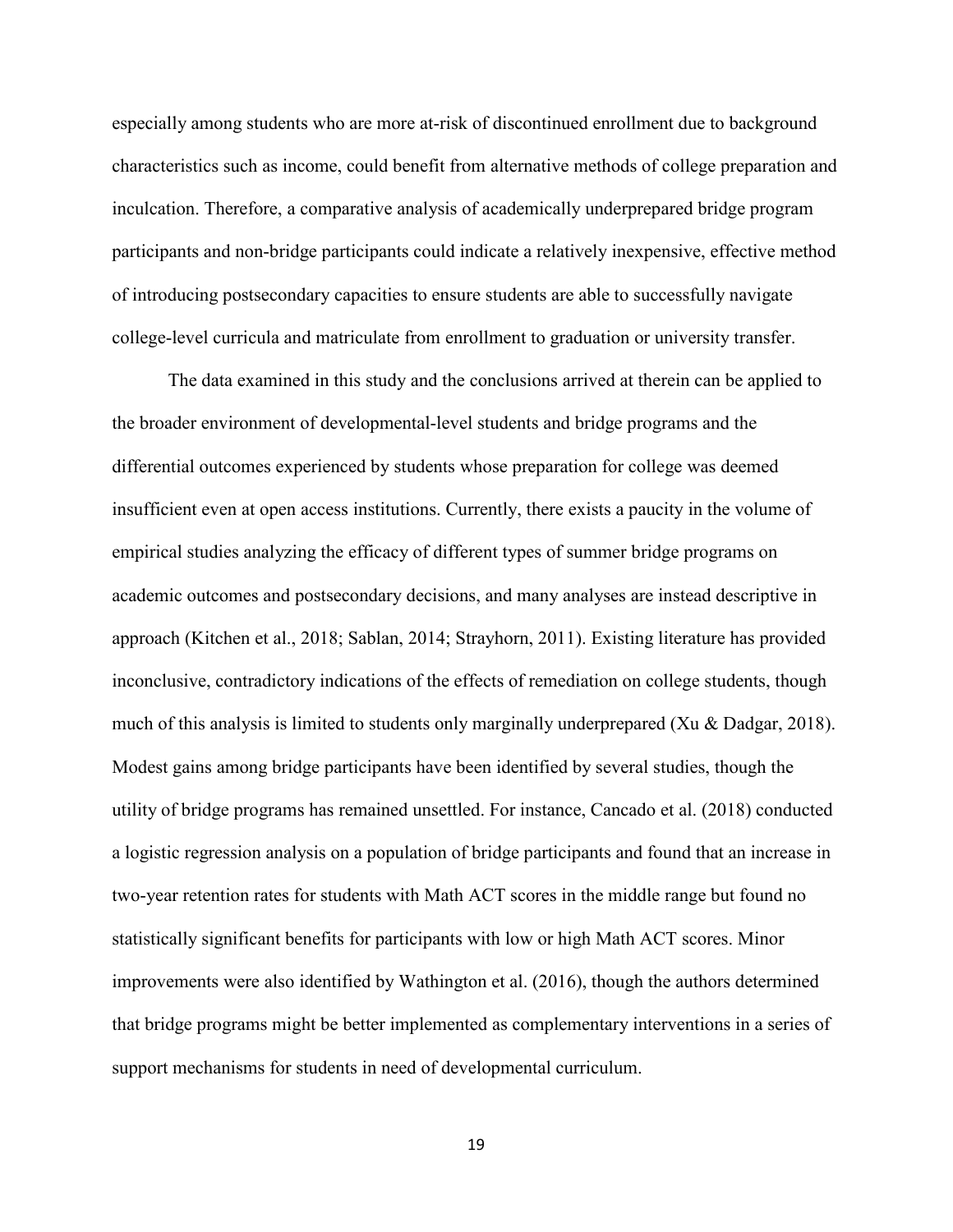To that end, this analysis is intended to provide a comparative examination of student outcomes following their participation in a summer bridge program. Specifically, participants will represent an academically at-risk population that likewise demonstrates other demographic attributes associated with lower college success rates, including underrepresented minorities and low-income students (Kallison & Stader, 2012; McCurrie, 2009). Appropriately researched and analyzed findings and accompanying descriptions of bridge program components can inform future programmatic designs or additional analyses of existing bridge programs. Disaggregation of participant demographics and outcomes can further add to the current body of bridge program research and help determine the efficacy of pre-enrollment interventions for students at risk of entering postsecondary education with debilitating academic deficiencies.

## <span id="page-20-0"></span>**Purpose of the Study**

This comparative study was conducted to examine and characterize the effects of summer bridge program participation among academically underprepared incoming college freshmen. Additionally, this analysis will demonstrate what differential effects, if any, are experienced by bridge program participants based on demographic attributes. A lack of statistically significant differences in bridge participant outcomes could inform programmatic adjustments or additional alternatives to academic interventions.

## <span id="page-20-1"></span>**Research Questions**

This study will focus on the following research questions:

- 1. Is there a significant difference in first-semester GPA between bridge program participants and non-bridge participants?
- 2. Is there a significant difference in first-semester credit hour completion rates between bridge program participants and non-bridge participants?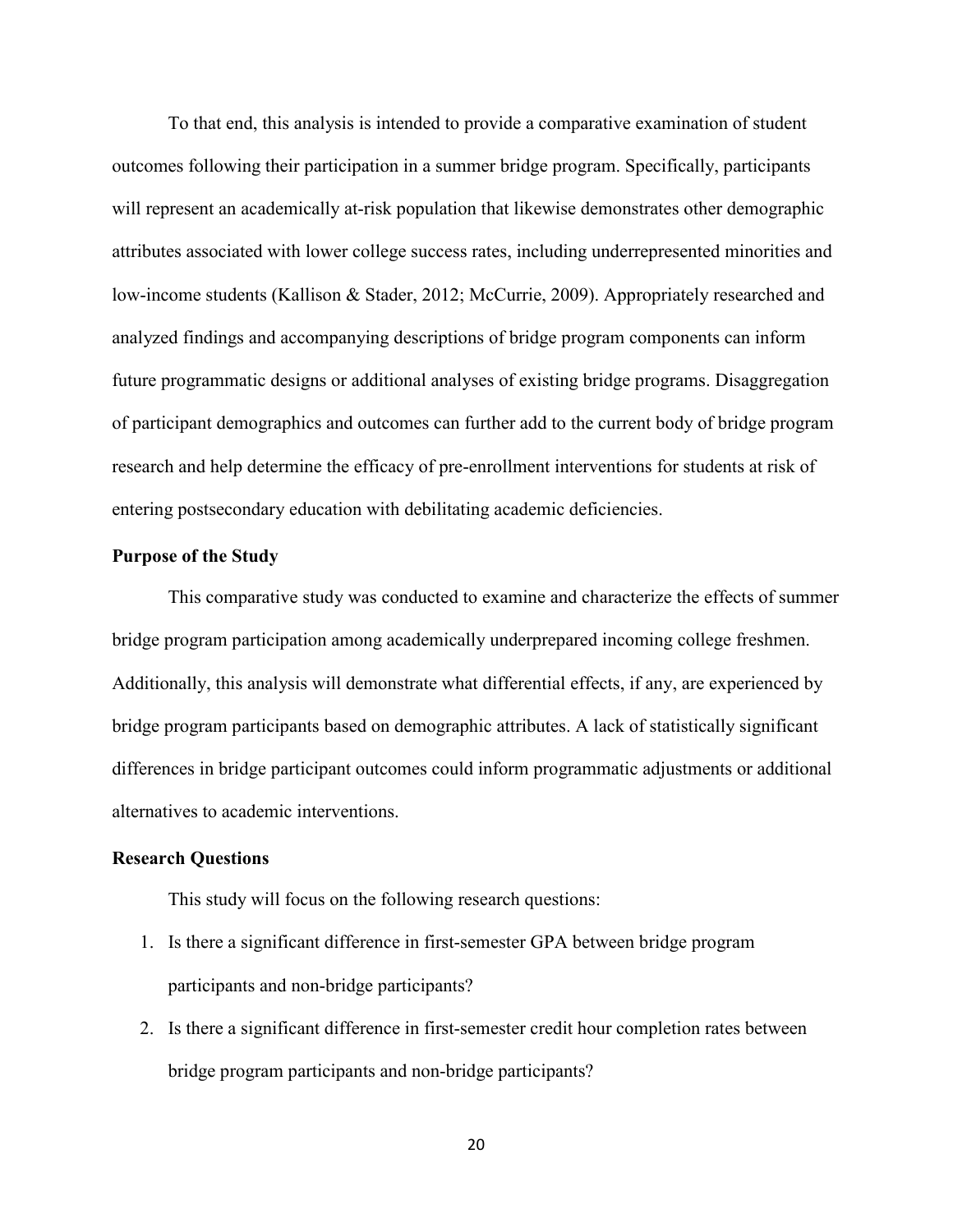- 3. Is there a significant difference in fall-to-fall persistence rates between bridge program participants and non-bridge participants?
- 4. Is there significant difference in first college-level Mathematics course GPA between bridge program participants and non-bridge participants?
- 5. Is there a significant difference in first college-level English course GPA between bridge program participants and non-bridge participants?
- 6. Is there a significant difference in first-semester GPA between underrepresented bridge program participants and underrepresented non-bridge participants?
- 7. Is there a significant difference in first-semester credit hour completion rates between underrepresented bridge program participants and underrepresented non-bridge participants?
- 8. Is there a significant difference in fall-to-fall persistence rates between underrepresented bridge program participants and underrepresented non-bridge participants?

## <span id="page-21-0"></span>**Limitations and Delimitations of the Study**

This study presented several limitations to the flexibility and applicability of the results. This analysis was unable to control for differences in the schedules, instructors, support services, or academic and non-curricular provisions provided in each bridge program in cohort years 2015, 2016, 2017, 2018 and 2019. Likewise, the institution at which the bridge program was conducted used two different but comparable placement exams during the period under analysis; entering freshmen in each cohort might have been determined as developmental-level based on equivalent results from either an EdReady placement test or an ACCUPLACER placement test. Beginning in 2019 and outside the scope of this analysis, the institution discontinued use of EdReady as an option for placement testing.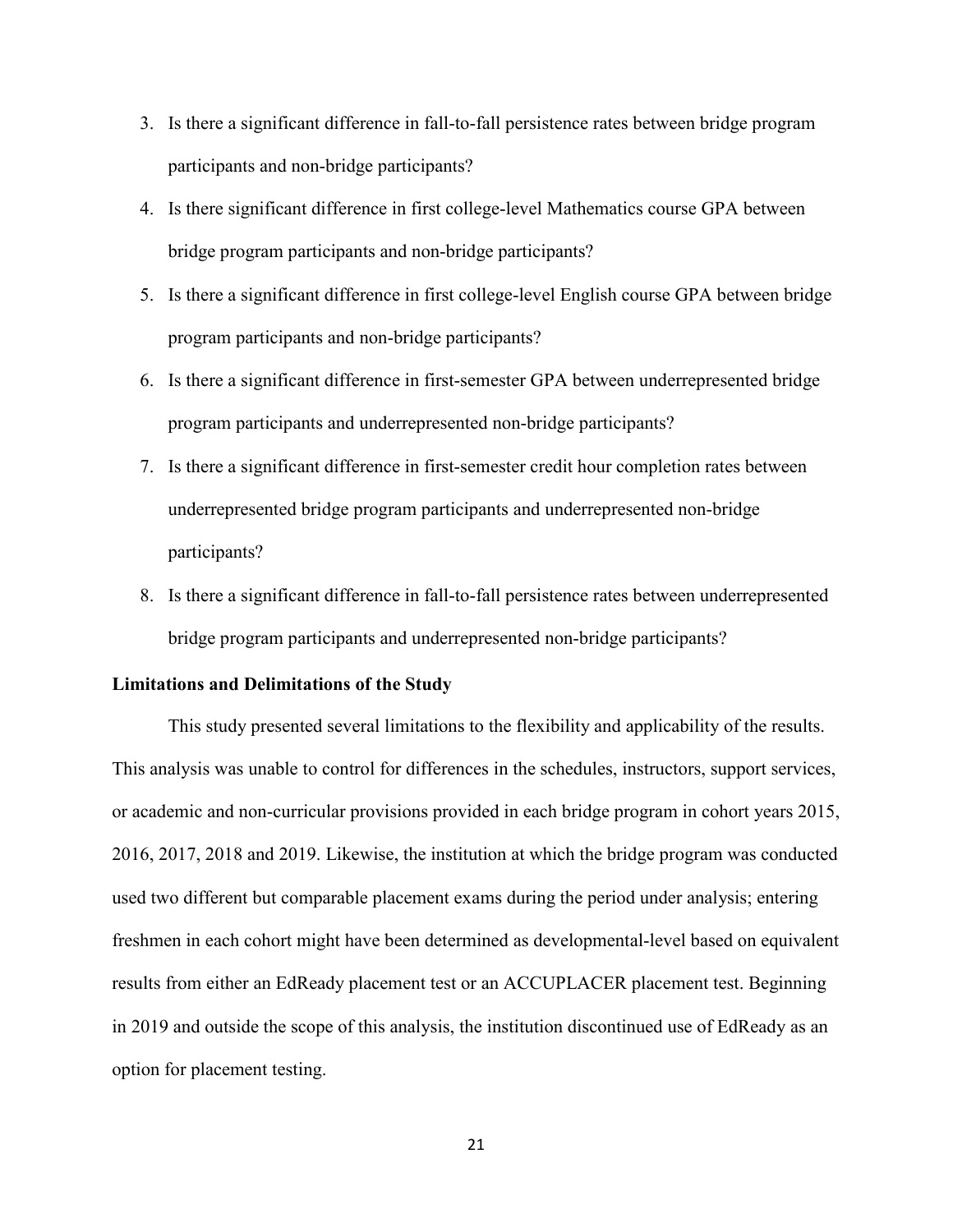However, the differences in the designs and purposes of bridge programs across all institutions parallels the variations present in the 2015, 2016, 2017, 2018, and 2019 cohort programs analyzed in this study. Bridge programs serve various purposes at different institutions, including socialization, study skills, academic skills, or college life skills. Likewise, faculty and teachers vary between college credit courses that are often comparatively examined for the purposes of statistical analysis. Finally, the purpose of placement tests is to provide consistent, comparable determinations of students' academic capacities relative to college-level curriculum. Whether participants were determined to need remedial coursework by ACCUPLACER or EdReady is not a limiting factor for the purposes of this study as the determinations of collegereadiness are assumed to be consistent and comparable across multiple test formats. The variations in placement tests, bridge instructors, and programmatic offerings are mitigated by all other controls and consistencies inherent in this analysis.

## <span id="page-22-0"></span>**Definitions of Terms**

The following terms and definitions were referenced in this study:

*ACCUPLACER*. An untimed, computerized, adaptive placement test used to determine incoming college students' readiness to enroll in college-level coursework (Medhanie et al., 2012). ACCUPLACER is considered equivalent to EdReady for placement purposes within the context of this study.

*Bridge program*. An academic intervention designed to prepare various groups of incoming college students, including academically underprepared students, underrepresented students, STEM students, and residential and commuter students, for college-level coursework to improve persistence and completion (Raines, 2012).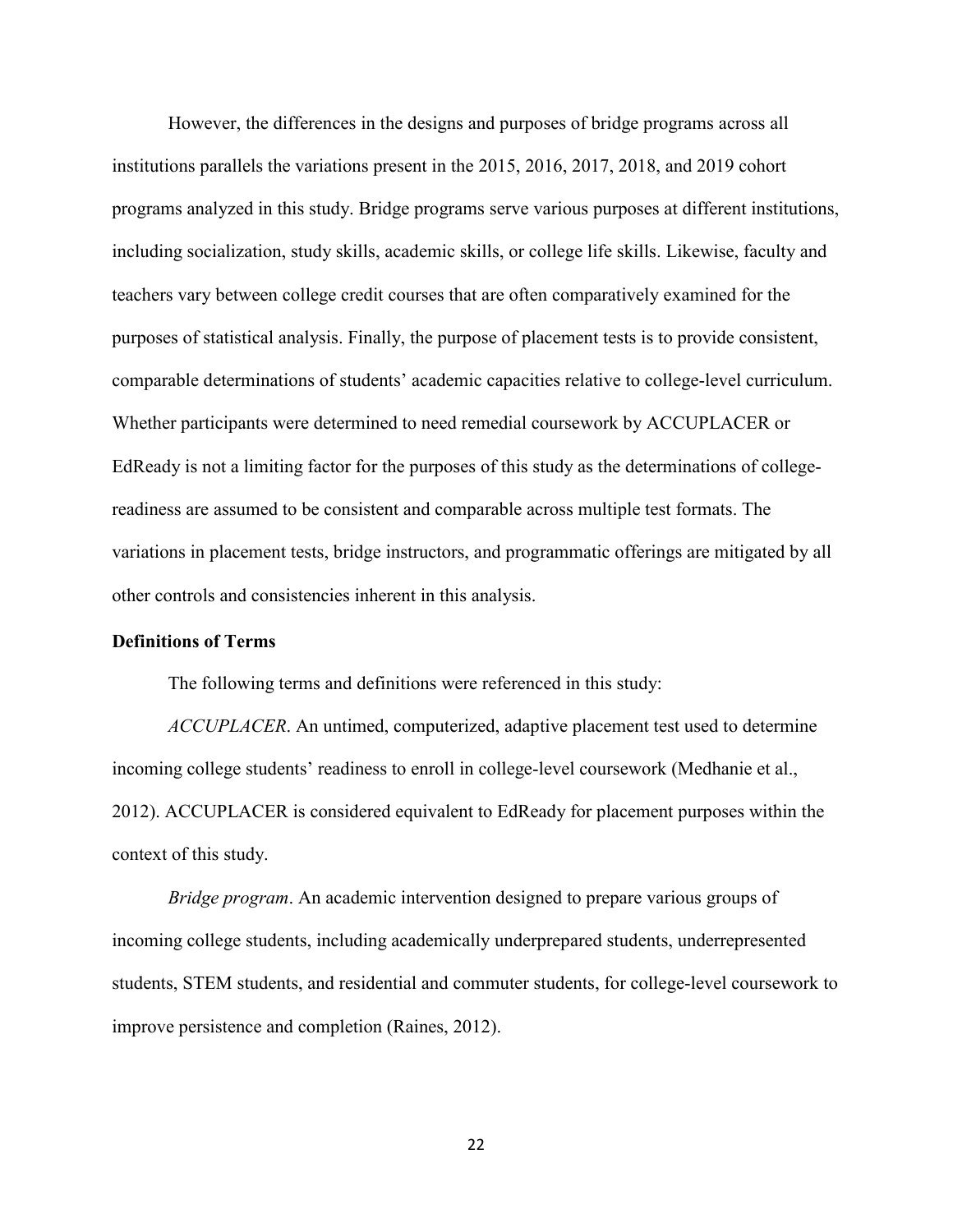*COMPASS Test*. A discontinued, computerized tool produced by ACT, Inc. to assess college students' abilities in reading, writing, and mathematics for the purposes of placement into developmental coursework (Fain, 2015).

*Developmental*. Students or coursework that demonstrates a lack of preparedness for college-level curriculum as determined by the placement standards and placement test outcomes of an institution of enrollment. This term is used interchangeably with remediation and remedial coursework. See the definition for Remediation for a detailed description of this preparatory strategy.

*EdReady Test*. A low-stakes, adaptive electronic assessment tool designed to prepare students for college-level curriculum using personalized study paths in English, Math, and Algebra (Network Resources Open College & Career Project, n.d.). EdReady is considered equivalent to ACCUPLACER for placement purposes within the context of this study.

*First-generation students*. For the purposes of this study, first-generation students are defined as students who responded that neither household parent obtained a college degree or higher on the Free Application for Federal Student Aid (FAFSA) of their respective freshman year. First-generation students are a subgroup of underrepresented students in the analyses of this study. All students in this study completed a FAFSA and responded to this question.

*Low-income students*. For the purposes of this study, low-income students are defined as eligible for Pell Grant based on the Expected Family Contribution (EFC) on the FAFSA of their respective freshman year. Low-income students are a subgroup of underrepresented students in the analyses of this study. All students in this study completed a FAFSA and responded to this question.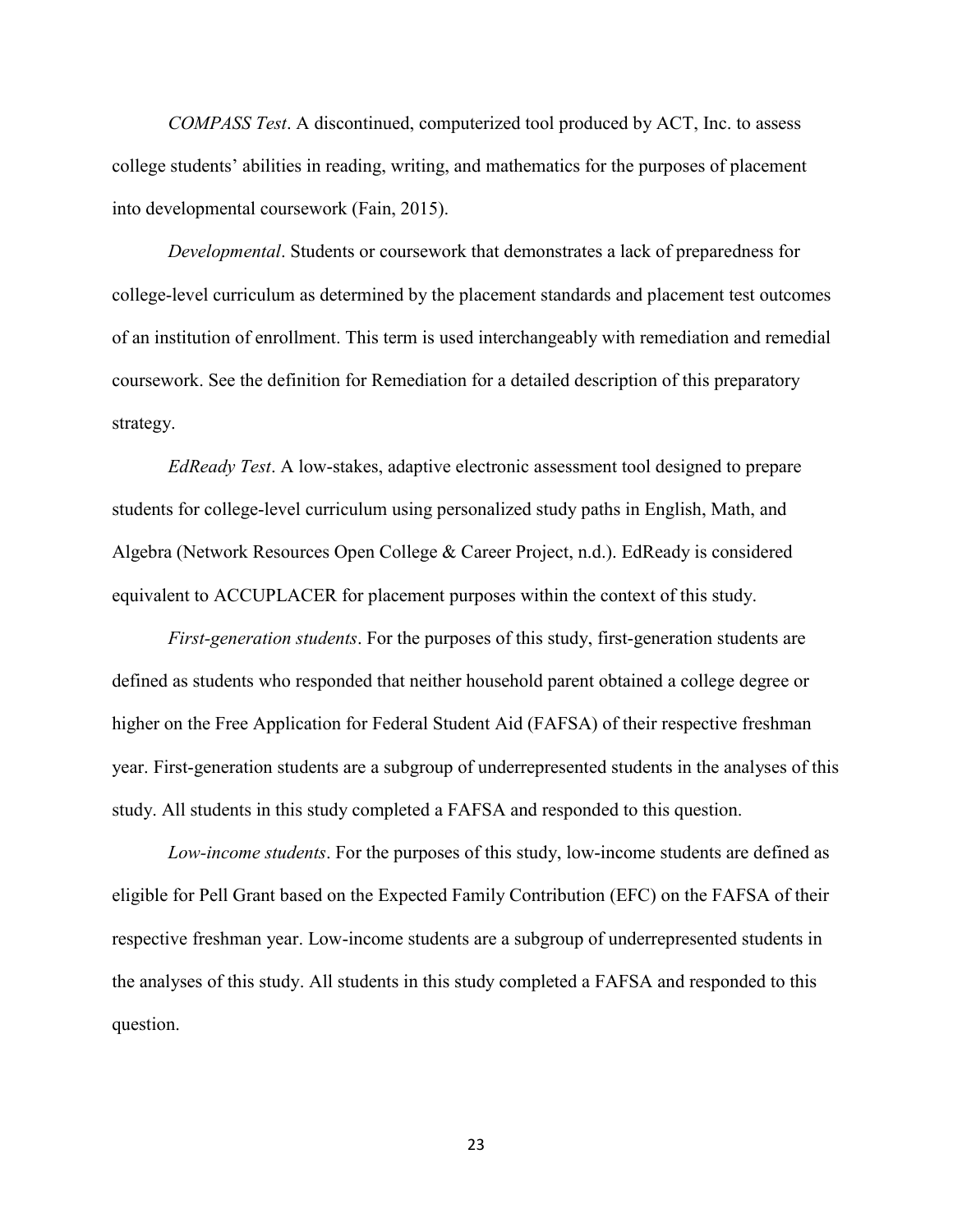*Overplacement*. Curricular placement wherein a student is unprepared for the courses in which they are enrolled based on an error in placement testing (Scott-Clayton et al., 2014).

*Persistence*. The rate at which students continue enrollment or degree completion at any institution of higher education, regardless of where they initially enrolled (National Student Clearinghouse, 2019). For the purposes of this study, persistence indicates students' continued enrollment from fall-to-fall semester regardless of academic performance in their initial semester.

*Remediation*. A strategy that typically involves preparatory coursework intended to "address a perceived lack of preparation among incoming college students" (Scott-Clayton & Rodriguez, 2015, p. 5). Students are placed in remediation based on pre-entry college assessments or a lack of curricular preparation as demonstrated by high school performance measurements and standardized tests.

*Retention*. The rate at which students begin enrollment at a single institution and continue enrollment into the following fall semester at the same college or university (National Student Clearinghouse, 2019). This can be considered as the institutional perspective of students' persistence.

*Underplacement*. Curricular placement wherein a student is enrolled in developmental coursework based on an assessment error despite being prepared for higher level coursework (Scott-Clayton et al., 2014).

*Underrepresented minority students*. For the purposes of this study, underrepresented minority students are students who self-identified as any non-White race or ethnicity on their college admissions application. Underrepresented minority students are a subgroup of underrepresented students in the analyses of this study.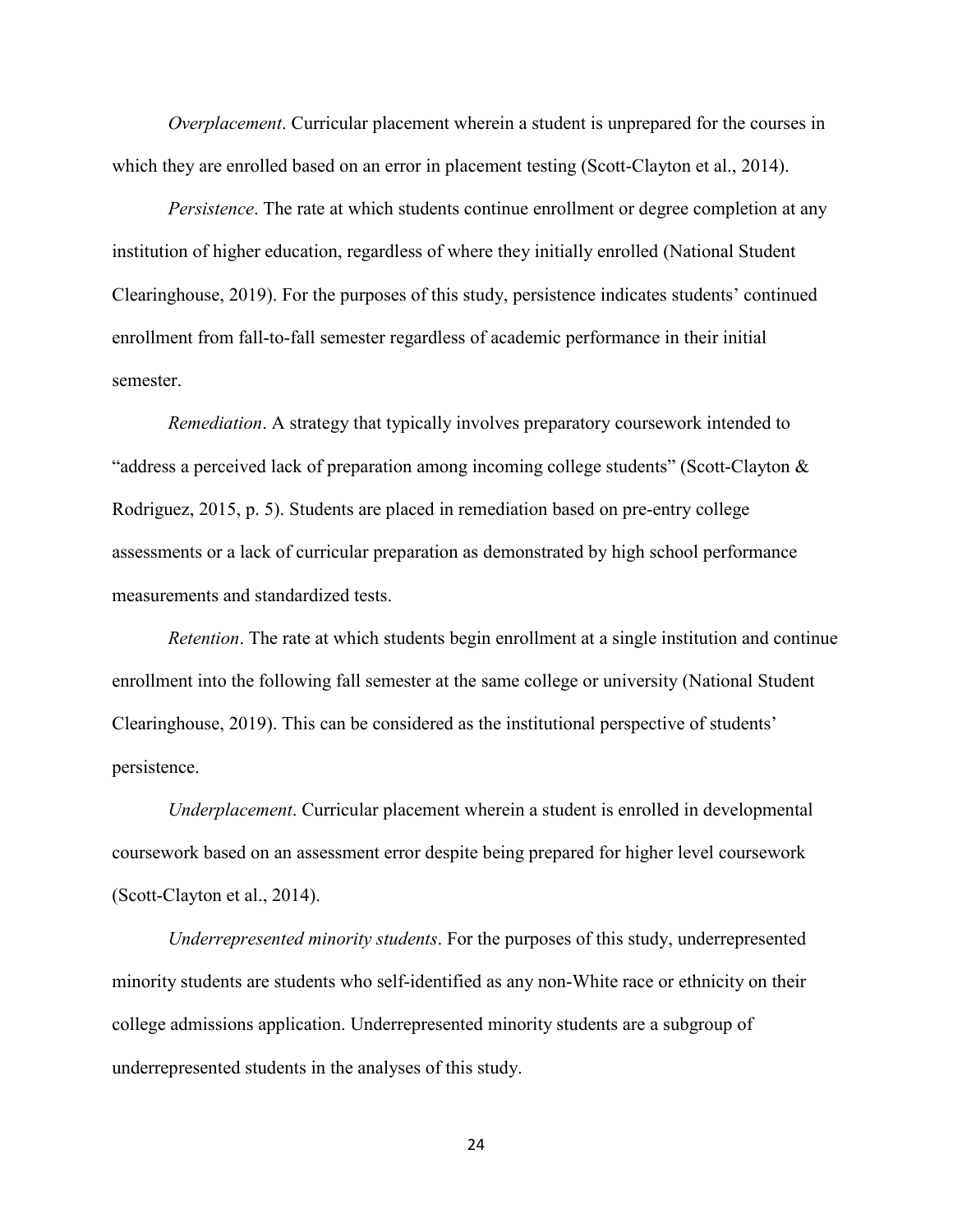*Underrepresented students*. For the purposes of this study, underrepresented students are students who are historically less likely to enroll in higher education than ethnically white and higher income students, including low-income students, first-generation students, and Alaskan Native, American Indian, Asian, Black, Hispanic, and Native Hawaiian or Pacific Islander students (Pitre & Pitre, 2009).

## <span id="page-25-0"></span>**Overview of the Study**

This study was designed and conducted to determine if TN Promise-eligible, non-college ready summer bridge program participants performed better academically in their freshman year compared to TN Promise-eligible, non-college ready students who did not participate in a summer bridge program. Chapter 1 presents a summary of the context of this analysis, including background information regarding the Promise program, college preparedness, and the importance of postsecondary access, persistence, and completion. Chapter 2 provides an in-depth review of existing literature of developmental coursework, placement testing, community college access, bridge programs, TN Promise, and the intersection of these topics. Chapter 3 describes the methodology and statistical analyses conducted on the academic data derived from bridge participants and non-bridge participants. Chapter 4 presents the results and findings of the research. Chapter 5 summarizes the findings and provides recommendations for future research.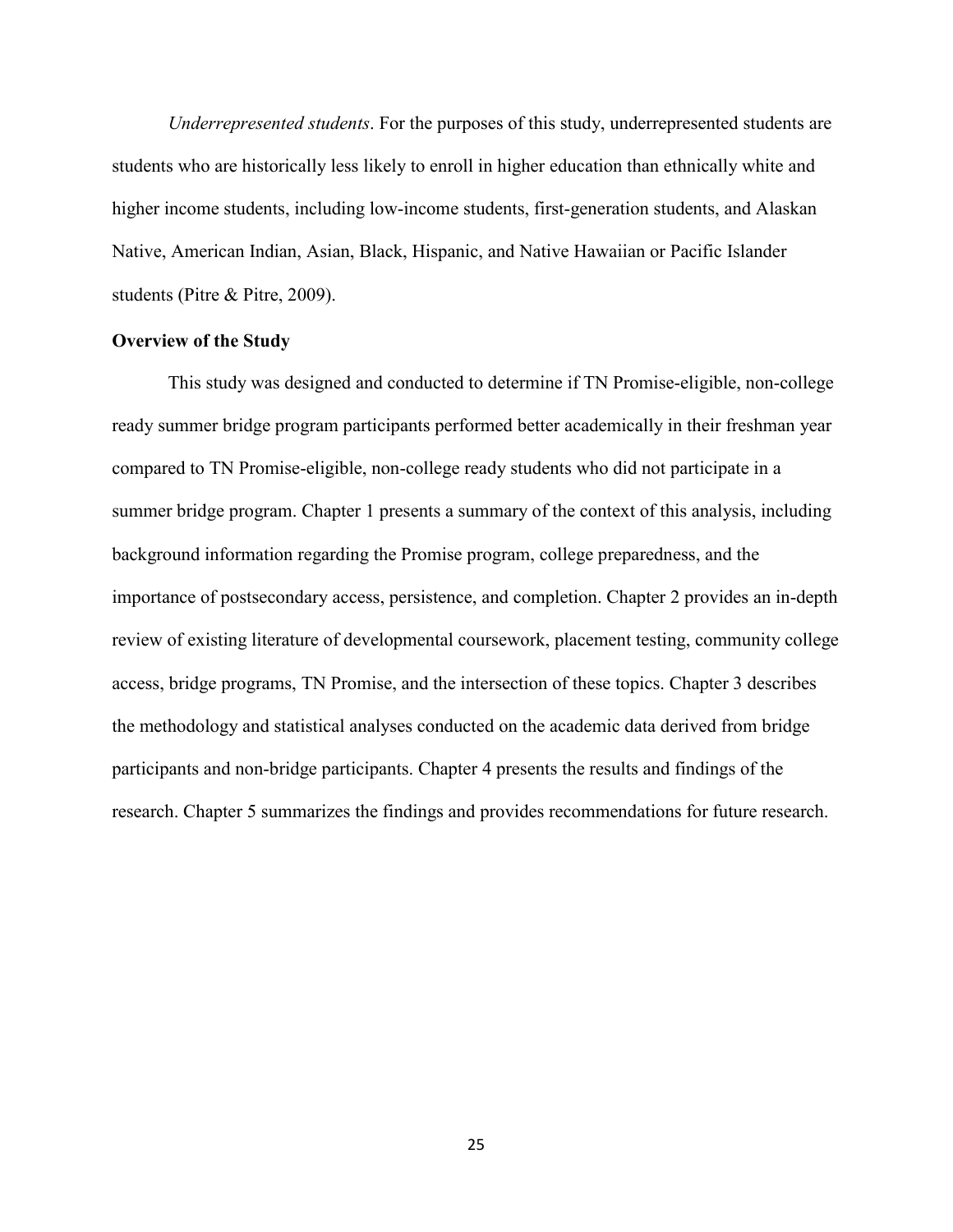#### **Chapter 2. Review of Relevant Literature**

### <span id="page-26-1"></span><span id="page-26-0"></span>**Inclusion and Exclusion Criteria**

Considerations for the inclusion of research throughout this dissertation include the recency of cited research, the relevancy of related research and research topics to the current state of postsecondary education, the importance of foundational literature that influences recent research, and the validating authority of publication of referenced literature.

## <span id="page-26-2"></span>*Justifications for Inclusion*

Most references cited throughout this dissertation reflect recent publications and research dating from 2010 through 2020, with a majority being published in 2015 or later. Some articles, periodicals, and books cited in this analysis include foundational literature commonly referenced in more recent and contemporary studies.

The relevance of referenced literature is the primary justification for inclusion within this literature review. College bridge programs are intended to improve postsecondary access, persistence, and degree attainment for underprepared students otherwise at risk of early stopouts, particularly for underrepresented and low-income students whose remedial placement outpaces that of their peers (Hu et al., 2016). If successful, such programs present a potential alternative to the predominant paradigm of placement testing and development or remedial coursework that correlates to the accumulation of non-credit classes that do not contribute to degree completion (Wathington et al., 2016). Improved rates of access, retention, and college completion each influence postsecondary outcomes for underprepared students.

In addition to the recency and relevance of publications referenced throughout this dissertation, the authority by which these sources were published is a determinative factor in their inclusion. Peer-reviewed journals and periodicals, as well as well-sourced and cited books,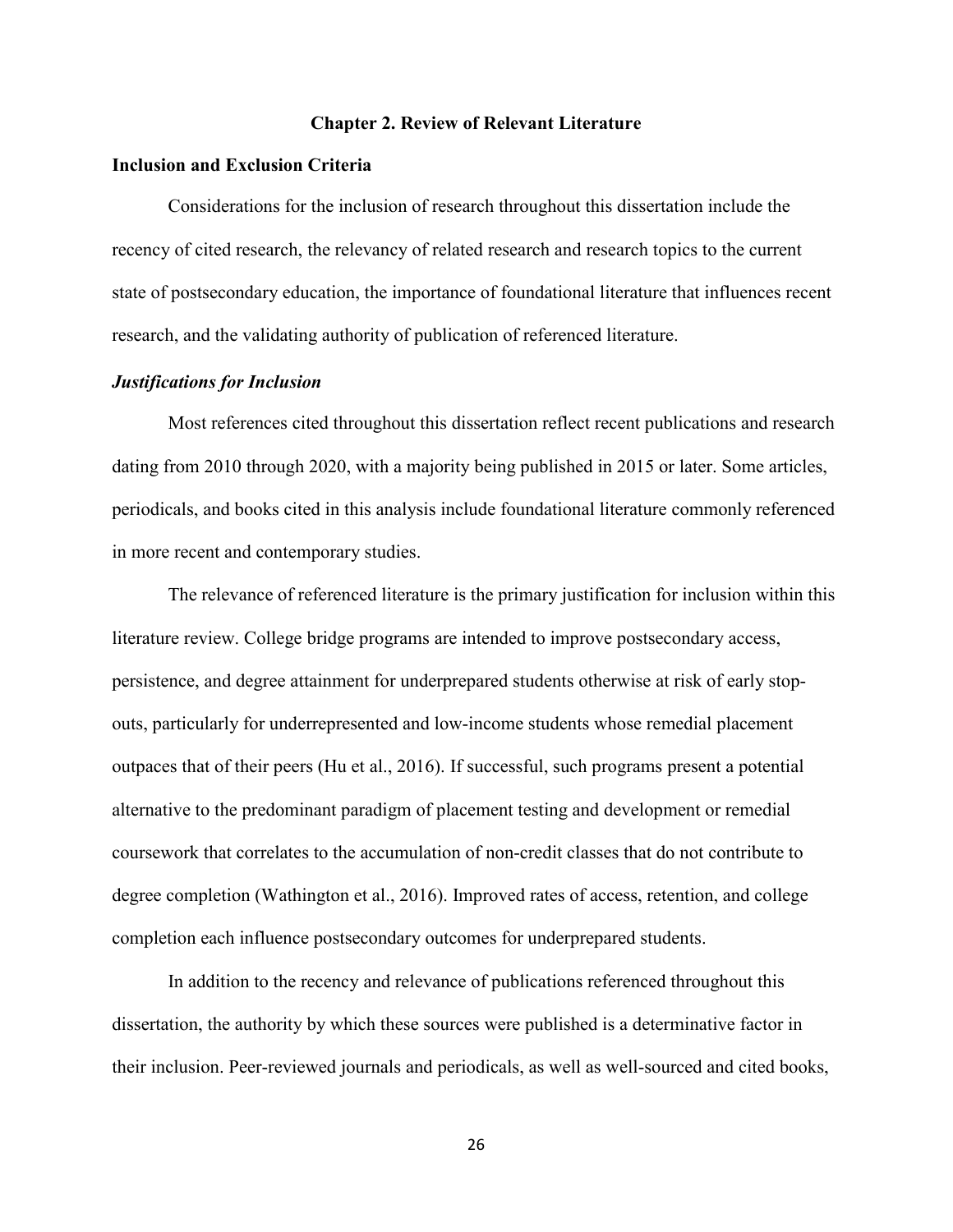represent most resources referenced throughout the literature review. Data and research from organizations partnered with or publishing on behalf of governmental agencies or other educational entities were deemed to meet similar standards of investigative authority. Data from the National Student Clearinghouse and Department of Education provide opportunities to reference updated statistics relevant to the foundational topics of this analysis. However, websites and online periodicals, including the Chronicle of Higher Education and Inside Higher Ed, typically do not meet the standards necessary to be included in or cross-referenced within academic, peer-reviewed literature.

## <span id="page-27-0"></span>*Justifications for Exclusion*

Resources were excluded if they addressed research conducted outside of the United States system of higher education. Publications that reference education systems outside of the United States might not reflect an analogous postsecondary system that is sufficiently comparable to the American secondary and postsecondary systems, including disparities between American community college and university systems. Students outside of the United States might matriculate through a substantially different secondary school system, thus pre-collegiate interventions or preparation programs might not correlate to the bridge programs and remedial courses discussed in this analysis.

Likewise, students outside of the United States, particularly the underrepresented and low-income students included within the scope of postsecondary unpreparedness, might experience dramatically different socioeconomic backgrounds; their academic and social preparations are not comparable with African American, Hispanic, other non-White minority students, or low-income students who are designated as academically underprepared.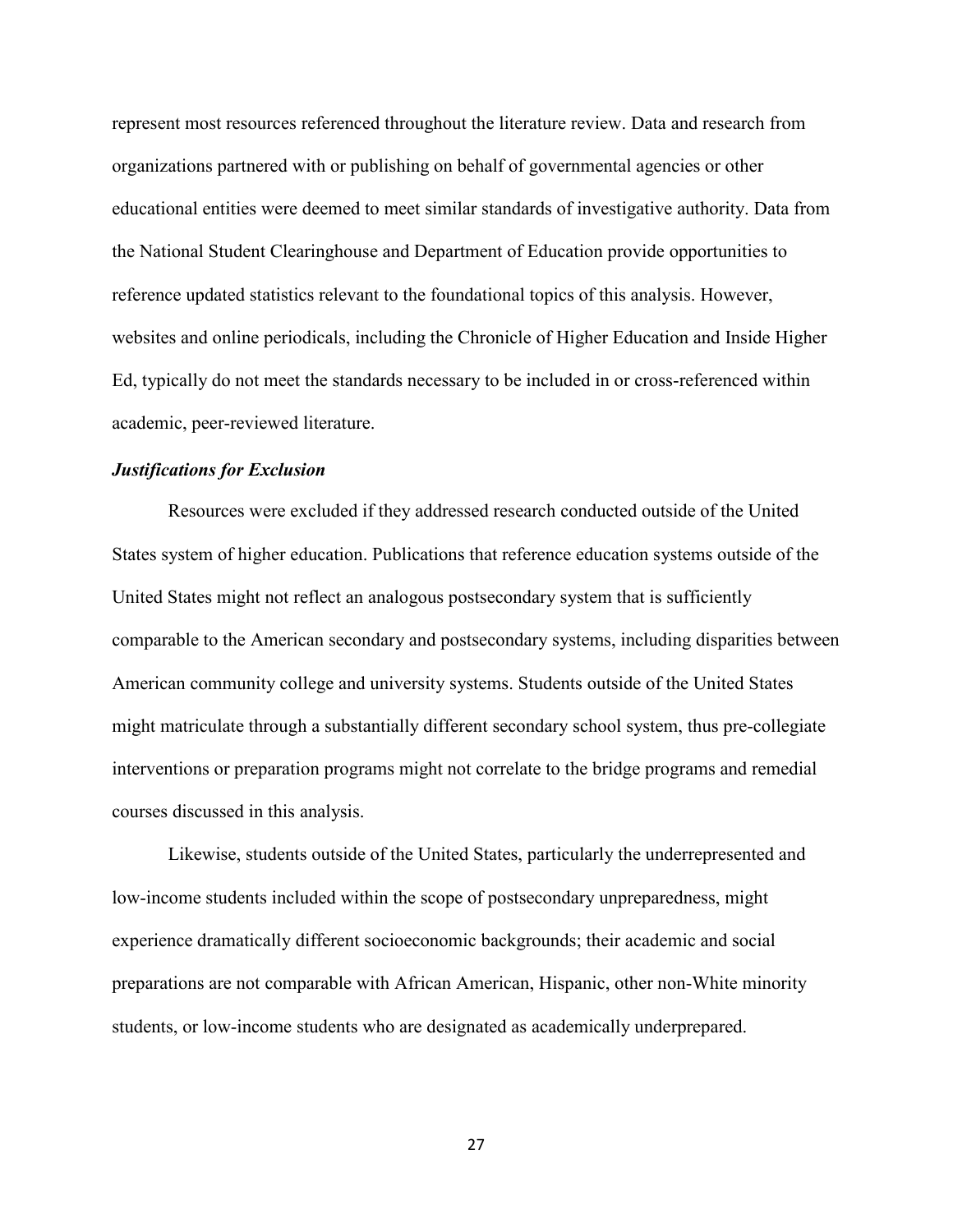Though dissertations serve as resourcing materials, they were excluded from references and citations based on similar considerations given to referenced works from authoritative publishing bodies. Materials distributed by organizations not affiliated with or publishing in conjunction with research agencies, government bodies, or educational institutions were excluded based on similar concerns of established authority and the likelihood of crossreferencing among numerous researchers and investigators. Some cited research, such as Corequisite Remediation: Spanning the Completion Divide by Complete College America (n.d.), was developed with the participation of relevant authoritative bodies, such as the Tennessee Board of Regents and the University System of Georgia.

## <span id="page-28-0"></span>**Theoretical Framework**

Concerns of student preparedness, retention, and successful matriculation can be contextualized and examined through the prism of several student development theories that provide theoretical frameworks for how students engage with academia. Models of student change while enrolled in postsecondary institutions vary from developmental theories, which focus on individual growth through intrapersonal stages, to college impact theories that alternatively examine the changes attributed to institutional effects (Pascarella & Terenzini, 2005). Two such foundational college impact theories include Tinto's (1988) theory of student departure and Astin's (1985) theory of involvement. College impact models suggest that increased interactions between faculty and students facilitate greater academic engagement and resultant gains in successful outcomes (Kim & Lundberg, 2016).

College impact theories or models from Astin and Tinto form the basis for several elements of college bridge programs as these programs can expose students to college activities, academic remediation, and cohort- or community-building. Students are often unaware of how to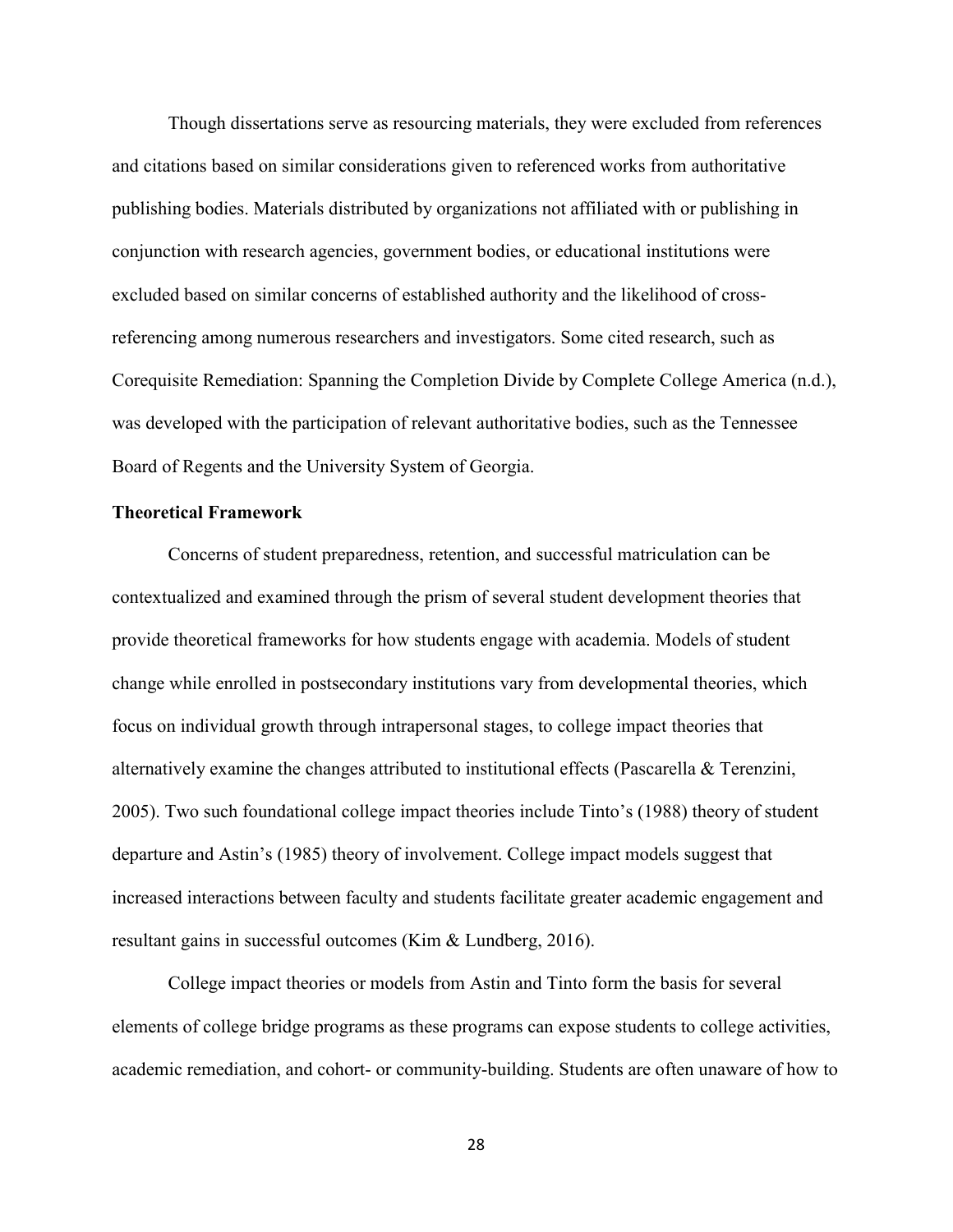seek help when they first enroll in college, and early access to faculty interactions and early opportunities for engagement can provide compensatory opportunities for students with a lack of experience with the postsecondary environment (Gasiewski et al., 2012).

### <span id="page-29-0"></span>*Theory of Student Departure*

Tinto's theory of student departure is a foundational model of college impact that describes student persistence in the context of varying degrees of students' commitments to postsecondary institutions relative to their obligations to other personal stakeholders, such as family, friends, and other activities (Pascarella & Terenzini, 2005). Tinto's theory centers on the concept that a student's integration into the college determines persistence and dropout decisions and that students integrate by separating from past communities, transitioning between communities, and incorporating into the new communities of their institution (Tinto, 1988). According to Braxton (2019), Tinto's theory posits that students' decisions to exit postsecondary enrollment hinge largely on their academic and social integration into the community of the college and their classroom environments.

Low rates of student persistence are indicative of markers of student success beyond graduation, including the attainment of general education, academic competence, cognitive skills, opportunities for employment, and other achievements (Braxton et al., 2014). The inability of institutions to successfully retain students represents a loss of myriad benefits beyond the conferring of a degree, and the attrition resulting from the loss of continuous enrollment likewise drains institutional resources and time that could be otherwise directed elsewhere.

## <span id="page-29-1"></span>*Theory of Involvement*

Astin's theory of involvement has provided important precursors and foundations for a significant body of research related to student engagement and development. Astin's theory of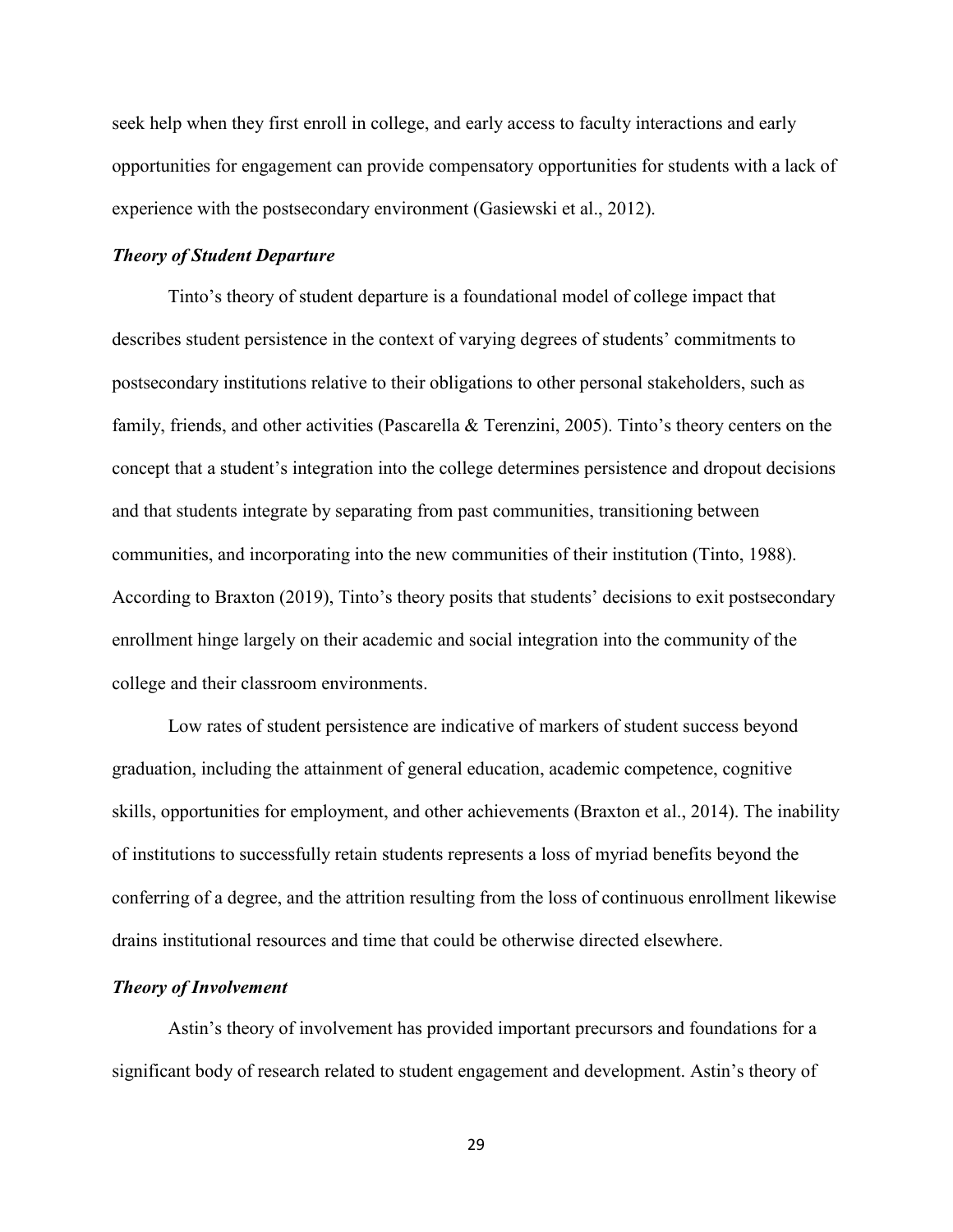student involvement is focused on the motivation and participation output of students rather than institutional inputs such as academic resources and techniques (Astin, 1999). According to Astin (1999, p. 528), student involvement relates to "the quantity and quality of the physical and psychological energy that students invest in the college experience," and any institutional efforts and resources can be evaluated based on the degree to which they successfully leverage students' attention and time toward involvement in college activities.

Astin's theory posits that students are more likely to be retained if they are more involved in their academic endeavors and in college life, thus illustrating a link between student persistence and the success at which colleges encourage student involvement in academic and institutional provisions (Seidman, 2012). Rather than providing an "elaborate schemata" to inform the design of complex student engagement protocols, Astin's theory posits simply that students learn by becoming involved in college and that colleges are in competition with external responsibilities that detract from time dedicated to postsecondary activities (Astin, 1985, p. 36). Though Astin's conception does not necessary constitute a formal theory, student involvement is a useful contextualization of the psychological and sociological interactions of student development and the inputs that colleges can contribute to affect positive impact (Pascarella & Terenzini, 2005).

### <span id="page-30-0"></span>*Relationship to College Bridge Programs*

Elements of Tinto and Astin's models, including student involvement and persistence, are essential aspects of introductory college experiences, and bridge programs focus on preparation and enculturation. Bridge programs that provide college-level coursework and increase students' involvement on campus should result in improved outcomes for participants (Wachen et al., 2018). In short, college bridge programs are an opportunity to integrate students into an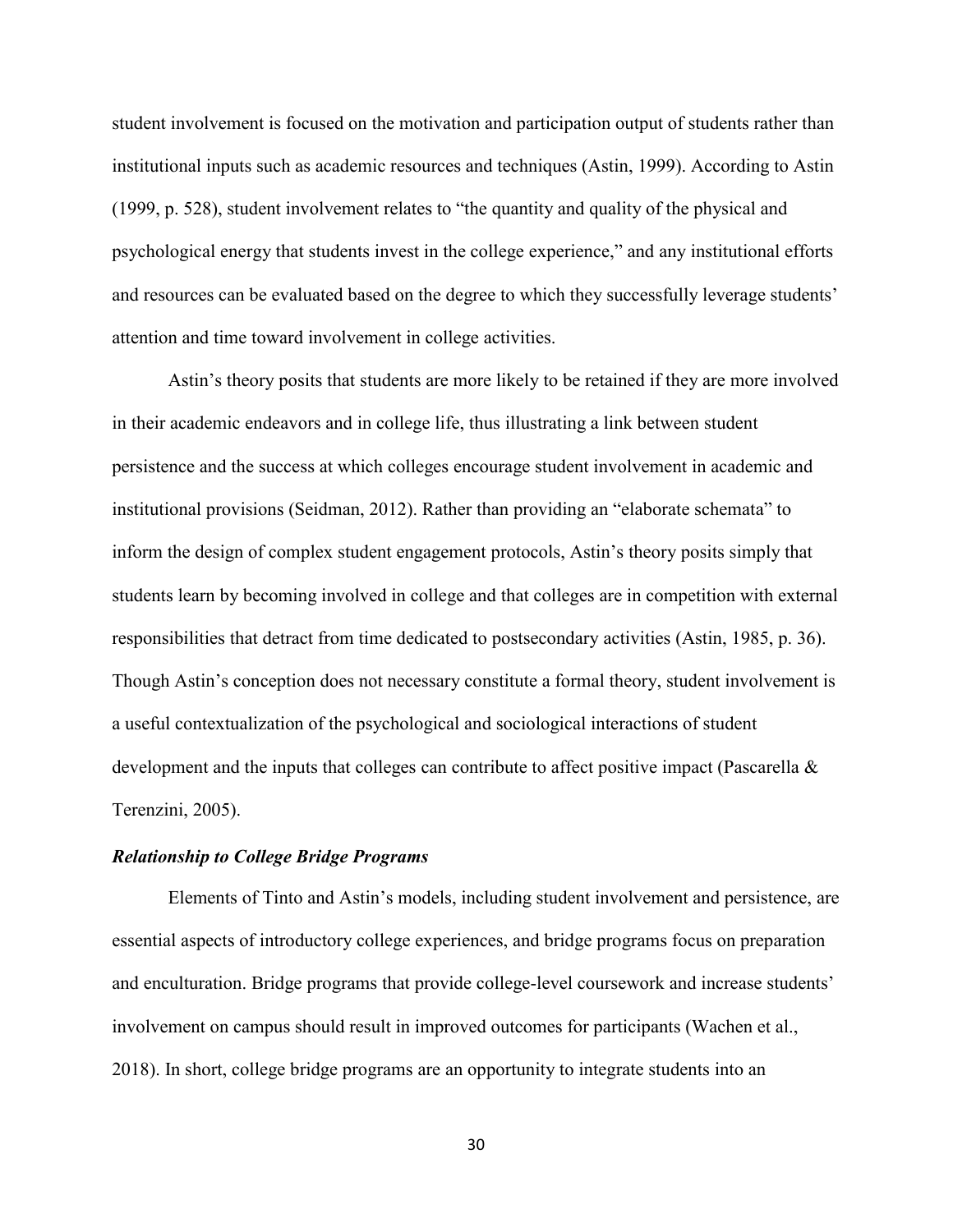academic community, as Tinto's model suggests, as well as to provide another institutional resource in which students can invest time, as suggested by Astin's theory of involvement (Pascarella & Terenzini, 2005).

Like the purposes of bridge programs that precede incoming students' first semester in college, Tinto's theory of student persistence and decisions to abandon postsecondary enrollment focus heavily on the concept that the successful completion of the first year of enrollment is of disproportionate importance in the progression toward the complete of a full degree (Tinto, 1988). Features of Tinto's theory correspond to the elements or purposes of bridge programs, specifically the goal of retention, and include the introduction of students to the college experience, familiarization with college curriculum and expectations, association with faculty, and integration into communities or cohorts (Seidman, 2012). Bridge programs that precede enrollment can address academic and social deficits that some underrepresented or underprepared students might experience. Indeed, Tinto's model calls for the "front-loading of institutional action" to counter early student departure (Tinto, 1988, p. 451).

According to Quiroz and Garza (2018), Tinto's model has been a foundational influence on the study of student persistence and students' decisions to dropout, and their examination of the retention and academic performance outcomes of a summer bridge program focused on predominantly Hispanic students in which participants across several cohorts exhibited higher gatekeeper course pass rates and fall-to-fall retention rates. The researchers identified several successful elements of the bridge program that reflect the academic and social integration espoused by Tinto's model, including academic preparation, emotional quotient, college experience and faculty interaction, and leadership development (Quiroz & Garza, 2018).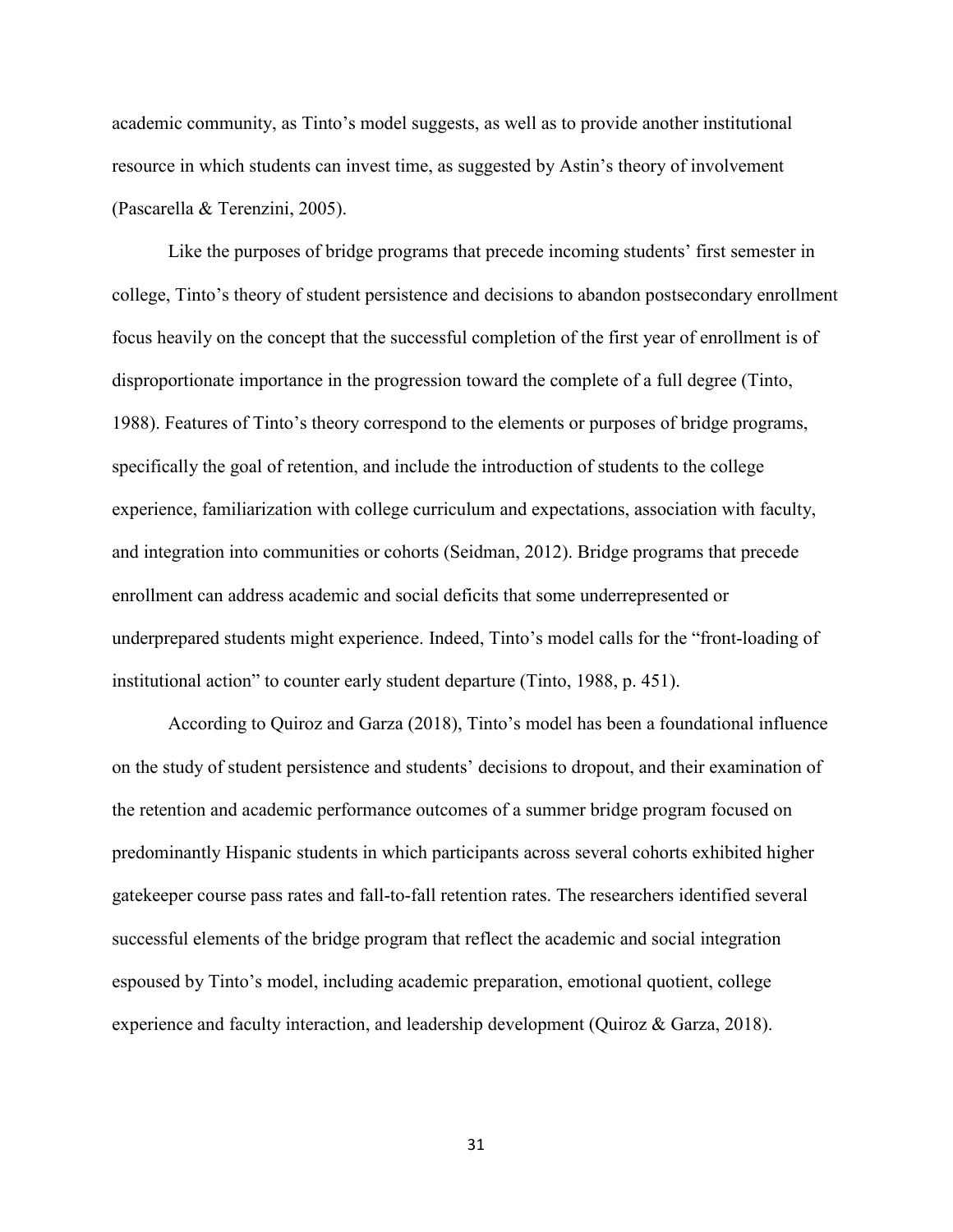Astin's theory of involvement contextualizes the bridge program experience by providing stakeholders with an opportunity to engage underrepresented, underprepared, or inexperienced students early and inculcate a sense of involvement and early exposure to faculty interactions. Pascarella and Terenzini (2005) note that bridge programs typically acclimate students to campus, introduce peer groups, provide students with study skills and academic training, and provide opportunities for introductions to faculty. Murphy et al. (2010) found that underrepresented participants in a bridge program with peer mentors resulted in increased graduation rates among underrepresented students, though African American retention decreased. Wachen et al. (2018) likewise cited peer mentors, among other support services, as a focus of a summer bridge program that produced increases in participant persistence and graduation.

In addition to improving persistence, bridge programs can introduce students to the expectations of college instructors. Astin's theory of involvement identifies student-faculty interaction as the strongest type of involvement related to student satisfaction with the college experience (Astin, 1999). Kim and Lundberg (2016) found that student-faculty interaction is an important influencer for positive gains in academic self-challenge and, less so, for sense of belonging. However, while these interactions can benefit cognitive development among students and thus advantage underprepared students, underrepresented students are less likely to have access to such faculty interactions (Kim & Lundberg, 2016). Thus, college bridge programs that include exposure to faculty interactions and academic skills development can provide positive motivational gains for underrepresented, underprepared, or otherwise at-risk student populations as predicted by Astin's model.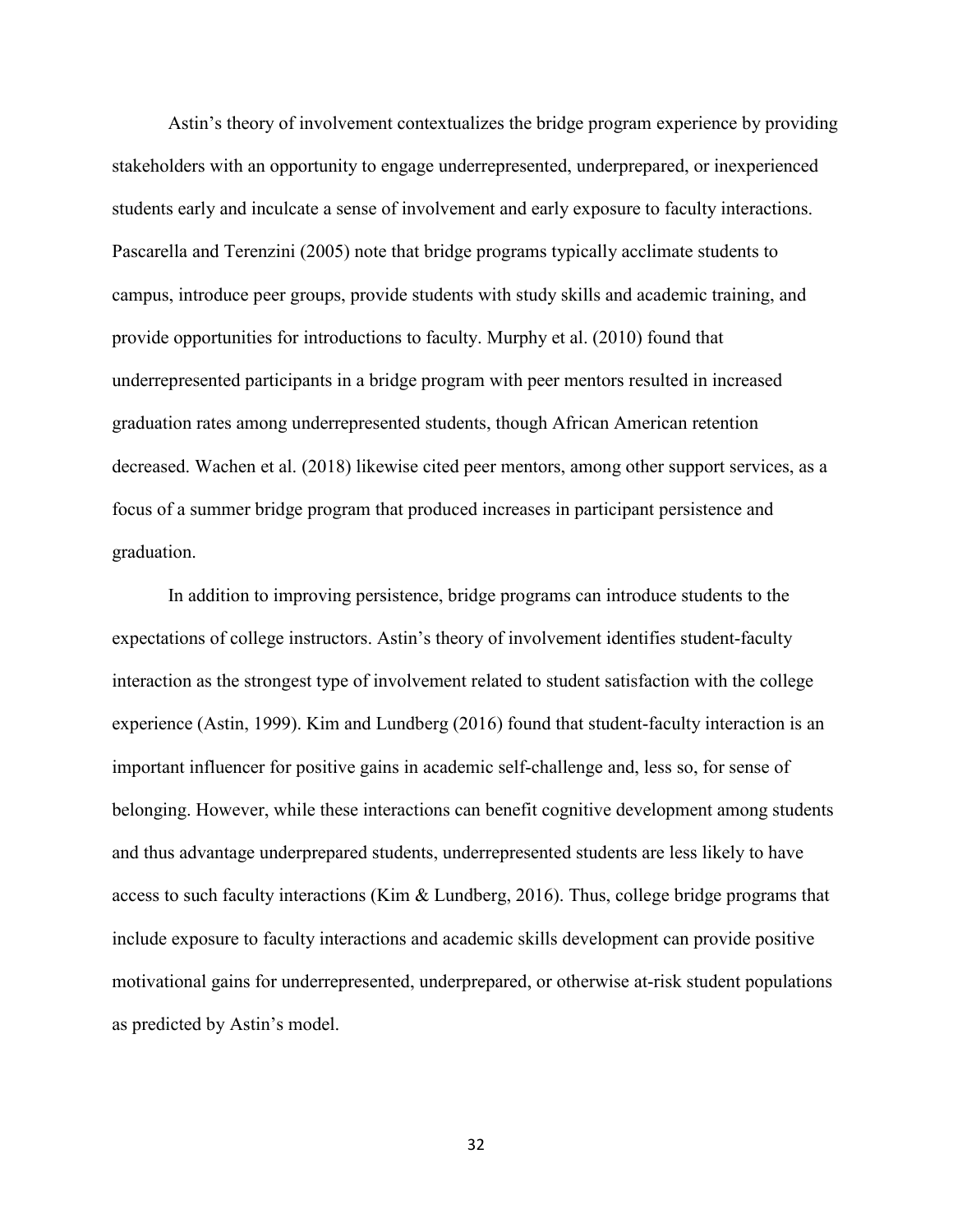## <span id="page-33-0"></span>**Higher Education Access and Retention**

Access to community colleges and non-selective universities is an integral component necessary for a model of egalitarian higher education. Community colleges enroll a disproportionate number of at-risk students, including two-thirds of whom are food insecure, half of whom are housing insecure, and between 13% to 14% of whom are homeless (Goldrick-Rab et al., 2017). Similarly, community college enrollment of non-White students increased from 6% in 1965 to 38% by 2009 (Mullin, 2012). Expanded access to higher education has also resulted in improved success rates for underrepresented students. Black male graduation rates improved from 28% to 35% and Black female graduation rates increased from 34% to 46% between 1991 and 2006 (Bir & Myrick, 2015). However, universities and other selective colleges can establish minimum qualifications for entry, including high school GPAs, nationally standardized test scores, and relatively high tuition rates that restrict entry, as well as institutional placement tests and mandatory remedial courses that serve as hidden barriers to access.

Despite the open access mission of community colleges and other non-selective institutions and the shared benefits of modern higher education, variations in student preparedness and college readiness present barriers for individual students and broader student populations. According to the National Center for Education Statistics (as cited in Tierney & Sablan, 2014), fewer than 60% of four-year college students will graduate within six years and 40% of four-year college students take at least one remedial course. Low rates of college readiness present access and persistence issues for higher education because remedial coursework is an indicator of a lower probability of graduation, and underrepresented students are disproportionately affected by a lack of preparedness (Tierney & Sablan, 2014). The placement test process exists as a determinative factor in higher education accessibility even at open access and non-selection institutions.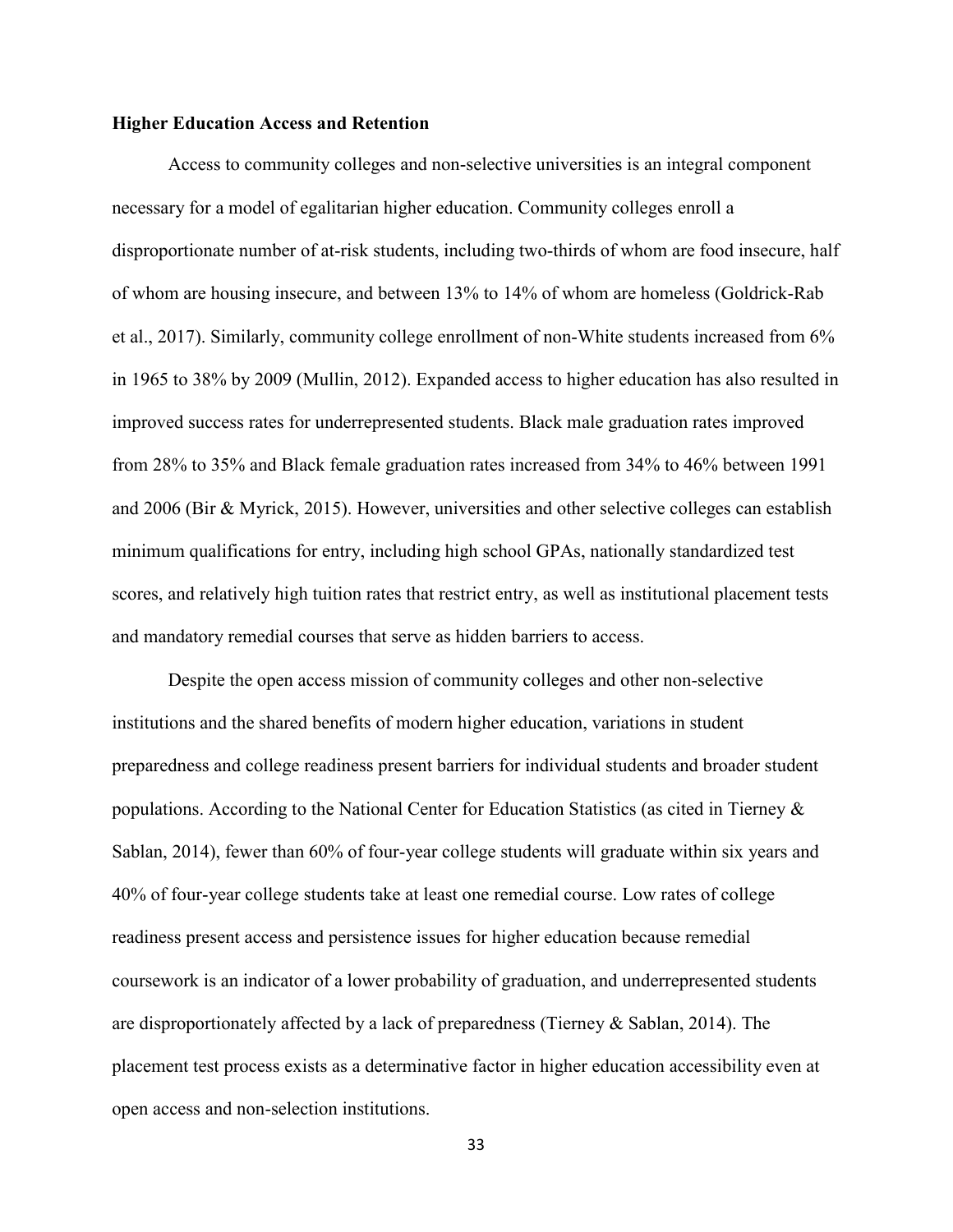## <span id="page-34-0"></span>*Placement Testing*

College placement tests are standards by which students are assessed as prepared or not for college-level curriculum and coursework. Such examinations can vary from national standardized tests, such as the ACT or SAT, or institutional assessments required as an onboarding tool during the admissions process. Students determined to be underprepared for college-level courses typically enroll in remedial or developmental courses before they can progress to advanced curriculum (Barnett & Reddy, 2017).

The purpose of placement testing, even for students seeking entry to otherwise open access colleges, is the assurance that students are prepared for the rigor of college-level coursework. Placement testing gained prominence during the 1980s as colleges and state policymakers responded to high dropout rates with entry exams designed to match students' aspirations and abilities with comparable programs of study (Cohen et al., 2014). Unless allowed an exception by virtue of previously completed college courses or satisfactory scores on national standardized tests such as the ACT or SAT, as many as 92% of two-year colleges administer placement tests for entering students (Scott-Clayton, 2012). Approximately 55% of community college freshmen are placed in developmental courses, and fewer than half of developmental students persist to degree completion (Cullinan et al., 2019).

The efficacy of placement testing has been analyzed by researchers to determine whether placement tests are accurate assessments of students' capacities to succeed in college curriculum, or if other measurements exist that might better prepare students for college-level coursework. However, the accuracy of placement assessments alone varies relative to students' academic capacity to progress through credit-bearing college curriculum varies. For instance, MacGregor et al. (2017) analyzed COMPASS placement test data for 6,117 new community college students who enrolled in an online course and determined that placement test results for reading and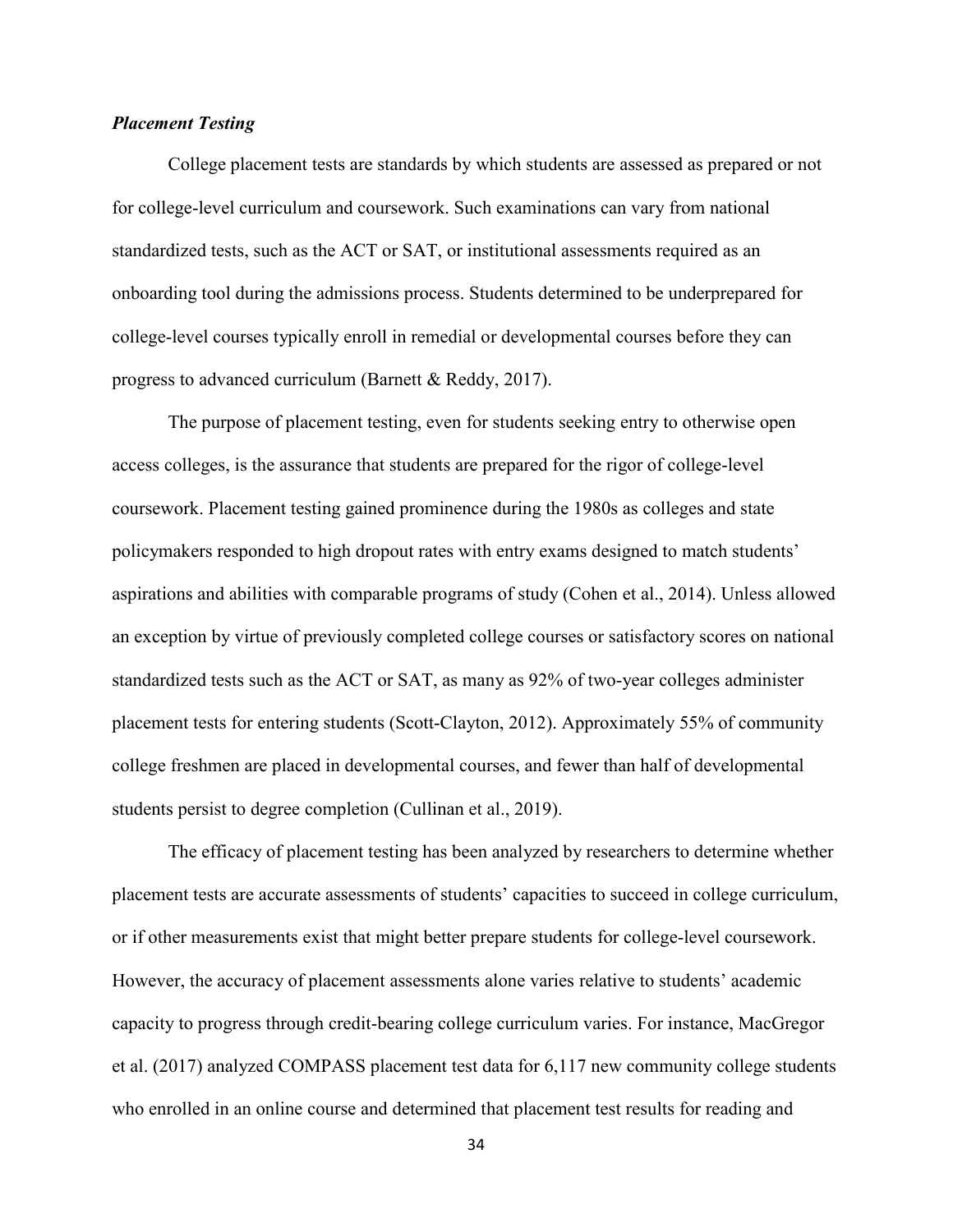writing accurately classified students in appropriate course levels. Fain (as cited in Cohen et al., 2014) found that when Long Beach City College assigned 53% of one thousand remedial-level incoming freshmen to college English based on their high school grade point averages, 62% of the students passed the class, similar to the college's typical pass rate for non-remedial students.

Students who perform poorly on non-standardized, high-stakes placement tests can be incorrectly relegated to developmental coursework that interferes with their natural academic progression. Cutoff scores that determine whether students are assigned to remedial courses fail to clearly delineate academically prepared students from those in need of remedial support because variations in students' capacities exist at these thresholds (Scott-Clayton & Rodriguez, 2015). Rodriguez et al. (2016) found that different California colleges rely on widely disparate benchmark scores to determine college readiness despite using the same Accuplacer placement test. Mejia et al. (2016) found that 80% of California community college students enroll in at least one developmental program. Though these results reflect placement test results from one state, California enrolls 20% of the country's total community college population (Rodriguez et al., 2016). The inconsistency of placement test interpretation and utilization brings into question the efficacy of these efforts.

Likewise, students who can outperform a single high-stakes placement test can be misplaced in coursework for which they are unprepared. Placement testing can result in overplacement, wherein students are assigned to college-level classes that they subsequently fail, or they can be underplaced, wherein they test at remedial-level but would successfully complete college-level curriculum (Cullinan et al., 2019; Scott-Clayton, 2012). Placement errors based on faulty placement test design or anomalous student test performances are detrimental to access,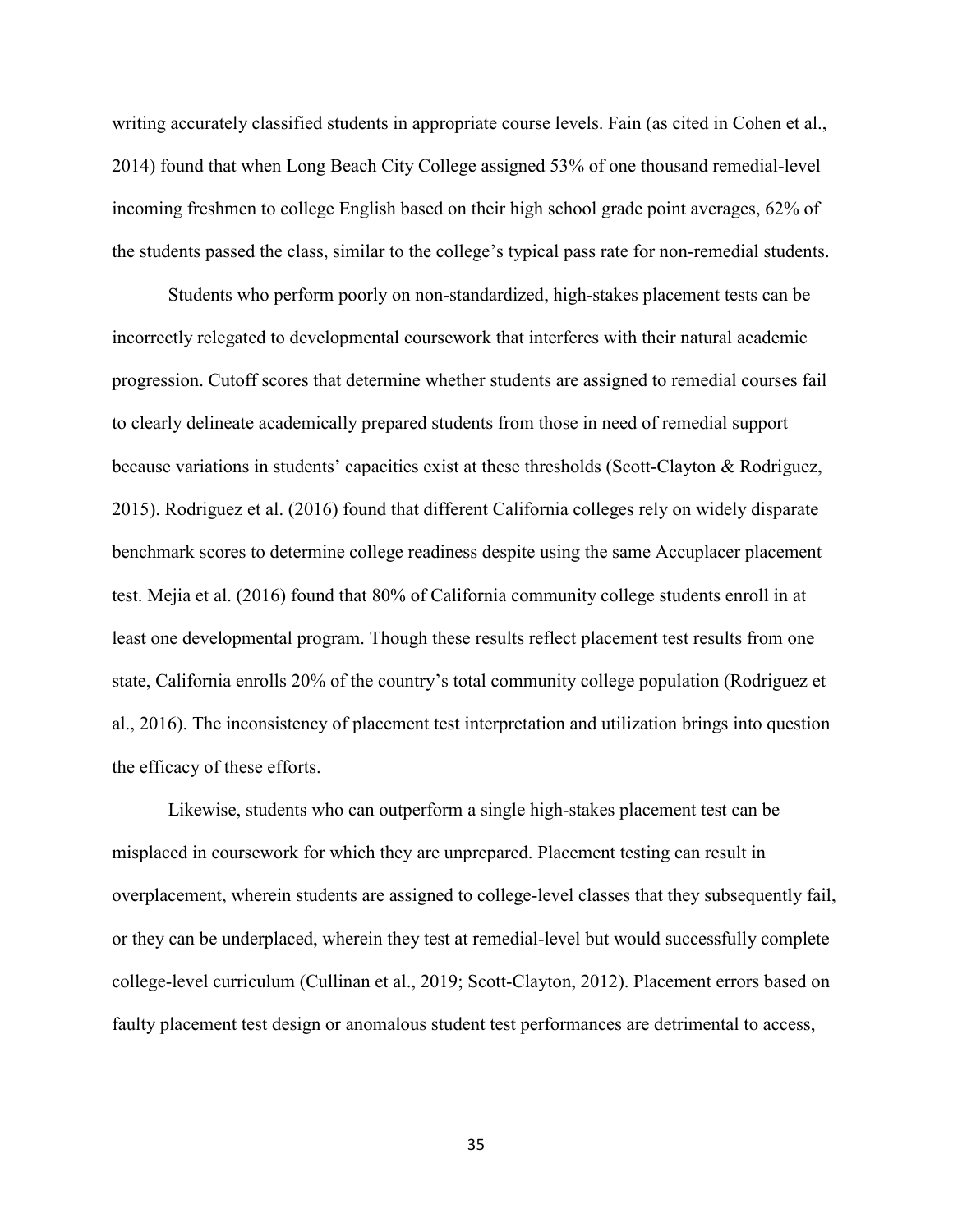persistence, and completion even as this process is intended to provide students with curriculum that will make them more likely to succeed in their intended programs of study.

Each type of placement error can hinder students' relative progressions through their degree programs, either by a lack of academic support or a misdiagnosis that artificially prolongs students' matriculation. Based on an analysis of COMPASS placement test scores of 42,000 firsttime freshmen, Scott-Clayton (2012) found that Math placement scores were significantly more accurate than English placement scores and could substantially reduce severe placement errors and substantially increase success rates for students placed directly into college-level coursework. Because the stakes of placement testing are so significant for subsequent student success and because placement tests are more likely to predict which students can succeed rather than which students need support, Scott-Clayton posited that direct college-level placement for some developmental students or the use of high school performance would result in improved student outcomes relative to standalone placement tests. Similarly, Cohen et al. (2014) described inconsistencies with recommended and mandatory remediation based on placement test scores that result in students receiving curriculum unaligned with their capacities.

Inaccuracies in placement test results can impede students' otherwise natural progression through postsecondary education if they are misdiagnosed as under- or overprepared for college curriculum. In one instance, Latino rights organizations filed a lawsuit in 1988 against a California college based on discrimination in access, and California and other states subsequently mandate validation of placement test scores relative to student performance (Cohen et al., 2014). Scott-Clayton et al. (2014) discovered that high school transcript data resulted in fewer severe overplacement and underplacement mistakes than placement test results, and that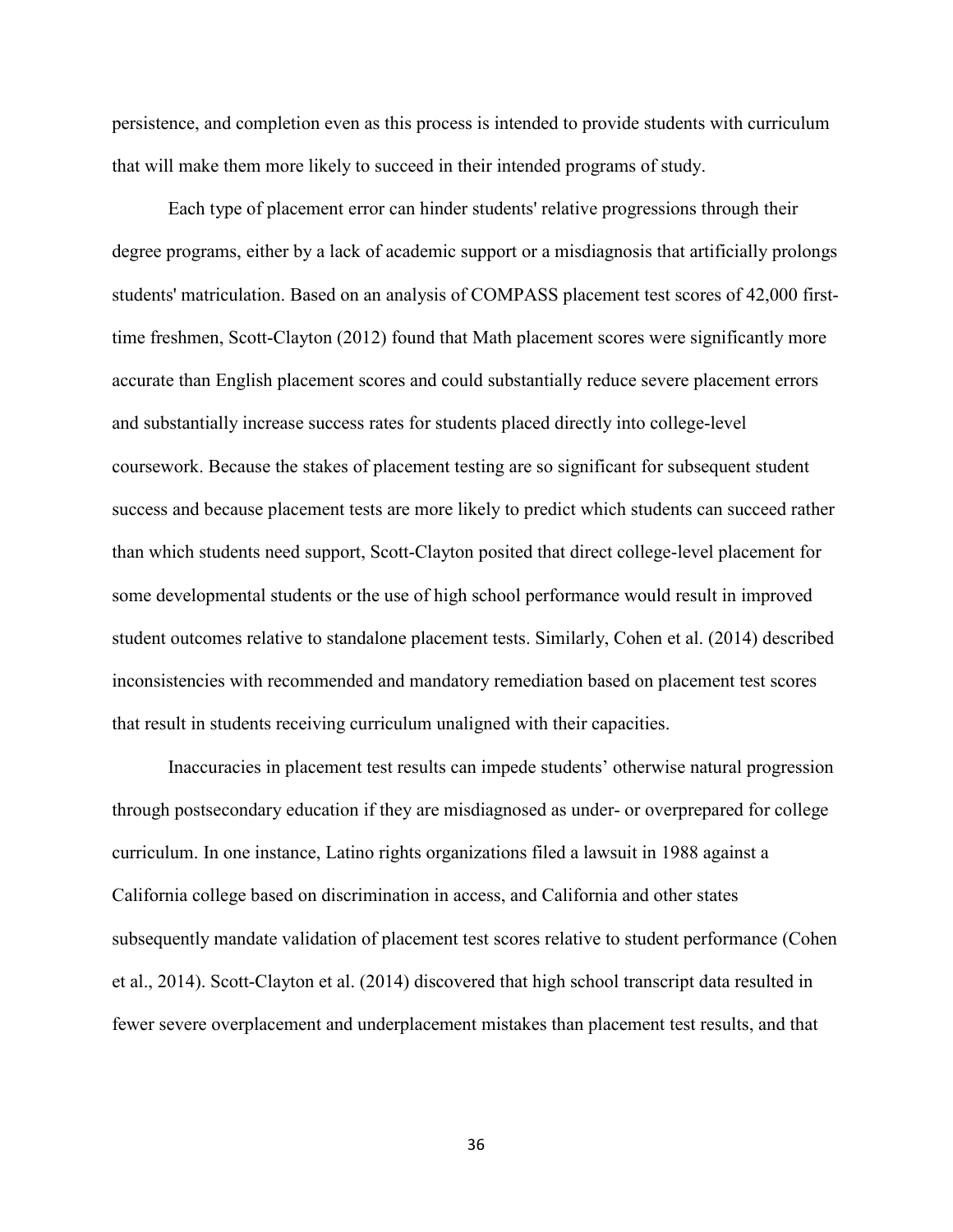combined results from high school transcripts and placement tests produce even more accuracy regarding college-level or remedial placement.

The brevity or statistical noise attributed to placement tests might contribute to their lack of dependability and subsequent difficulty in delineating remedial cutoff points, and high school performance captures a longer duration of academic performance and indicates dimensions of college readiness, including student effort and motivation (Scott-Clayton et al., 2014). Regardless of the prominence or causes of placement errors, the frequency of remediation necessitates an examination of developmental curriculum and the student populations most likely to begin postsecondary education in remedial courses.

### *Developmental Coursework*

The most common strategy to resolve deficiencies of college-readiness has been remedial and developmental coursework. As defined by Stewart et al. (2015), developmental courses are intended to compensate for a lack of reading, writing, and mathematics skills necessary to succeed in college coursework. Developmental coursework is intended to support preparedness for college-level courses, though this type of remediation can also be viewed as an obstacle that prevents students from progressing through their program of study (Edgecombe & Bickerstaff, 2018). For students whose secondary educations were not sufficiently preparatory for the expectations of higher education, developmental classes can provide supplementary skills and knowledge. Developmental coursework in reading, writing, and math can be offered in the first semester or first academic year of developmental-level students' enrollment (McGlynn, 2012). Remediation, therefore, serves as a precursor for intermediate and advanced college curriculum. According to Pratt (2017), 68% of students enrolled at two-year public colleges between 2003 and 2009 took at least one remedial class. Another estimate indicates that more than 60% of two-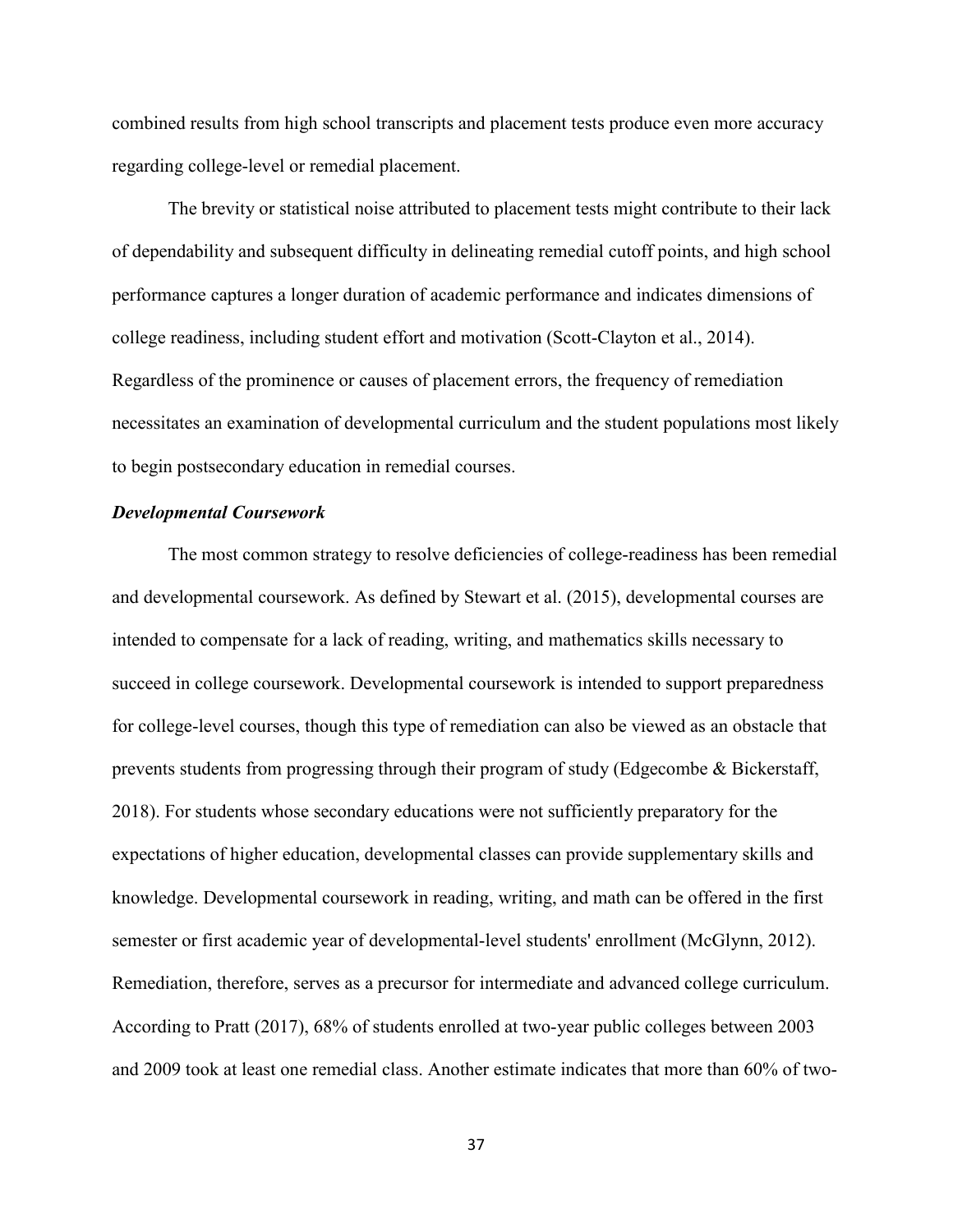year college students are enrolled in remedial courses (Wilson & Lowry, 2017). That remediation is so common among college students emphasizes the importance of ensuring that developmental classes, if necessary, benefit students' ability to attend college.

**Outcomes of Developmental Coursework.** Remedial or developmental coursework is intended to benefit students who might otherwise struggle to complete college-level curriculum. However, questions remain regarding what qualifies an individual study as prepared to undertake college-level curriculum (Edgecombe & Bickerstaff, 2018). Attempts have been made in the past to determine the effectiveness of developmental coursework. Pascarella and Terenzini (2005) performed a meta-analysis of research on remediation and determined that academic intervention programs are at least modestly effective in preparing students academically and improving persistence between the first and second semesters and from the first to second year in both twoyear and four-year institutions. Although programmatic inconsistencies might contribute to variations in the results of remediation analyses, hundreds of studies indicate that student placement procedures are valid and that developmental classes result in improved reading and writing skills (Cohen et al., 2014).

However, analyses of remediation have not provided conclusive results. Scott-Clayton and Rodriguez (2015) examined data from a large urban community college system and determined that developmental courses have little effect on students' skills and instead divert students away from the college-level courses. According to Boatman and Long (2018), the effects of developmental coursework appear to have differential effects based on students' relative levels of academic preparedness. Students on the margin of college level Math coursework who opt to enroll in higher levels of developmental Math experience diminished credit accumulation over the course of their enrollment relative to students who require more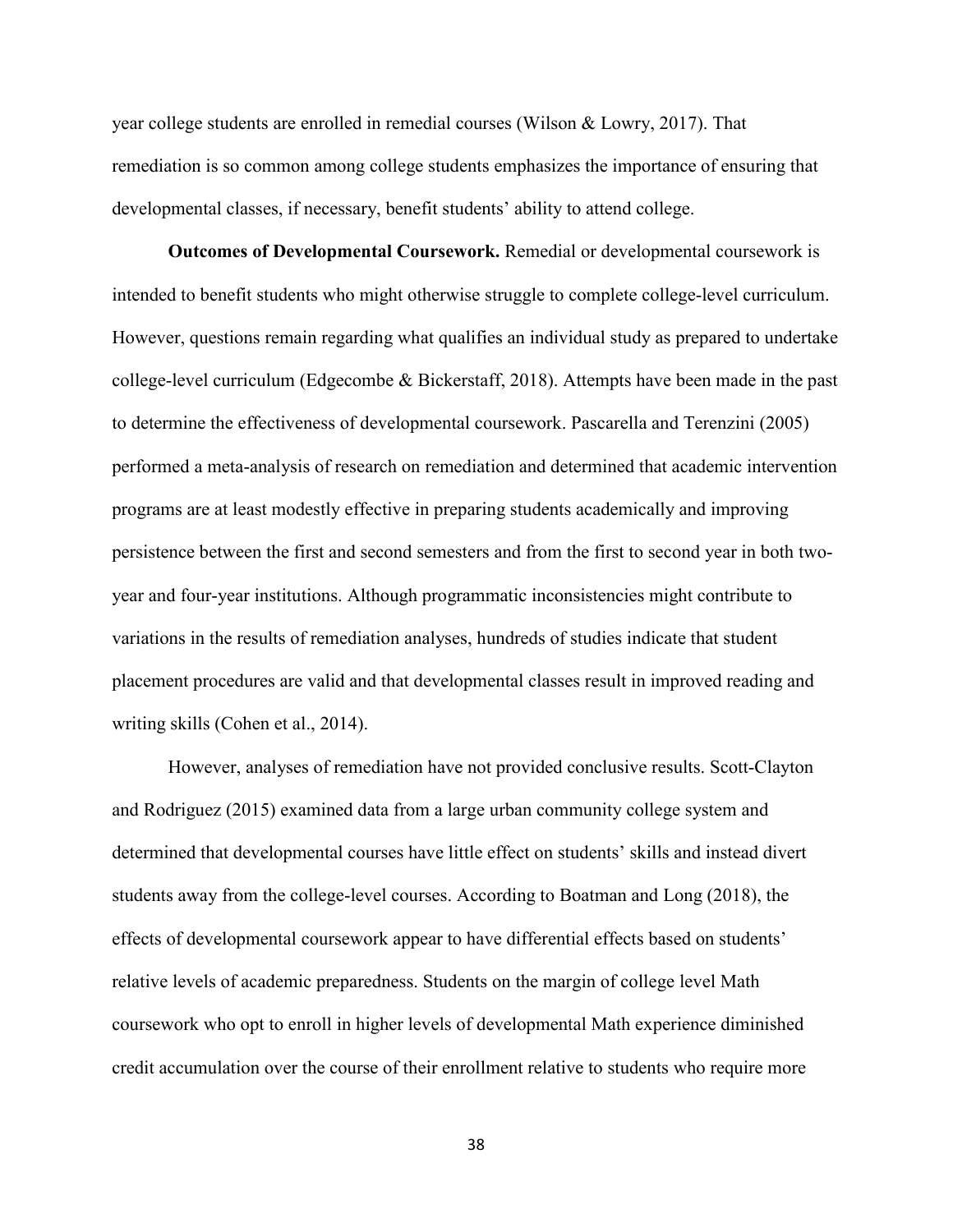basic levels of Math remediation (Boatman & Long, 2018). Boatman and Long (2018, p. 53) similarly found similar patterns in English remediation with results that indicated that "students who were assigned two levels below college-level English were more likely to persist than similar students who were assigned only one level below the college thresholds and by a wide margin (17.7 percentage points)." Moreover, developmental coursework can serve to syphon students' engagement and time from a typical progression toward degree completion, thus countering the benefits predicted by Astin's theory of involvement.

**Problems of Mandatory Developmental Coursework.** The open access nature of postsecondary education is diminished by some students' lack of preparation to meet the minimal academic standards of entry as defined by placement tests. As many as 20 to 60% of postsecondary students place at remedial levels, and remediation occurs at a higher rate for community college students relative to their university-bound peers (Wathington et al., 2016). Remediation through developmental coursework is even more acute at community colleges, and only 40% of academically underprepared community college students persist and complete college-level Math courses necessary to earn a credential (Ngo & Kosiewicz, 2017).

The ability to maintain satisfactory academic progression through a postsecondary program of study is a basic component of higher education enrollment. The design of developmental coursework and the cause of mandated remediation presents debilitating problems for students and institutions. According to Logue et al. (2017), students' persistence and matriculation is affected by remediation that encumbers students in developmental courses that do not result in college credits. Based on an analysis of 3,213 first-time freshmen at a large public university, Stewart et al. (2015) found that only 60.5% of remedial students persisted five or more semesters relative to 73.2% of non-remedial students who persisted for five or more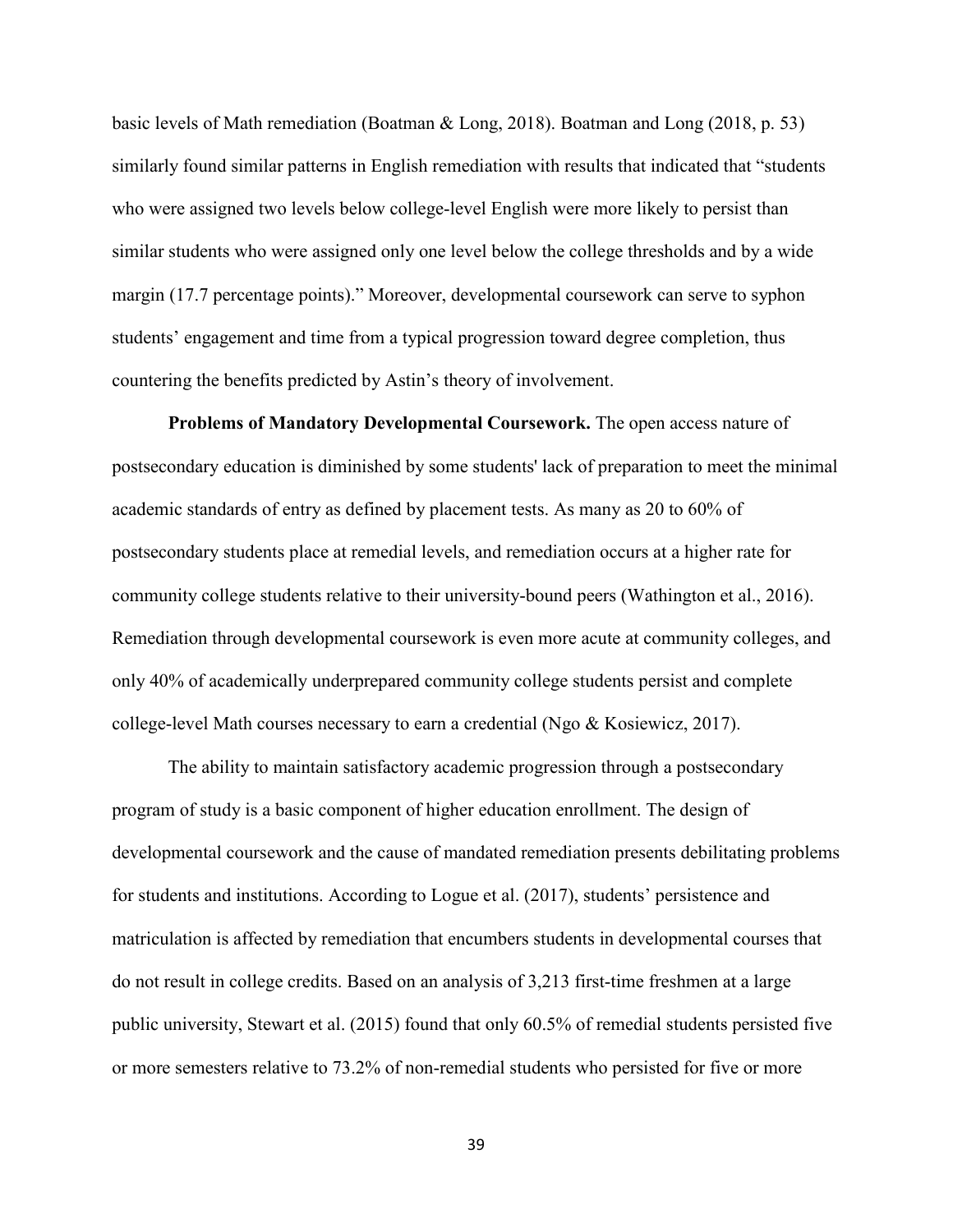semesters. This disparity suggests that developmental coursework might fail to provide adequate skills and preparation to enable academically underprepared students for the rigors of later college curriculum.

One of the more salient problems for students required to complete developmental classes is the delay in matriculation and degree completion. Developmental courses typically do not count as credit-bearing courses for the purpose of degree attainment (McGlynn, 2012; Scott-Clayton, 2012). Further, students who require remediation in multiple subject areas can have their progress delayed as they accumulate non-credit developmental coursework, leading to increased drop-out rates (Wathington et al., 2016). The lack of credit-bearing status of developmental or remedial coursework and the need for some students to accumulate these courses in several subjects serve as compounded barriers to persistence.

Underprepared college students who are required to enroll in developmental courses incur additional financial obligations for those classes. For students dependent upon federal, state, and institutional financial aid, developmental coursework uses available funds and limits students' duration of eligibility. Pratt (2017) estimated that students spend approximately \$7 billion each year on developmental college coursework, and the rate of remediation increases as students' income levels decrease. As such, students most in need of financial support are also more likely to be enrolled in classes that do not provide college credits that contribute to a degree. The disproportional reliance on financial aid and loans by students who are more likely to require remediation contributes to a 20% loan default rate for community college students that is more than twice the rate of their university peers (Pratt, 2017).

Additionally, states subsidize higher education, and as such taxpayers are in part responsible for financing remedial efforts for students designated as underprepared (Kallison &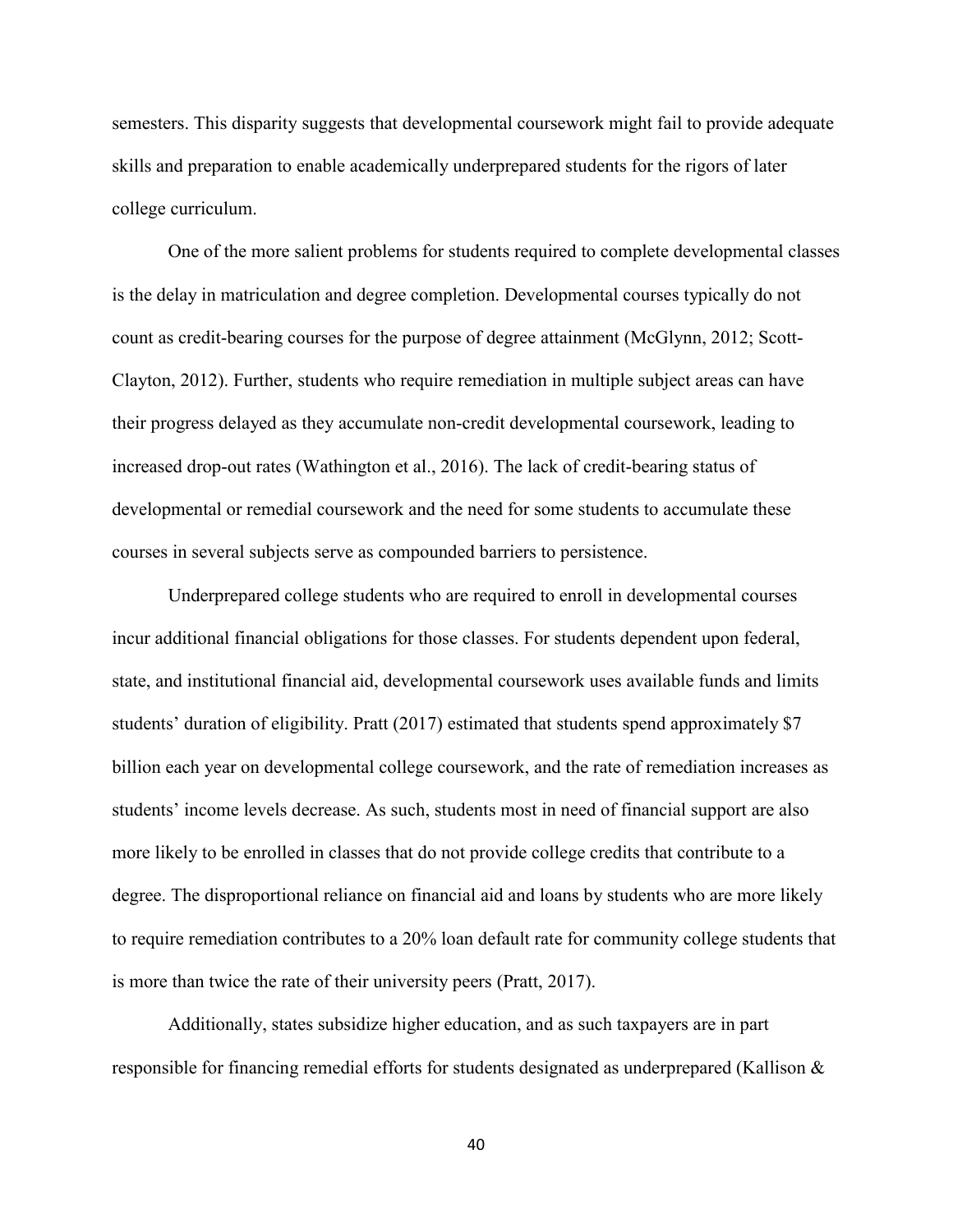Stader, 2012). The total costs of remedial coursework within the community college sector might be nearly \$4 billion (Scott-Clayton & Rodriguez, 2015). The combined cost of remedial education for students and states is more than \$1.3 billion each year (Logue et al., 2017). Cohen et al. (2014) predicted that developmental curriculum and remedial programming will account for one-third of the instructional budgets at community colleges, with higher allocations required for colleges that require placement testing and remediation and for colleges in areas with higher rates of college-going, immigration, and marginally literate student populations.

Students already at risk of other barriers and limitations to access and persistence are disproportionately affected by the need to complete developmental and remedial courses. Included in the 40% estimate of entering students subjected to remediation, 52% of low-income students and 62% of minority students are relegated to developmental coursework (Kodama et al., 2018). Socioeconomic and demographic indicators therefore highlight uneven rates of barriers to access and retention for students already defined by other at-risk characteristics.

**Placement and Remediation as Barriers.** The use of placement testing and remediation are contrary to the open access concept of higher education when underprepared students are unable to enroll, persist, and matriculate at comparable levels relative to their academically and socially prepared peers. Non-selective admissions policies at open access institutions require placement tests that limit individual students' opportunities to take credit-bearing courses (Pratt, 2017). The effects of developmental placement disproportionately affect underrepresented students. Black, Hispanic, and low-income students, as well as students enrolled at nonselective two-year colleges, are more likely to experience a readiness gap that results in their placement in courses that do not bear college credit (Logue et al., 2017).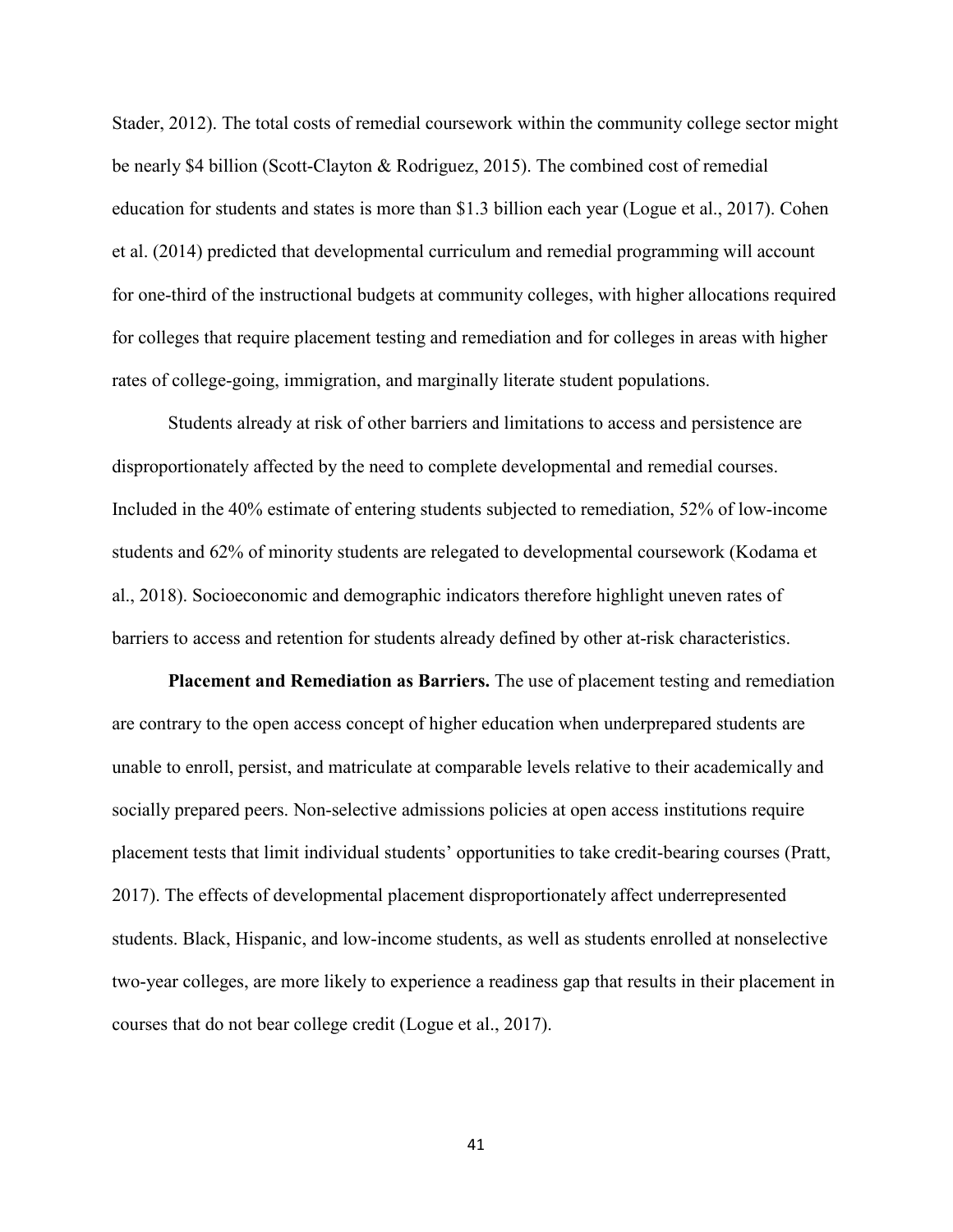According to Saidy (2018), most standardized tests used for placement, including the SAT and ACT, are more likely to privilege White students and students from middle- and higher-income backgrounds, and that such tests can result in segregated, homogenous classroom populations. Geiser (2015) found that race and ethnicity are the most salient and strongest predictors of test score differences on standardized test results, and that these variables exceed family income and parental education in explaining test score disparities. Based on existing demographic and socioeconomic characteristics, placement testing results in predictable disparities in the assignment of remedial or developmental coursework that decelerates matriculation for many underrepresented students.

According to Cohen et al. (2014), students who could otherwise succeed in college but are relegated to enrolling in developmental coursework based on placement assessments are limited in their opportunities to pursue higher education. Instead, they enroll in college courses that often do not provide credits that contribute toward their programs of study and graduation. The prevalence of high-stakes placement exams that determine whether students are granted access to college-level curriculum or directed to developmental coursework reached 92% of all community colleges by the beginning of the  $21<sup>st</sup>$  century, thus ensuring that placement testing and remediation would serve as tacit access barriers for almost all students seeking postsecondary education through two-year colleges (Cohen et al., 2014).

# **Persistence and Retention**

Student persistence and college retention are essential, complementary aspects of the goal of matriculation and degree completion. According to Tinto (2017), persistence describes students' willingness and capacity to remain enrolled and complete their postsecondary education, and colleges and universities should focus on efforts to influence students to enroll,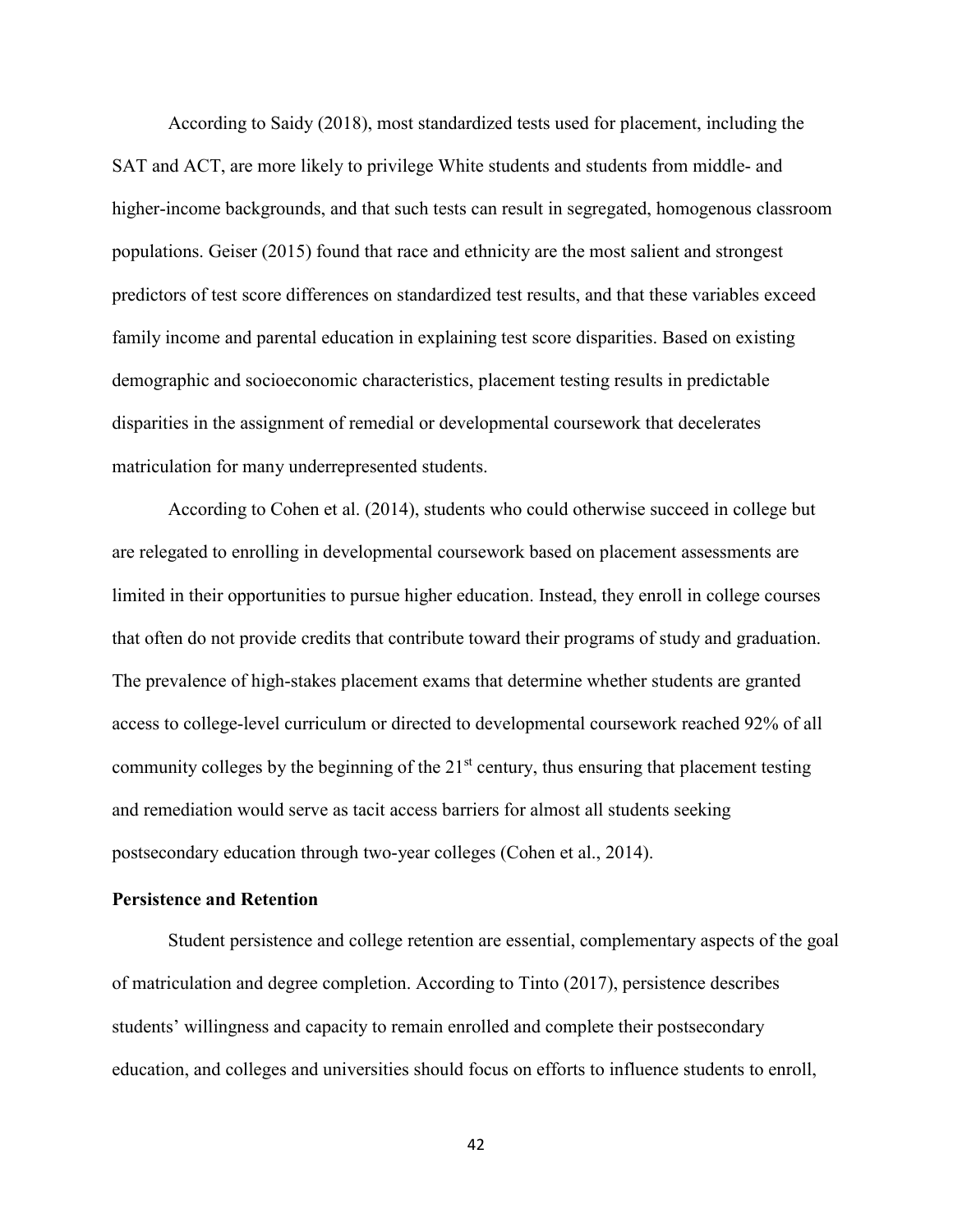persist, and ultimately earn tertiary degrees. Students' learned self-perceptions about their academic abilities and purposes regarding higher education are foundational aspects of persistence and retention. Attributes of students' personalities, such as self-efficacy, sense of belonging, and their belief in the value of what they learn and gain through postsecondary enrollment are central tenants of their motivation to persist through matriculation (Tinto, 2017). As such, attempts to address retention should target students' motivational factors rather than institutional infrastructure or faculty and personnel preferences.

Historical and current research on student persistence and institutional retention of enrollment focuses largely on the contextual fit between students and the environment of their educational institution. According to Pascarella and Terenzini (1983), student attributes such as race, secondary school experiences, academic ability, and family background inform individuals' commitment to their respective institutions and their commitment to graduation. Likewise, academic environments that promote learning and improvement in math and science have promoted better performance among all students with the greatest effects benefiting underrepresented groups (Malcom & Feder, 2016). Tinto and Pascarella and Terenzini emphasize inherent or developed background characteristics as influencers and motivators for student performance, and institutional inputs into the ways in which students engage with curriculum, faculty, other students, and the physical space of campus are crucial to ensure persistence for students with disadvantages in academic development, inclusion, or self-efficacy.

Potential resolutions to issues that hinder or prevent student persistence include statelevel financial aid programs. Research indicates that students can reduce work hours and borrow fewer loans when free grant aid is increased (Evans & Nguyen, 2019). Need-based state aid programs would supplement federal aid resources based on student income or need, while merit-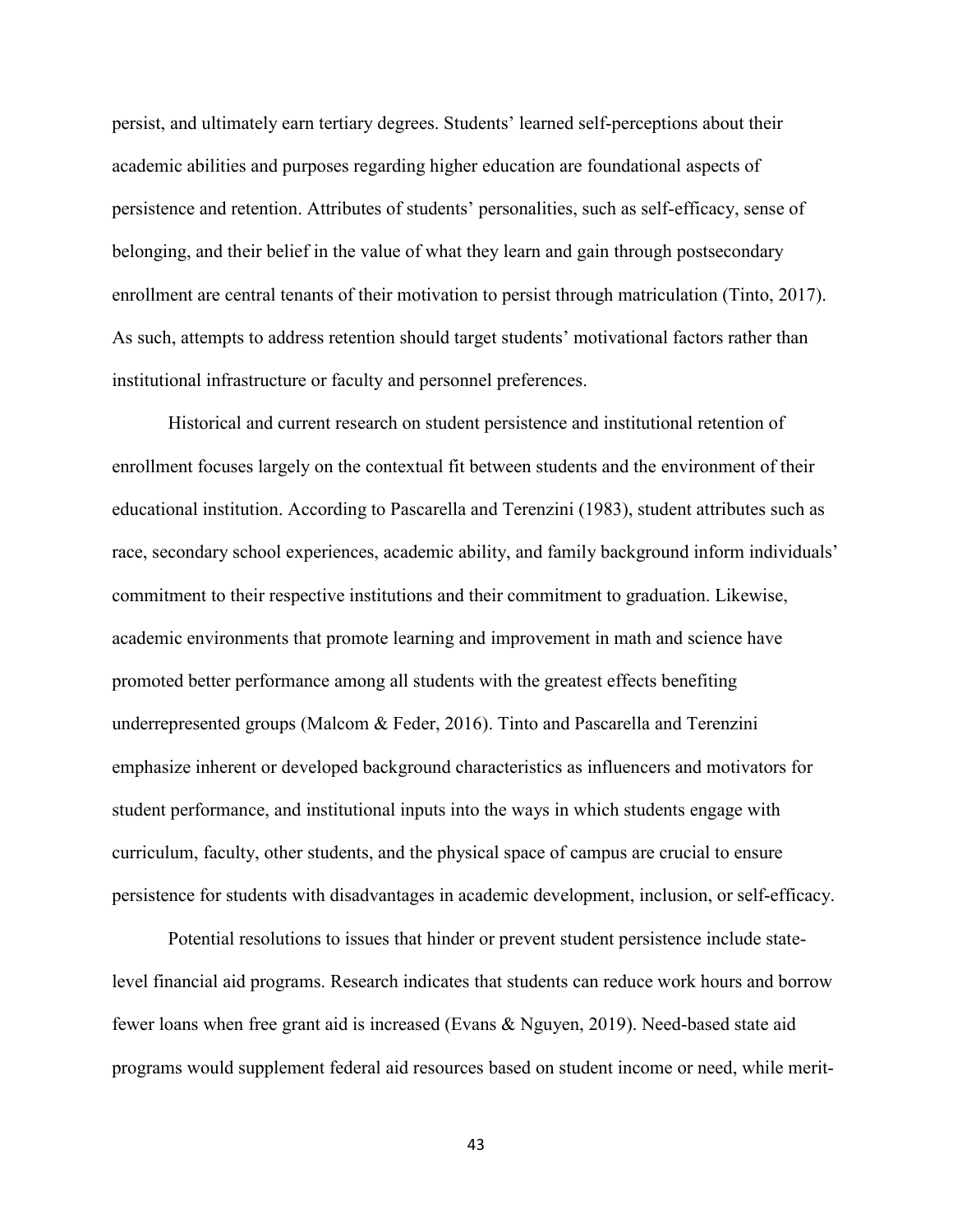based state aid programs would require that students meet certain achievement benchmarks to achieve eligibility, including metrics such as GPA or standardized test scores. However, analyses of specific need- and merit-based financial aid programs have demonstrated mixed results regarding the effects of such programs have on student persistence and a causal relationship between financial aid eligibility and degree completion has not been established (Chen & St. John, 2011; Malcom & Feder, 2016). Regardless of the effects of specific financial aid programs, students who have higher rates of financial need tend to have lower rates of degree completion than other students, and students can fail to establish or later lose eligibility due to factors including first-generation status, excessive remedial or transfer courses, and lower academic achievement in high school (Malcom & Feder, 2016).

In addition to the purpose and design of merit- and need-based financial aid programs and their effects on student access and persistence, federal loans serve a complementary purpose with mixed outcomes. According to McKinney and Burridge (2015), federal loans were negative influences on the likelihood of persistence among community college students, and the possible consequences of loan borrowing are worse for low-income and underrepresented minority students, the majority of whom are enrolled in community colleges. Though loans can facilitate access to higher education for low-income students who would otherwise be unable to afford even modestly priced colleges, the aggregation of loans can prove unsustainable for persistence and graduation. McKinney and Burridge (2015) found that borrowers had significantly higher odds of discontinuation of enrollment relative to non-borrowers. The consequences of continued reliance on loans at community colleges indicates that these populations of students experience socioeconomic disadvantages compounded by the negative consequences of sustained reliance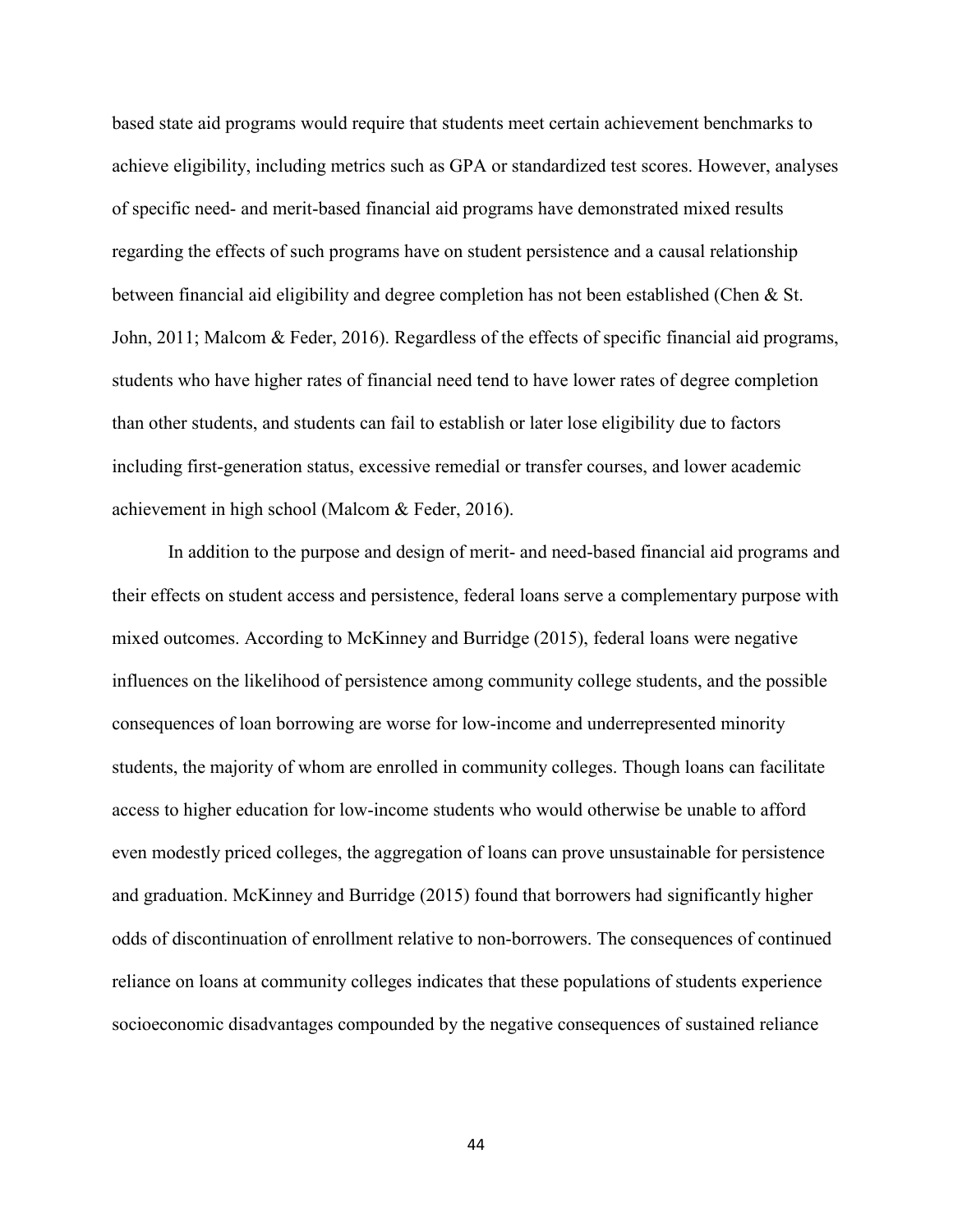on federal loan borrowing. Students who must rely on loans and complete remedial coursework are burdened by two disadvantages that hinder matriculation and degree completion.

Persistence among different populations of students remains uneven and creates disparities in completion, degree attainment, and subsequent labor market benefits. According to data from the National Student Clearinghouse (2019), 2.6 million out of 3.5 million students, or 73.8%, who enrolled in any college type for the first time in fall 2017 persisted into fall 2018, and this rate represents a 2.2% increase relative to the fall 2009 cohort. However, within this first-time student cohort, disparities exist among students of differential race and ethnicity. Black or African American students in the fall 2017 cohort persisted at just 66.2% compared to Asian, White, and Hispanic students who persisted at rates of 84.7%, 78.1%, and 70.3% respectively (National Student Clearinghouse, 2019).

Chen and St. John (2011) analyzed persistence rates among differential racial and ethnic groups of students relative to state-based financial aid programs and found substantial gaps in persistence rates for low-socioeconomic students compared to high-socioeconomic status students. Students with lower incomes have, by definition, fewer resources available to maintain postsecondary enrollment. Thus, underrepresented students defined by their low-income status are less likely to persist when tuition rates are elevated and need-based state aid is low (Chen & St. John, 2011). In addition to lower overall persistence and completion for underrepresented students, Black or African American, Hispanic or Latino, American Indian, and Alaskan Native students experience disparate degree completion rates within programs of study associated with science, technology, engineering, and mathematics (STEM) (Estrada et al., 2016). Such disparities were exacerbated by COVID-19 as higher education institutions transitioned to online learning to the possible exclusion of almost 30% of students who did not have access to the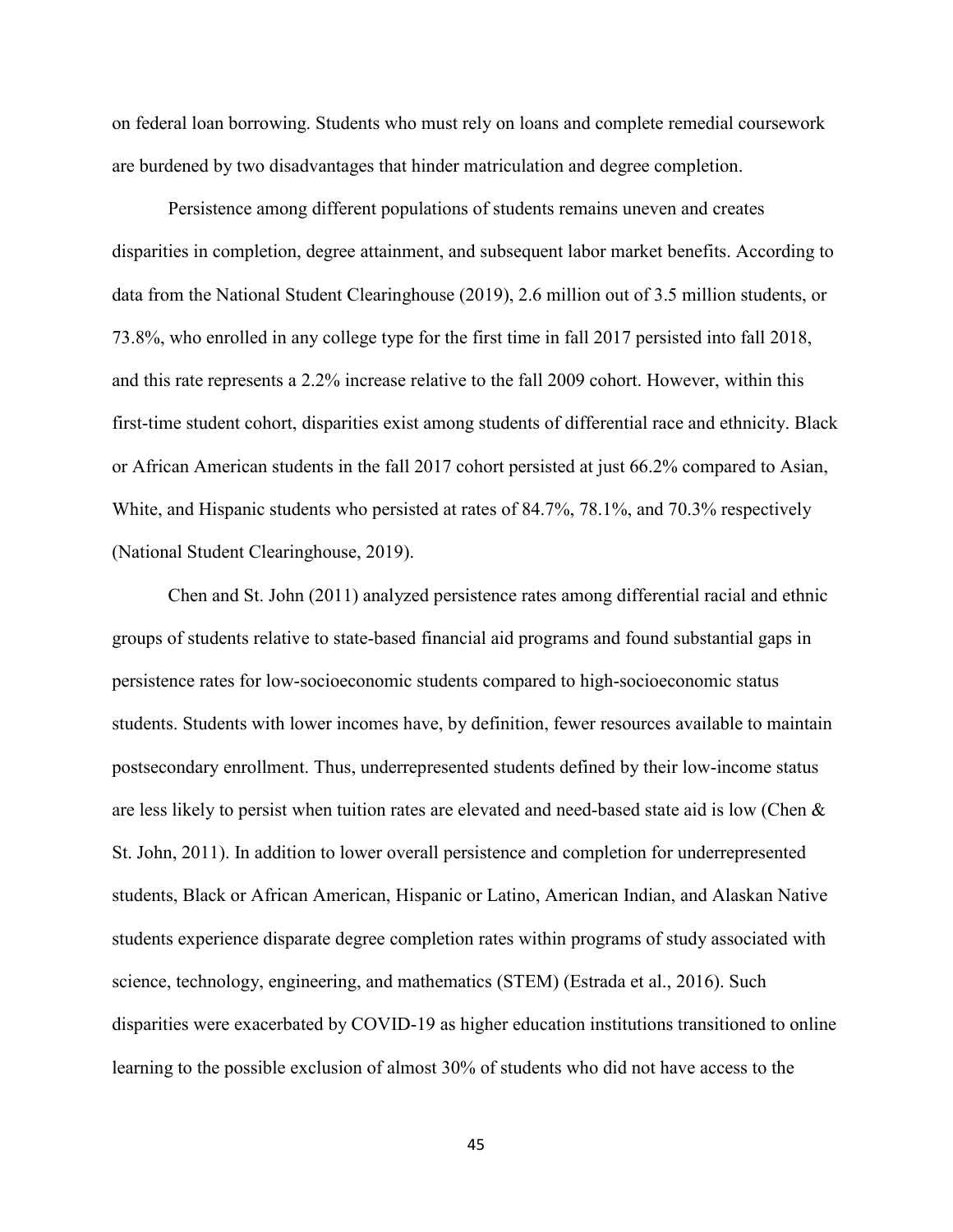internet (Gurukkal, 2020). Likewise, the relative lack of STEM degree attainment for underrepresented students narrows the pipeline through which these students would obtain STEM-related careers.

Ethnic minority students, non-traditional adult learners, first-generation, and low-income students who can be designated as underrepresented are naturally more susceptible to issues related to Astin's involvement model and Tinto's student departure model. Underrepresented students are less likely to have family and peer support groups prior to college enrollment, and relationships between student families and school counselors is a valuable access strategy for low-income underrepresented students (Holcomb-McCoy, 2010). An expansion of support mechanisms throughout the college pipeline can inculcate postsecondary involvement and an investment of time from students thus extending their enrollment (Seidman, 2012). A separation from distractive elements of past communities and an integration into the college community through rewarding interactions with institutional stakeholders is a key feature of Tinto's departure model, and inculcation of integrative interactions presumably results in greater levels of persistence (Pascarella & Terenzini, 2005). Underrepresented students whose precollegiate experiences are not conducive to the academic and social norms of higher education can benefit from strategies and investments that confer belonging and elicit time commitments to the college community and postsecondary expectations in general, though placement testing and remediation are not necessarily aligned with this purpose.

# **Underrepresented Students in Higher Education**

Students whose enrollment, persistence, and graduation rates are proportionately less than that of their peers are understood as underrepresented in postsecondary analyses. However, national demographic trends suggest a shift in proportionality among non-White minority groups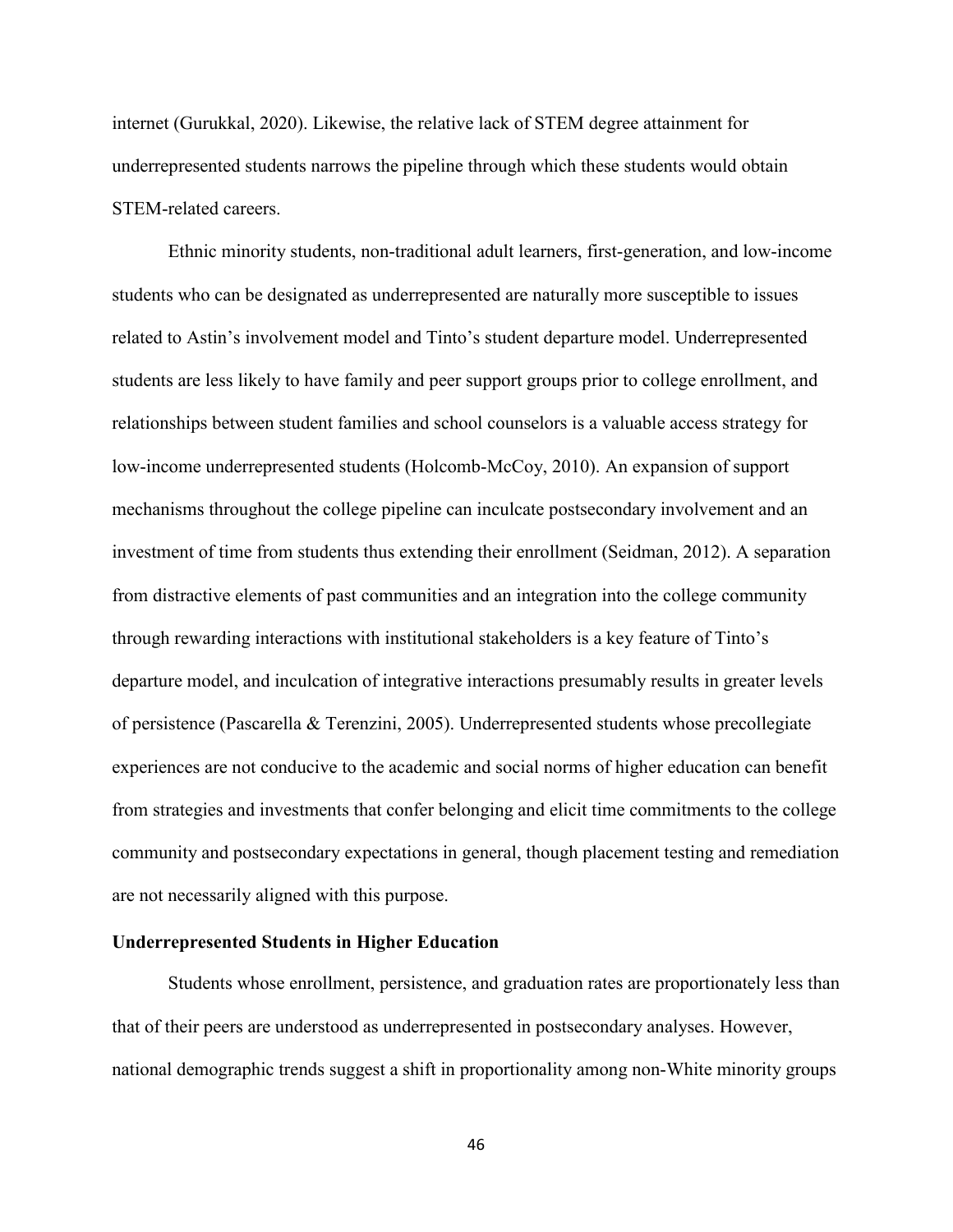both within the general population as well as among potential postsecondary enrollees, and such trends are a continuation of recent changes. Whereas White student postsecondary enrollment decreased from 77% in 1990 to 57% in 2012, the enrollment rates of Black and Hispanic students increased from 12% to 15% and from 6% to 16% respectively (Malcom & Feder, 2016). Projections indicate that by 2030 the number of White high school graduates is expected to decline by 14% even as the overall rate of high school completion increases within the general population (Bransberger & Michelau, 2016). Shifts in population dynamics and improved rates of high school completion increase the total population of non-White minority students who are currently underrepresented in higher education. In fact, Bransberger and Michelau (2016) predict that non-White students will represent 51% of graduates from public secondary schools by 2026, thus altering the postsecondary enrollment paradigm in terms of the volume of students currently considered underrepresented.

Despite recent gains and a contemporary acceleration in minority representation at the access point of higher education, Hispanic and African American students continue to show underrepresentation in several key measurements of postsecondary participation. Though underrepresented students experienced enrollment gains of 29.6% to 45.2% in undergraduate programs and 20.8% to 32% in graduate programs between 1996 and 2016, significant disparities exist between White, second-generation college students and their underrepresented peers (Espinosa et al., 2019). Non-White minority students and first-generation students do not benefit from the same levels of access to all postsecondary institution types, nor are they able to matriculate at the same rate as or with the same debt burden as their White counterparts.

Similar disparities exist in persistence rates, though frameworks such as Astin's theory of involvement and Tinto's theory of student departure are the bases for interventions that should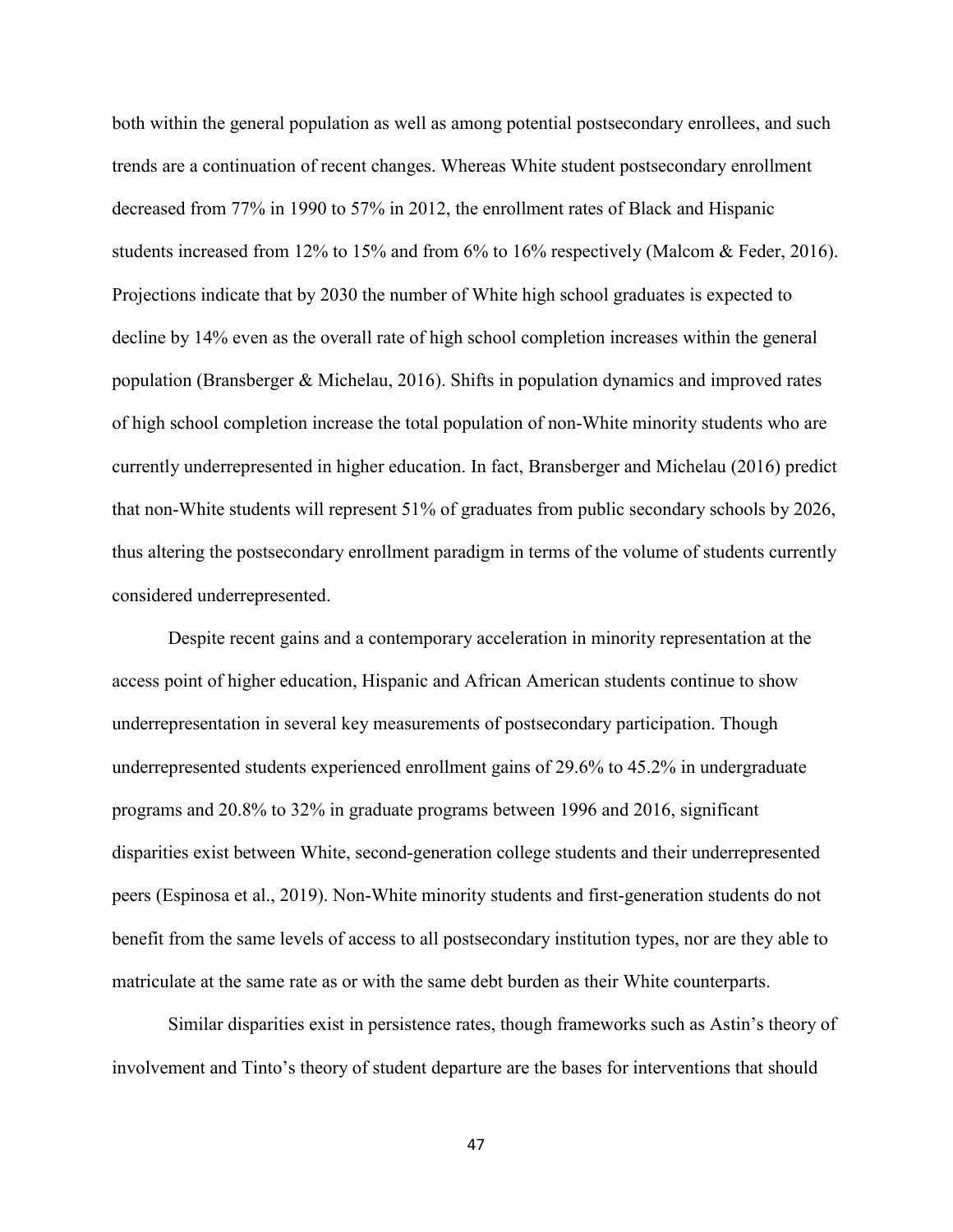result in improvements to postsecondary outcomes, including persistence (Wachen et al., 2018). Though enrollment rates have increased in recent years, minority students are often firstgeneration students and have fewer family, friends, and mentors who are experienced with postsecondary processes and expectations (Vega & Moore III, 2012).

### *Enrollment Rates of Underrepresented Students*

Considerable differences exist between students of different backgrounds both in higher education in general as well as throughout types of postsecondary institutions. Such differences suggest different access points depending on racial and ethnic backgrounds and indicate an overreliance of some underrepresented populations on public two-year institutions for postsecondary enrollment. Historically, White students are more likely to enroll at four-year, private, and nonprofit colleges and universities, whereas Black and Hispanic students are overrepresented in two-year and proprietary institutions (Renn & Reason, 2013). However, according to Grawe (2018), demographic changes, including differences in fertility rates and immigration and interstate migration, will result in shifts in higher education from traditional college-going populations to underrepresented populations. By 2032, the projected rate of increase in high school matriculation among Hispanic and Asian and Pacific Island students is expected to increase by over 15% in almost every state, with accompanying decreases in non-Hispanic White students and non-Hispanic Black students (Grawe, 2018). This divergence among populations in the postsecondary pipeline represents a departure from what has been considered a traditional rate of enrollment among demographic groups, and this change emphasizes the need for institutions to intervene and amend disparities in retention and completion that currently exist between groups of students whose identities and success rates are defined by ethnicity, socioeconomic status, or academic preparation.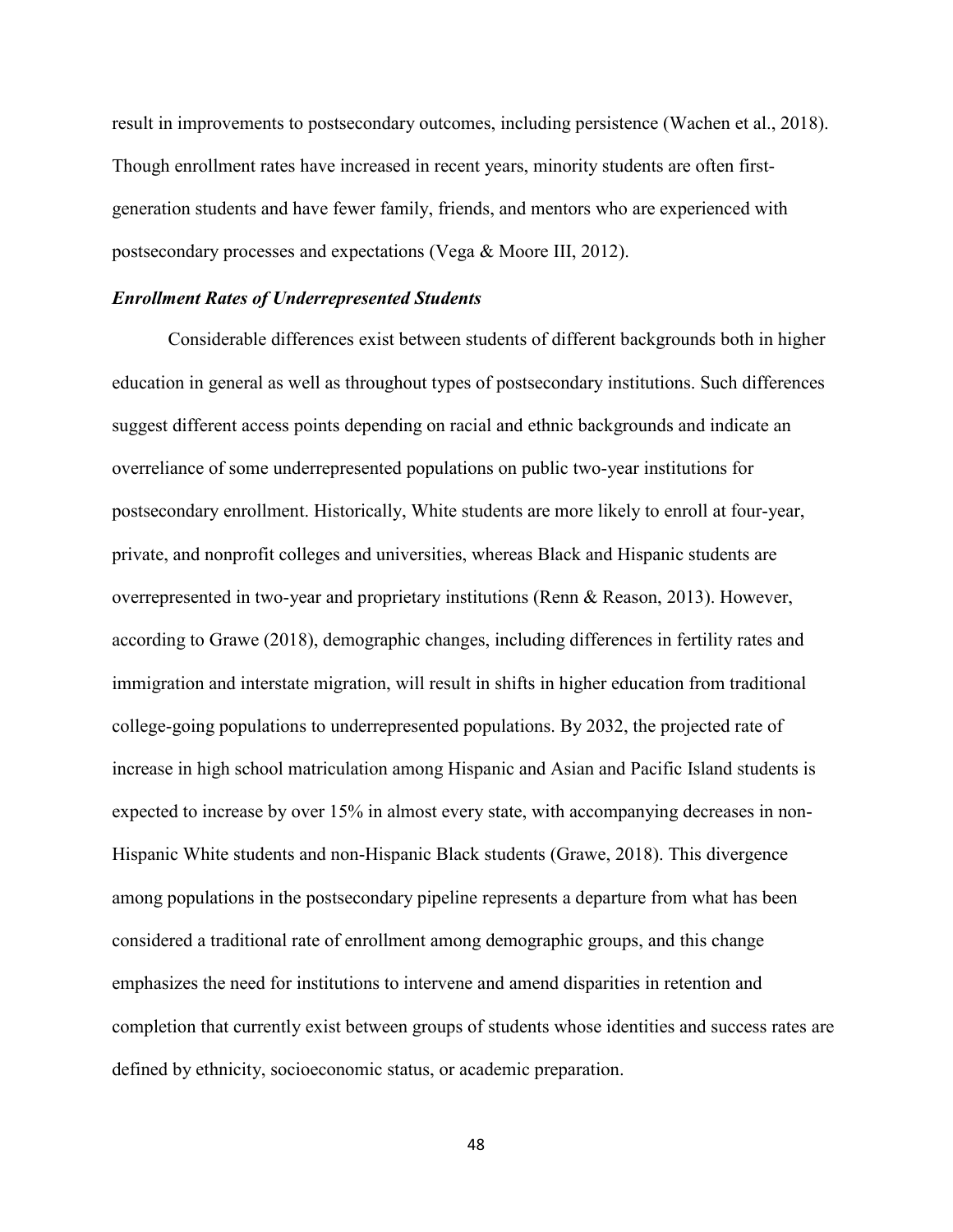Like the demographic shifts that influence postsecondary attendance among racial groups, the cost of higher education can affect enrollment decisions for low-income and academically underprepared students. Increases in tuition costs disproportionately diminish enrollment at public institutions among students from lower socioeconomic households and lower-performing students who are comprised of 20% Black and 19% Hispanic students relative to non-minority White students occupying an overwhelming majority of elite students (Hemelt & Marcotte, 2016). A bifurcation of enrollment choices between better-performing or higherincome students and lower-performing or lower-income students presents inequities in access, as well as resultant inequities in programmatic offerings at different institution types necessary to intervene in retention gaps. Hemelt and Marcotte (2016) point to enrollment increases at the least selective public institutions in states that experienced tuition and cost increases from 1992 to 2004, a trend that can exacerbate postsecondary selection deficits for students without the academic, socioeconomic, or intergenerational benefits of traditional students.

Community colleges provide the most accessible transition to higher education for many underrepresented student populations because of their open access admissions policies, relatively low tuition rates, and commutability. Community colleges serve many adult, minority, firstgeneration, and low-income students who might otherwise be restricted from postsecondary access (Ma & Baum, 2016). According to the American Association of Community Colleges (2022), the demographic breakdown of community college students includes 27% Hispanic, 12% Black, 44% White, and 7% Asian or Pacific Islander. Underrepresented minority students represent 41% of all community college enrollees, including 14% African American and 15% Hispanic or Latino (Baime & Baum, 2016). Though enrollment at for-profit sector colleges declined by 18% between fall 2015 and fall 2017, 10% of Black undergraduate students attended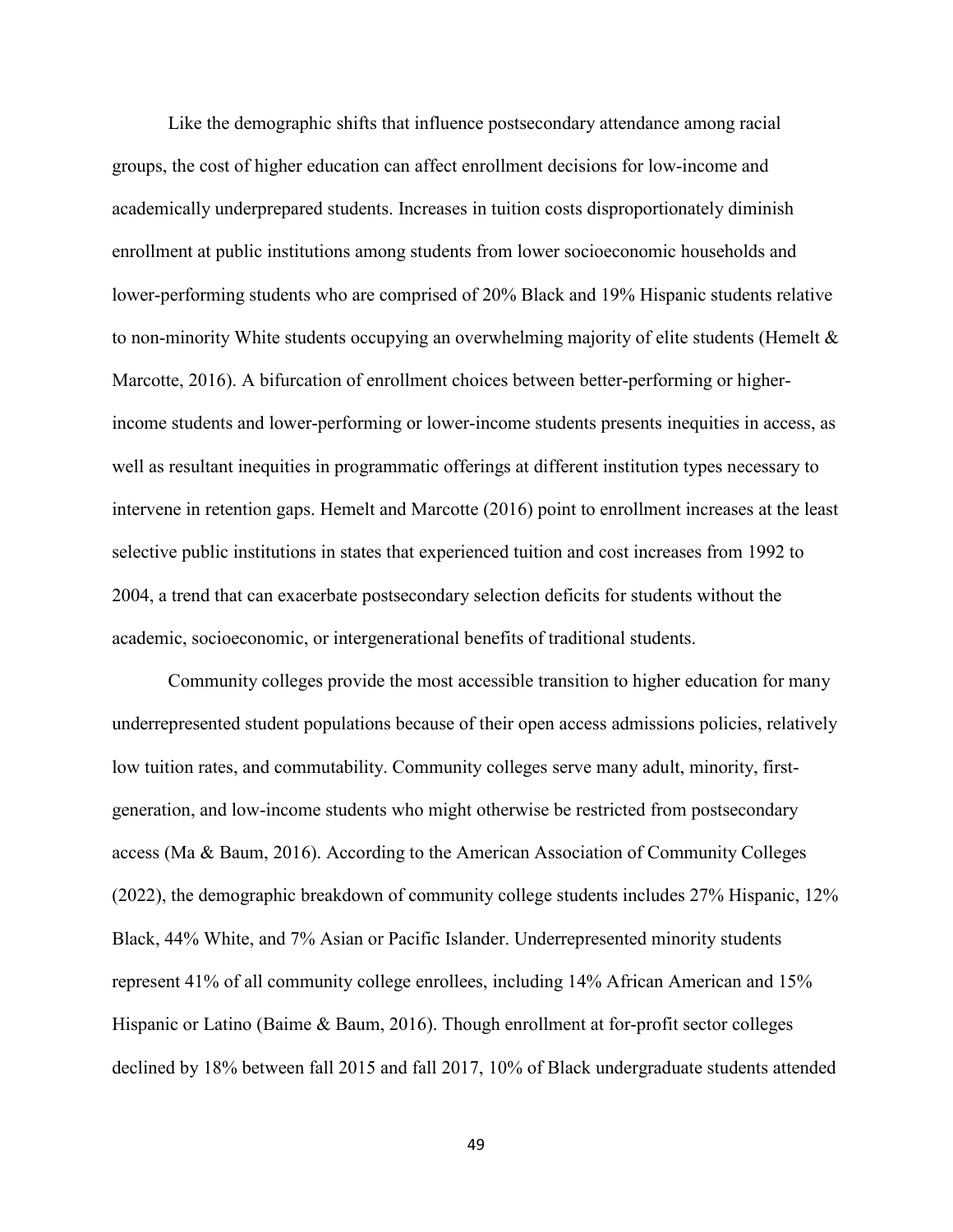such institutions and represented more than twice the share of any other ethnicity in that segment of postsecondary institutions (Ma et al., 2019).

### *Enrollment at Community Colleges*

Community colleges' open access policies, locations, and comparatively low tuition rates make these institutions essential gateways for minority, first-generation, low-income, and adult students (Espinosa et al., 2019; Ma & Baum, 2016). Students who initially enroll at the community college level are particularly susceptible to the mechanisms of attrition and the discontinuation of enrollment prior to degree completion. Remedial courses and other barriers can leave roughly half of community colleges, ethnic minorities among them, without a credential (Espinosa et al., 2019). Specifically, students who begin at community colleges are less likely to complete bachelor's degrees than students who begin at universities, and the differential success rates between these populations disadvantages community college students as higher rates of postsecondary attainment typically result in higher lifetime earnings (Monaghan & Attewell, 2015). According to the National Student Clearinghouse (2019), eightyear completion rates increased by 1% and 1.3% among public and private four-year students but declined among public two-year students by 2.7%. This disparate rate of persistence between students at different institution types is likely attributable to a confluence of students' family and socioeconomic backgrounds, institutional support mechanisms, and academic preparedness.

Graduation rates among community college students are underreported by the Department of Education, and further analysis is needed to understand disparities among different demographic groups, but many community college students fail to complete any kind of credential (Ma & Baum, 2016). Monaghan and Attewell (2015) identified three commonly understood causes of differential baccalaureate attainment rates between students who begin at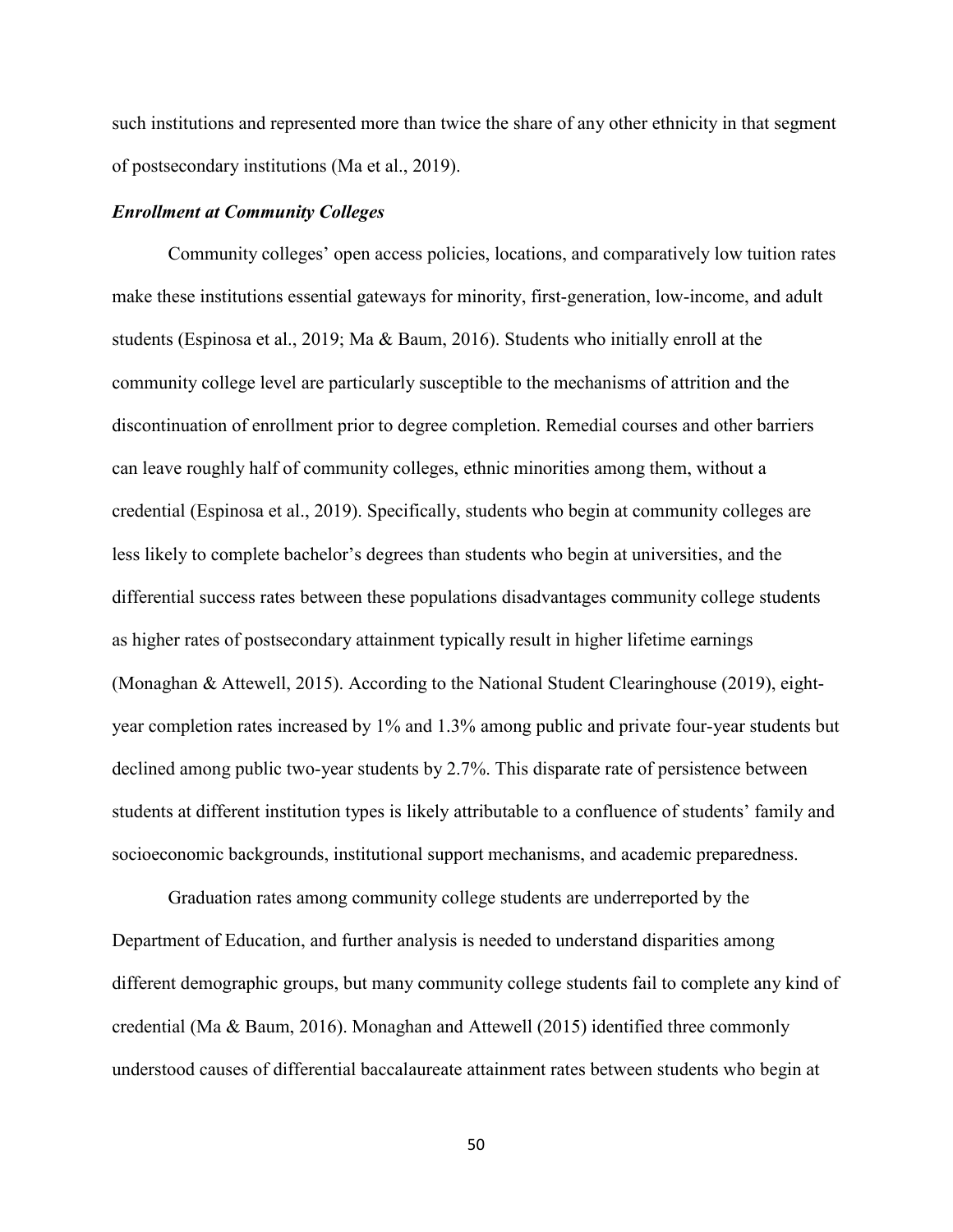community colleges and students who begin at universities, including the lack of transfer among community college students with 60 or more earned hours, loss of transfer credits among successful community college transfers, and remedial coursework. Hlinka (2017) found through qualitative study that community college students' decision-making processes related to persistence are affected by community and family valuation of college graduation, barriers associated with family obligations, and difficulties adapting to the cognitive demands of postsecondary curriculum. Additional analysis of institutional interventions intended to improve student motivation and prevent departure can ameliorate performance gaps among community college students.

# *First-Generation Students*

First-generation students, a population that represents one-third of all college students in the United States, are those whose parents did not attend college (Skomsvold, 2015). Firstgeneration students from Black, Hispanic, and Native American families are less likely to transition from secondary to postsecondary institutions compared to their White peers (McCoy, 2014). First-generation status is simultaneously underrepresented within higher education and compounded by other indicators of underrepresentation. The lack of college-going experience within a student's family negatively impacts first-generation students even if they perform well academically (Cataldi et al., 2018). Other social and demographic attributes that contribute to difficulties in persistence and completion are commonly associated with first-generation students, including factors such as delayed college enrollment, enrolling part-time, working fulltime, supporting dependents, or being age 24 or older (McCallen & Johnson, 2019). Firstgeneration students are, therefore, both more likely to be represented by demographic attributes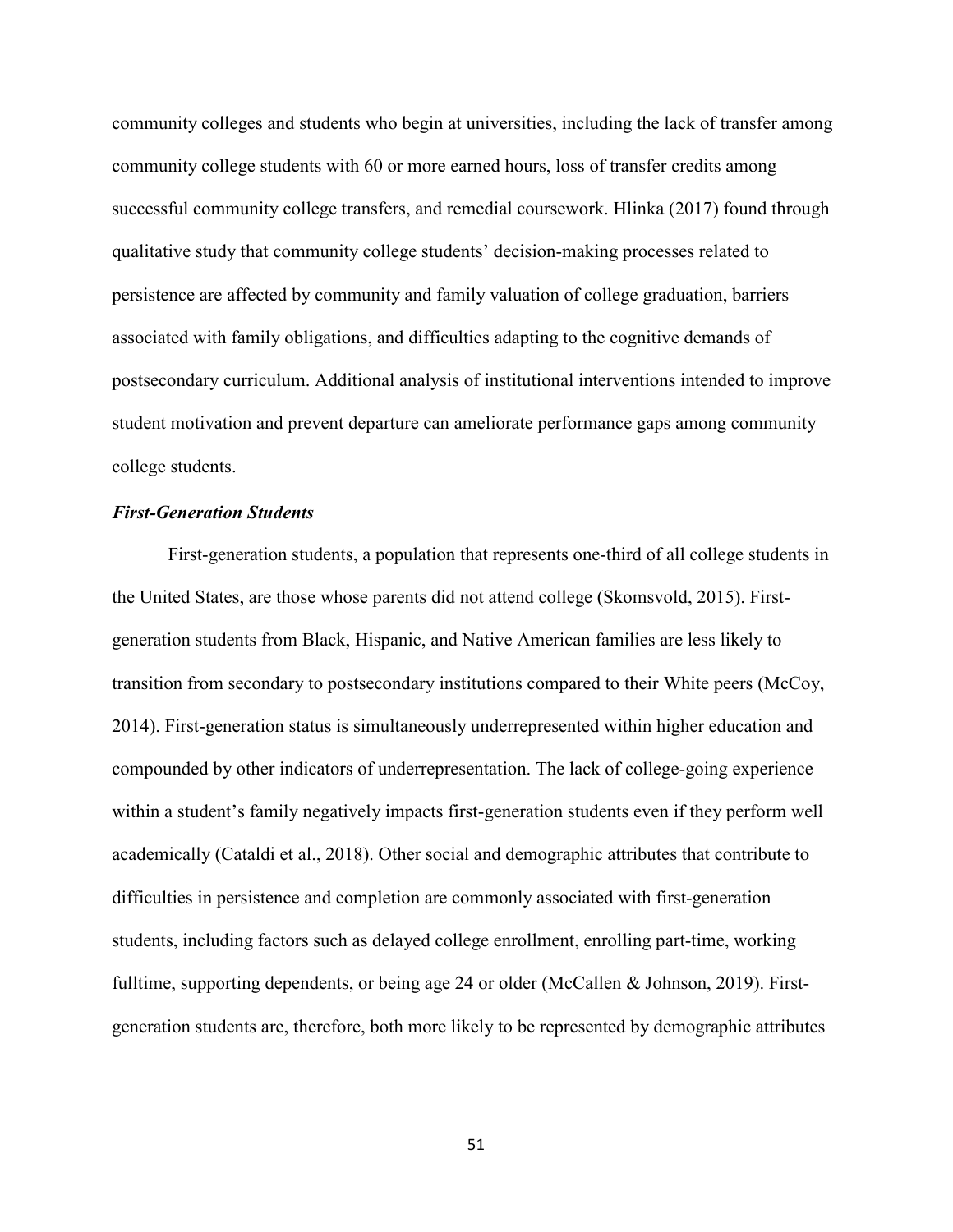that are associated with lower postsecondary participation and more likely to be affected by these compounded characteristics.

Intergenerational college experience influences the enrollment tenure and graduation time of college students. According to Ma et al. (2019), nearly two out of three students whose parents possessed at least a bachelor's degree graduated within five years of their initial enrollment compared to fewer than half of students whose parents did not possess a bachelor's degree or more. Relatedly, research conducted by McCallen and Johnson (2019) found that while first-generation students produce differential rates of adaptation to college enrollment, they all experienced similar disadvantages because of their families' limited educational history and institutional support mechanisms to address such deficits.

First-generation students also differ from students whose parents graduated college in their college-based interactions and expectations. First-generation students are differentiated from other students and defined primarily by an absence of postsecondary experience within their families, and familial relationships can both motivate and detract from college integration (Cunningham, 2019). Murphy and Hicks (2006) found that students whose parents had no college experience were less likely to anticipate socializing with friends and other students and more likely to expect to graduate from their current institution rather than transfer. Longwell-Grice and Longwell-Grice (2008) found that first-generation, working-class students were intimidated by seeking interactions with faculty, and this diminished retention among this population. Faculty interactions and the incorporation of students into the postsecondary community are important elements of Tinto's theory of student departure, and interventions such as "coming out" ceremonies in which student and faculty bonds are made through the recognition of student persistence through the first grading period are important, if ceremonial,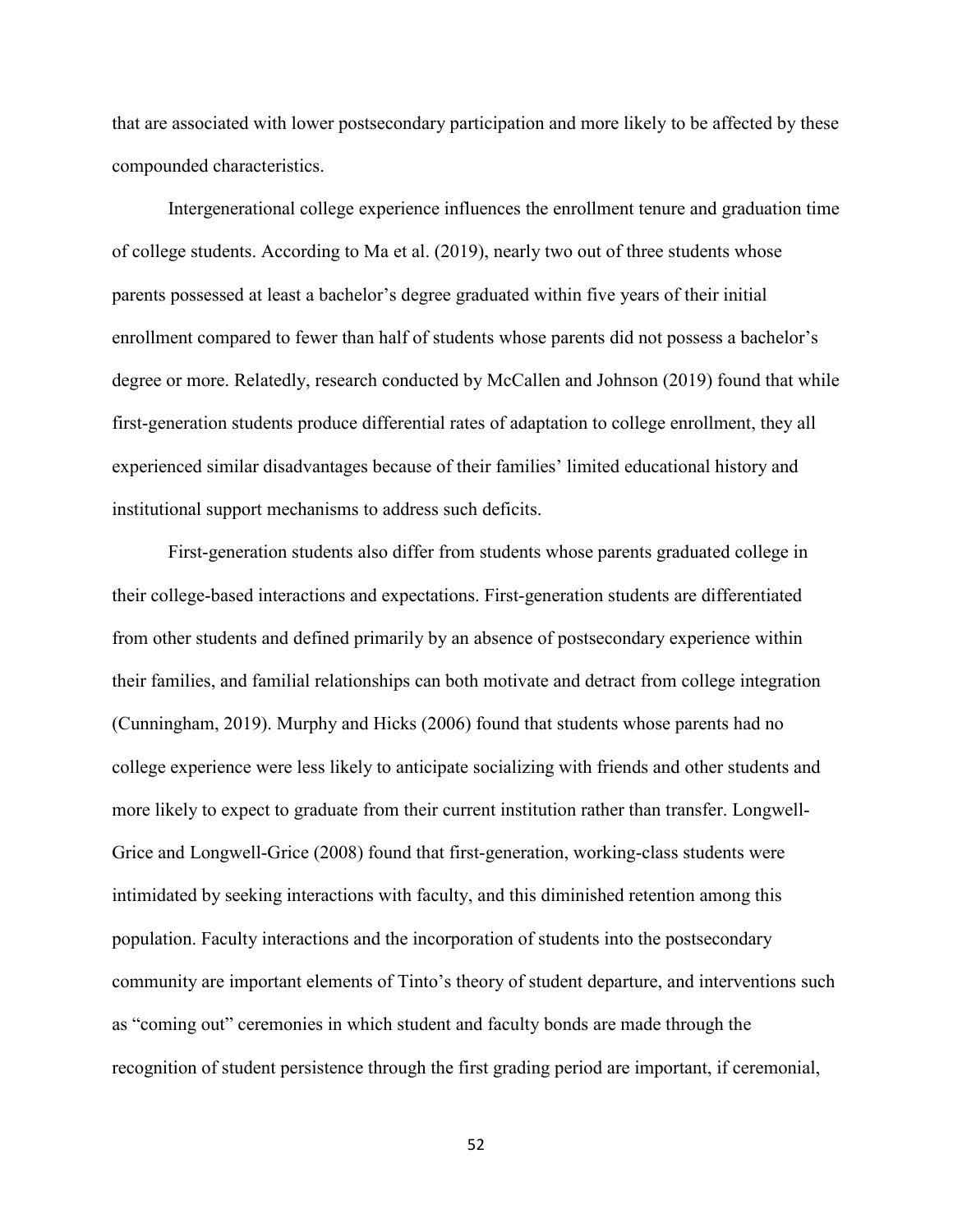steps in the community-building that can address the reluctance and intimidation experienced by some students (Tinto, 1988, p. 452).

#### *Performance and Outcomes of Underrepresented Students*

Students from underrepresented backgrounds, including African American, Hispanic, and low-income students, are disproportionately encumbered by developmental coursework relative to their White peers. According to data from Complete College America (n.d.), among 42% of all postsecondary students who require some form of remediation, 56% are African American, 45% are Hispanic, and 55% are Pell Grant recipients. The additional burden of developmental coursework presents as an intractable barrier for some students and diminishes the equitable availability of higher education.

Underrepresented student groups continue to experience disparate benefits and higher rates of barriers than traditional students, and often underrepresented students face multiple difficulties that inhibit matriculation. According to Gershenfeld et al. (2016), students' race and socioeconomic status are significant contributors to college graduation rates as students of color and low-income students face cultural, campus climate, and academic deficiencies not experienced by traditional students. Hispanic men and women and American Indian or Alaskan Native men exhibit the lowest levels of educational attainment as of 2017 despite increases in overall national population representation and racial parity within higher education (Espinosa et al., 2019).

In addition to differences in graduation rates among different student groups, disparities exist in the matriculation time for students who can continue enrollment and persist until graduation. Only 53% of Hispanic students and 46% of African American students complete a bachelor's degree in five years or less compared to rates of 64% of Asian students and 62% of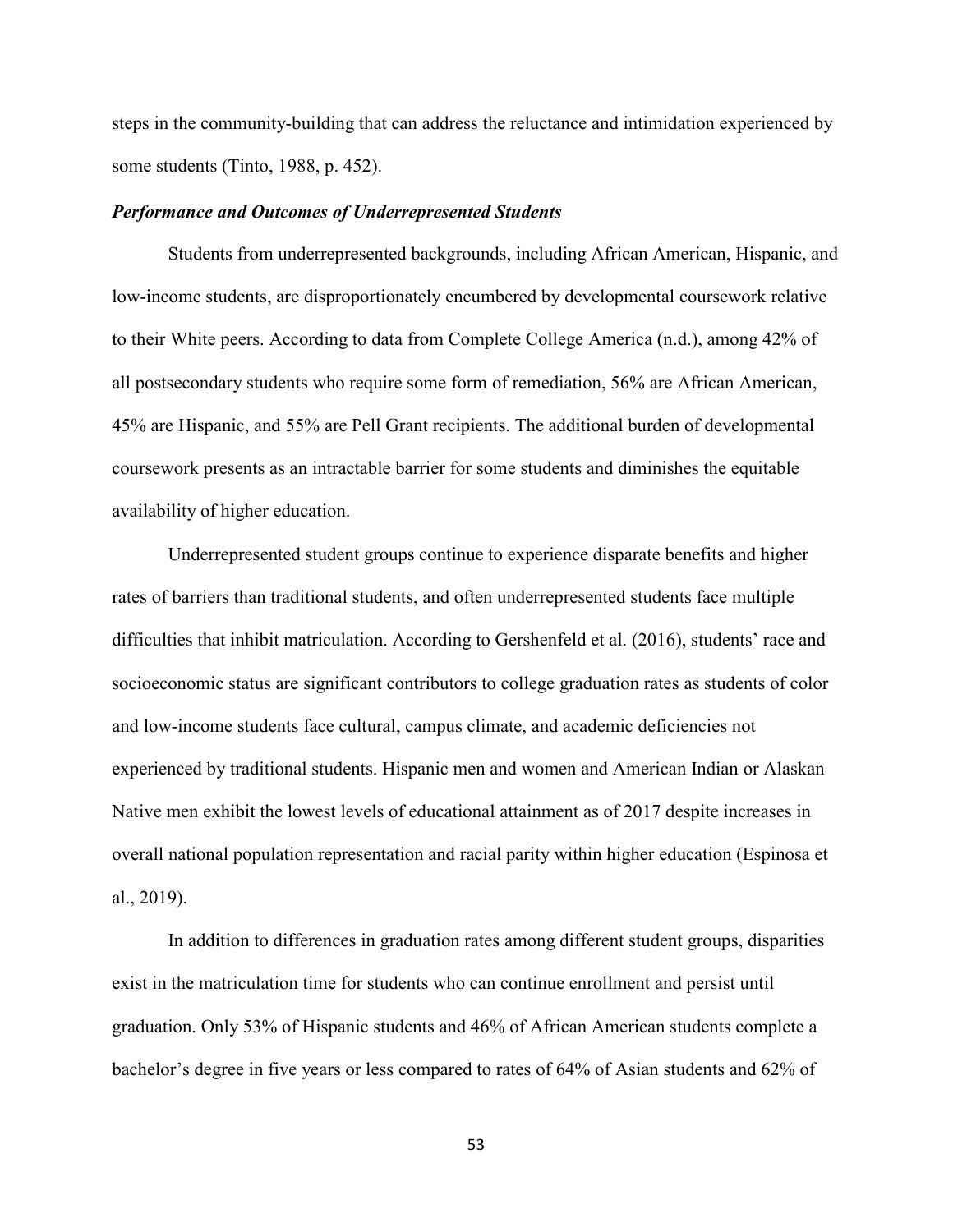White students (Ma et al., 2019). Underrepresented students might be more susceptible to predictors of graduation than White students. Gershenfeld et al. (2016) found that underrepresented minority students with a first-semester GPA of 2.33 or lower were approximately half as likely to graduate as referenced comparisons, and that low-income White students likewise had significantly lower graduation rates than their peers.

Despite recent focus on underrepresented students' participation rates in higher education, gaps in research exist. Tinto's model of student departure fails to account for various social and psychological explanations for underrepresented student retention (French, 2017). Tinto's model contextualizes how students are affected by various background and life characteristics, but it does not delineate the novel influences experienced by underrepresented students and thus lacks in the provision of specific institutional interventions (French, 2017).

Differences in the rates of enrollment and completion for underrepresented students are especially prevalent in programs of study related to science, technology, engineering, and mathematics. According to Mau (2016), non-Asian underrepresented students are both less likely to declare a STEM discipline as a program of study and less likely to complete a STEM degree in five years relative to their White peers. Gansemer-Topf et al. (2017) found that White male students were overrepresented within and significantly more likely to be retained in STEM programs compared to their ethnic minority counterparts. Underrepresented, low-income, and first-generation students are significantly less prepared in STEM programs (Bransberger & Michelau, 2016). Though initial interest rates in these disciplines begin equally among all students, different examination scores in gateway STEM courses result in six-year completion rates that decrease from 52% for Asian Americans and 43% for White students to 22%, 29%, and 25% for Black, Hispanic, and Native American students, respectively (Theobald et al., 2020).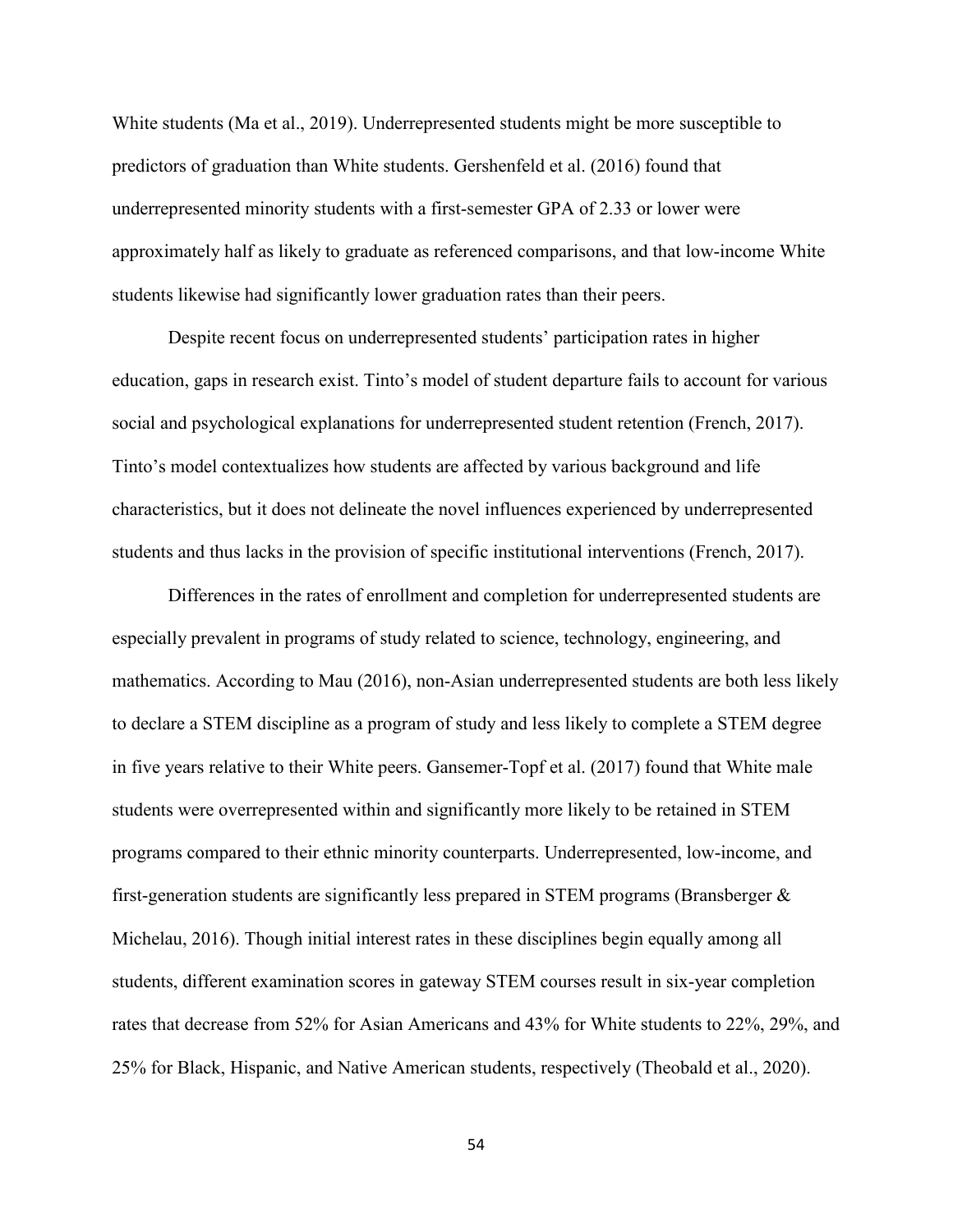Disparities in STEM degree completion are exacerbated by similar enrollment rates in which STEM students disaggregate by race and ethnicity with 16.4% White, 11.5% Black, 14.5% Hispanic, 27.3% Asian, 12.4% American Indian, 15.2% Pacific Islander, and 17.5% two or more races (Skomsvold, 2015). Similarly, though students in the lowest  $25<sup>th</sup>$  percentile income group make up 15.4% of STEM enrollment relative to STEM enrollment of 17.5% for the highest  $25<sup>th</sup>$ percentile of students, low-income students have lower completion rates compared to their higher-income peers (Skomsvold, 2015; Theobald et al., 2020).

#### **Value of Higher Education**

The importance of postsecondary access, academic preparation, and equitable enrollment rates is demonstrated by the various economic and social benefits of college matriculation. Following the Morrill Act in 1862, the prevalence of postsecondary institutions and students' subsequent access to those institutions consistently expanded for more than a century (Bok, 2013). During this expansionary period, individuals were able to access postsecondary education more readily, and the efficacy of higher education was borne out in higher income rates for participants. The economic benefits of an educated workforce likewise increased during the post-World War II era during this expansion of accessibility. Industries that employ high rates of employees with postsecondary attainment, such as healthcare, financial, education, and government services, now account for 46% of the workforce relative to 28% in 1947 (Carnevale et al., 2016).

One of the overriding and primary purposes of postsecondary participation is the economic value associated with degree attainment, and educational institutions commonly cite these benefits as justifications for college enrollment. In addition to increased income and improved employability, the efficacy of postsecondary access is reflected in other aspects of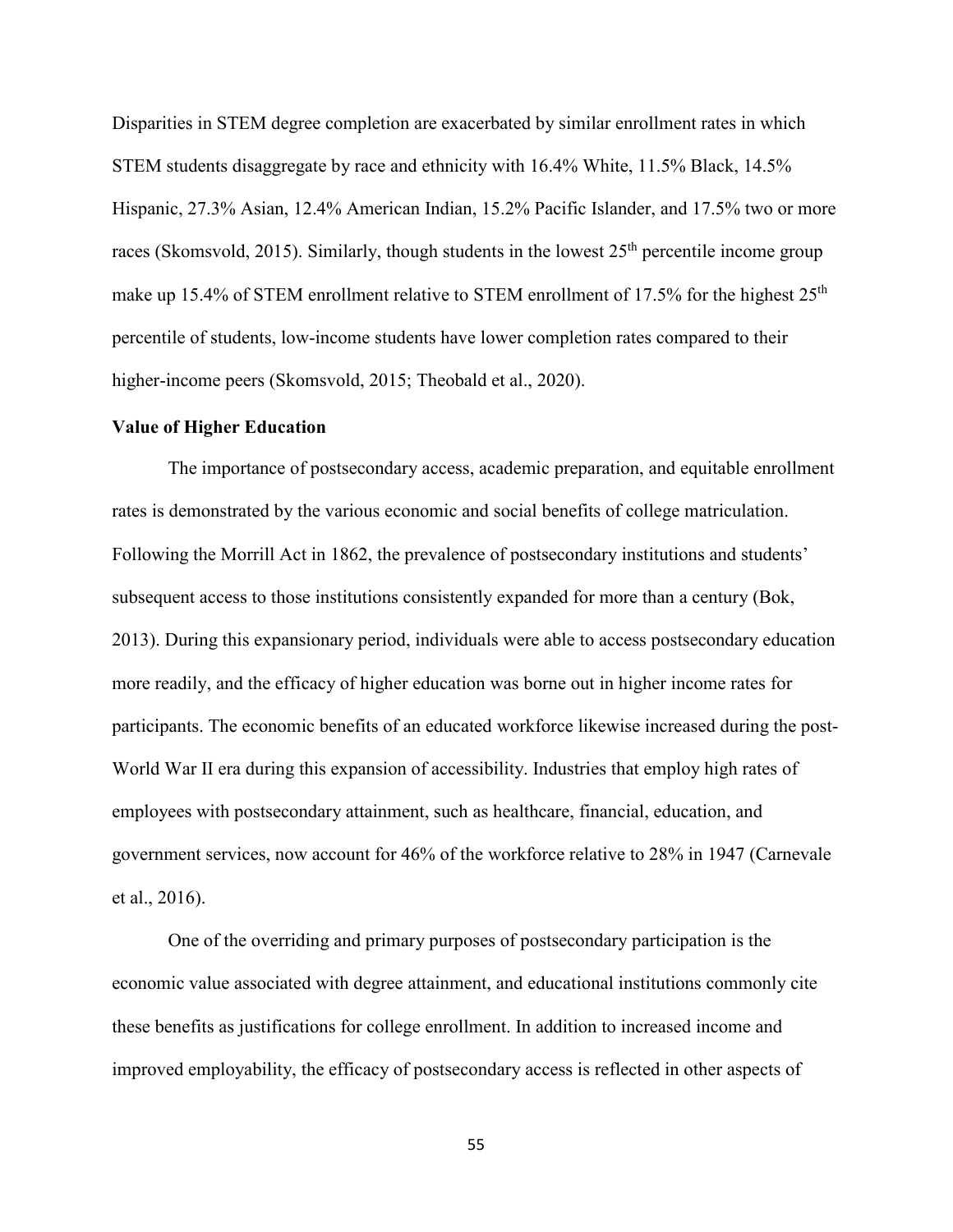individuals' lives, even for students whose participation in higher education is bound within twoyear academic programs. The precise labor market value of community college education is not a thoroughly researched topic and can vary based on students' location, enrollment choices, and program pathways (Belfield & Bailey, 2011; Dadgar & Weiss, 2012). However, the economic viability gained by postsecondary enrollment, specifically attendance at community colleges, also includes benefits such as improvements in health status and well-being and reduced rates of criminal activity and incarceration (Belfield & Bailey, 2011). Myriad studies indicate with few exceptions the utility of higher education participation, whether defined as financial, personal, or societal, and the assurance of accessibility for all participants is a necessity to realize these goals.

# *Financial Effects*

The mechanism of upward mobility provided by postsecondary attainment is the anticipated gain in income associated with college attendance and completion. According to Bok (2013), by 2010 the median annual income for adults holding college degrees reached \$54,000, whereas adults with only a high school diploma reached \$32,600. The financial benefits of higher education received by students and the economic benefits shared by states are not exclusive to baccalaureate degree attainment, thus underscoring the value of community college access for students not academically prepared for college-level curriculum at universities. A year of study in an associate's degree program at a two-year institution provides approximately the equivalent earning potential as a year of study in a bachelor's degree program at a four-year institution, and that the economic and financial contributions of community colleges are comparable to students' incomes at four-year institutions during similar periods of analysis (Bok, 2013).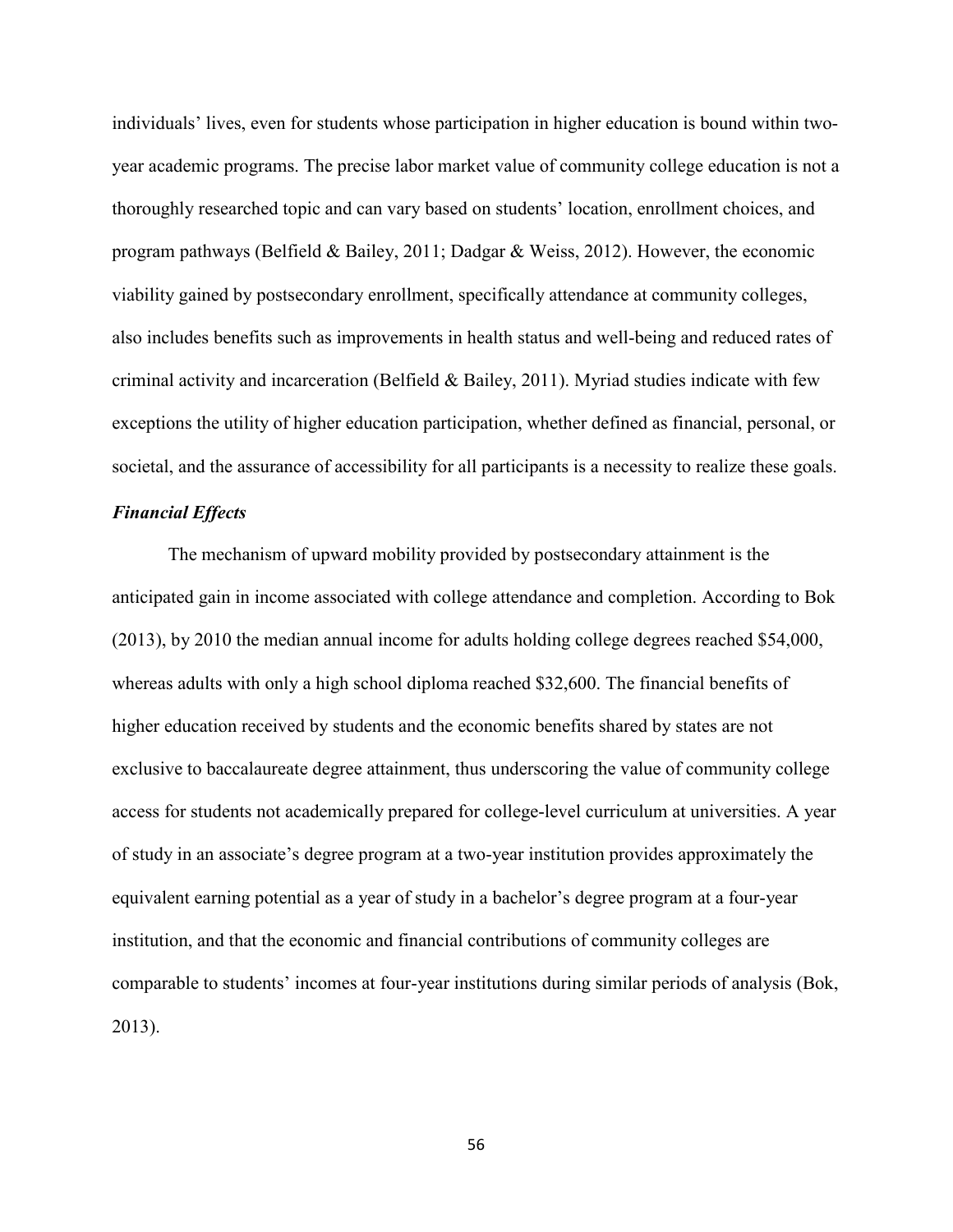The value of enrollment in open access community colleges increases when evaluated with the expected long-term financial gains associated with attainment of two-year degrees. Likewise, the intersection of the relative accessibility and subsequent economic benefits of degree attainment, even at incomplete, vocational, or associate's degree levels, is significant for underrepresented students. According to Giani et al. (2019), students' prospects of employability and earnings after departing college are better than the average earnings of their peers who never went beyond high school, and such findings hold true for minority and underrepresented student groups. Similarly, Kim and Tamborini (2019) found that sub-baccalaureate education at all levels, including associate degrees, vocational diplomas or certificates, and college dropouts, provides greater annual and cumulative earnings based on analyses of Social Security Administration and the 2004 and 2008 Survey of Income and Program Participation data.

In addition to the benefits of degree completion, even partial postsecondary education can provide substantial economic gains for students. Persistent enrollment in higher education can result in improved salaries, employment rates, working conditions, and professional mobility (Andrade et al., 2020). The median twenty-year earnings for men with some college or an associate's degree is 15% and 24% higher than earnings of high school graduates, and women benefited from similar differential income rates at each educational attainment stage, albeit with lower overall incomes than their male peers (Kim & Tamborini, 2019). Thus, even college enrollment that does not result in degree attainment can provide improved rates of income and additional labor market entry points for all participants, including historically underrepresented students. Though exceeded by the value of postsecondary matriculation, the value of college access can be quantified and reflected by higher lifetime earnings. The relative value provided by community college degrees and credentials provides a prism through which the intersection of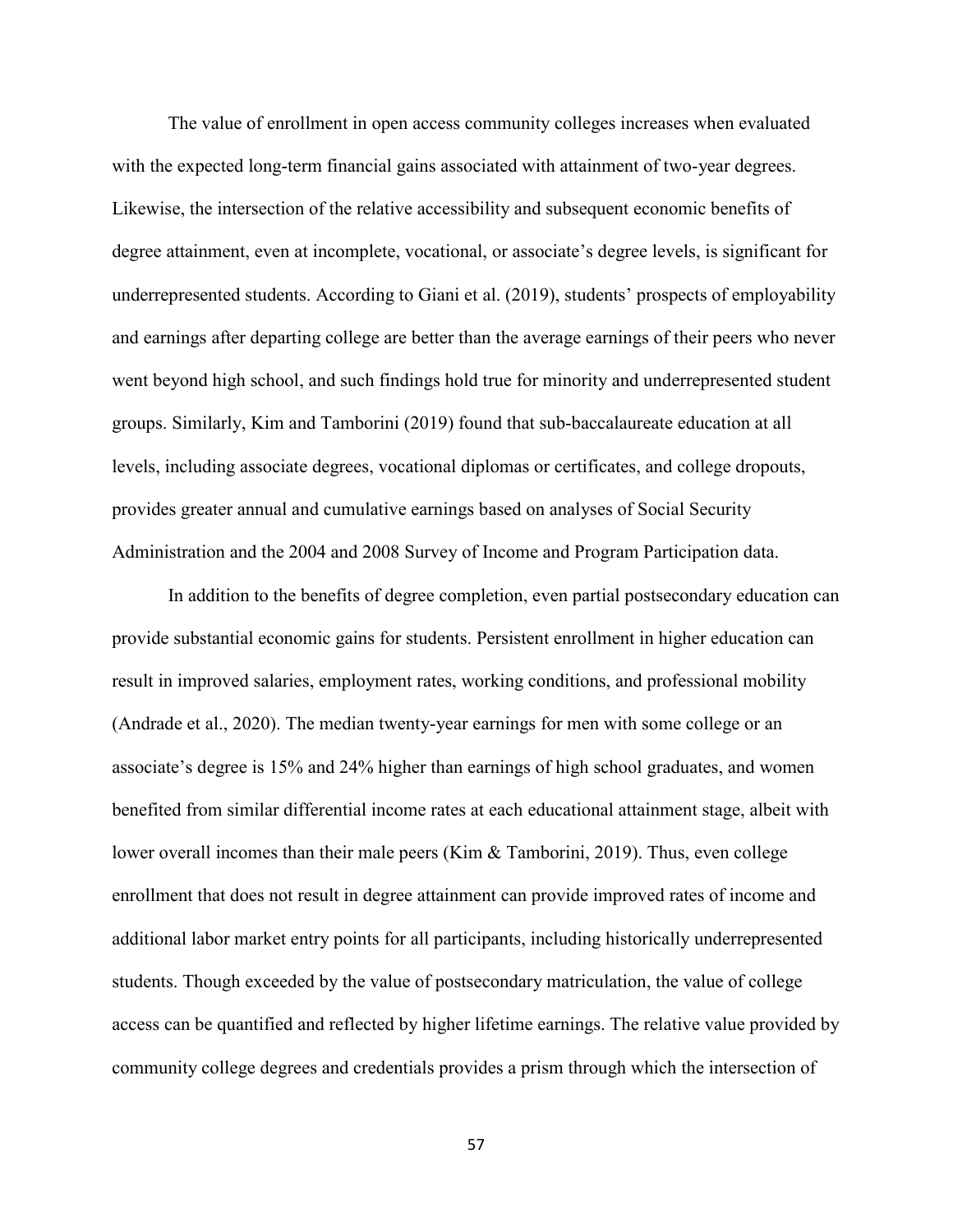underrepresented students, academic unpreparedness, and TN Promise and other free college programs can be examined.

# *Education and Employability*

In addition to the fiscal remuneration of investing in higher education, one of the more valuable aspects of American higher education is the industry's capacity to adapt "in response to society's needs for knowledge, expertise, and leadership," and students with access to postsecondary education are better prepared to function within a "knowledge-based economy and pluralistic, globally interconnected world of the twenty-first century" (Thompson, 2014, p. 3). Indeed, workers who earn two- or four-year degrees typically receive both general education and specific career-oriented skills that provide an almost absolute competitive advantage in the economy (Carnevale et al., 2020). The confluence of postsecondary credentials and hiring preferences is expected to continue. Economists at the Georgetown University Center on Education and the Workforce estimate that two out of every three jobs in the United States will require some postsecondary education by 2025 (Bottoms & Sundell, 2017).

Higher education participation and certificate or degree attainment serve to buttress against employment and income loss during periods of economic downturn even as the individual economic benefits of postsecondary credentials vary by level and field of study. According to Carnevale et al. (2016), beginning in January 2010 following the Great Recession, employees with some college education obtained 11.5 million out of the total 11.6 million jobs created during this period, and likewise attained the vast majority of quality jobs that pay \$53,000 per year with benefits such as health insurance. Workers limited to a high school diploma or less lost 5.6 million jobs during the recession, but only recaptured 80,000 new jobs during the recovery period up to April 2016 (Carnevale et al., 2016). Whether the economy has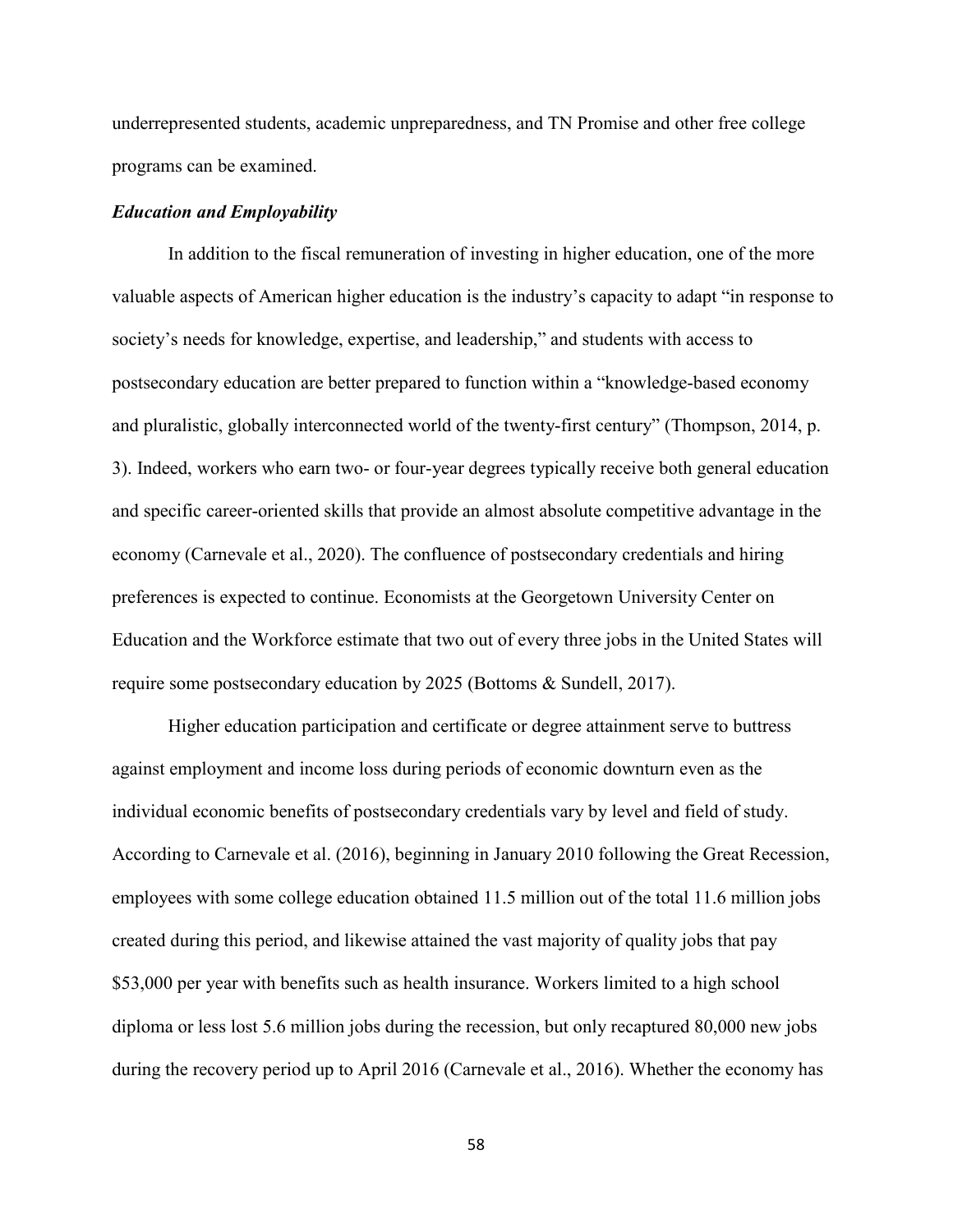artificially shifted educational expectations of workers or postsecondary participation naturally provides positional advantages for employability, college attainment has emerged as a vital component of economic welfare.

Despite evidence of the financial and social benefits of higher education, individuals' inclinations and opportunities to access postsecondary institutions can vary depending on social expectations and institutional purposes. Barriers such as tuition and other affiliated expenses, opportunity costs, and time and intellectual commitment, including delays posed by academic unpreparedness, diminish the individual expectations and institutional return on investment of higher education attainment. Simultaneously, constraints of public financing, financial aid, and the disconnect between the preparatory readiness of secondary education contribute to a divide between the private and public benefits of higher education, thus creating uncertainty in individual decisions regarding the undertaking of college education (Chan, 2016).

#### *Upward Mobility*

Economic mobility represents a significant, if not primary, motivator for students to pursue postsecondary degrees. Labor market access in the United States has become increasingly correlated with postsecondary credentialing as the rate of workers with college degrees have increased from 28% in 1973 to 59% in 2010, with that rate projected to reach 65% by 2020 (Carnevale et al., 2013). Public awareness of the importance of postsecondary attainment to individuals' financial viability is aligned with increased demands for college degrees as collegegoing rates have likewise increased from 45% in 1960 to 66% in 2013 (Bok, 2013).

Access, persistence, and completion are important components of socioeconomic mobility for all populations, though disparate rates of mobility hinder progress among African Americans. Chetty et al. (2014) found that socioeconomic mobility is lower for African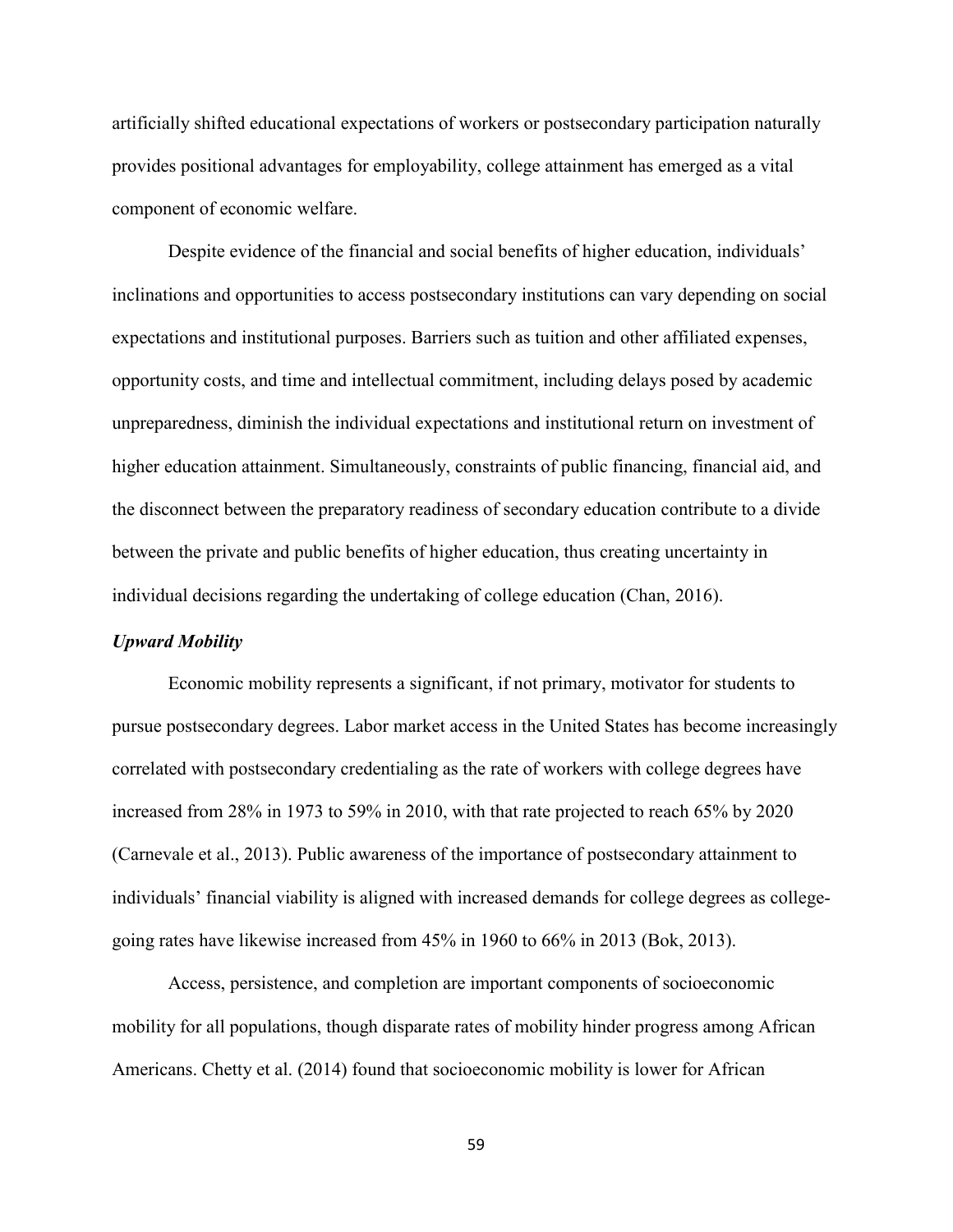Americans and for White individuals dispersed amongst communities with large African American populations. According to Berg (2016), race and socioeconomic status are interlocked attributes that negatively affect African American and Latino students' academic performance and subsequent postsecondary attainment due to their relative socioeconomic deprivation, group segregation, and stigmas of inferiority relative to White and Asian students. Though a relative lack of research exists indicating the comparative benefits of the outcomes of college-going amongst represented and underrepresented student populations, existing results indicate that students from traditionally underrepresented populations might benefit even more from postsecondary enrollment than students from more advantaged backgrounds (Giani et al., 2019).

Generational income is linked to postsecondary access and the further persistence of income gaps. Low-income students have a relatively lower rate of college attendance than their higher-income peers. Among high school graduates in 1992 who were identified as prepared for college, only 52% of low-income students and 62% of middle-income students enrolled in college by 1994 compared to 86% of higher-income students who graduated in 1991 and subsequently enrolled in four-year universities within two years (Bok, 2013). Chetty et al. (2014) found that a child's college going rate increases by 6.7% for every ten percentage points of parental income.

Students whose parents lack postsecondary experiences can be considered as having a comparative disadvantage relative to students whose parents attended or completed college, and this generational barrier diminishes opportunities for first-generation students to attain college credentials and related socioeconomic benefits.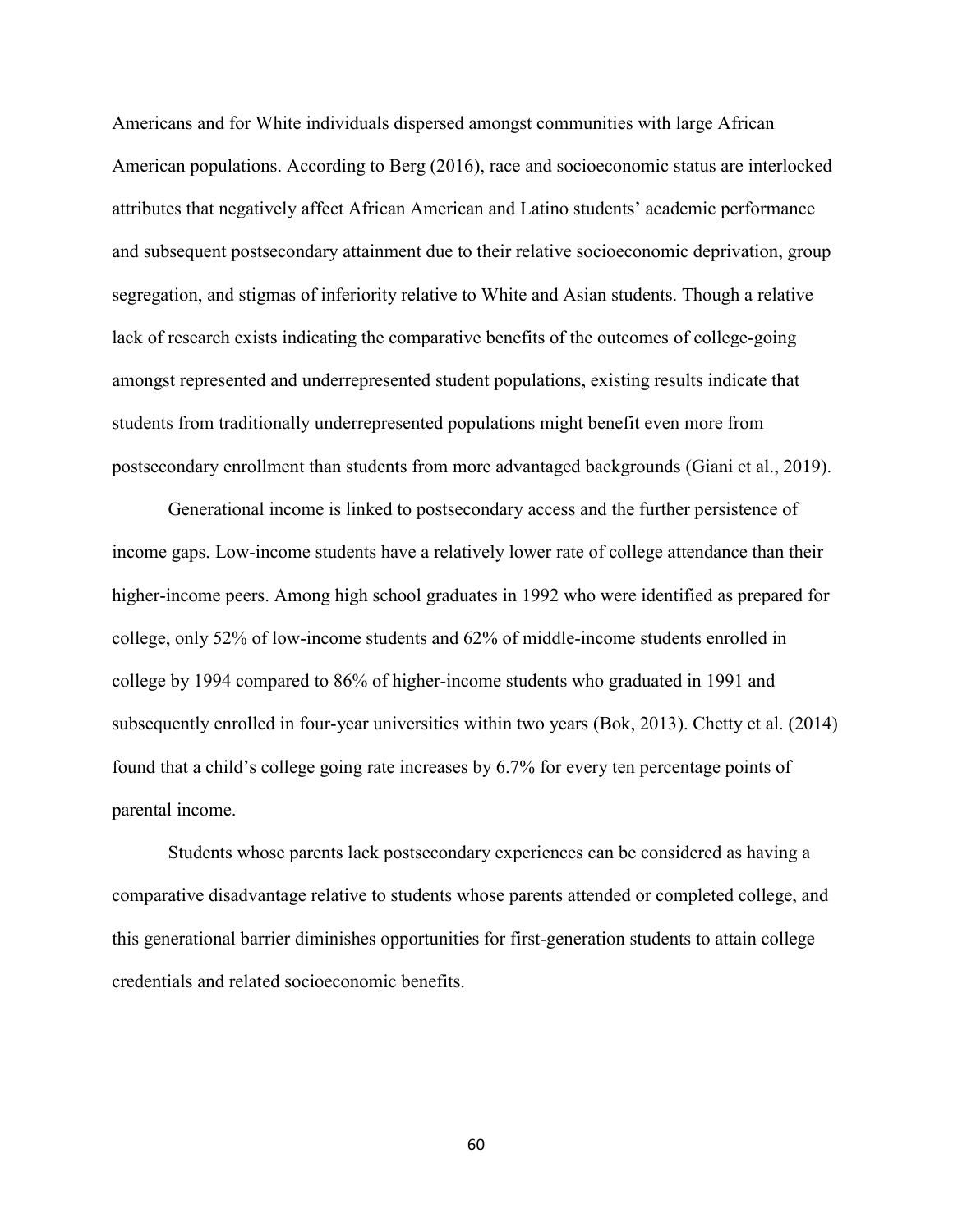# **Tennessee (TN) Promise**

Tennessee (TN) Promise represents a multifaceted approach to postsecondary access that presents conflicting opportunities to both improve college attainment rates and to exacerbate rates of inequality among disparate student populations. The Promise program is, in part, an attempt to provide continued postsecondary access by reducing costs at a time when increases in tuition costs surpass inflation and loan borrowing has also accelerated (Malcom & Feder, 2016). Though this program's marketing and mentoring aspects present an access point for underrepresented students who might otherwise disregard postsecondary education, many within this population carry with them academic, socioeconomic, or intergenerational barriers that strain the capacities of institutions and are left unresolved by the program's design. An explication of the origin, purpose, design, and measured effects of TN Promise provides a context for how rates might increase for academically underprepared students in need of remediation.

#### *Origin of TN Promise*

The TN Promise program was preceded by a regional tuition-based scholarship and advising program called Knox Achieves. Knox Achieves was established in 2009 as a regional need- and merit-neutral financial aid program that provided last-dollar funding for Knox County students (Carruthers & Fox, 2016). TN Promise formally began with the inaugural 2015 class and provided an antecedent to the national movement of federal- or state-sponsored community college education. The program served as the backdrop when President Obama announced a similar national plan, America's College Promise, which would cover approximately threequarters of the cost of community college tuition for students in all states willing to participate (Stinson, 2015).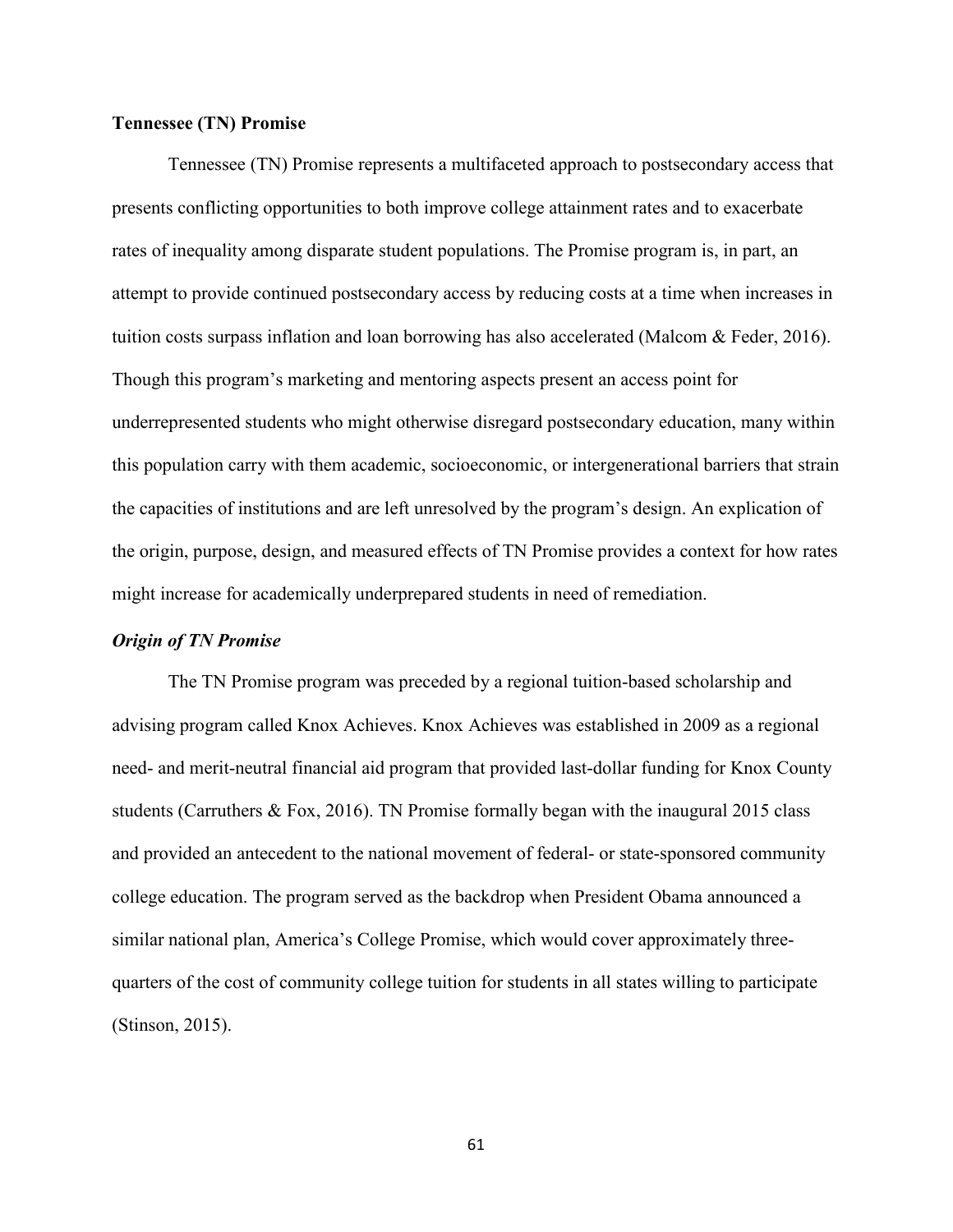TN Promise was designed as a supplement to federal and state aid relative to how America's College Promise would function, though, unlike America's College Promise, TN Promise was successfully implemented and utilized by Tennessee students. The Tennessee Higher Education Commission (2019, p. 7) describes the TN Promise program as "a last-dollar scholarship that affords recent high school graduates the opportunity to complete an associate degree or certificate program free of tuition and mandatory fees" at public Tennessee community and technical colleges.

# *Eligibility Process*

The program's qualification procedures are regimented and designed to provide a secondary benefit to the scholarship's financial award. Though variations of application processes and deadlines have existed over time, the current qualification process for high school seniors includes mandatory Promise application completion by November 1, Free Application for Federal Student Aid (FAFSA) submission by a targeted date each year, attendance at a mandatory information session, completion of eight community service hours with a partnering agency, and fulltime enrollment at an eligible institution in the fall semester following their graduation (THEC, 2019). Such procedures inculcate students with the admissions and enrollment processes and result in compulsory, timely enrollment to maintain eligibility.

Additionally, applicants are matched with mentors who have an interest in encouraging members of their community to pursue postsecondary education beyond high school (Smith & Bowyer, 2016). Mentors are meant to provide students with encouragement and guidance through the Promise application and college enrollment processes. Mentors are identified through local communities by one of three partnering agencies, including TN Achieves, the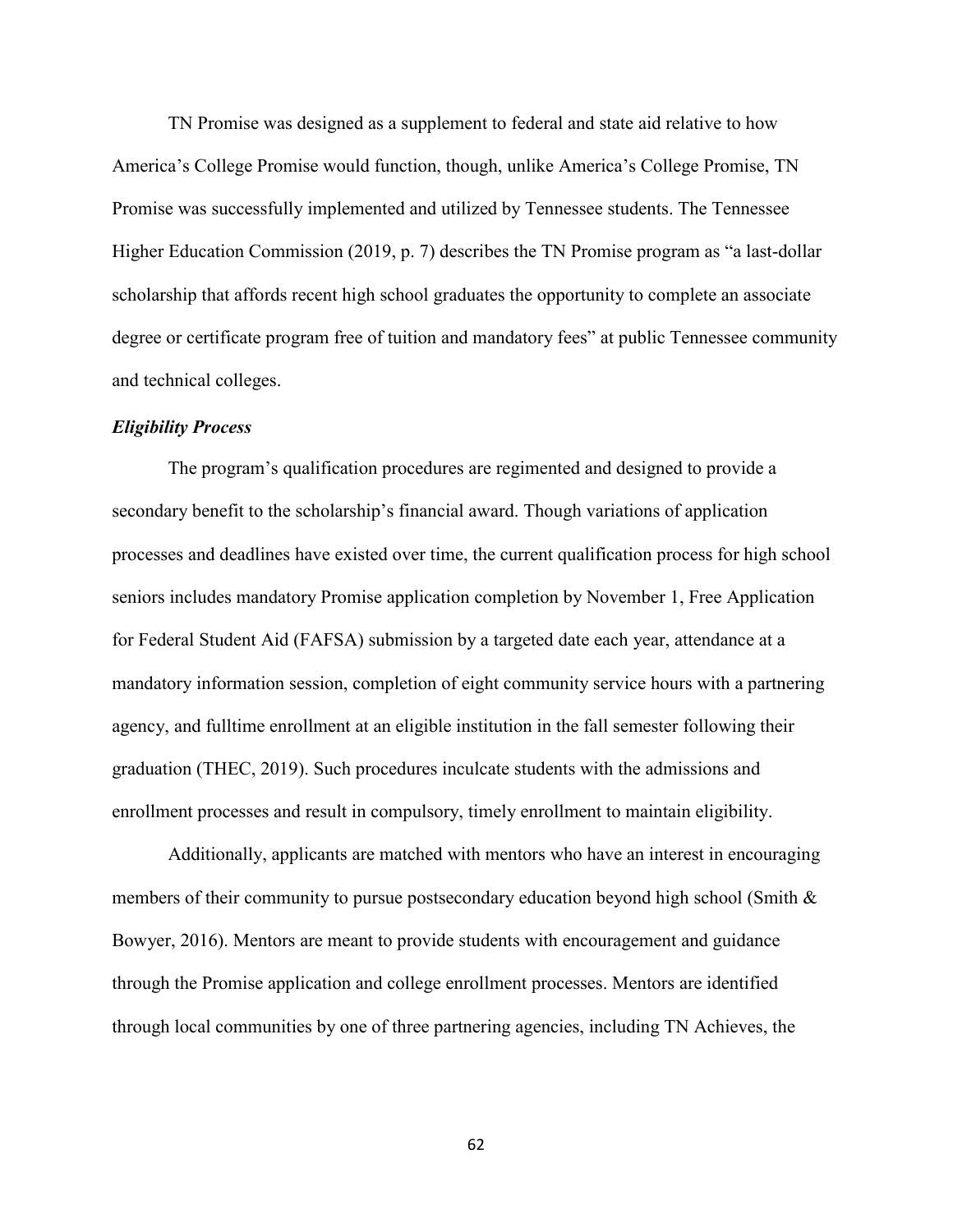Regional Economic Development Initiative, and the Ayers Foundation, and these agencies also manage the collection and verification of community service hours (Smith & Bowyer, 2016).

### *Purpose and Context in Tennessee*

TN Promise serves as the cornerstone and primary mechanism for the state's broad Drive to 55 initiative wherein Tennessee colleges, universities, state agencies, and communities collaborate to achieve a 55% postsecondary credential attainment rate by 2025 (Smith & Bowyer, 2016). The model of accessibility provided by programs like TN Promise are particularly attractive to community colleges because these institutions provide students with relatively lower tuition costs and lower opportunity costs, including the capacity to maintain employment and for incoming high school students to remain in their parental households (Reynolds, 2012). Students with financial constraints who are vulnerable to the expenses of postsecondary education have a higher rate of accessibility to institutions with lower tuition costs and better opportunity costs. Additionally, two-year colleges require states to commit far fewer resources than their four-year counterparts and thus provide more cost-effective alternatives at which students can begin postsecondary enrollment (Reynolds, 2012). The enrollment and accessibility objectives of TN Promise and similar programs align well with the financial and academic structures of two-year colleges.

In addition to the financial aid and fiscal purposes of TN Promise wherein more students are incented to attend college, other anticipated impacts include an increased awareness of financial aid availability and improved rates of application for financial aid, an increase in community engagement and mentoring, and an overall improved awareness of the value of higher education to Tennessee and its residents (Smith & Bowyer, 2016). The program's procedures are designed to result in higher rates of access to federal financial aid resources and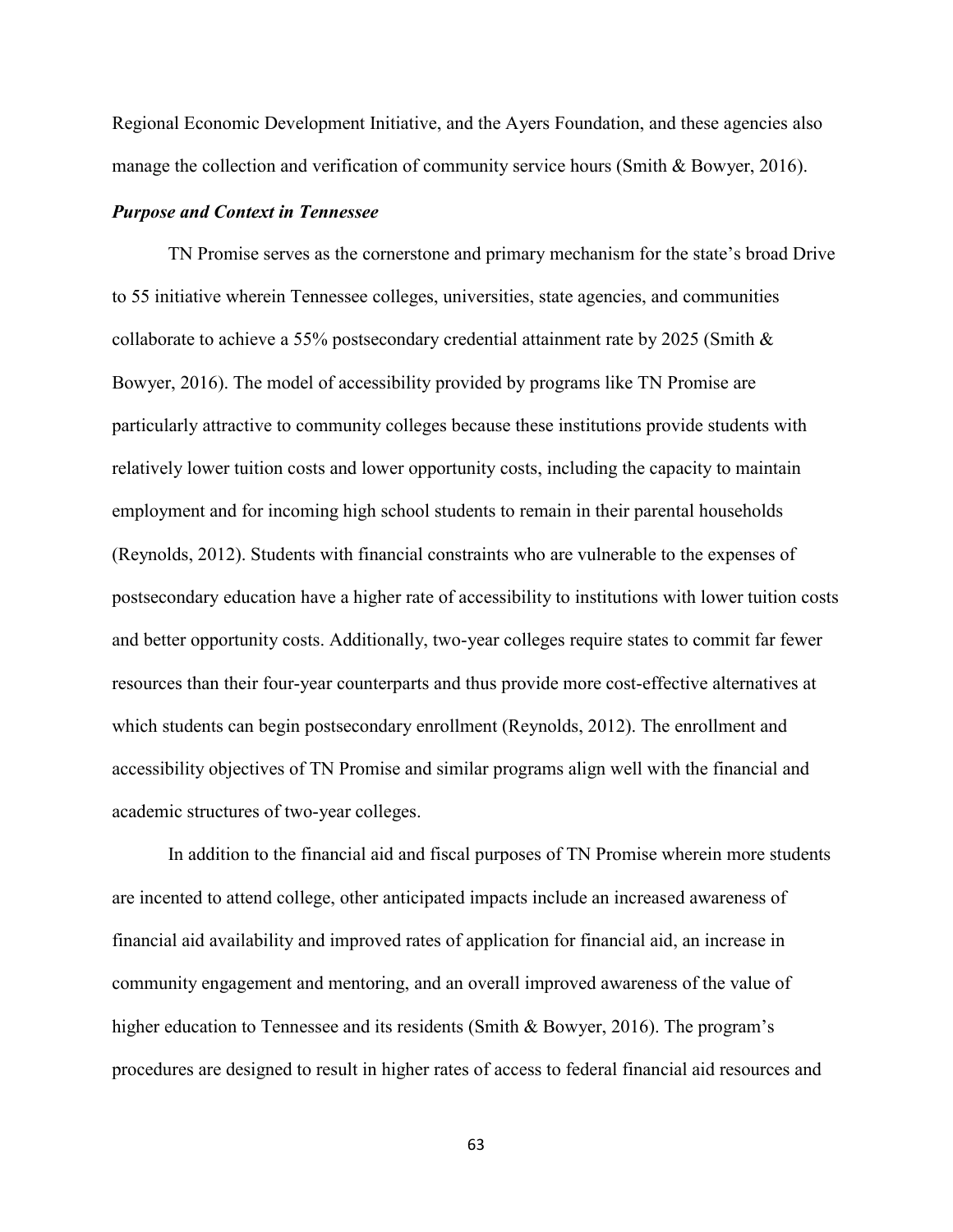consequent pursuit of postsecondary opportunities for Tennessee students, regardless of their eventual qualification for or receipt of TN Promise funds.

## *Effects on Student Preparation*

TN Promise and other expansionary access programs intersect with academic remediation efforts because such programs are based on the expectation of increased postsecondary enrollment and consequent increase in students below college-level. According to administrators at three Tennessee community colleges, the influx of students with learning support and remediation needs strained institutional resources and offerings despite the institutions' capacities to serve such populations (Littlepage et al., 2018). Minority students, who are relatively reluctant to amass debt associated with postsecondary enrollment, represent a significant component of the presumed increase of students, and many such students need remediation to improve basic skills in reading, writing, and math (Stern, 2015). The Complete College Tennessee Act of 2010, which served as an overarching postsecondary policy guide and a complement to TN Promise, articulated a Tennessee Transfer Pathway model to guarantee credit transfers from community colleges to Tennessee universities as well as a mandate for developmental and remedial courses to be offered solely by community colleges (Smith & Bowyer, 2016). However, students in need of remedial preparation and students who intend to transfer are more likely than their peers to experience a loss of financial aid eligibility due to surpassing eligibility limitations (Malcom & Feder, 2016). The TN Promise program itself does not replace federal aid eligibility, nor does it alleviate the administrative and personal burdens of developmental coursework.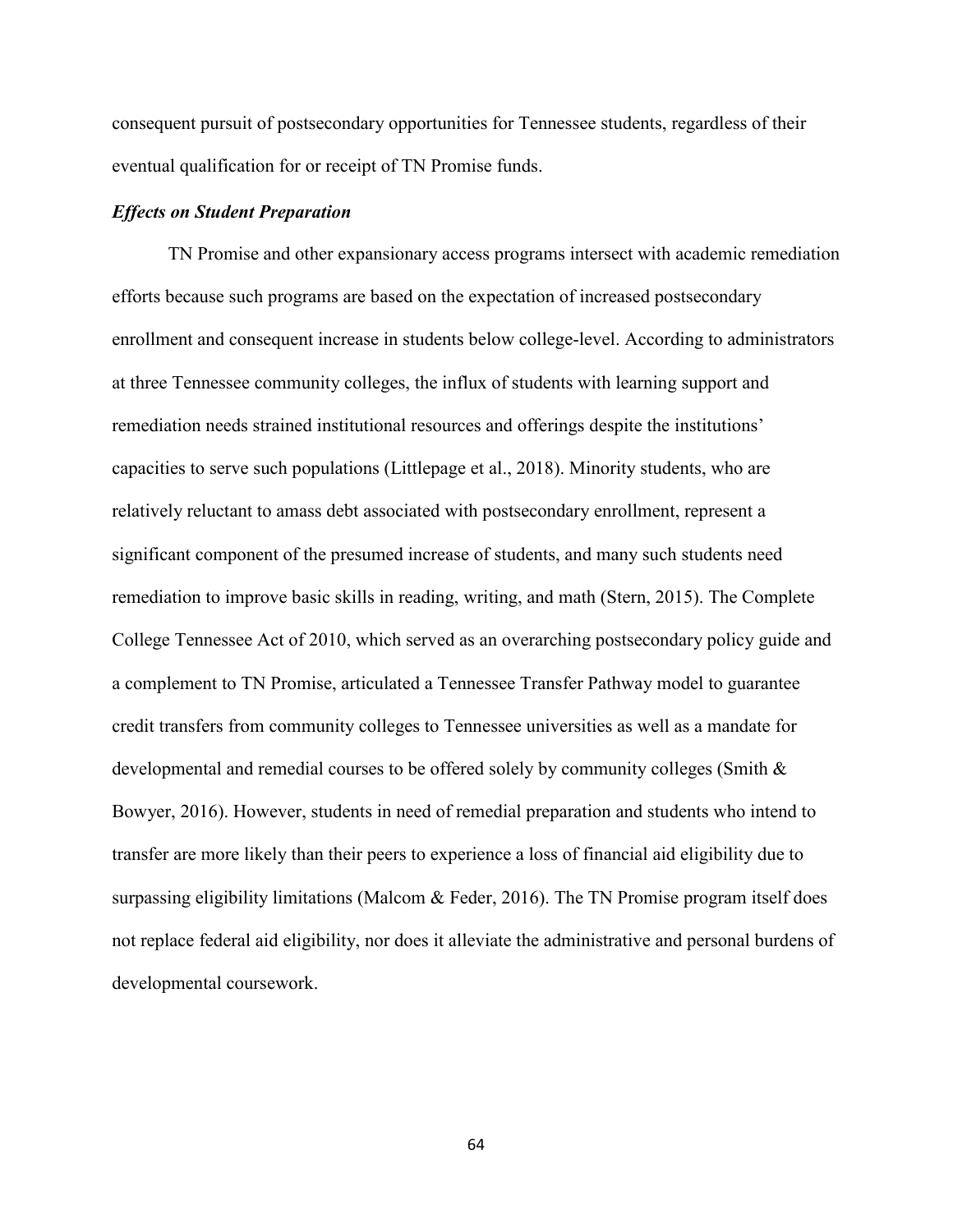# *Population and Demographics*

According to the Tennessee Higher Education Commission (2021), TN Promise attracted 57,692 applicants during its inaugural year in 2015. The number of applicants increased to 64,249 with the fifth cohort in 2019, including 18,991 students who qualified for TN Promise and enrolled at an eligible postsecondary institution (THEC, 2021). The accessibility and marketing of the application process are intended to enroll as many students as possible to facilitate maximal postsecondary participation and degree production.

Students who qualified for TN Promise and enrolled at eligible institutions between the 2015 and 2017 freshman classes were not representative of Tennessee's general racial and gender diversity. Relative to all Tennesseans between the ages of 15 and 19, male, African American, and Hispanic students were underrepresented (THEC, 2019). A notable trend is the disparity between African American applicants and Promise recipients. The 2017 cohort of incoming freshmen included a 20.7% rate of African American applicants and a 13.3% rate of African American students who were ultimately certified as eligible, while White students of the same cohort increased from 61.7% to 71.8% (THEC, 2019). Likewise, the median adjusted gross income for all cohorts on record increased significantly from the applicant population to the eligible enrollee population, indicating that underrepresented students of various demographic profiles are less likely to enroll at eligible community and technical colleges relative to higherincome or White peers.

Data regarding the comparatively low rate of low-income students certified as eligible for TN Promise supports the assessment of Poutre and Voight (2018) regarding the lack of financial support for low-income and working-class students who have a greater need of support with educational expenses. The function of TN Promise contrasts with the supplementary design of the aborted America's College Promise initiative proposed by the Obama administration that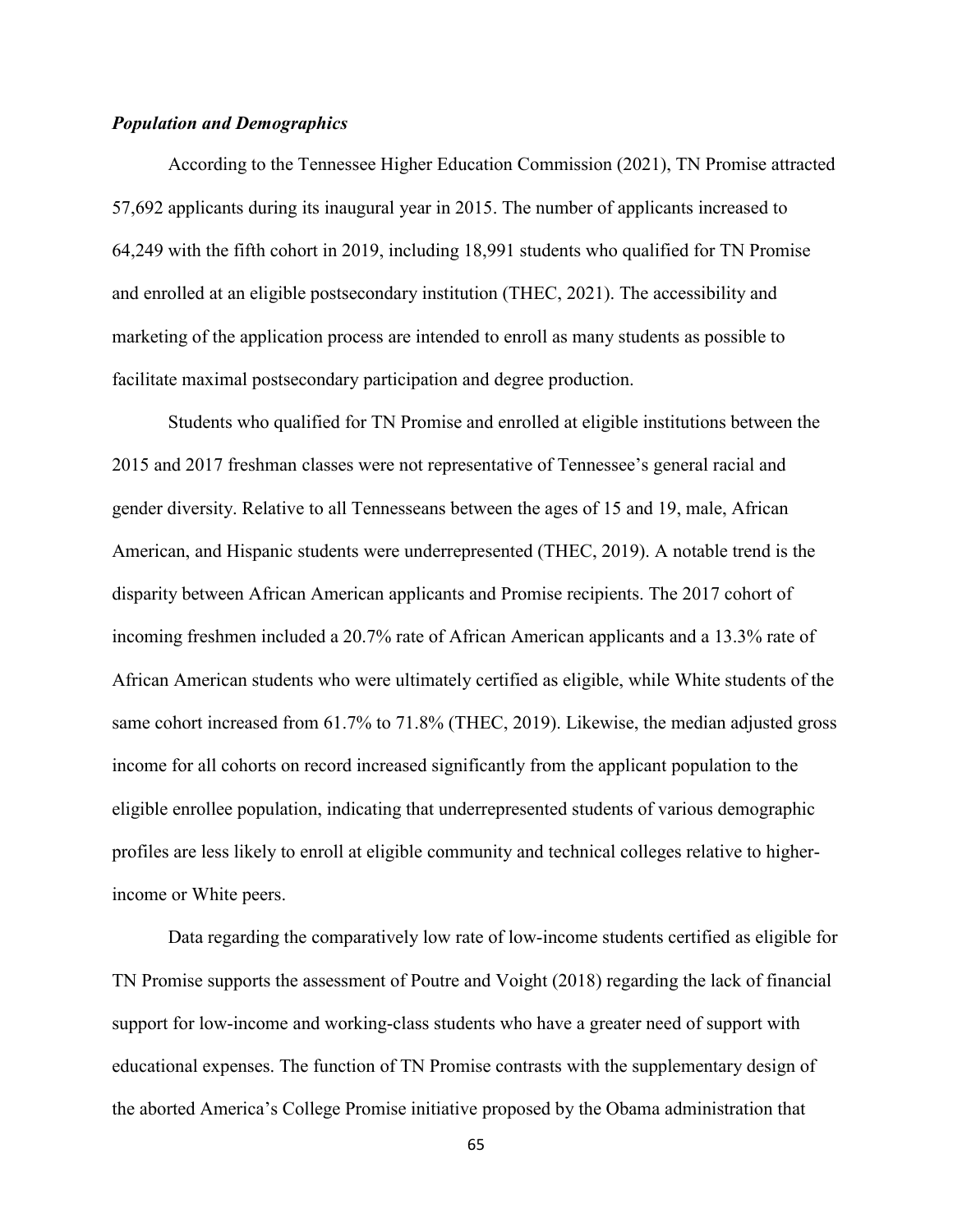would have paid most community college expenses without accounting for students' receipt of Pell Grant and other gift aid (Stinson, 2015). Utilization rates among low-income Promise applicants might diminish because of its last-dollar function and the declined purchasing power of Pell Grant relative to current tuition costs and educational expenses (Poutre & Voight, 2018).

### *Outcomes of TN Promise*

The free-tuition program model and messaging surrounding TN Promise is intended to serve as a policy lever to incent college enrollment and, hopefully, to increase degree attainment rates. Carruthers and Fox (2016) found that participants in the TN Promise predecessor, Knox Achieves, were 24.2% more likely to enroll in college and 29.6% more likely to enroll in community college than matched peers without access to that program. Beginning with its inaugural cohort, the TN Promise program has successfully produced enrollment gains among Tennessee college students. According THEC (2021), TN Promise implementation resulted in a college-going rate increase of 58.9% to 64% in its initial year, and the Promise participant population increased to 18,991 in 2019 from its first cohort of 16,207 in 2015.

The predecessor of TN Promise, Knox Achieves, was shown to have college-going benefits for participants, particularly lower-income students whose participation in the program did not result in any last-dollar tuition assistance because of their eligibility for other financial aid resources. According to Carruthers and Fox (2016), the mechanisms through which Knox Achieves operated likely benefited students who were ineligible to receive the financial benefits of the program, indicating that the program design addressed students' misconceptions regarding financial aid eligibility and college enrollment.

Like the unbalanced effects of Knox Achieves, the financial model of TN Promise in which federal need-based aid resources, such as Pell Grant, and state merit-based aid resources,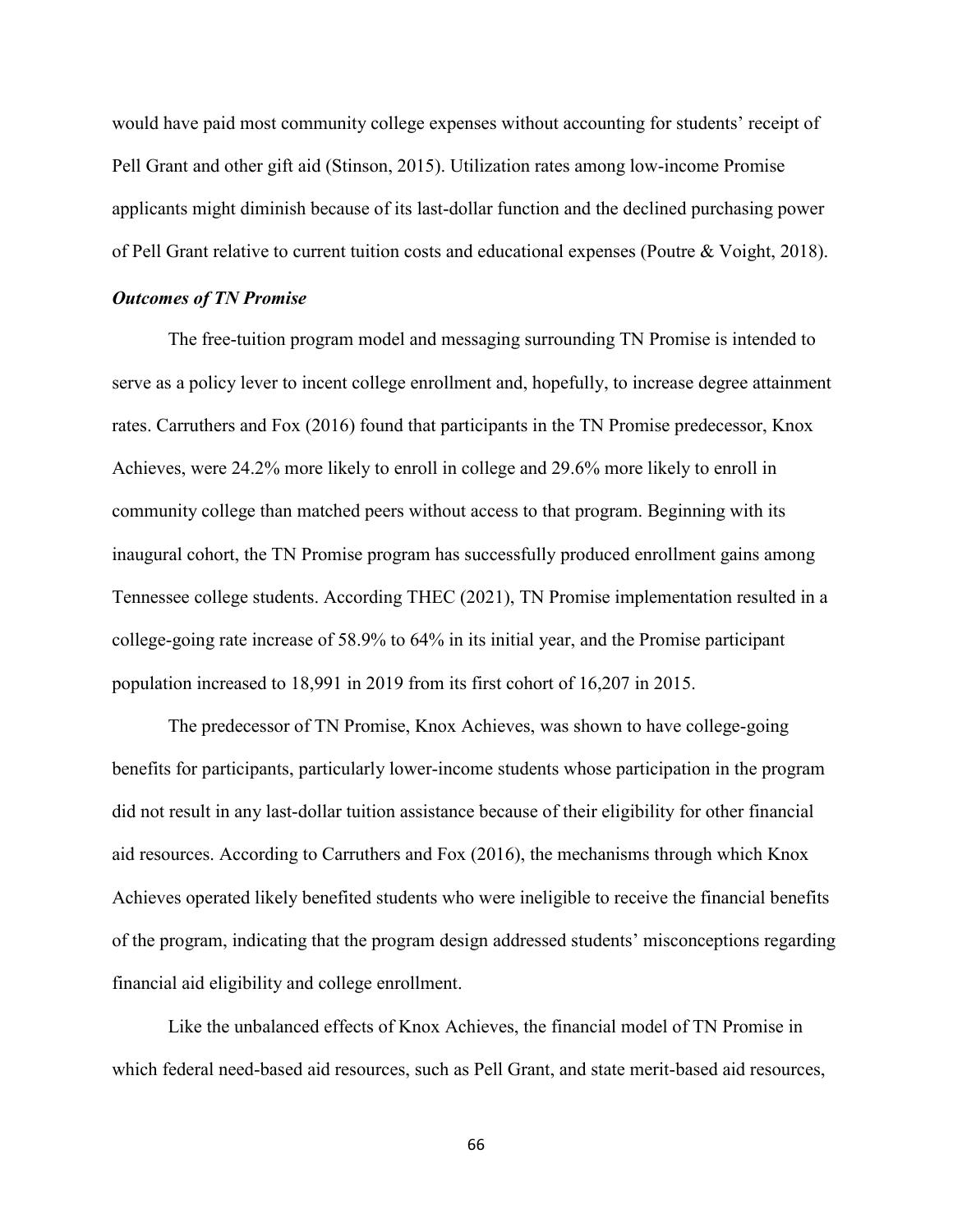such as Hope Scholarship, are applied first has been shown to disproportionately benefit higherincome students relative to low-income students. Poutre and Voight (2018) found that Pell Grant recipients do not typically receive funding from TN Promise because of its last-dollar format, thus resulting in an inequitable postsecondary incentive program that does not primarily advantage low-income students. Jones and Berger (2018) found that TN Promise is not targeted toward low-income students and has likewise experienced lower participation rates among African American and Latino students relative to White students. Though 71% of eligible White students enrolled through TN Promise participation, African American and Latino students enrolled at rates of 46% and 56%, respectively (Jones & Berger, 2018). The lack of equitably distribution of program benefits among underrepresented student populations, including lowincome and minority African American and Latino students, indicates a structural deficiency that limits the effectiveness of this program as a postsecondary access mechanism.

## **College Bridge Programs**

College bridge programs present opportunities to both complement traditional placement and remediation models and to supplant these models as a replacement approach. Bridge programs provide opportunities for students enrolling at colleges and universities to close the gap between academic preparedness and college readiness and thereby limit the need for burdensome developmental coursework and remediation (Kodama et al., 2018). Bridge programs are intended to assist first-time and fulltime students in their transition to postsecondary education (Sasso et al., 2019). Such bridge programs can improve college readiness, often conceptualized cognitive and non-cognitive skills, behaviors, and knowledge that shape individual students' likelihood of attaining a college degree (Nagaoka et al., 2013). Bridge programs redress academic and nonacademic deficiencies that would otherwise limit students' capacities to matriculate.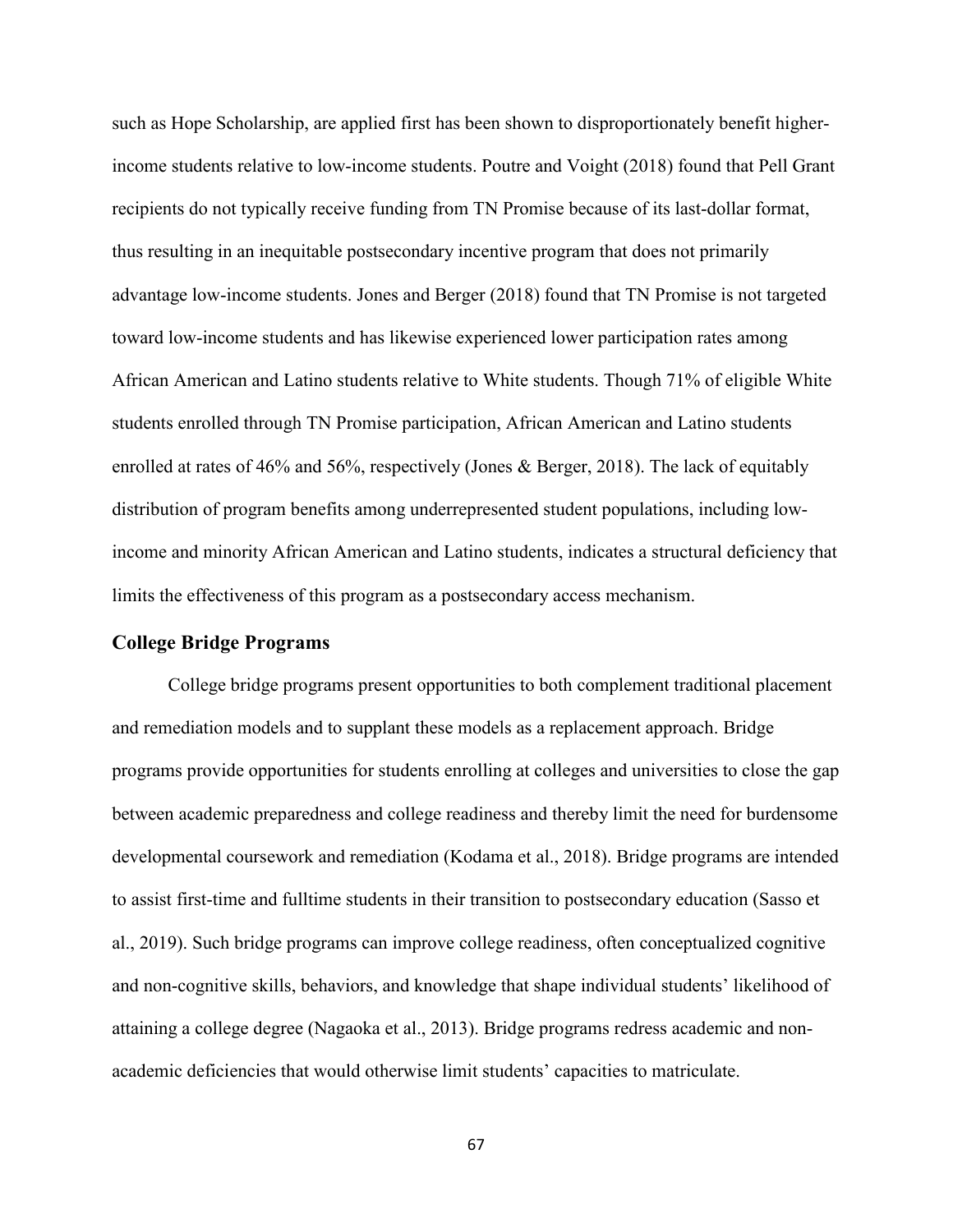According to Barnett and Reddy (2017), the examination of different forms of college placement or preparation is needed to identify alternative ways to onboard students. Bridge programs that diminish curricular and nonacademic gaps for incoming students are options to replace placement testing and remediation. Relative to other academic and social interventions, bridge programs can be designed using existing faculty, staff, infrastructure, and initiatives to provide effective benefits for developmental students that are less costly than the creation of new interventions (Bir & Myrick, 2015).

## *Description of Bridge Programs*

College bridge programs are typically multi-week plans intended to introduce students to the academic, social, and cultural expectations of higher education, help students adapt to the college academic environment, and to prepare them for the rigors of college curriculum (Bir  $\&$ Myrick, 2015; Cabrera et al., 2013; Cooper et al., 2017; McCurrie, 2009). Bridge programs serve as preparatory interventions preceding postsecondary enrollment to ease the transition from high school and to increase students' academic momentum as they enter college (Cabrera et al., 2013; Wachen et al., 2018). Colleges can implement bridge programs around career counseling and exploration initiatives in addition to an emphasis on basic academic skills (Cohen et al., 2014). Irrespective of the myriad designs and purposes of bridge programs, each is intended to inculcate underprepared or at-risk students with a college-going mentality and curricular skills requisite for matriculation.

## *Target Populations*

Bridge programs, unlike broader postsecondary initiatives that serve schools or classrooms, target individual students based on singular or collected academic or experiential deficits that might impede their matriculation (Kallison & Stader, 2012). Students who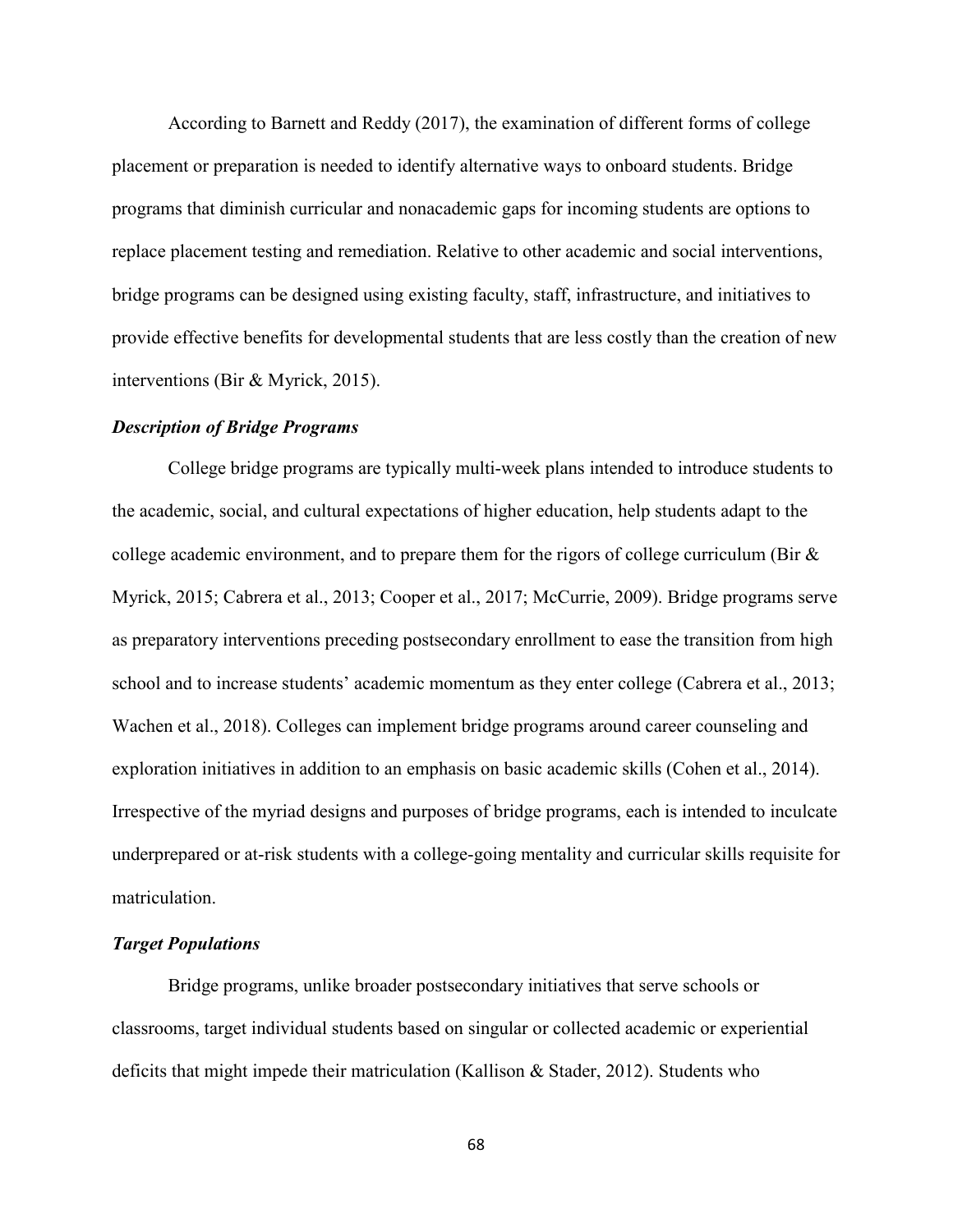participate in college bridge programs typically lack academic or cultural readiness for postsecondary experiences, though this target population coincides with underrepresented minorities, non-traditional, first generation, low-income, and at-risk students (Kallison & Stader, 2012; McCurrie, 2009). Bridge programs are designed and implemented to serve numerous cognitive and non-cognitive purposes for a variety of student populations.

Bridge programs were originally designed for academically challenged students, but recent formats of bridge programs have focused on culturally diverse students who are traditionally underrepresented in higher education (Arendale & Lee, 2017). For example, African American male students are particularly susceptible to postsecondary attrition relative to White male students and White and African American female students. A possible deficit for African American males is the lack of rigorous secondary school preparation prior to postsecondary enrollment (Bir & Myrick, 2015). Some bridge programs are designed for low-income students, and colleges in Alaska, Hawaii, and Washington provide a coordinated bridge program for Native students in science and engineering programs (Cohen et al., 2014).

In addition to socioeconomic and demographic indicators, students who enroll in majors in the disciplines of Science, Technology, Engineering, and Mathematics are targeted populations for specialized bridge programs. Underserved students who desire to pursue STEM field majors tend to have lower ACT benchmark indicators than their better-served peers, and this disparity is more significant for students who experience more than one underserved attribute (Lane et al., 2017). Students in STEM fields are expected to enroll in Calculus and begin engineering coursework in their first semester of study, but prerequisite remediation extends their enrollment and serves as an impediment to retention and graduation (Cancado et al., 2018). The National Science Foundation funds bridge programs to increase the number of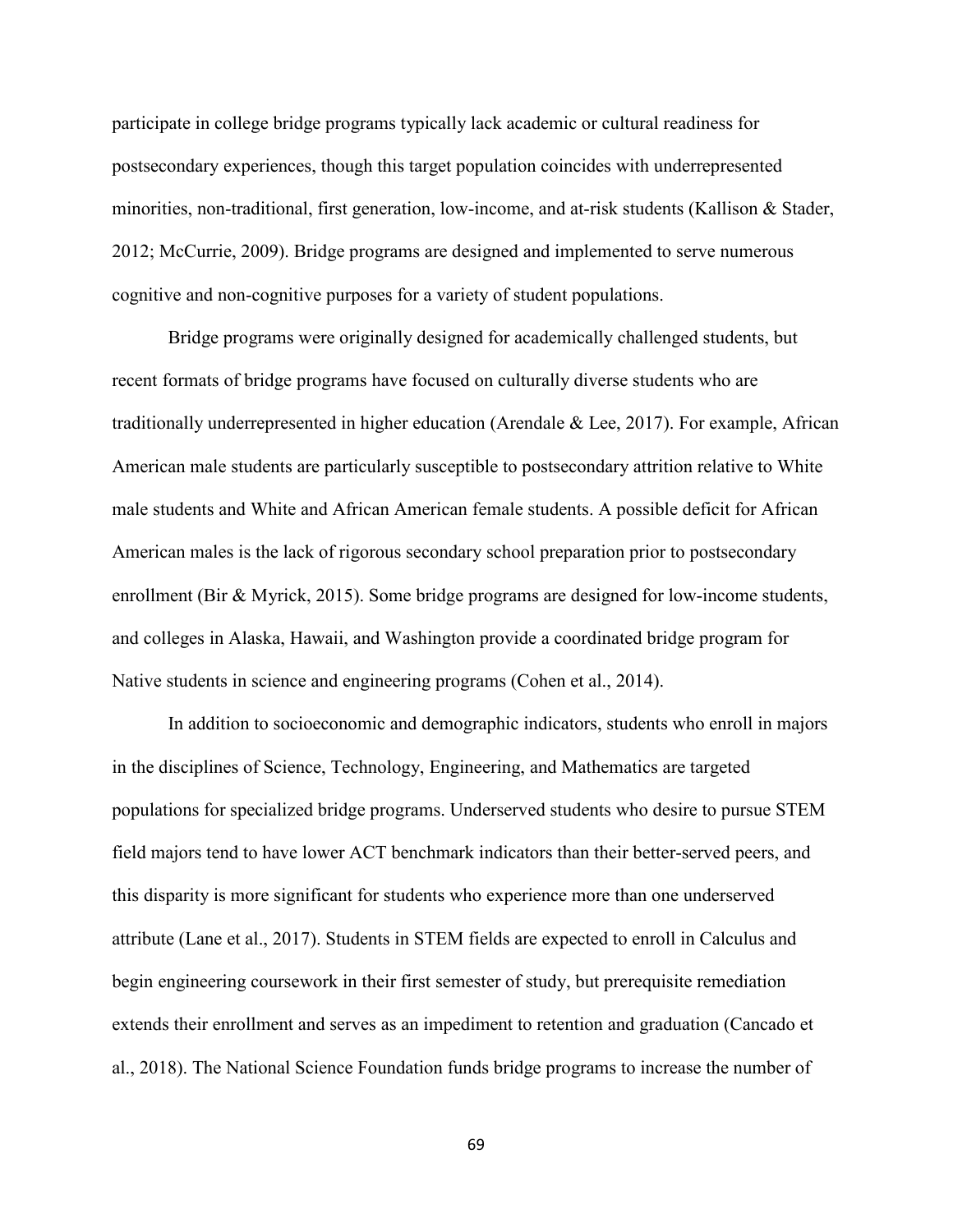students who pursue programs in science, engineering, and mathematics (Cohen et al., 2014). Similarly, while there are few reports that track institutional-level STEM performance and retention, particularly among underrepresented students, there are programmatic efforts implemented at institutions, including pre-freshman summer bridge programs, designed to help students establish confidence in science skills and motivate and internalize the importance of STEM disciplines for the purposes of improving minority student persistence in STEM majors (Estrada et al., 2016).

Some bridge programs provide stipends to special populations, such as the tribal studentfocused Turtle Mountain Community College program (Cohen et al., 2014). A bridge program for expectant underrepresented, disadvantaged minority students at the University of Tennessee Health Science Center provides a \$1,000 stipend for program completers to help alleviate financial constraints that can result from participation in an intensive, multi-week preparatory intervention (Norris et al., 2016).

The concept of providing students with a transitionary intervention to accelerate secondary learning outcomes to college-level preparedness neglects students who are several years removed from high school. Nontraditional students whose postsecondary enrollment was delayed by economic or family interests are a target demographic for bridge programs, particularly because these students often seek vocational, technical, and STEM programs at community colleges that necessitate immediate credit-bearing coursework (Lenaburg et al., 2012).

## *Purposes of Bridge Programs*

Bridge programs serve to both enable students to succeed in their higher education experiences and increase the institutional outcomes of cohorts and classes of students. From an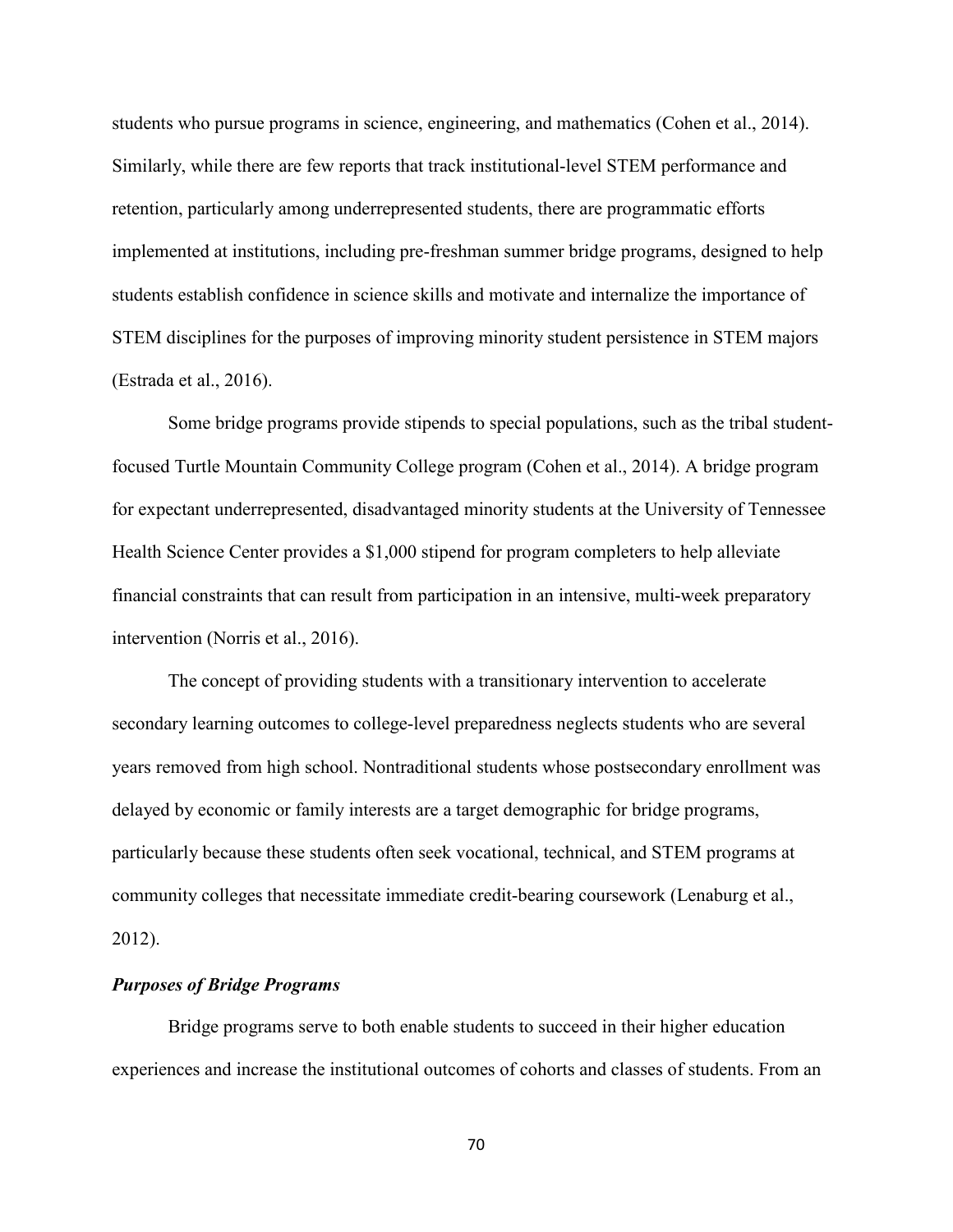institutional perspective, individual colleges and universities will benefit from improved rates of student success. As such, bridge programs provide customized content to assist students with higher rates of academic struggles and withdrawal as they transition to postsecondary education (Arendale & Lee, 2018). According to Chen (as cited in Cooper et al., 2017), bridge programs are implemented to counteract the high rates of student attrition during the first year of college.

Curricular and social acclimation for bridge participants can include academic and course instruction, time management, notetaking, career and academic counseling, parent participation, computer literacy, English, literature, and math development, journal-writing activities, campus adaptation, and supplemental instruction (Lopez, 2016). Most college bridge programs likewise convey to participants how to utilize campus services, such as libraries and tutoring, and expose them to faculty (Cabrera et al., 2013). According to Quiroz and Garza (2018), summer bridge programs are instituted to improve academic and social engagement among students whose demographic characteristics, finances, or academic preparation are associated with lower levels of retention. Some bridge programs are conducted as workshops, though some are offered as an academic course that might include financial literacy or access to campus resources (Sablan, 2014).

## *Results of Bridge Program Analyses*

While bridge program implementations and purposes vary amongst institutions, the results of examinations of bridge programs generally indicate favorable results for students from targeted populations. Bridge programs cover curricular content, learning skills, campus enculturation, and other preparatory proficiencies. Thus, assessments of bridge program performance differ depending on program implementation, target populations, program purposes, and methods of data collection.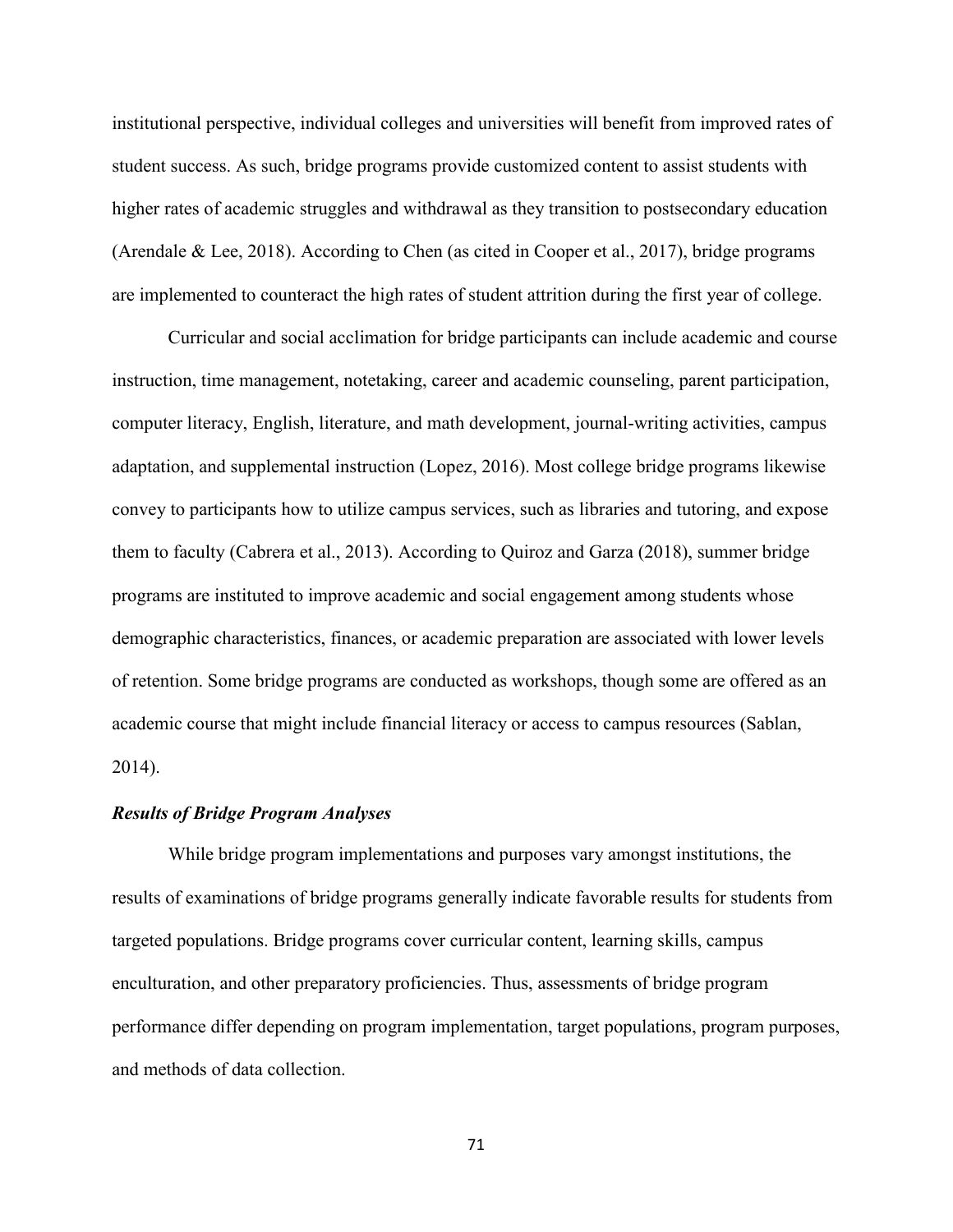Literature on bridge programs reveals a scarcity of results, though positive outcomes of various programs have been identified. According to Arendale and Lee (2017), successful bridge programs focus on cognitive and psycho-social factors, peer tutoring, faculty mentoring, cohort development, academic content, and significant investments in bridge programs through the provision of personnel, facilities, and budgets. The U.S. Department of Education, Institute of Education Sciences, and What Works Clearinghouse (as cited in Quiroz & Garza, 2018) identified five characteristics inherent within most bridge programs, including an in-depth orientation to college life and resources, academic advising, academic coursework, academic support to prepare students for the rigors of postsecondary academics, and social support to build networks among students and faculty and to foster a connection to the institution.

Among comparative studies, many indicate positive effects of bridge programs for participants. Wachen et al. (2018) discovered that bridge program participants in the University of North Carolina Academic Summer Bridge and Retention Program outperformed non-bridge participants on measures of credits earned and persistence from their first fall semester to their second fall semester. Similarly, Bir and Myrick (2015) discovered that first-time, fulltime freshmen who participated in a summer bridge program at a midsize HBCU earned significantly higher GPAs and achieved higher first- and second-year retention rates. Similar benefits in second-year retention for bridge program participants were identified by Douglas and Attewell's (2014b) analysis of a 6% higher retention rate for CUNY students.

Qualitative results of student experiences following bridge interventions are also valuable contributions to the body of research regarding the usefulness of bridge programs. Walpole et al. (as cited in Kodama et al., 2018) found that bridge program participants experienced increased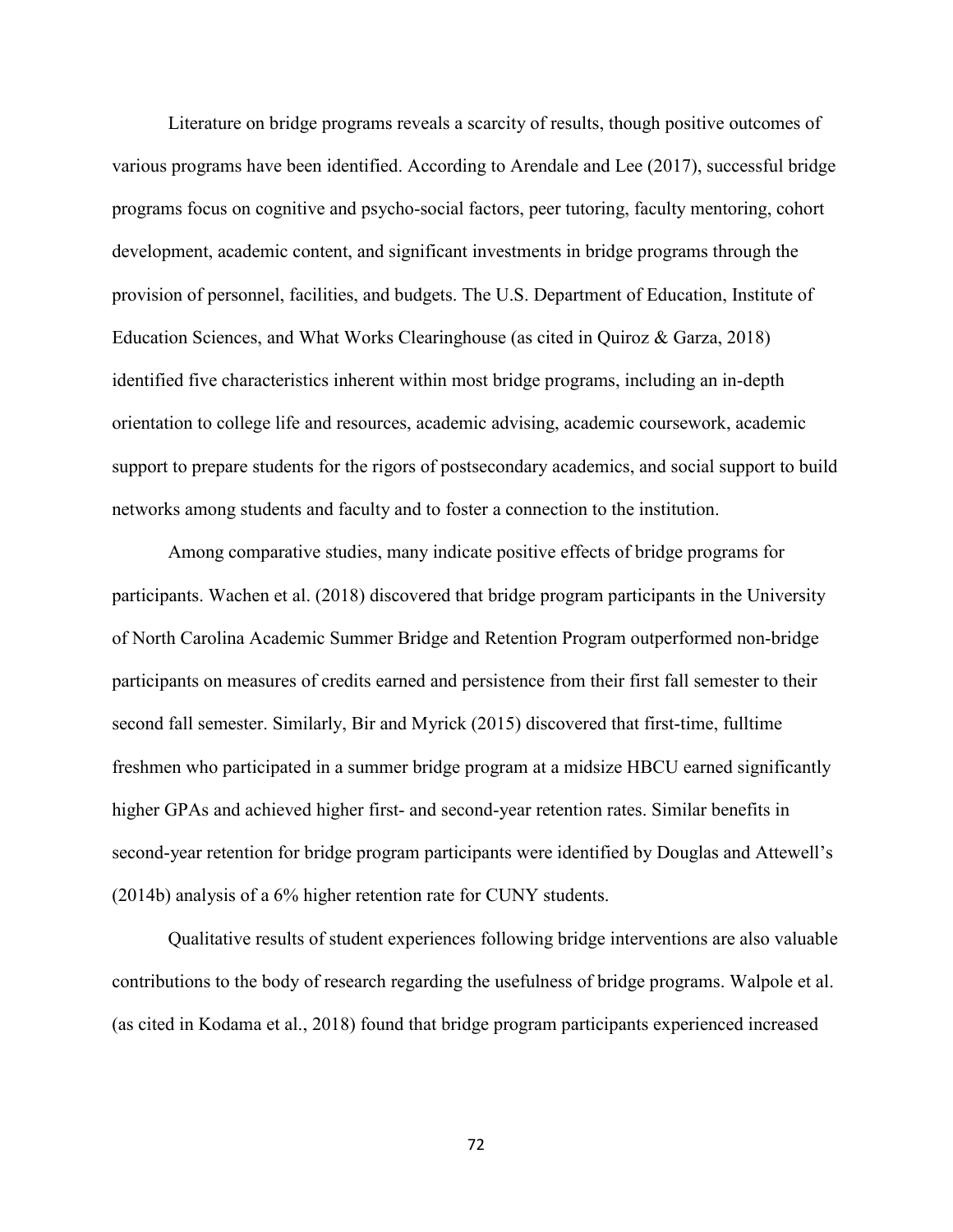academic and social engagement during their first two years compared to non-bridge participants.

Bridge programs that do not directly intend to improve academic performance or college experiences, such as bridge programs designed to increase placement test scores and collegelevel placement, can improve student and institutional outcomes. Kodama et al. (2018) studied more than 1,600 students who participated in a summer bridge program designed to improve placements into credit-bearing writing classes and discovered that 83% of participants began their first semester in a college-level writing course following the bridge program. Kodama et al. (2018) determined that bridge program participants benefited from higher first-semester GPAs, earned significantly more first-year credits, and experienced higher graduation rates than nonbridge participants.

Lonn et al. (2015) studied the results of 216 participants in a seven-week summer bridge program designed to provide intensive academic preparation, advising, and community building to students at a large, more selective Midwestern university. The bridge participant profiles represented several at-risk demographic indicators, including 69.4% minority students, 24.1% students with family incomes of \$25,000 or less, and 21.8% first-generation college students (Lonn et al., 2015). Based on results from paired-sample t-tests, Lonn et al. (2015) determined that the use of guided presentations of student performance had significant effects on students' academic achievement, motivational orientation, and persistence.

Bridge programs for at-risk, underprepared student populations can benefit students of different demographic and risk indicators, though performance gains can indicate disparate benefits for male and female students. Bir and Myrick (2015) studied the outcomes of 1,891 fulltime freshmen who participated in a summer bridge program at a midsize HBCU. Despite having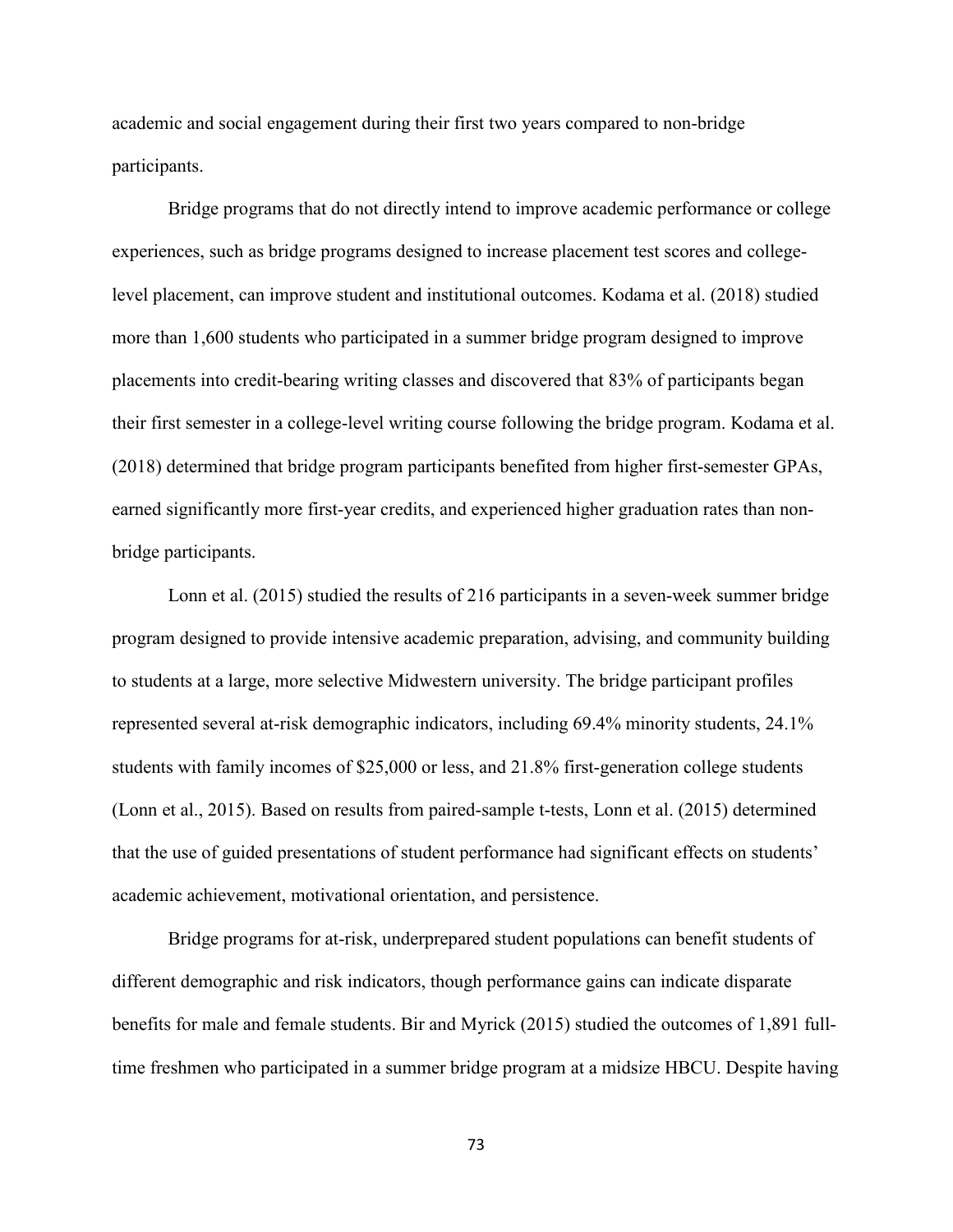lower high school GPAs and SAT scores than non-bridge participants, the female bridge program participants experienced higher retention and graduation rates than male participants and male and female non-bridge participants (Bir & Myrick, 2015). Though the study included inconsistencies in statistical significance relative to non-significance, Bir and Myrick (2015) concluded based on data from three cohorts that bridge participants were more likely to remain engaged during their first year and persist to their second year.

Concerns of motivation and self-selection among bridge participants relative to nonbridge participants might diminish the applicability and scalability of bridge programs. Academic underpreparedness and risk indicators can be determined by institutions, but bridge program capacities and the rate at which institutions can enroll students in bridge programs are largely tied to student impetus. Frost and Dreher (2017) analyzed outcomes data for a four-week online summer mathematics bridge program for 81 incoming students who self-selected into the program to improve their placement test scores. Based on results from a two-tailed paired t-test analysis of the 68 participants who took the placement test both before and after the program, 61.7% of participants improved their placement in a more advanced mathematics course in the subsequent fall semester (Frost & Dreher, 2017). Additionally, 72.3% of the 47 participants who completed the full bridge program and enrolled in a mathematics course passed their course attempt, which represented a higher pass rate in College Algebra and Intermediate Algebra than the general student population (Frost & Dreher, 2017). Bridge programs that focus on placement test improvement and remediation circumvention might also contribute to academic performance for program participants.

Bridge programs can emulate several college experiences, such as course structure, faculty interactions, bureaucratic enrollment procedures, and curricular content, which provide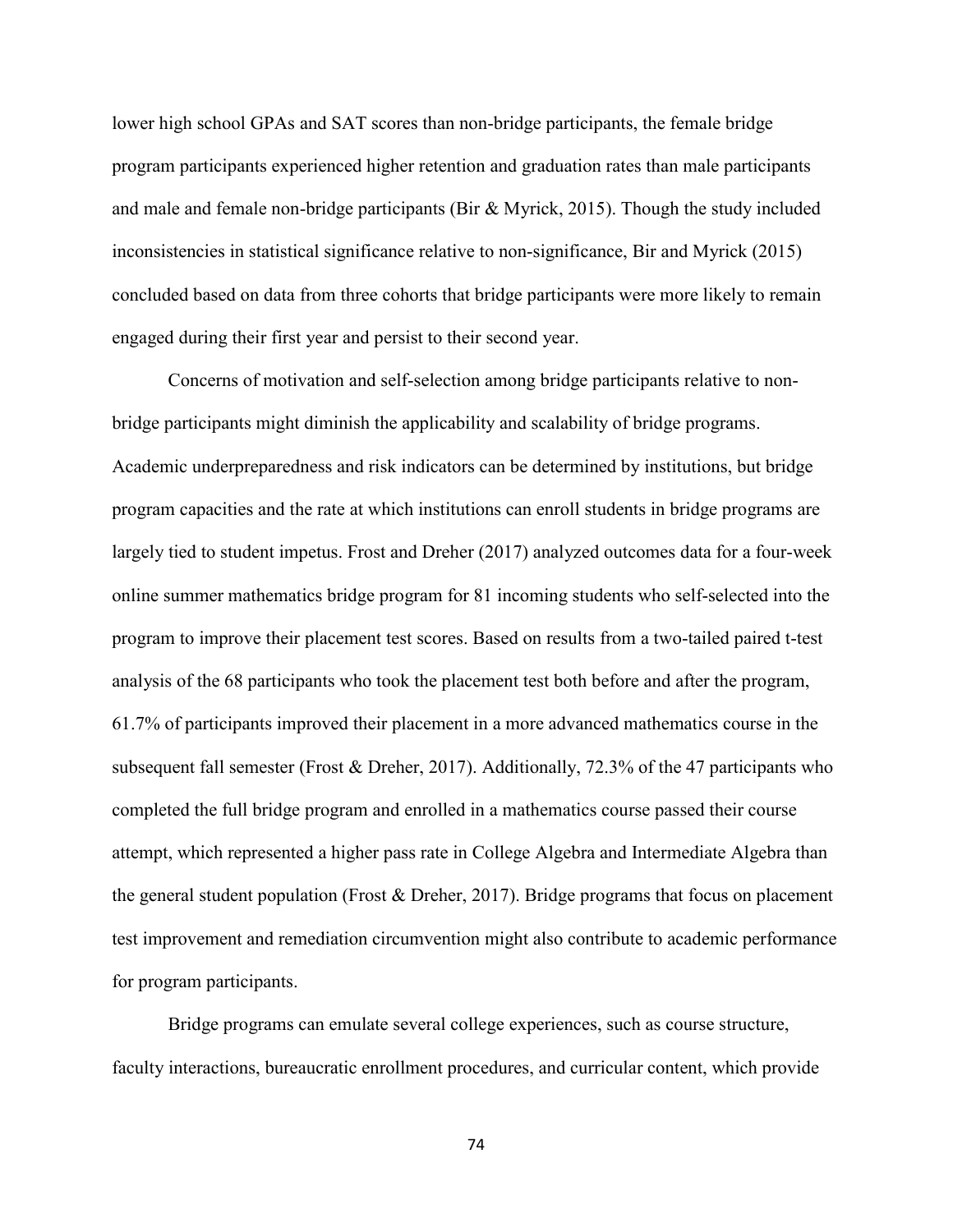underserved and at-risk students with a relatable college experience prior to their first semester. Lane et al. (2017) analyzed a six-week summer bridge component of a broader STEM intervention program at Jefferson State University and found that most participants responded favorably to the cognitive gains in their math comprehension. According to Lane et al. (2017), underserved students are more significantly affected by the bureaucratic, transitional barriers associated with the admissions and enrollment process, and participants in the Comprehensive STEM Program indicated that the bridge program allowed them to address transitional concerns prior to the weeks immediately preceding the fall semester and made them aware of learning gaps that they would have otherwise carried into their first semester (Lane et al., 2017).

Shifting trends in national demographics do not align with current educational attainment rates in specialized programs. Racial and ethnic minority students are underrepresented in healthcare fields like the underrepresentation they experience in STEM majors. Norris et al. (2016) analyzed data from 33 disadvantaged, underrepresented students who participated in a summer prematriculation bridge program designed to increase access rates to nursing programs. All but one participant scored below average on the baseline vocabulary and reading comprehension components of the Nelson-Denny Reading Test that was administered following the program, and only 39% of participants were subsequently accepted into a bachelor, master, or associate degree nursing program (Norris et al., 2016). Norris et al. (2016) determined that the program provided opportunities for participants to bond with peers and faculty and that the \$1,000 stipend component of the program allowed for participants to gain understanding of nursing admissions policies, writing effective personal statements, and financial aid navigation necessary for entry into a nursing program, but that additional evidence-based interventions and fundamental educational reforms are necessary to improve access to healthcare programs for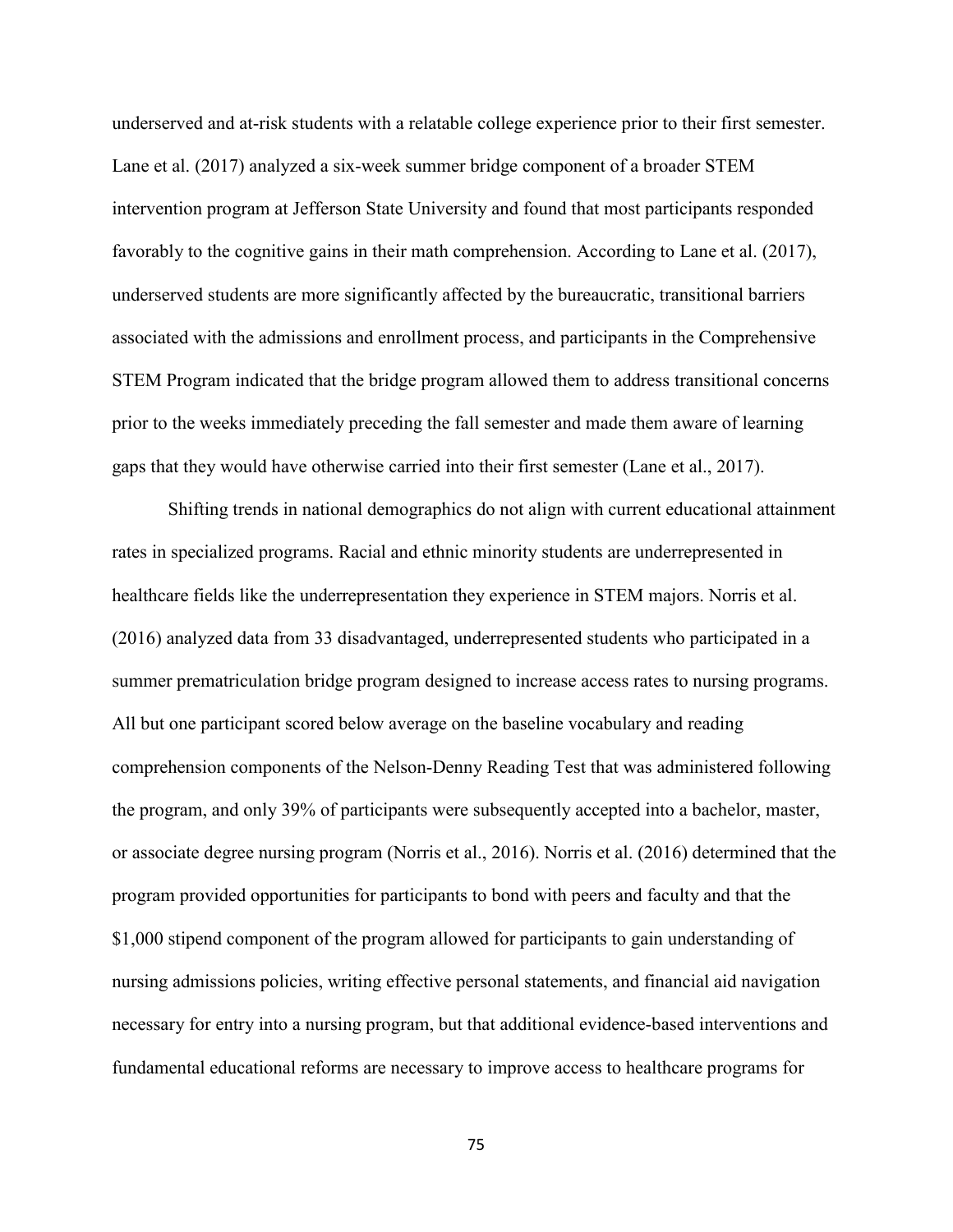underrepresented students. Results that indicate mixed outcomes or limited benefits emphasize the lack of data and analyses available to make broad judgments or provide specific programmatic recommendations for more expansive bridge initiatives.

#### **Need for Additional Research**

Whereas specific bridge program analyses exist to review the outcomes of often narrowly targeted populations of students, there remains a paucity of bridge program results to justify widespread application. A lack of longitudinal studies makes it difficult to establish measurable, substantive benefits for student participants and institutions (Kodama et al., 2018). Studies that examine the quantitative or qualitative data indicating the results or failures of bridge programs are scarce relative to other interventions. Despite the prevalence of bridge interventions at community colleges and universities throughout higher education, there are few empirical analyses available (Sablan, 2014). Arendale and Lee (2018) posit that the existing literature relies too much on single studies and leaves gaps in knowledge of experimental research, firstyear experience programs, and bridge programs for transfer students. Much of the research conducted on bridge program outcomes involves program implementation rather than evaluative efforts to determine program efficacy (Quiroz & Garza, 2018). Garcia and Paz (2009) reviewed four bridge programs at a single, multi-campus public university system and found that administrators evaluated the outcomes of only one program in a partially complete method, but the remaining programs were appraised based on end-of-summer questionnaires similar to course evaluations. Though these programs have remained funded since the 1960s and 1970s, program evaluators have not undertaken rigorous quantitative or qualitative studies to determine the effects, if any, that the bridge programs produce.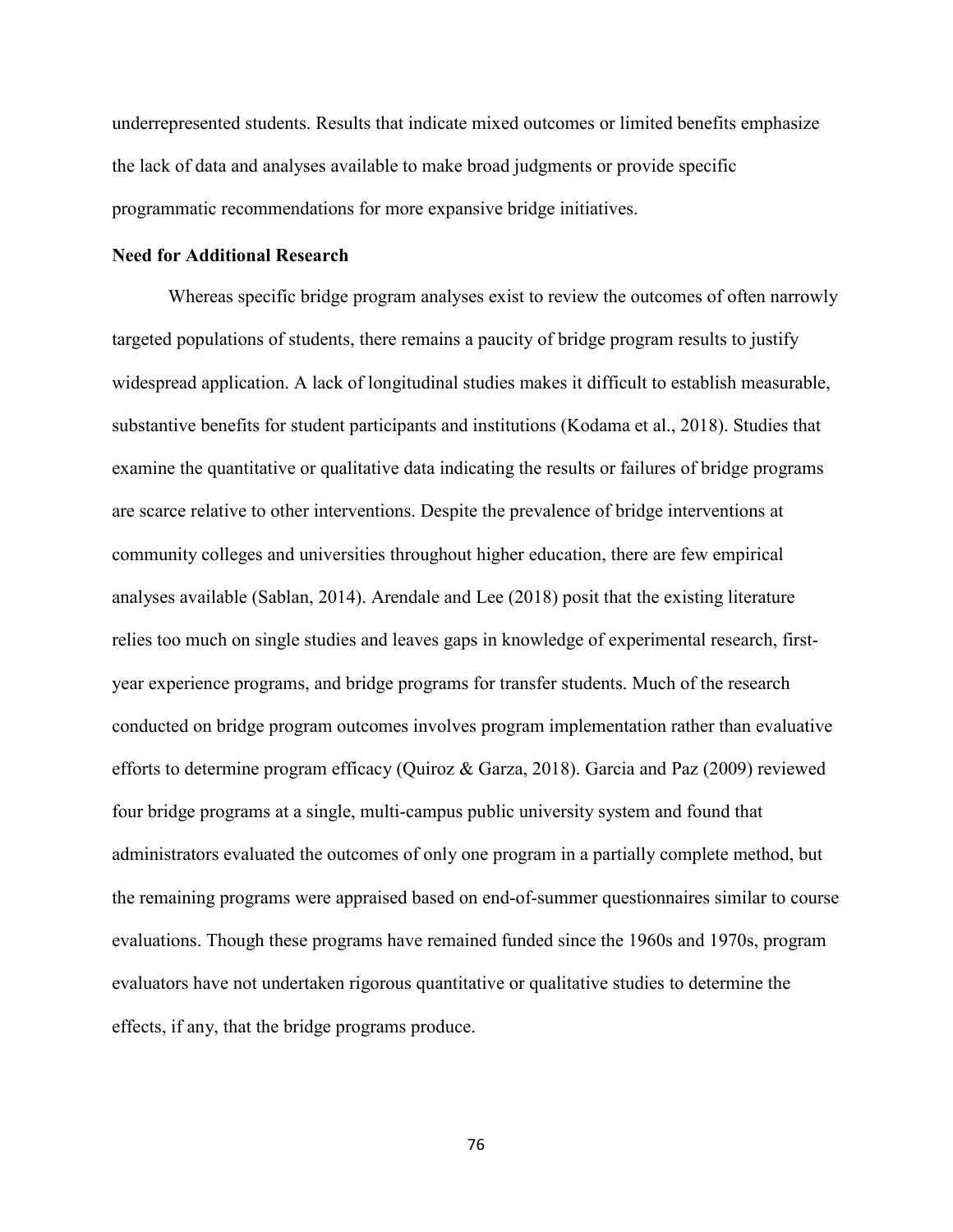Existing literature provides limited definitive evidence of the benefits provided by bridge programs of any type. Barnett et al. (2012) examined a summer bridge program conducted at eight postsecondary institutions in Texas and found that the program induced moderate shortterm benefits, but a lack of definitive long-term success, low resultant gains in credit hours earned, and the high cost of program delivery indicated questionable advantages. The costs associated with extracting either short- or long-term benefits is a variable that affects the applicability of bridge programs regardless of their efficacy as opportunities for academic rehabilitation or social integration. In a related study, Chingos et al. (2017) found that an \$83 online adaptive learning tool did not result in remedial math students improving their placement, earning higher GPAs, or earning more math credits during their first year. Though this study produced a low-cost valuation for a summer academic rehabilitation program like a bridge program, the narrowly defined population and self-study design provides an incomplete analysis of the potential of similar programs.

Greer et al. (2020) examined outcomes of summer bridge participants at a small liberal arts college and found that low-income bridge participants were more likely to graduate than similarly positioned low-income non-bridge participants, but these participants were not more likely to achieve higher GPAs than their non-bridge counterparts. Such outcomes provide some correlation to bridge program participation and success, but the mechanism by which bridge program participants achieve better graduation rates is questionable if GPA rates remain comparable to non-bridge participants.

Programs are frequently evaluated with satisfaction surveys wherein participants can describe their positive or negative experiences or gauge how well their program prepared them for the college experience (Cabrera et al., 2013). Additionally, there is little research that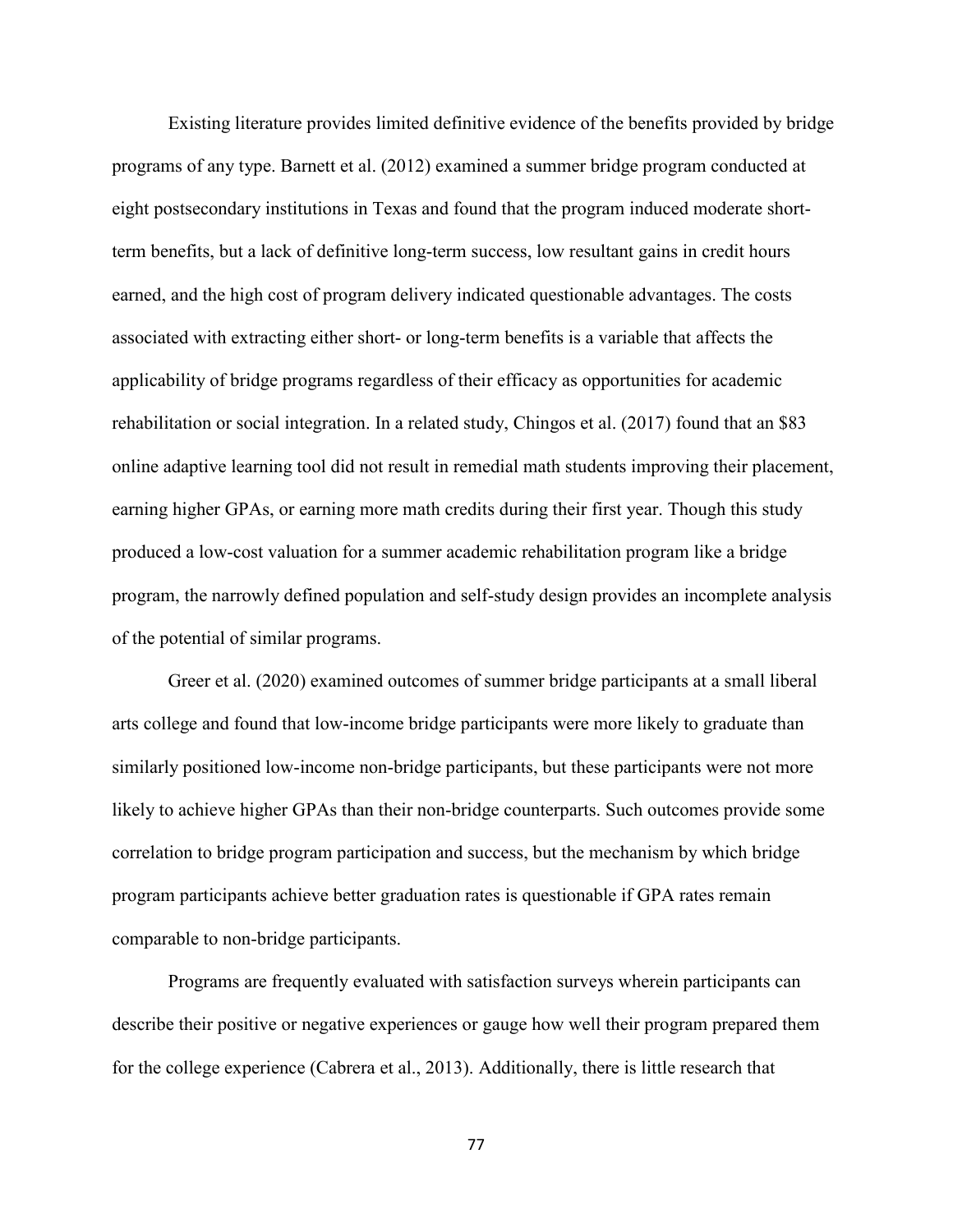analyzes the costs of bridge programs and evaluates their cost effectiveness, despite the importance of cost efficacy as a determinant in the continuation of bridge programs (Wachen et al., 2018). Because of the propensity for bridge programs to service traditional, underrepresented, and low-income student populations, much of the research that exists excludes the effectiveness of bridge programs for nontraditional students (Hoops & Kutrybala, 2015).

## **Summary of Literature**

Higher education presents opportunities to resolve social and economic disparities for students from backgrounds who have been otherwise excluded from or unable to access the economic benefits of degree attainment. However, academic unpreparedness presents certain barriers that prevent equitable access and matriculation to many students, thus limiting retention, graduation rates, and their related advantages. Astin's theory of involvement posits that students' performance can improve if their college motivations and commitments are enhanced, and the effectiveness of college initiatives should be evaluated thusly. Similarly, Tinto's theory of student departure indicates that postsecondary commitments are in competition with other life circumstances and that students must separate from past associations and transition into the norms and expectations of college enrollment to succeed (Tinto, 1988). Astin and Tinto's models are helpful contextualizations of how many underrepresented students might experience college and how colleges might act to ameliorate concerns of access, retention, and completion.

Despite the advent of postsecondary expansion initiatives such as Tennessee Promise, academic deficiencies relegate up to 68% of public two-year college students and up to 40% of public four-year college students to at least one remedial course (Chen & Simone, 2016). Research into the effects of developmental education for marginal students and students in need of intensive remediation has not yet provided conclusive results, or results from such research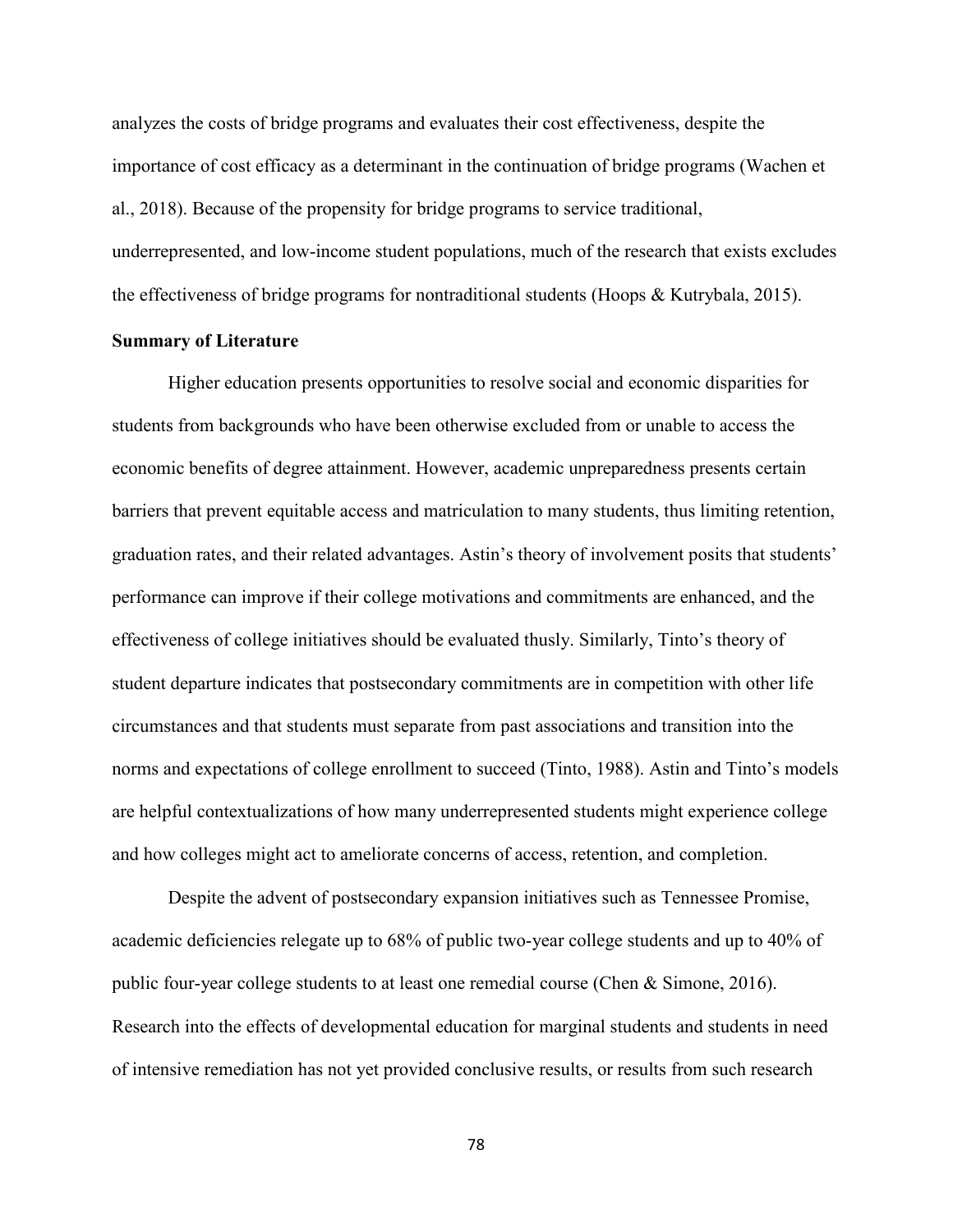indicate variable effects, if any, depending on students' disparate academic preparation (Boatman & Long, 2018; Scott-Clayton & Rodriguez, 2015).

Underrepresented students, including ethnic minorities and low-income students, are more likely to experience barriers associated with placement testing and remedial education (Logue et al., 2017). Underrepresented students are overrepresented within remedial and developmental coursework, including 56% of African American students, 45% of Hispanic students, and 55% of Pell Grant recipients (Complete College America, n.d.). Relatedly, underrepresented students are likewise likely to experience greater gains from postsecondary participation relative to students from high-income or represented backgrounds (Giani et al., 2019). The confluence of disproportionate barriers and benefits for this population of students suggests that interventions that improve college-going rates for underrepresented students could complement the similarly disproportionate socioeconomic gains experienced by this population.

As indicated by recent studies, postsecondary degree attainment and even college enrollment that does not end in credentialling provides students with higher rates of employability, job gains, and income relative to individuals whose education concludes with a high school diploma (Carnevale et al., 2016; Kim & Tamborini, 2019). Indeed, research has indicated that both postsecondary matriculation as well as attempts at postsecondary engagement result in better earnings and rates of employment for all student groups beyond high school, including minority and underrepresented students (Giani et al., 2019; Kim & Tamborini, 2019). Though students should not be limited to incomplete college credentials, the correlation between improved economic prospects and college enrollment underscores the importance of postsecondary access and necessitates interventions to ensure the best possible outcomes for all participants.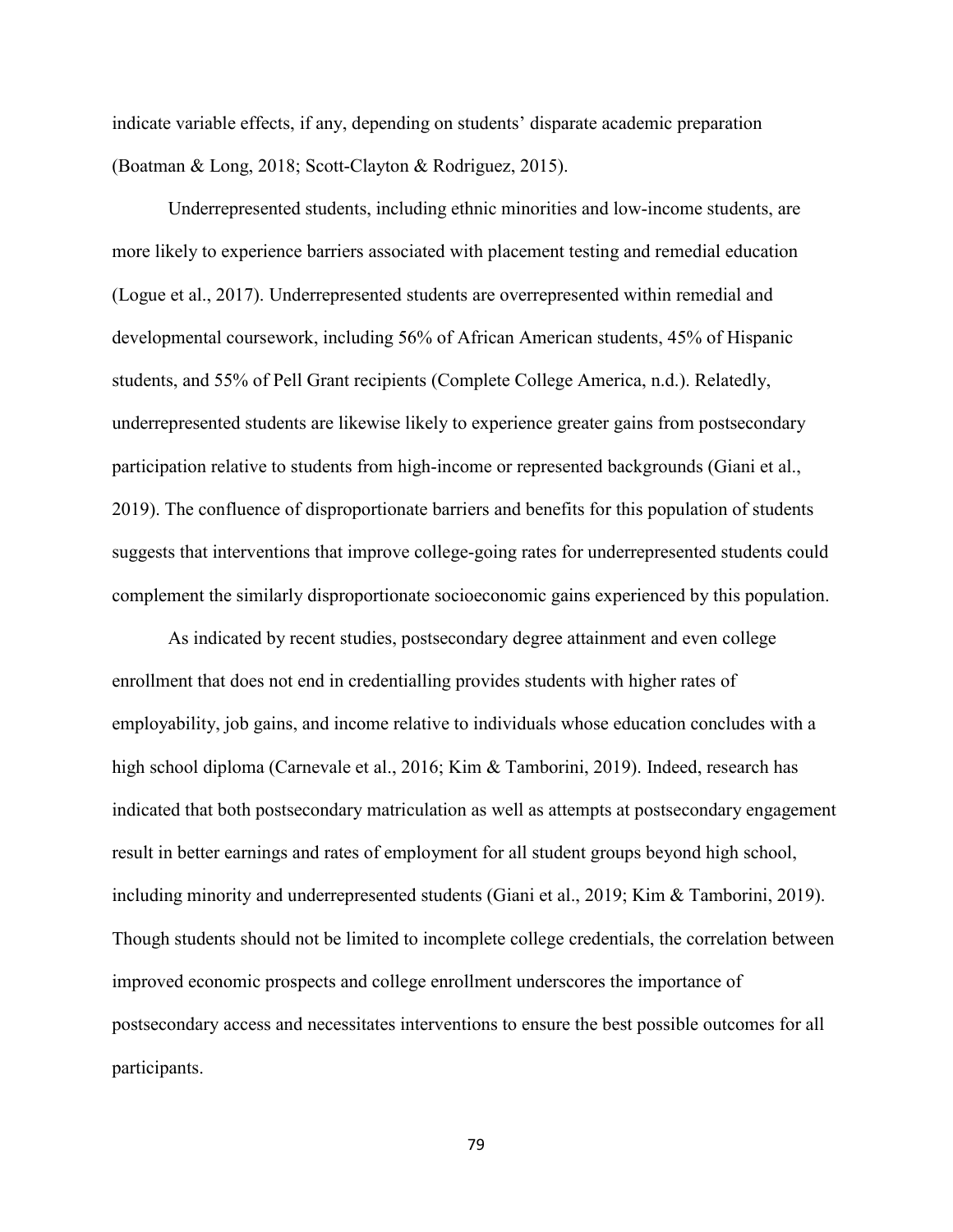Bridge programs present an opportunity to improve the educational prospects of academically underprepared and underrepresented college students, thereby providing them with myriad financial, socioeconomic, and other benefits. Such academic interventions can complement or supplant other more costly forms of remediation by addressing cognitive and non-cognitive skills necessary for collegiate success, thereby improving student readiness and performance (Nagaoka et al., 2013). Current research indicates a scarcity of validation through bridge program outcomes and an established body of data that indicate determinate, meaningful outcomes for students and colleges (Kodama et al., 2018).

Despite a critical absence of prevalent research into the outcomes of bridge programs, many studies have documented various quantifiable advantages for student participants, including higher rates of earned credits, persistence, and grade point averages (Bir & Myrick, 2015; Wachen et al., 2018). Thus, bridge programs represent potential programmatic initiatives that close postsecondary access gaps between underrepresented and low-income students and provide them with an increased likelihood to experience the financial benefits of college enrollment and completion.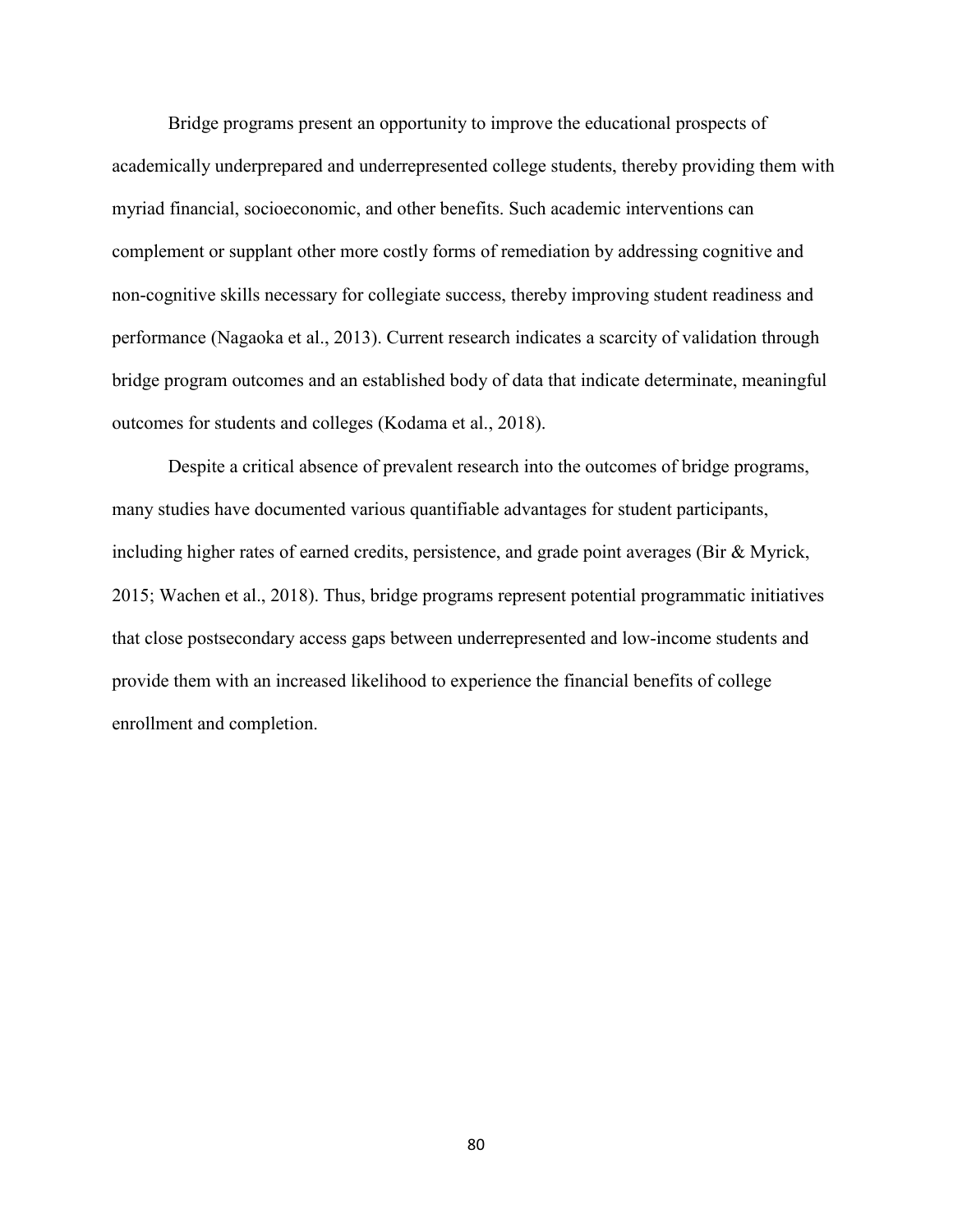### **Chapter 3. Methodology**

The purpose of this study is to compare outcomes of academic performance among firstyear college freshmen following participation in a summer bridge program. This chapter reviews the research design, research questions, statistical analyses used to measure data, the population of students analyzed, a description of the collection of data, and the outcomes of data analysis.

This study relied on existing data from academic records to assess possible performance disparities between comparable students. A nonexperimental comparative design was applied to evaluate first-year metrics and determine whether summer bridge participation affected academic performance. This comparative design was employed because of its purpose of investigating a cause and effect of an independent variable, namely bridge program participation, and academic performance between two groups without the need to manipulate any variables (Brewer & Kuhn, 2010).

An example of a similar research design might include a comparative analysis between a group of students who completed an ACT preparation program with a group of students that was not exposed to the independent variable (Brewer & Kuhn, 2010). Villiger et al. (2019) studied a comparison of parent-guided tutoring and volunteer-guided tutoring on struggling readers and found that volunteer-guided tutoring resulted in significantly better reading fluency. Vidalakis et al. (2013) used a comparative approach to evaluate the relationship between the quality of facilities and the value those facilities contribute to students and higher education institutions. Such studies utilize a similar research design for purposes of comparing groups of students based on independent variables like an interventional college bridge program.

Advantages of anonymized, existing, nonexperimental student academic records include ethical considerations, availability, accessibility, and consistency of these data. Reliance on existing data with an available independent variable resolves potential conflicts of ethics because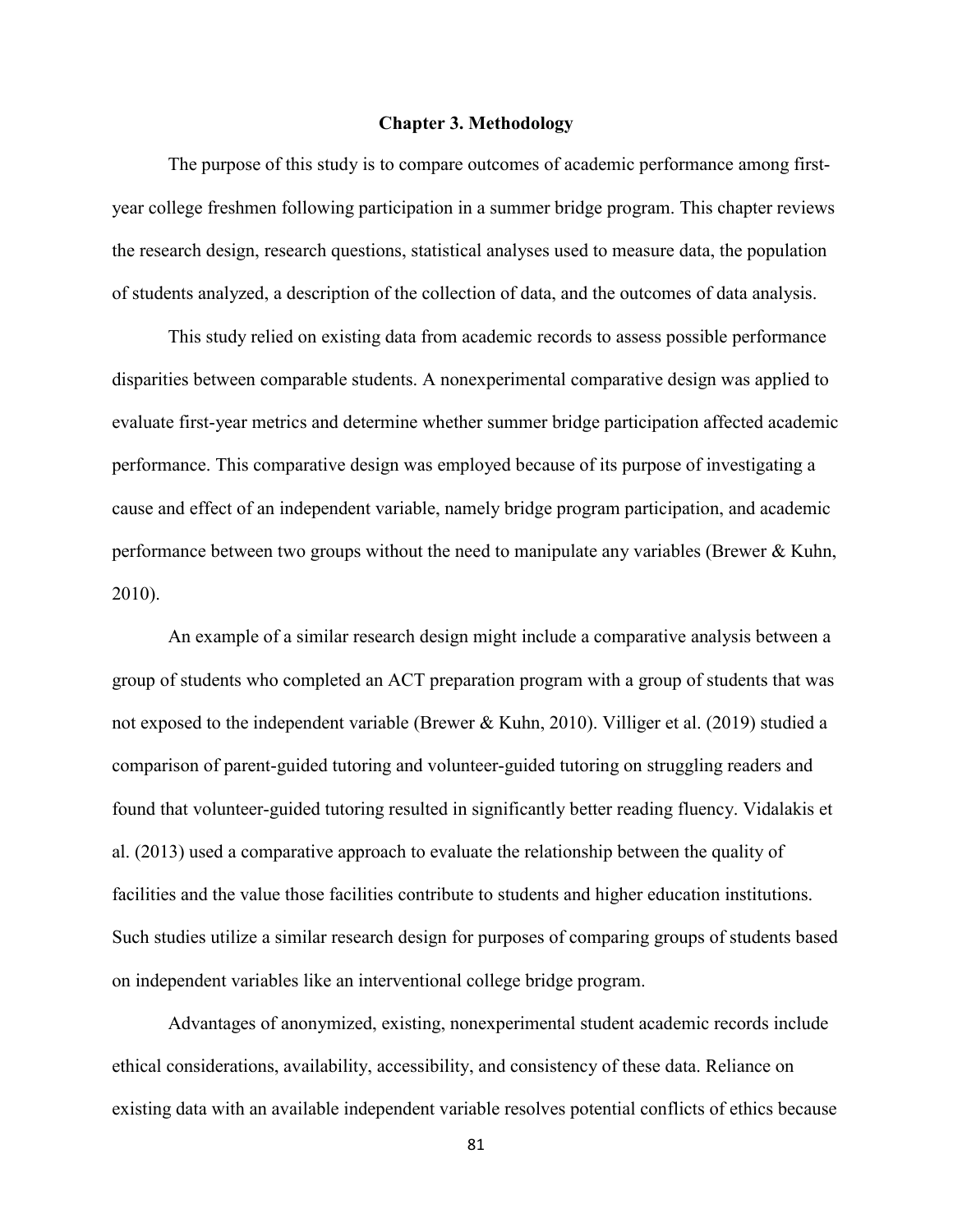the study does not require additional manipulation of student participation that might advantage or disadvantage students (Brewer & Kuhn, 2010). Summer bridge participation occurred prior to and independent of this analysis as a complementary and supplementary program to support the state's Tennessee Promise program.

There was no loss of integrity in student records, and all data were accessible from the same student record system and the same Banner forms and tables. Such consistency limits the possibility of errors or misinterpretations of data during the collection and analysis process such that might occur in a survey or qualitative research design. According to Cheng and Phillips (2014), though the development and use of primary data permits more flexibility in terms of research targets, the use of existing data from student records allows for either a priori hypotheses or data-driven development of research questions based on a cursory glance at the existing data. Furthermore, the secondary data available for the purposes of this study were based on a priori hypotheses of postsecondary interventions and student performance, as well as an understanding of the consistency and integrity of the available secondary data sources.

Another advantage of this design was the provision of this non-experimental program to a relatively large population of students and the freedom from costs associated with conducting a largescale intervention or experiment. Access to and use of existing data between bridge participants and non-bridge participants provides an ease of analysis, whereas a comparable experimental study might be considered impractical or impossible because the costs of preparing bridge program content and staffing personnel would exceed the value of the study's results.

Finally, a comparative design provided the opportunity to evaluate bridge program participation and subsequent academic performance by comparing student outcomes among participants and non-bridge participants. Completion of a bridge program can be interpreted as a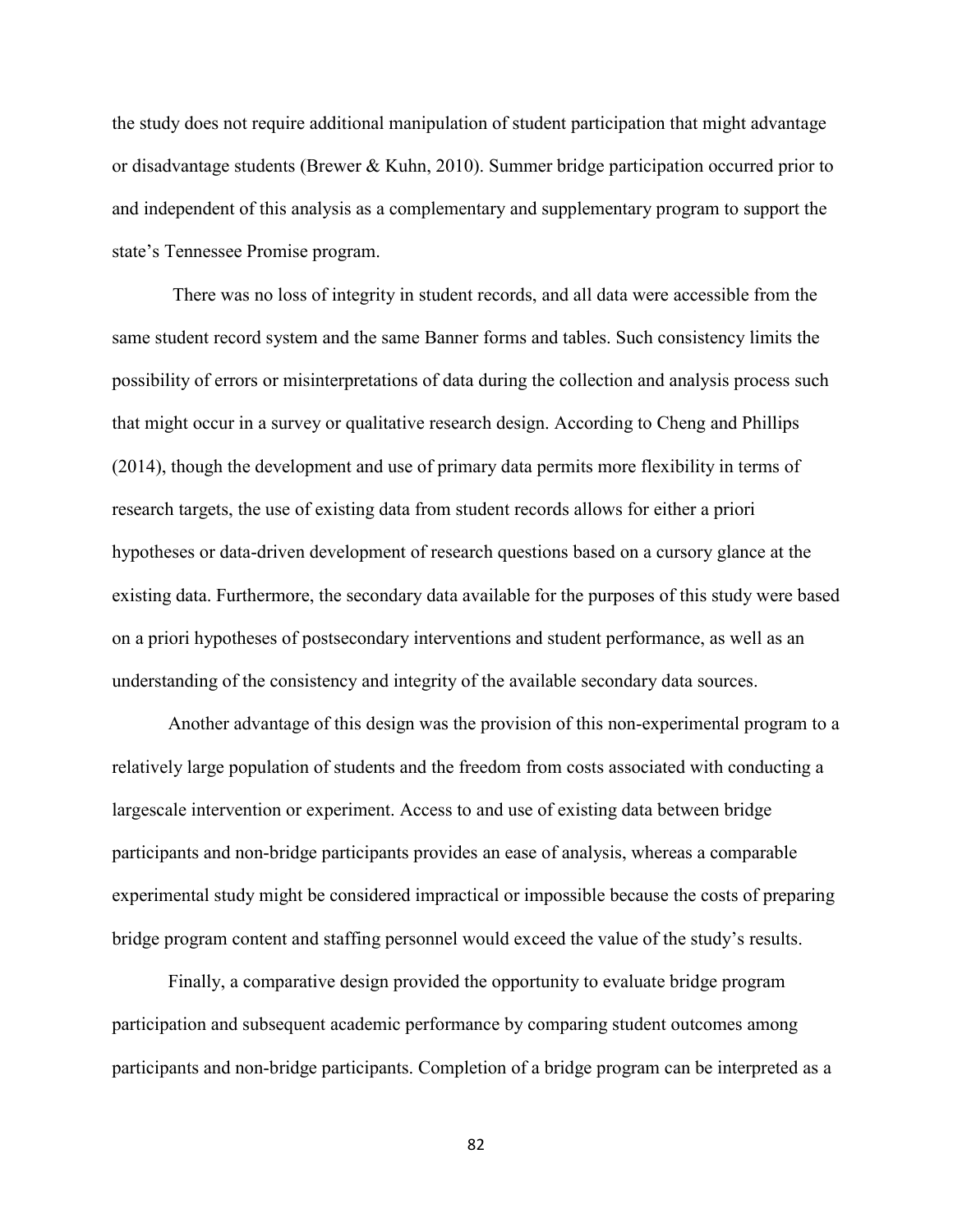causal factor in the observed academic outcomes of bridge students relative to non-bridge participants based on comparable demographic, socioeconomic, and academic variables among both populations (Witte & Witte, 2010).

Among the disadvantages of the non-experimental comparative design, the reliance on non-experimental, anonymized existing data removes the possibility of assessing a qualitative, subjective value that bridge program participation might produce and limits the efficacy of results. According to Brewer and Kuhn (2010), many critics of a causal-comparative design dispute that any causal relationship can be determined without true experimental evaluation. A nonexperimental comparative design relies on the existing attributes of two groups and lacks any influence over the dependent variable.

Bridge participants' self-selection to undergo this opportunity could be considered a disadvantage as it occurred outside of the scope of this analysis. The motivation to pursue a summer bridge program opportunity cannot be controlled for when comparing participant performance outcomes to the outcomes of non-bridge participants. This type of study occurs ex post facto and provides no opportunity to control the selection of group participants in relation to bridge program completion (Brewer & Kuhn, 2010).

Reversal causation might diminish the certainty of comparative results between participants and non-bridge participants. Reversal causation results when a dependent variable might be affected by influences beyond the scope of the independent variable in a nonexperimental comparative study (Brewer & Kuhn, 2010). Though bridge participants and non-bridge participants are comparable among numerous variables, including remedial placement test scores and TN Promise eligibility, some differences that might affect academic outcomes are impossible to account for in a nonexperimental, ex post facto study environment.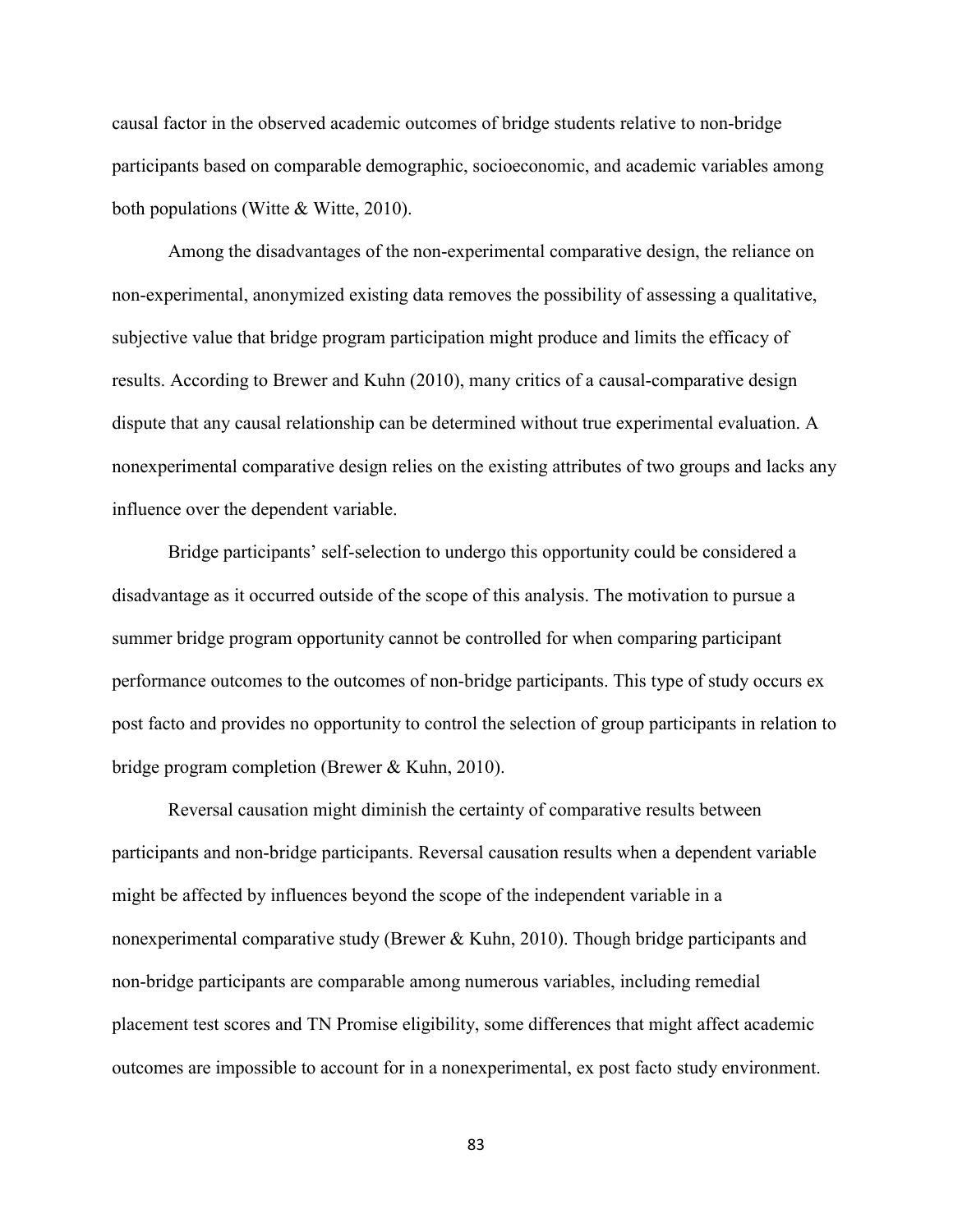Finally, sampled students are restricted by their eligibility for the TN Promise grant. As such, nontraditional students and other comparable first-time freshmen who did not qualify for TN Promise are excluded from consideration. TN Promise is not a merit-based or need-based program, so its recipients are not unrepresentative of a distinct subpopulation of students. However, the results of this analysis might not apply to other student populations who are further removed from high school graduation, unlike the recent high school graduates included in this study.

# **Data Source**

The analysis to determine if significant differences exist between summer bridge program participants and comparable non-bridge participants did not include any experimental aspects or collection of survey data. Student record data was collected for all students who enrolled in the summer bridge program in 2015, 2016, 2017, 2018, and 2019. Participants who did not enroll in the fall semester following completion of the bridge program was removed from analysis.

Though measures of academic performance remained the same throughout each sample, the college's placement test varied between Accuplacer and EdReady. Placement tests are expected to provide comparable measures of student aptitude and subsequent assignment of remediation or placement into college-level coursework, and this analysis did not measure changes in students' placement test scores following completion of the bridge program. Therefore, differences in placement test types applied to each cohort are indicated for the purpose of disclosure, though these differences did not result in any inconsistencies regarding remedial placement as the tests are designed to provide consistent, equivalent measurements of academic preparedness.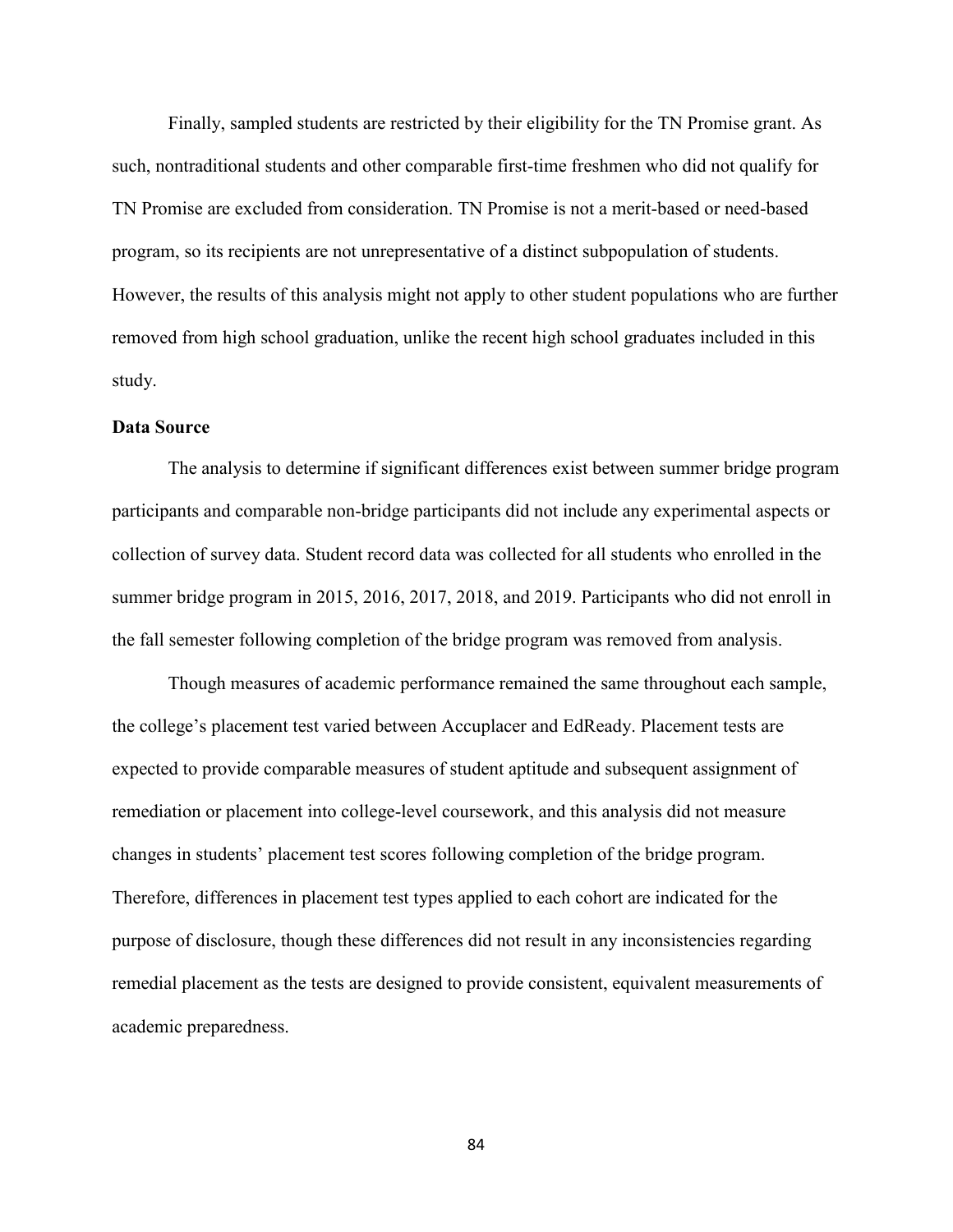### **Population**

The population for this the study included summer bridge students enrolled at a large public community college in Tennessee who were eligible to receive the Tennessee Promise Grant as incoming freshmen between the Fall 2015 and Fall 2019 semesters. Bridge participants were identified as students who tested at remedial levels on the college's placement test and did not have ACT scores or dual credit college coursework that would have preempted placement into developmental courses. According to TN Achieves, the initial bridge program enrollment for each cohort consisted of 37 participants in 2015, 35 in 2016, 35 in 2017, 89 in 2018, and 70 in 2019. However, bridge participants among the total 266 who did not complete the program or did not enroll at the institution were excluded from analysis as they had no performance metrics. A random sample of TN Promise-eligible, developmental students who did not participate in the summer bridge program was identified for purposes of comparison.

Data was accessed from a large public two-year institution that is a member of the Southeastern Association of Colleges and Schools. Overall enrollment in fall 2015 included 9,436 students, including 59.2% female, 21.9% non-White minority, and 40.7% Pell-eligible (Tennessee Higher Education Commission, 2016). Overall enrollment from the final year of data, fall 2019, consisted of 8,148 students, including 61.2% female, 26.1% non-White minority, and 39.5% Pell-eligible (THEC, 2020). According to THEC (2016), 1,966 students in fall 2015 were first-time freshmen. The fall 2019 first-time freshman cohort included 1,682 students (THEC, 2020).

Demographic data and first-generation designations were based on student records accessed through Ellucian Banner. Student ethnicity was reported by students during the admissions process through the college's application. Classifications of ethnicity are determined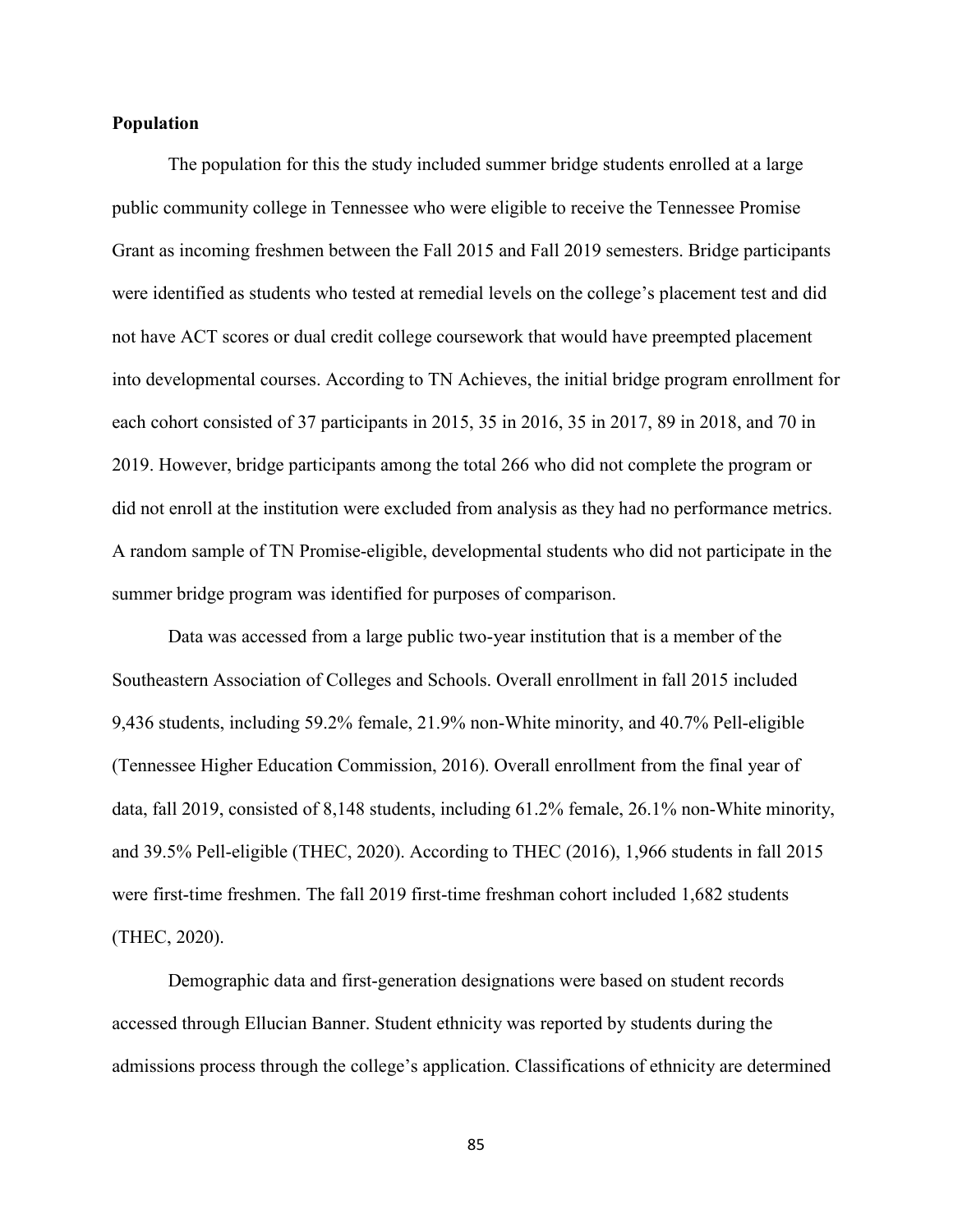by the Tennessee Board of Regents and applicants self-identify one or more ethnic categories during the enrollment process.

The designation of first-generation status is self-reported similar to student ethnicity, though this categorization is selected as part of the Free Application for Federal Student Aid (FAFSA) process. By default, all students registered for the bridge program were eligible for Tennessee Promise, and as such they were required to submit a FAFSA during the relevant academic year. Students must acknowledge the educational level of each parent on the FAFSA. Students are presented with the option to indicate the highest level of educational attainment for their biological parents by identifying Middle School/Junior High, High School, College or Beyond, or Other/Unknown. For the purposes of this study, first-generation status was conferred to students who selected Middle School/Junior High, High School, or Other/Unknown for both parents. Students who selected College or Beyond for one or both parents was assumed as second-generation students. This standard of first-generation identification is common as FAFSA data is often the most readily accessible record for such purposes. However, students can err on either side of this designation, either by overreporting parent educational attainment or underreporting parent educational attainment.

### **Data Collection**

Permission to sample student records and analyze student data was sought and received from the East Tennessee State University Institutional Review Board. Following research approval, bridge participants from the 2015, 2016, 2017, 2018, and 2019 cohorts were identified by the Office of Institutional Effectiveness, Research, and Planning at the study institution. The IERP Office accessed student data from the college's Ellucian Banner record system for all bridge participants and comparison non-bridge participants. Ellucian's Banner student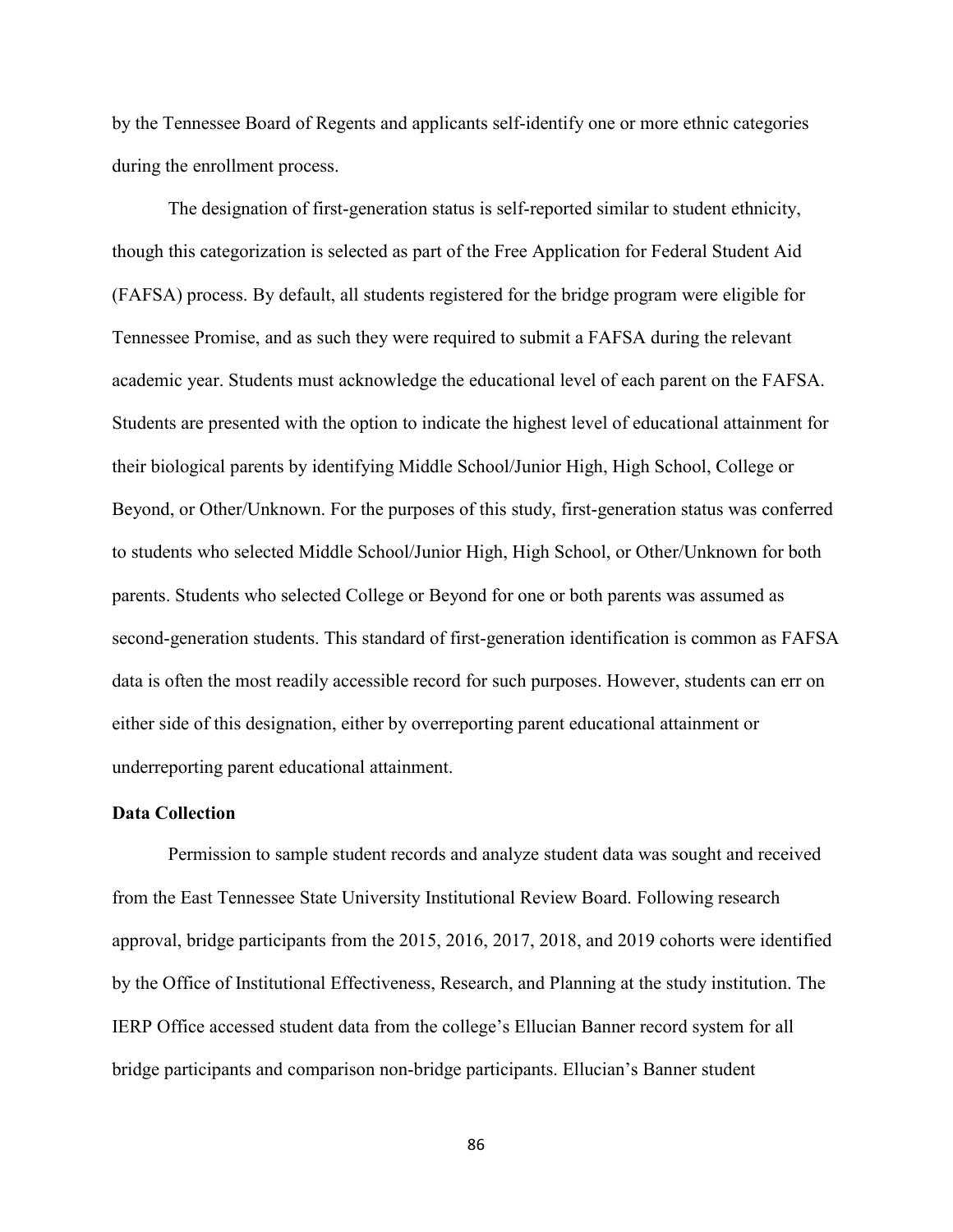information system (SIS) maintains uniform data related to admissions, documentation, academic performance, financial aid, and other records. As such, all data used in this analysis are assumed to be consistent and reliable. Data collection and analysis was consistent across each cohort to mitigate any inconsistencies and ensure internal validity.

Though the data was collected from a single site, the sampled participants from all cohorts represented a total of 286 different secondary schools through which they matriculated prior to college enrollment. The study was not limited by its single site data collection because the volume of distinct high schools provides for a robust variation of academic and socioeconomic backgrounds for the sampled participants across five years of bridge programming.

Reported data included random IDs, gender, self-reported race, TBR race, high school attended, high school code, high school GPA, first semester of enrollment, the value of participants' Estimated Family Contribution from the FAFSA, first-generation status, firstsemester fall GPA, first-semester attempted and earned credit hours, GPA in any first-attempted college-level Mathematics and English courses, and fall-to-fall enrollment indicators.

With assistance from the Office of Institutional Effectiveness, Research, and Planning, all comparable non-bridge participants were identified from the college's incoming freshman populations for each bridge cohort. Non-bridge participants were incoming freshmen, TN Promise-eligible, and tested as developmental-level in at least one subject area. As such, all nonbridge participants met the same qualifications as bridge program participants. All bridge program participants were identified as developmental-level based on their initial college placement test outcomes, and, therefore, qualified for bridge participation.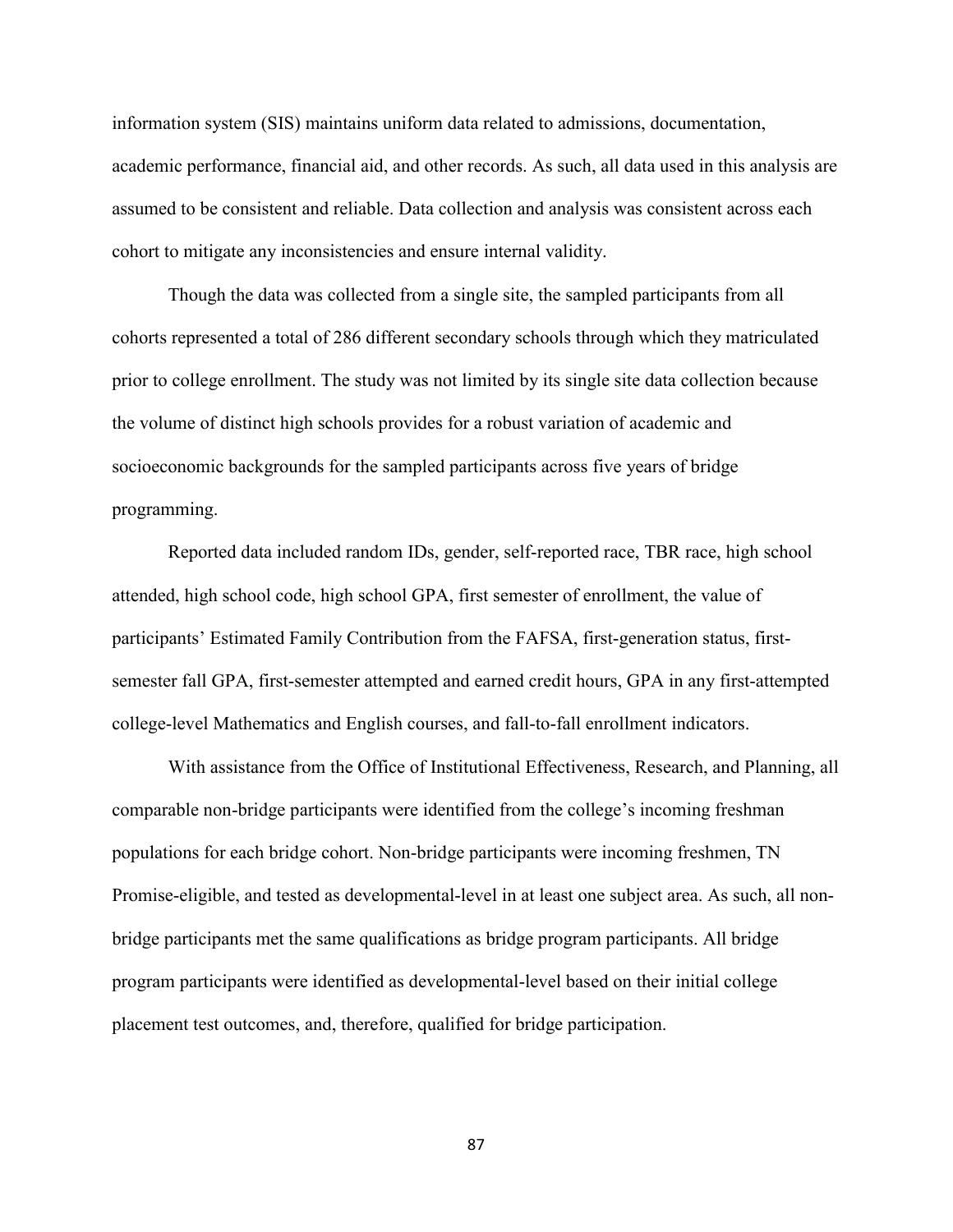Students in both groups whose placement test scores improved to college-level were excluded from data collection and analysis because they were no longer developmental-level at the time of their initial enrollment in college. Student ACT scores were likewise insufficient to justify college-level placement; thus, all students from each population will have unqualified ACT scores for the purposes of college-level coursework in their first year of enrollment. Likewise, students with college-level ACT scores would have been excluded from participation in a summer bridge program and thus not qualified for the purposes of this analysis. All first-year academic data and subsequent fall enrollment data was available for analysis at the time of this study. Fall 2020 represented the persistence semester of the final cohort in 2019.

# **Data Analysis**

Measurements of outcomes included first-semester GPA, first-semester credit completion rates (defined as the percentage of credit hours completed with a D or higher), first-attempted college-level mathematics course GPA, first-attempted college-level English course GPA, and the rate of continued enrollment from fall semester to fall semester. Because students from underrepresented populations typically need additional academic and social supports during their transition to college, disaggregated analyses of first-semester GPA, credit accumulation, and fallto-fall persistence were necessary to determine if there were differential effects between underrepresented bridge program participants and underrepresented non-bridge participants (Wathington et al., 2016). For the purposes of this analysis, underrepresented students were defined as first-generation, low-income, or ethnically non-White. Categories of analysis delineate between traditionally represented students and underrepresented minority students that consist of all other ethnic categories as reported by each student.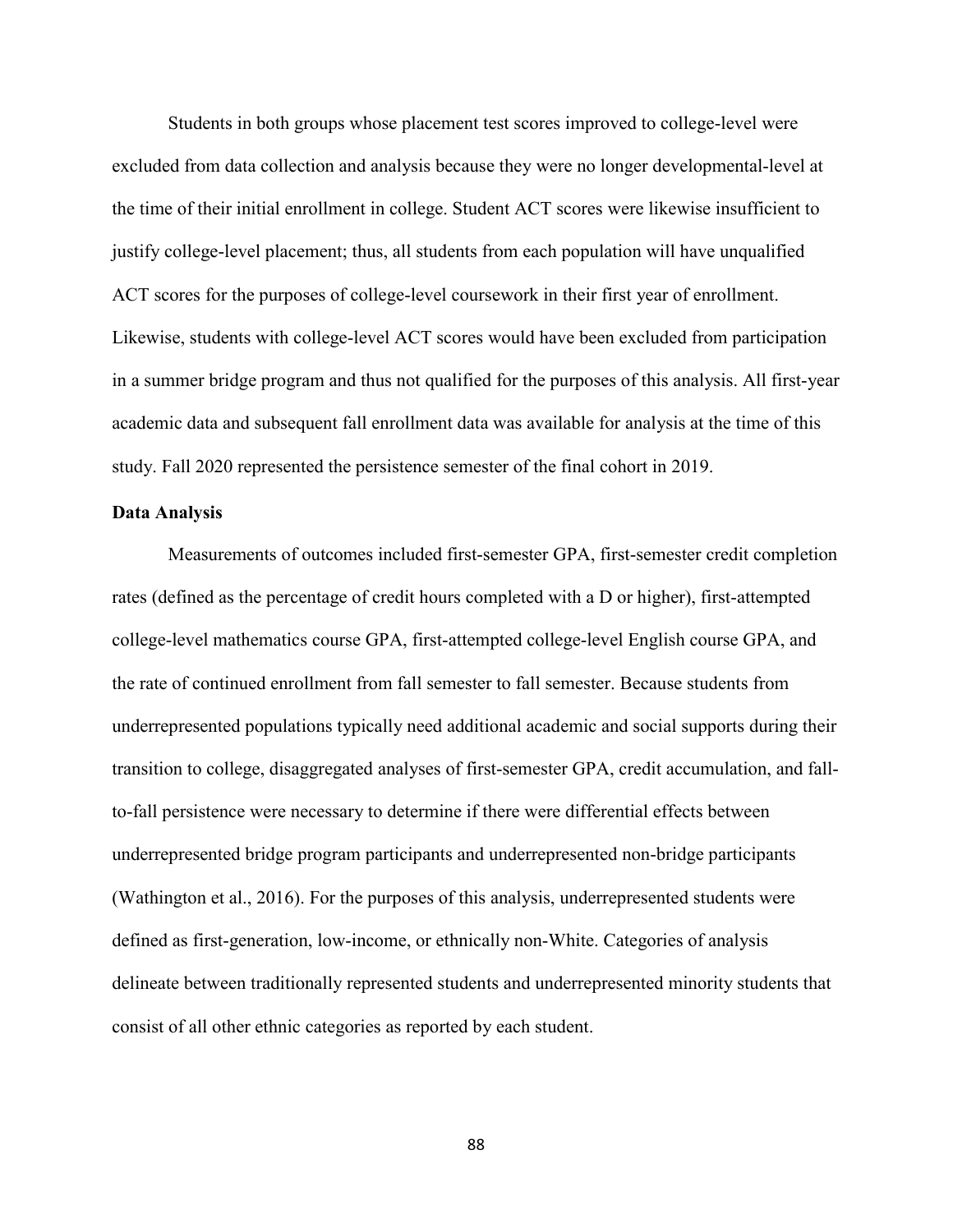Research Question 1 was analyzed with an independent t-test to examine the differences between bridge program participants and non-bridge participants and their respective firstsemester GPAs. The independent variable was the bridge program participants and non-bridge participants. The dependent variable was the resultant GPA after the first semester of college.

An independent t-test was applied to Research Question 2 to examine differences between bridge program participants and non-bridge participants and their respective credit hour completion rate during their first semester in college. The independent variable was the bridge program participants and non-bridge participants, whereas the dependent variable was the ratio of credit hours completed with a passing grade relative to the overall number of credit hours attempted.

Research Question 3 was analyzed with a chi-square test to examine differences between bridge program participants and non-bridge participants regarding their fall-to-fall persistence rates. Successful persistence was indicated nominally as a Yes or No. Bridge program participants and students who did not participate were indicated categorically.

Research Question 4 was analyzed using an independent t-test to examine differences in a first college-level Mathematics course GPAs between bridge program participants and nonbridge participants. Like Research Question 1, Mathematics course GPA represented the dependent variable and the independent variable was the bridge program participants and nonbridge participants.

Likewise, Research Question 5 was analyzed using an independent t-test to examine differences between bridge program participants and non-bridge participants and their respective first college-level English course GPAs. The independent variable was the bridge program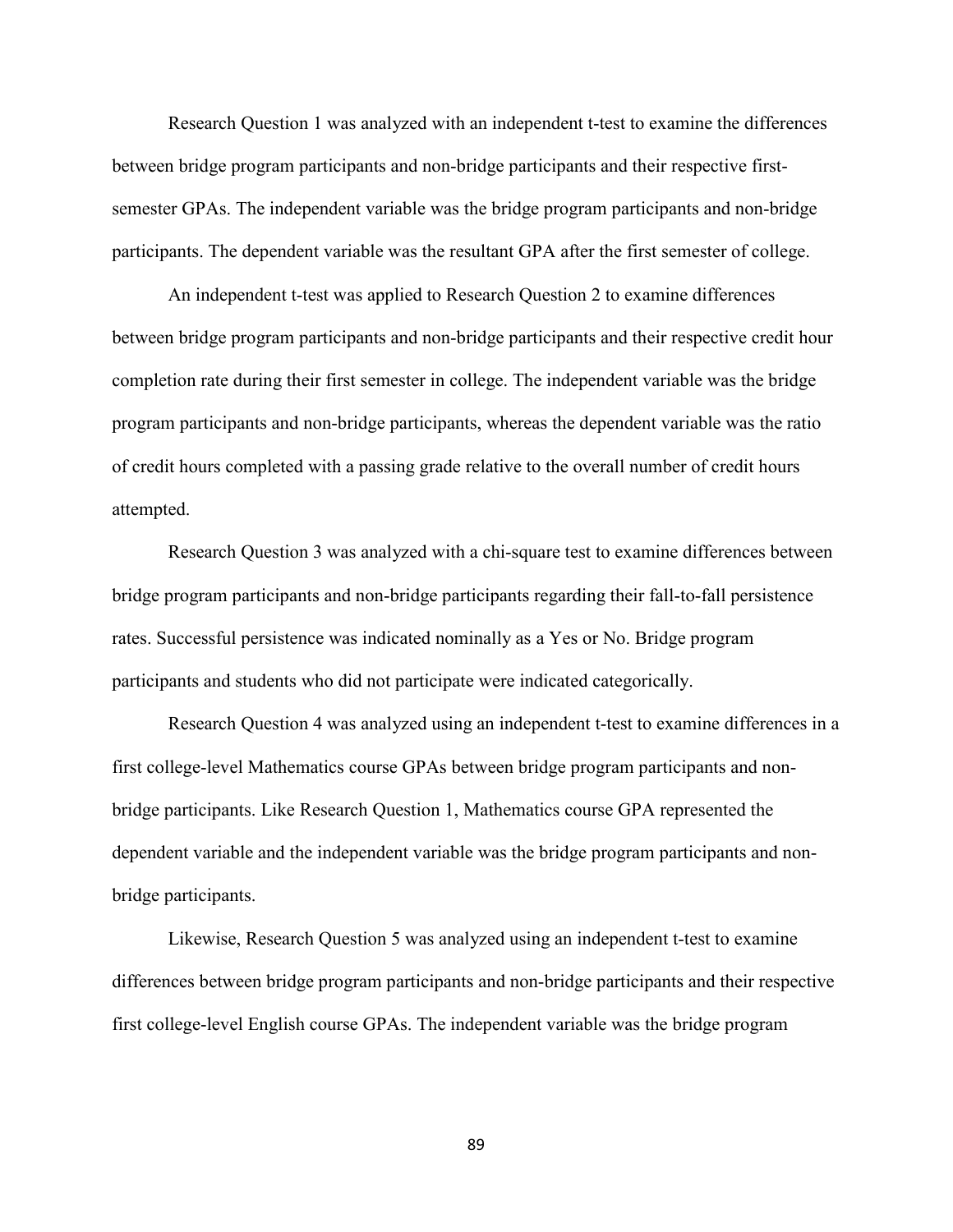participants and non-bridge participants, and the dependent variable was the GPA in English courses during the first semester of college.

Research Question 6 focused on first-semester GPAs of underrepresented bridge participants and underrepresented non-bridge participants. An independent t-test was used to examine differences in first-semester GPAs among underrepresented students who completed a summer bridge program and underrepresented students who did not participate in a bridge program. The independent variable was the underrepresented bridge program participants and underrepresented non-bridge participants and the resultant first-semester GPA for each group represented the dependent variable.

Research Question 7 was analyzed with an independent t-test to examine differences between underrepresented bridge program participants and underrepresented non-bridge participants regarding first-semester credit hour completion rate. The ratio of credit hours successfully completed relative to attempted credits represented the dependent variable and the independent variable was the underrepresented bridge program participants and underrepresented non-bridge participants.

Finally, Research Question 8 was analyzed using a chi-square test to examine differences between fall-to-fall persistence rates among underrepresented bridge program participants and underrepresented non-bridge participants. Like Research Question 3, a Yes or No was used as a nominal data for the chi-square test. Underrepresented students who completed a bridge program and underrepresented students who did not complete a bridge program represented the two categories in the analysis.

To compare bridge program participants' subsequent student outcomes relative to nonbridge participants, analyses included independent t-tests and chi-square tests. Independent t-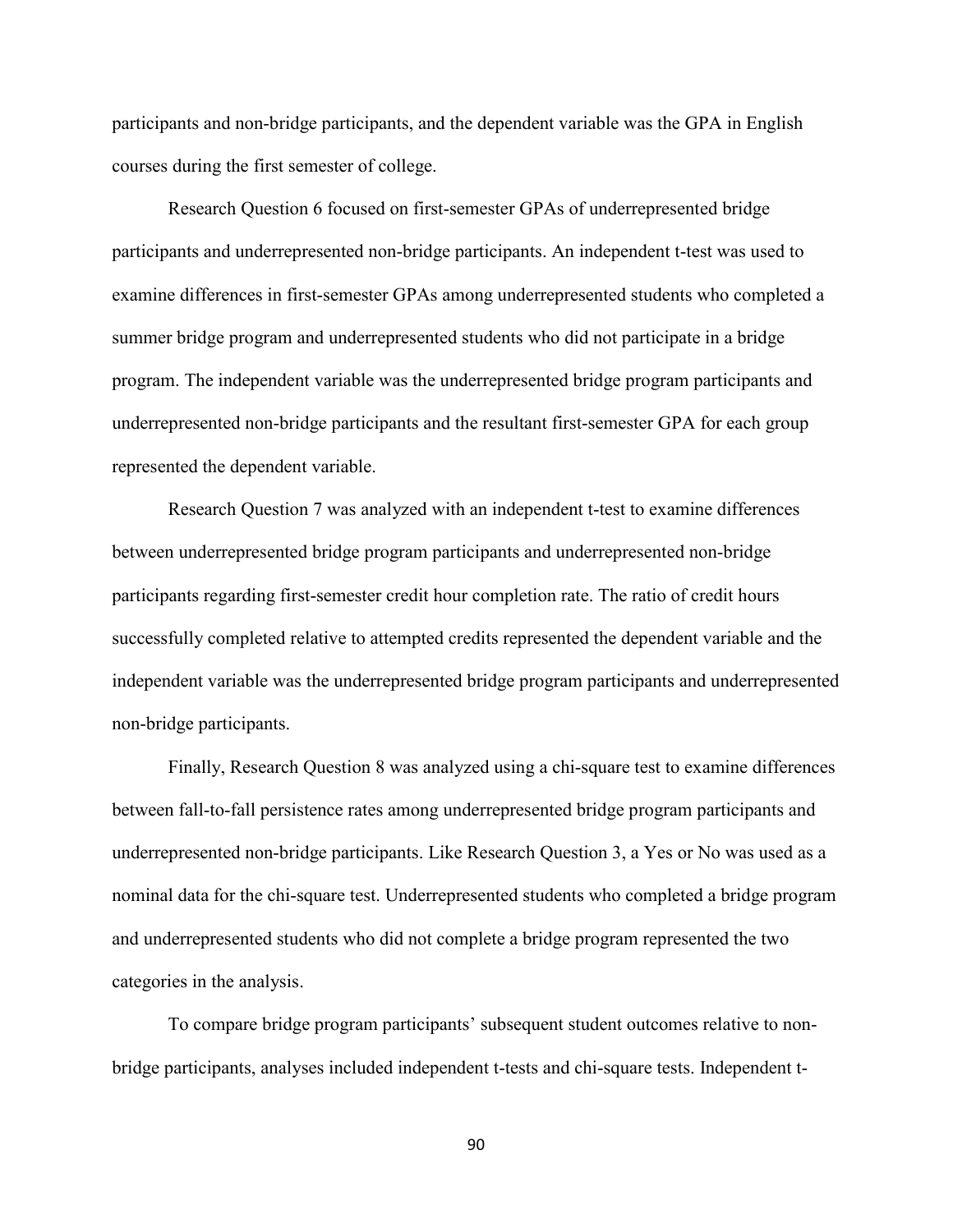tests were applied to research questions focused on differences between dependent variables, including first-semester GPA, first-semester credit completion rates, first college-level Mathematics course GPA, first college-level English course GPA, underrepresented students' first-semester GPA, and underrepresented students' first-semester credit completion rate (Research Questions 1, 2, 4, 5, 6, and 7). Research Questions 3 and 8 relied on chi-square analyses because the data is binary and nominal. All data was analyzed at the .05 level of significance. Independent t-tests and chi-square tests were applied to population data for each research question using IBM Statistical Package for Social Sciences (SPSS).

# **Chapter Summary**

Chapter 3 describes the study's methodology, including research questions, instrumentation and descriptions of students' placement test scores and other demographic, academic, and financial attributes, collection of data, and the methods of analysis applied to the collected data. The researcher found no critical ethical considerations as there were no interventions applied to the student populations and data was anonymized prior to analysis and dissemination. Statistical tests were likewise described in Chapter 3 to ensure validity and reliability. Chapter 4 includes the results of statistical tests applied to participant and nonparticipant data, as well as the outcomes of comparative analysis based on bridge program participation. Chapter 5 details the researcher's findings and conclusions based on the results of the analysis. The study's limitations and recommendations for future bridge program research are also reviewed in Chapter 5.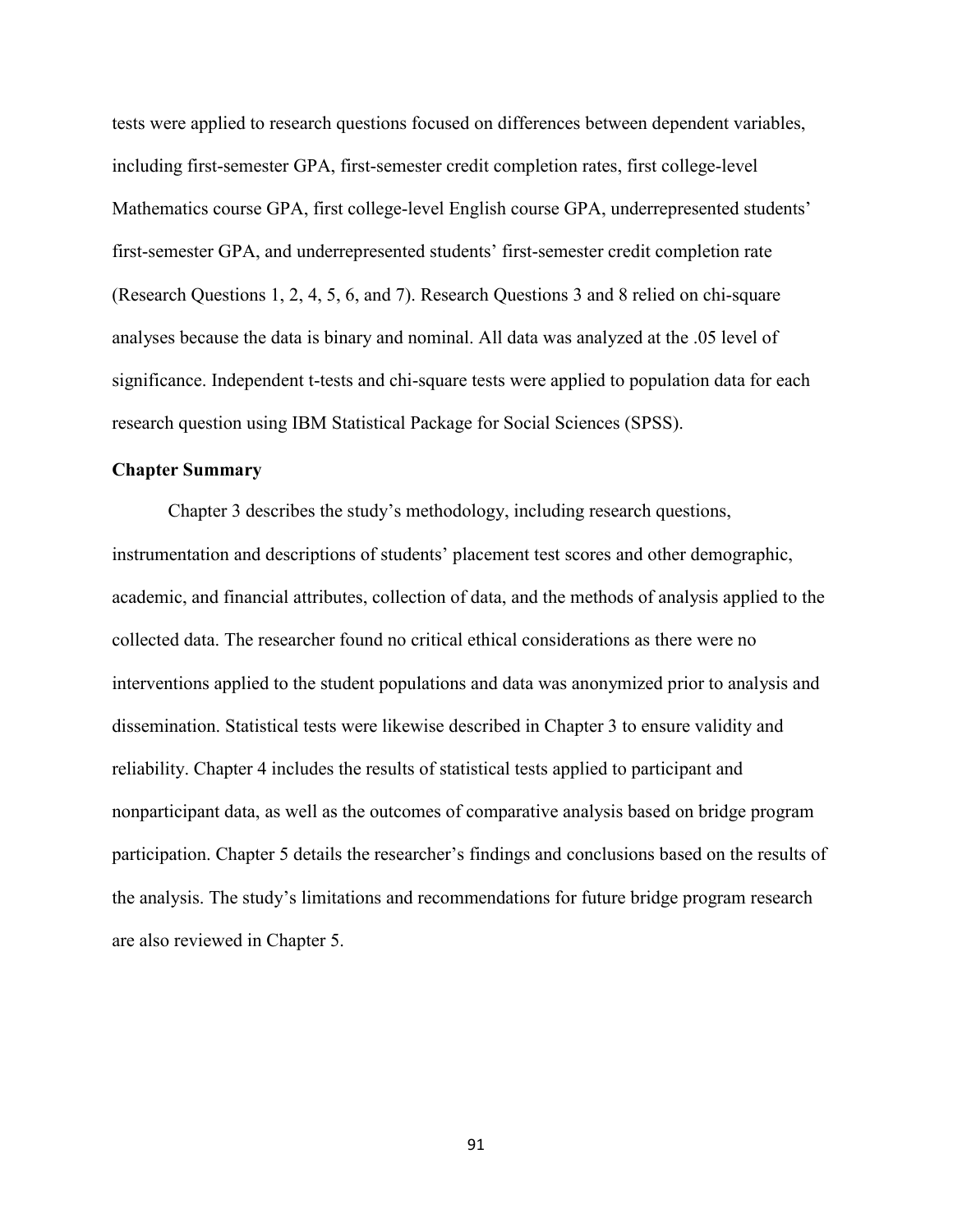### **Chapter 4. Findings**

The purpose of this study was to compare outcomes of academic performance among first-year college freshmen following participation in a summer bridge program. Existing data was analyzed to evaluate eight research questions. Additional analyses were conducted using disaggregated data to determine if significance existed among subpopulations of bridge program and non-bridge participants.

### **Description of Analyzed Data**

Data for the summer bridge participants and non-bridge participants were collected and anonymized by the research site's Office of Institutional Effectiveness, Research, and Planning. Incoming fall-semester freshmen were included in the dataset only if they qualified for TN Promise and tested at developmental level on at least one subject area of the institution's placement test. All identifying information was removed and participants were assigned random identification values. The data was provided in a Microsoft Excel file.

A power analysis was conducted to determine the required minimum sample size for research questions that required t-test and chi-square analyses. In addition to each statistical test, the alpha value or significance level and expected effect size were analyzed using Cohen's G\*Power software program. An 80% power and a low effect size  $(f^2 = .34)$  was identified based on a meta-analysis of similar studies and resulted in a power analysis that determined minimum sample sizes of 137 and 136 for t-tests and chi-square analyses, respectively.

The summer bridge program participants for fall semesters 2015, 2016, 2017, 2018, and 2019 consisted of 223 students. However, the summer bridge participant sample used for this study was reduced to 206 to account for samples with missing data variables, such as earned credit hours or earned GPA. Two hundred and six (206) summer bridge program participants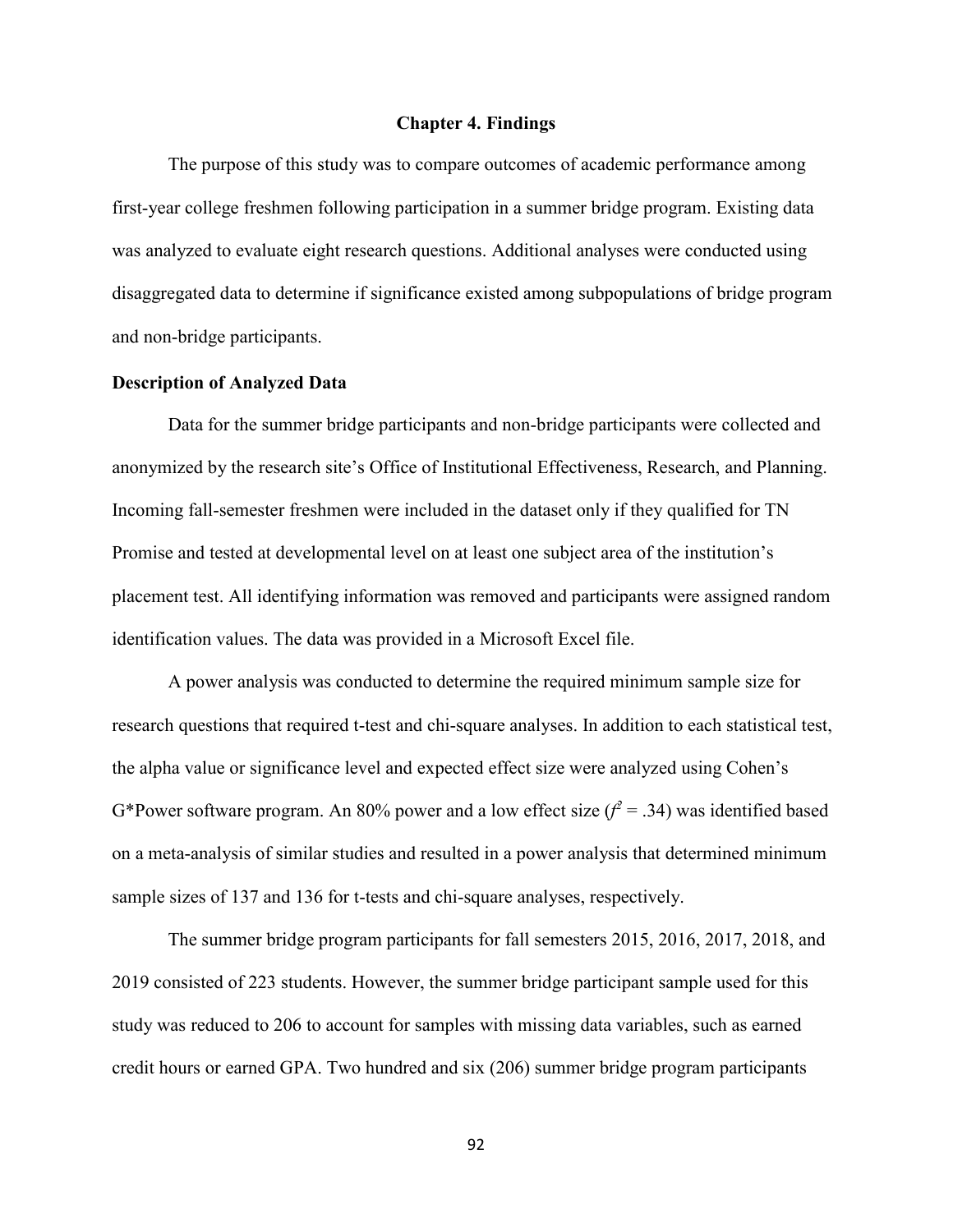attempted college-level ENGL 1010 and 116 summer bridge program participants attempted a college-level MATH course during their respective fall semester. MATH courses included MATH 1010, MATH 1030, MATH 1530, MATH 1710, MATH 1910, and ET 112. Differences in MATH courses are based on different program requirements for students' various majors. Overall, 17 of the original 223 participants were removed from the initial bridge program population and excluded from analysis due to insufficient data.

The non-bridge participants for fall semesters 2015 through 2019 consisted of 2,136 students. The nonparticipant sample was reduced to 1,801 students to account for missing data and to ensure that a sample would include all requisite variables, such as GPA, earned credit hours, race, and any other data necessary for this analysis. Additionally, the 1,801 non-bridge participants attempted ENGL 1010 in the fall semester, while 930 of this same group attempted a college-level MATH course. The selection of 1,801 non-bridge participants was used for random sampling to align with the paucity of participants who attempted a MATH course from the summer bridge sample. Therefore, prior to randomizing a nonparticipant sample for analysis, 335 students were removed from the initial population of 2,136 due to insufficient academic data.

A random sample was derived from the remaining 1,801 non-bridge participants. The random nonparticipant sample was established with the RAND function using Microsoft Excel version 2110, after which the randomized cell values were sorted from smallest to largest. The random sample used for analysis included 206 non-bridge participants who attempted ENGL 1010, including 95 non-bridge participants who attempted a college-level MATH course.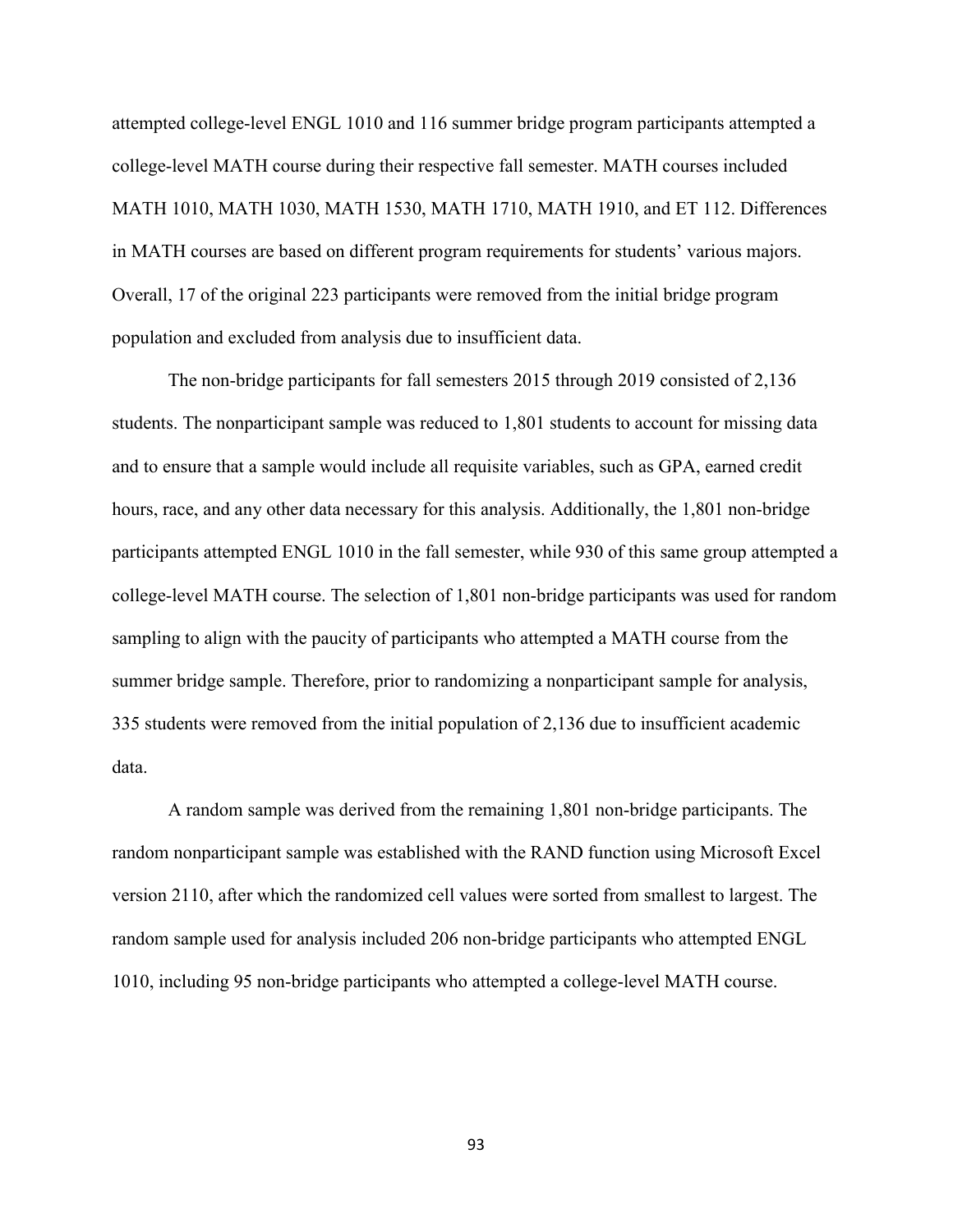# *Participant Demographics*

The summer bridge program and nonparticipant samples each consisted of 206 samples after the data was scrubbed to remove incomplete variables and the nonparticipant group was randomly sampled. All summer bridge participants and non-bridge participants were incoming college freshmen who applied and qualified for the TN Promise program. Similarly, all summer bridge participants and non-bridge participants tested at remedial level on one or more components of the college's placement test. Only placement-level incoming TN Promise freshmen qualified to enroll in a summer bridge program in the summer preceding their initial enrollment.

The summer bridge program participants consisted of 103 males and 103 females. The random non-bridge participants included 83 males and 123 females. As seen in Table 1, the total summer bridge program sample consisted of 28 participants in the 2015 cohort, 23 in 2016, 28 in 2017, 73 in 2018, and 54 in 2019. The random non-bridge program sample provided 57 participants from the 2015 cohort, 60 in 2016, 27 in 2017, 23 in 2018, and 39 in 2019. Participants from the summer bridge program sample matriculated through one of 46 different high schools prior to college enrollment. Participants from the non-bridge sample matriculated through one of 64 different high schools prior to college enrollment. The high volume of distinct high schools was an important counterweight to the single site nature of the bridge program. Thorough descriptions of demographic attributes related to ethnicity, income, and parental education are provided in the following sections in which underrepresented participants are distinguished from non-underrepresented participants.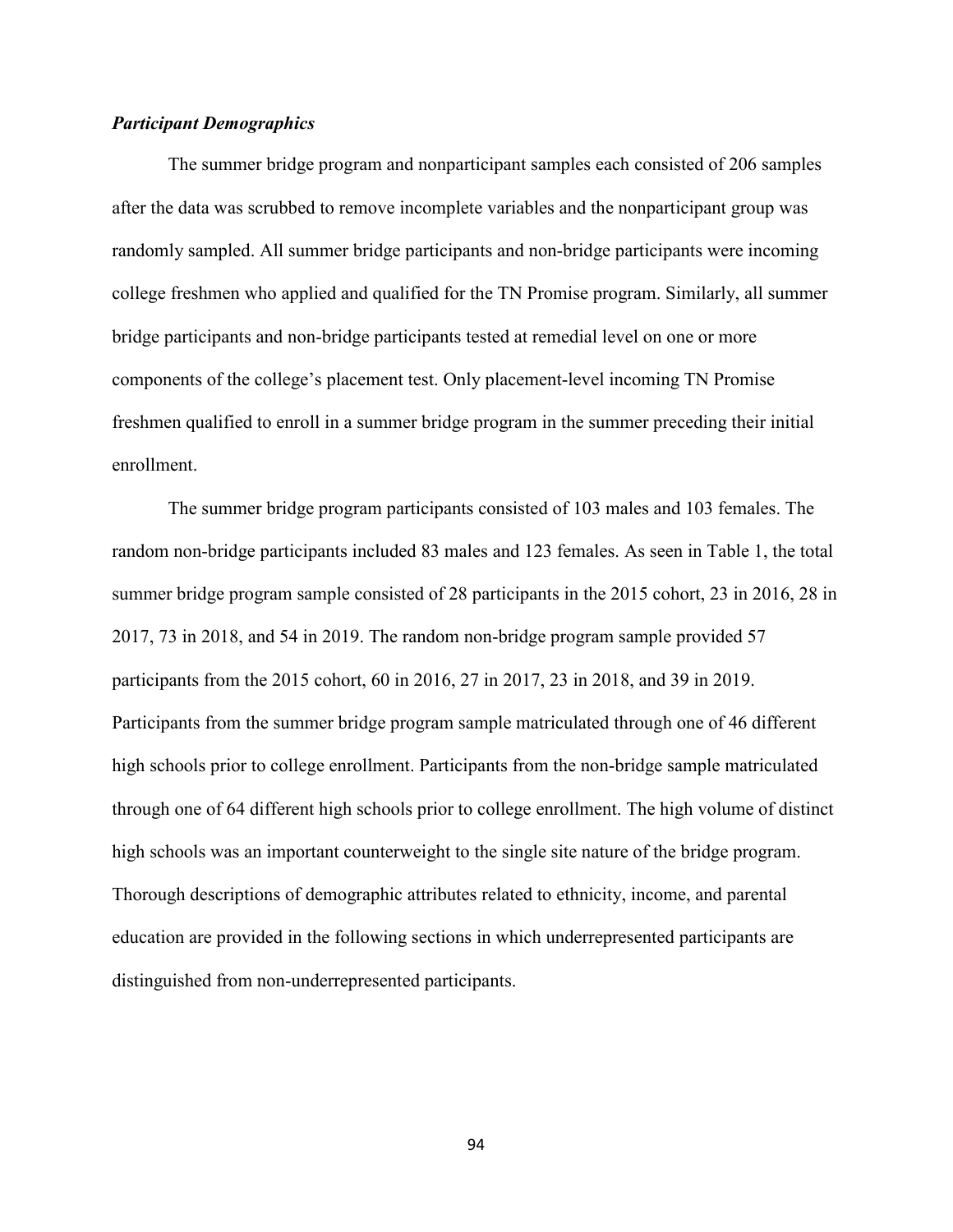# **Table 1**

*Bridge Participant and Non-Bridge Participant Attributes*

| Cohort Year | <b>Bridge</b> | Non-Bridge Participant |
|-------------|---------------|------------------------|
|             |               |                        |
| Fall 2015   | 28            | 57                     |
| Fall 2016   | 23            | 60                     |
| Fall 2017   | 28            | 27                     |
| Fall 2018   | 73            | 23                     |
| Fall 2019   | 54            | 39                     |
| Total       | 206           | 206                    |

# **Table 2**

*Bridge Participant and Non-Bridge Participant Demographics*

| Demographic                    | <b>Bridge</b> | Non-Bridge Participant |
|--------------------------------|---------------|------------------------|
| Gender                         |               |                        |
|                                |               |                        |
| Male                           | 103           | 83                     |
| Female                         | 103           | 123                    |
| Total                          | 206           | 206                    |
| Pell-Eligibility               |               |                        |
|                                |               |                        |
| Pell-Eligible                  | 106           | 119                    |
| Non-Pell                       | 100           | 87                     |
| Total                          | 206           | 206                    |
| <b>First-Generation Status</b> |               |                        |
|                                |               |                        |
| <b>First Generation</b>        | 51            | 64                     |
| Non-First Generation           | 155           | 142                    |
| Total                          | 206           | 206                    |

*Note*. This table displays the relevant categorical attributes of the summer bridge participant and nonparticipant samples, including first-generation and low-income signifiers.

# *Underrepresented Participant Data*

Research questions 6, 7, and 8 relied on subsamples of underrepresented students within the summer bridge participant and nonparticipant samples. Underrepresented students were identified based on ethnicity, low-income as defined by Pell-eligibility based on Expected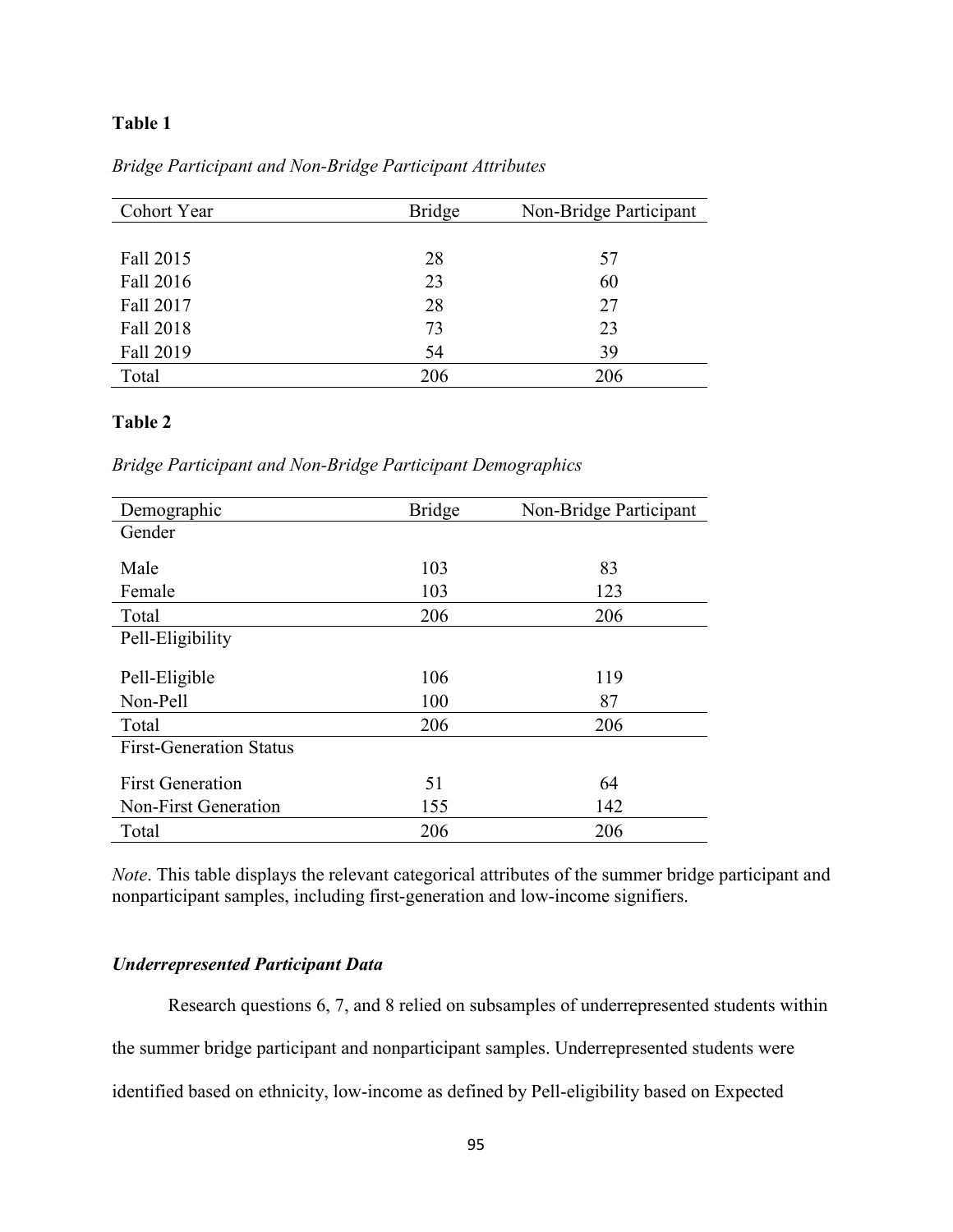Family Contribution (EFC), and first-generation status as indicated by student responses to parents' educational attainment. Participants were classified as underrepresented for the purposes of this research if their data included one or more of the underrepresented indicators. Participants in the bridge program participant and nonparticipant samples whose data did not indicate nonwhite ethnicity, low-income status as defined by Pell-eligibility, or first-generation status were not included in the underrepresented subsamples.

Ethnicity was derived from admissions information as self-identified by each student on admissions applications and categorized based on Tennessee Board of Regents classification. Non-white ethnicity categories included American Indian, Asian, Black or African American, Hispanic, Multiracial, and Native Hawaiian or Pacific Islander. Pell-eligibility was used to represent low-income status as it represents the threshold at which the United States Department of Education will subsidize students' educational costs with Pell Grants. The maximum Pelleligible EFC typically increases each academic year, meaning that students can receive a higher EFC each subsequent FAFSA and qualify for Pell Grant. Therefore, participants were defined as low-income based on their respective cohort's maximum Pell-eligible EFC. The maximum Pelleligible EFC for participants in the 2015 cohort was 5,198, while the maximum Pell-eligible EFC for participants in the 2019 cohort was 5,576. First-generation status required that participants indicate that both parents attained a high school education or less on the FAFSA. Participants were not classified as first-generation if they indicated that one or both parents attained a college degree or higher.

**Underrepresented Summer Bridge Participant Data.** Data derived from the summer bridge sample included 147 unduplicated participants who met one or more of the categorization requirements to qualify as underrepresented for the purposes of this study. Most summer bridge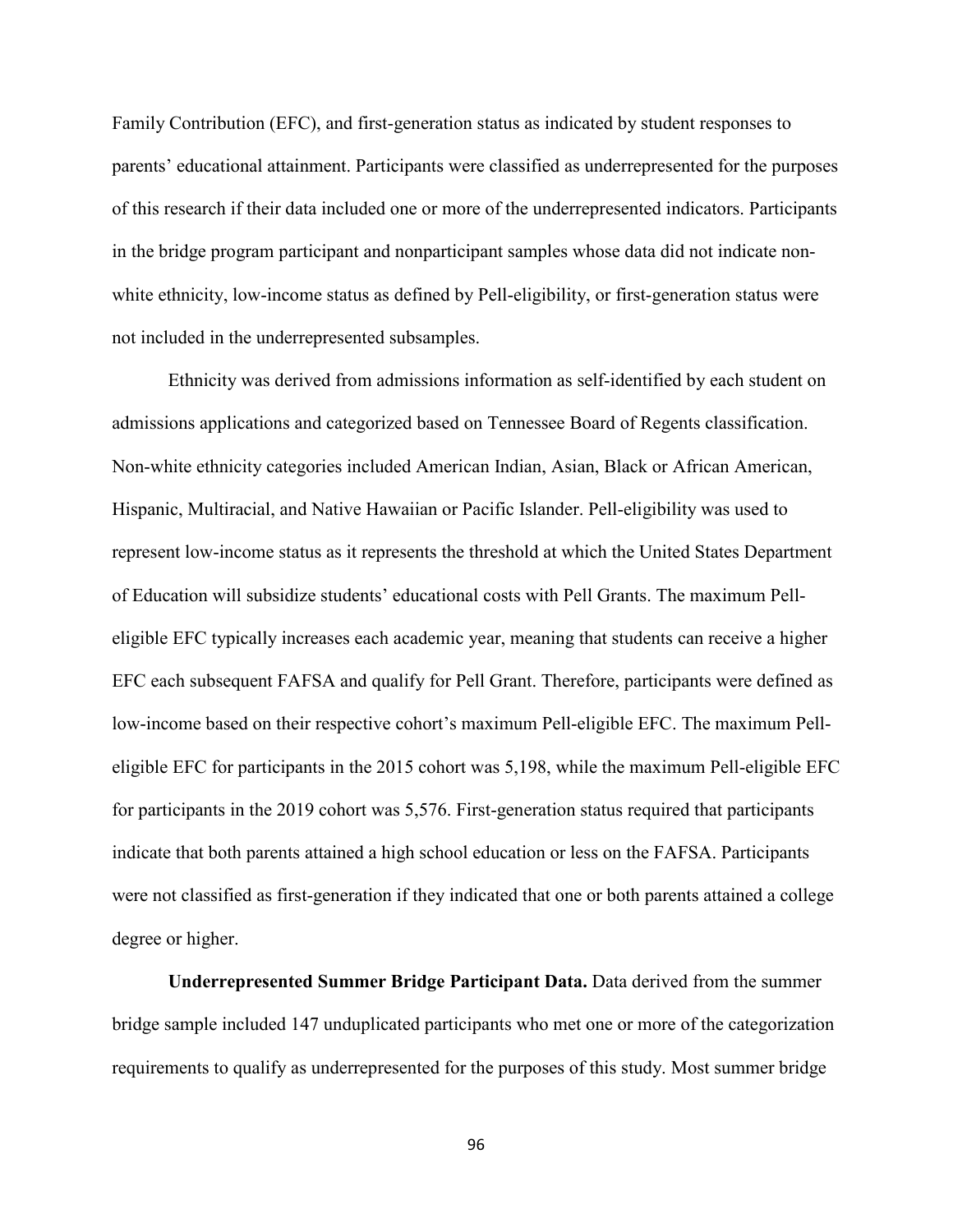program participants met the criteria to be considered underrepresented for the purposes of this study. One hundred and six (106) were classified as low-income based on Pell-eligibility, 51 were classified as first-generation based on their indication that neither parent had a college degree, and 85 were classified as non-White ethnicity based on their admissions application responses. As seen in Table 3, the bridge program sample included 1 American Indian, 5 Asian, 51 Black or African American, 22 Hispanic, and 6 Multiracial participants. The remaining 59 bridge program participants were excluded from analysis for research questions 6, 7, and 8 due to their lack of underrepresented status.

**Underrepresented Non-Bridge Participant Data.** Review of the nonparticipant sample of 206 students yielded 144 unduplicated students who were classified as underrepresented. Like the underrepresented bridge student sample, most sampled non-bridge participants qualified as underrepresented. One hundred nineteen (119) were classified as low-income based on Pelleligibility, 64 were classified as first-generation based on their indication that neither parent had a college degree, and 63 were classified as non-White ethnicity based on their admissions application responses. As seen in Table 3, the nonparticipant sample included 36 Black or African American, 12 Hispanic, 14 Multiracial, and 1 Native Hawaiian or Pacific Islander participants. The remaining 62 non-bridge participants were excluded from analysis for research questions 6, 7, and 8 due to their lack of underrepresented status.

#### **Table 3**

| Race/Ethnicity            | <b>Bridge</b> | Non-Bridge Participant |  |
|---------------------------|---------------|------------------------|--|
|                           |               |                        |  |
| American Indian           |               |                        |  |
| Asian                     |               |                        |  |
| Black or African American | 51            | 36                     |  |
| Hispanic                  | つつ            |                        |  |

*Summer Bridge Participant and Non-Bridge Participant Demographics*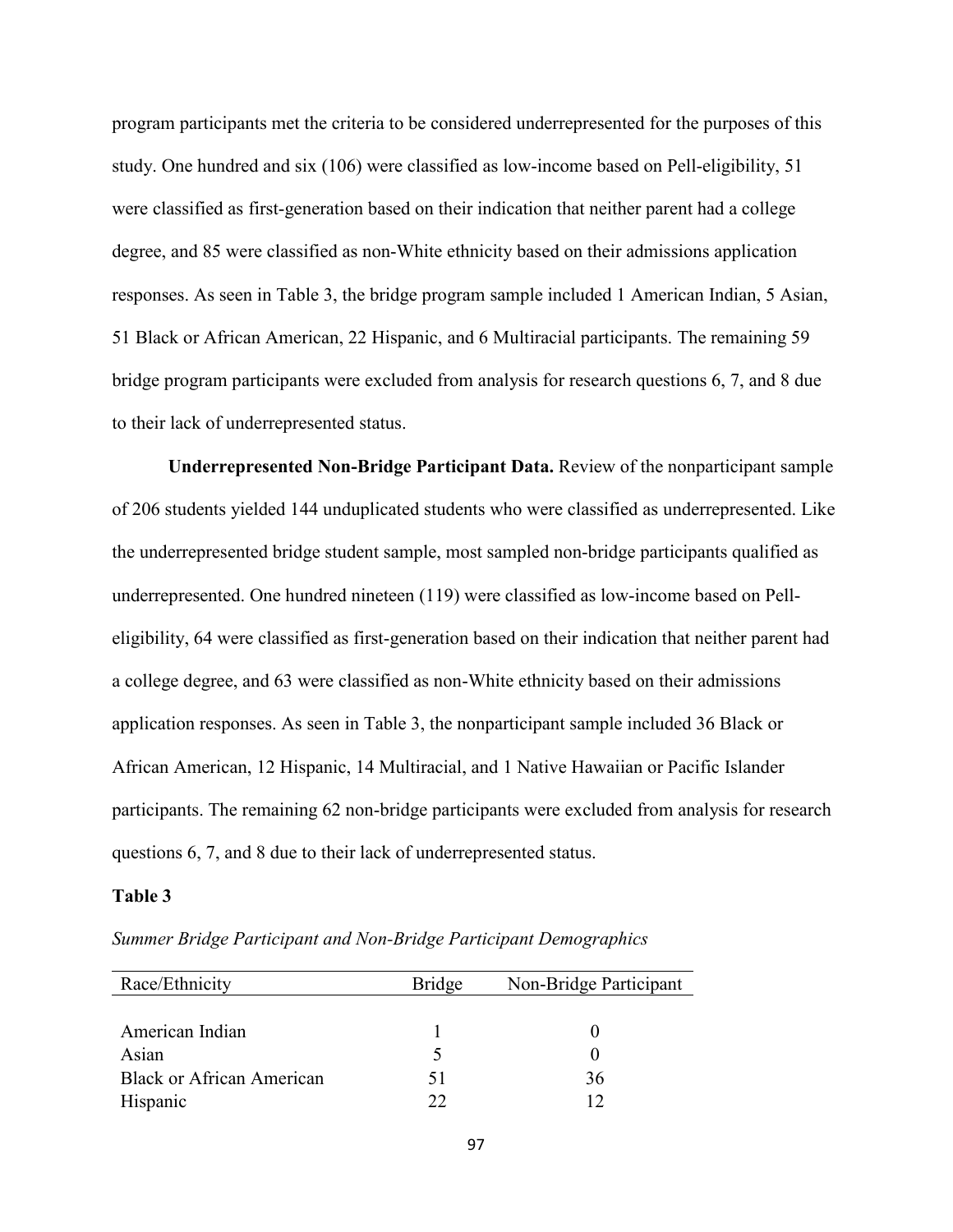| Multiracial                      |     | 14  |
|----------------------------------|-----|-----|
| Native Hawaiian or Pac. Islander |     |     |
| White                            | 171 | 143 |
| Total                            | 206 | 206 |

### *English and Mathematics Course Data*

Research questions 4 and 5 involve outcomes in English and Mathematics classes based on the ubiquity of these courses among freshmen in their respective programs. Initial summer bridge program participant and nonparticipant samples were based on the availability of all demographic and academic data as well as a course GPA for ENGL 1010 from each cohort's fall semester. Therefore, each of the 206 summer bridge program participants and 206 non-bridge participants attempted and received a grade in ENGL 1010 in their first semester. However, Mathematics course requirements vary depending on program of study. One hundred sixteen (116) summer bridge program participants attempted either MATH 1010, MATH 1030, MATH 1530, MATH 1710, MATH 1910, or ET 112 and received grades in their first semester. 95 nonbridge participants attempted one of the preceding MATH courses in their first semester.

### **Analysis and Results**

#### *Research Question 1*

Is there a significant difference in first-semester GPA between bridge program participants and non-bridge participants?

As seen in Table 4, an independent samples t-test comparing first-semester GPA mean scores of bridge program participants and non-bridge participants did not find a statistically significant difference (t(410) = -.479,  $p > .05$ ) between the two groups. The strength of the relationship was small and accounted for less than 1% of the variability in the dependent variable  $(n^2 < .001)$ . This analysis revealed that the mean score for the bridge program participants was slightly lower ( $M = 2.5$ ,  $SD = 1.23$ ,  $95\%$  CI = [2.3316, 2.6703]) than the mean of the non-bridge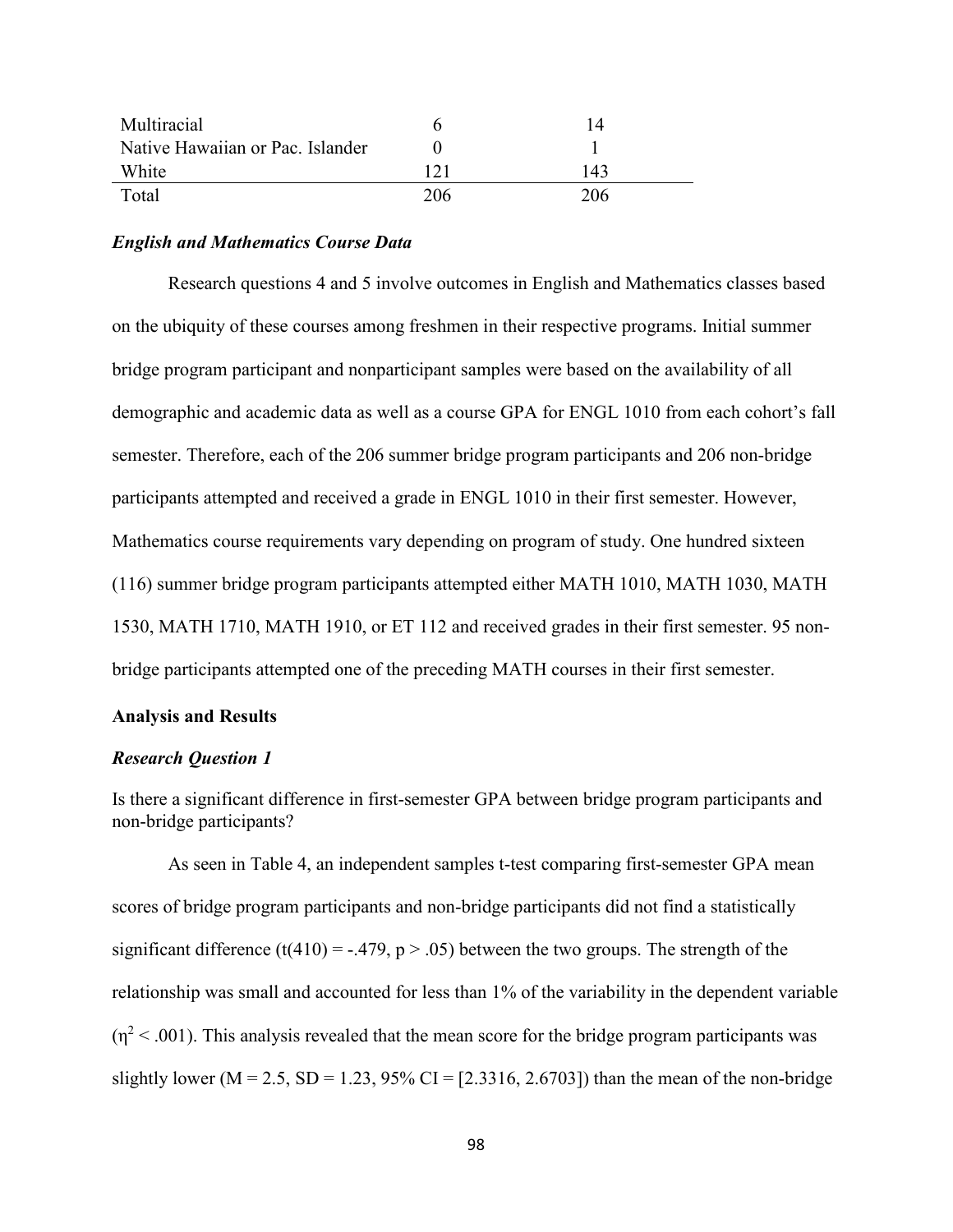participants ( $M = 2.56$ ,  $SD = 1.26$ ,  $95\%$  CI = [2.3863, 2.7333]). Bridge participants did not achieve a significantly higher first-semester GPA than non-bridge participants.

## *Research Question 2*

Is there a significant difference in first-semester credit hour completion rates between bridge program participants and non-bridge participants?

As seen in Table 4, an independent samples t-test comparing first-semester credit hour completion rates of bridge program participants and non-bridge participants did not find a statistically significant difference (t(410) = -.760, p > .05) between the two groups. The strength of the relationship was small and accounted for less than 1% of the variability in the dependent variable ( $\eta^2$  < .001). This analysis revealed that the mean credit hour completion rate for the bridge program participants was slightly lower ( $M = .709$ ,  $SD = .345$ ,  $95\%$  CI = [0.6616, 0.7563]) than the mean of the non-bridge participants ( $M = .735$ ,  $SD = .351$ ,  $95\%$  CI = [0.6868, 0.7831]). Bridge participants did not achieve a significantly higher credit hour completion rate than non-bridge participants.

### *Research Question 3*

Is there a significant difference in fall-to-fall persistence rates between bridge program participants and non-bridge participants?

A chi-square analysis comparing the fall-to-fall persistence rates of bridge program participants and non-bridge participants did not find a statistically significant difference  $(x^2(1,$  $412$ ) = .01, p > .05) between the two groups. The strength of the relationship was small and accounted for less than 1% of the variability in the dependent variable ( $\eta^2$  < .001). Bridge program participants were slightly more likely to persist to the following fall semester. However, bridge participants did not achieve a significantly higher fall-to-fall persistence rate than nonbridge participants.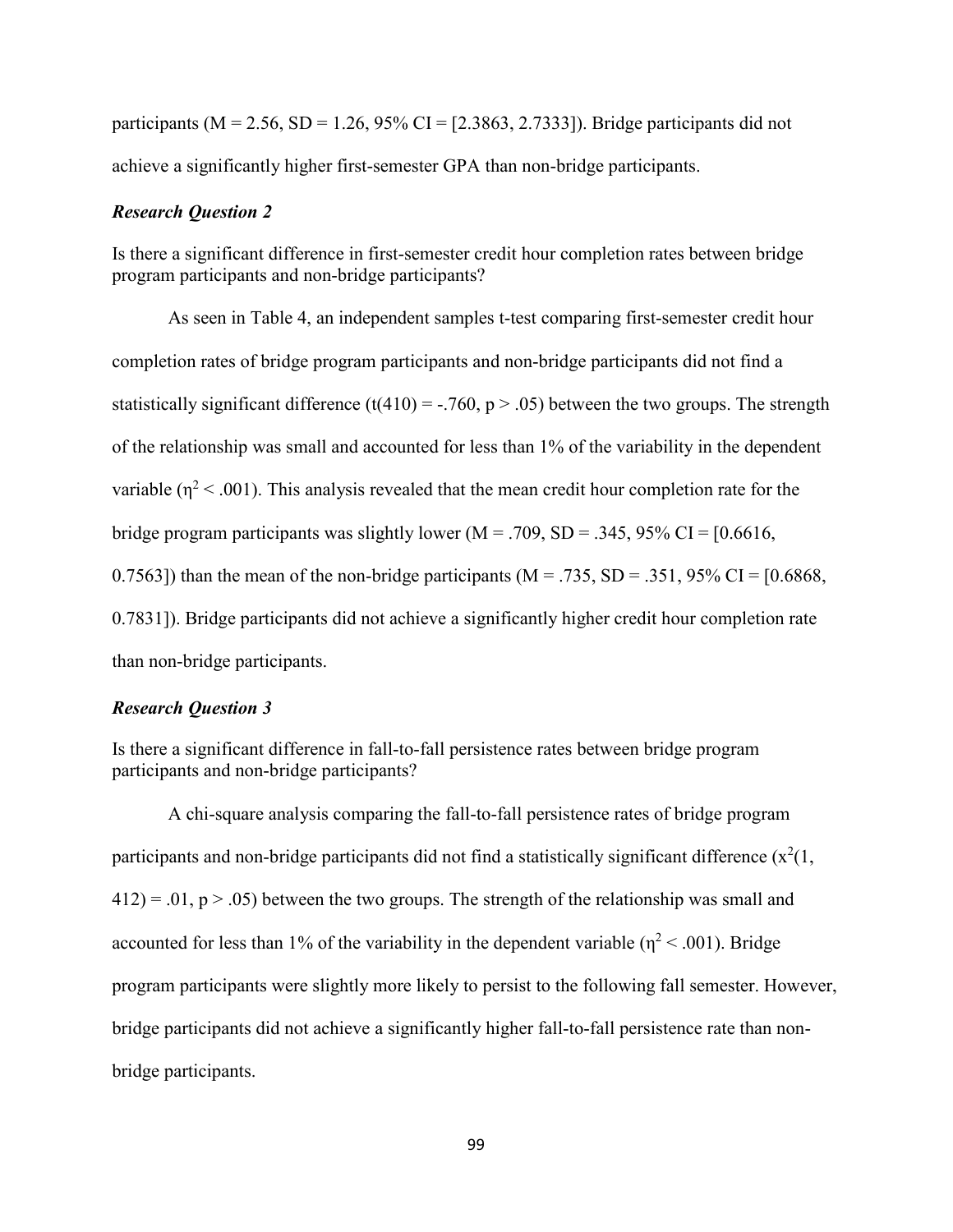# *Research Question 4*

Is there significant difference in first college-level Mathematics course GPA between bridge program participants and non-bridge participants?

The sample size for Research Question 4 did not meet the minimum threshold indicated by the power analysis conducted for this study. However, Table 4 presents the mean scores and standard deviations of first-semester semester mathematics course GPA of bridge program participants and non-bridge participants. The mean score for the non-bridge participants was slightly higher (M = 1.91, SD = 1.58, 95% CI = [1.5824, 2.2281]) than the mean of the bridge program participants ( $M = 1.72$ , SD = 1.59, 95% CI = [1.4216, 2.0094]).

# *Research Question 5*

Is there a significant difference in first college-level English course GPA between bridge program participants and non-bridge participants?

As seen in Table 4, an independent samples t-test comparing first college-level English course GPA mean scores of bridge program participants and non-bridge participants did not find a statistically significant difference (t(410) = -.869, p > .05) between the two groups. The strength of the relationship was small and accounted for less than 1% of the variability in the dependent variable ( $n^2$  < .001). This analysis revealed that the mean English course GPA for the bridge program participants ( $M = 1.99$ ,  $SD = 1.51$ ,  $95\%$  CI = [1.7827, 2.1978]) was slightly lower than the mean for the non-bridge participants ( $M = 2.12$ , SD = 1.55, 95% CI = [1.9086, 2.3342]). Bridge participants did not achieve a significantly higher first college-level English course GPA than non-bridge participants.

# **Table 4**

*GPA, Completion Rate, Mathematics, and English Course t-test Results*

| <b>Bridge</b> |  | Non-Bridge Participant |  |
|---------------|--|------------------------|--|
|               |  |                        |  |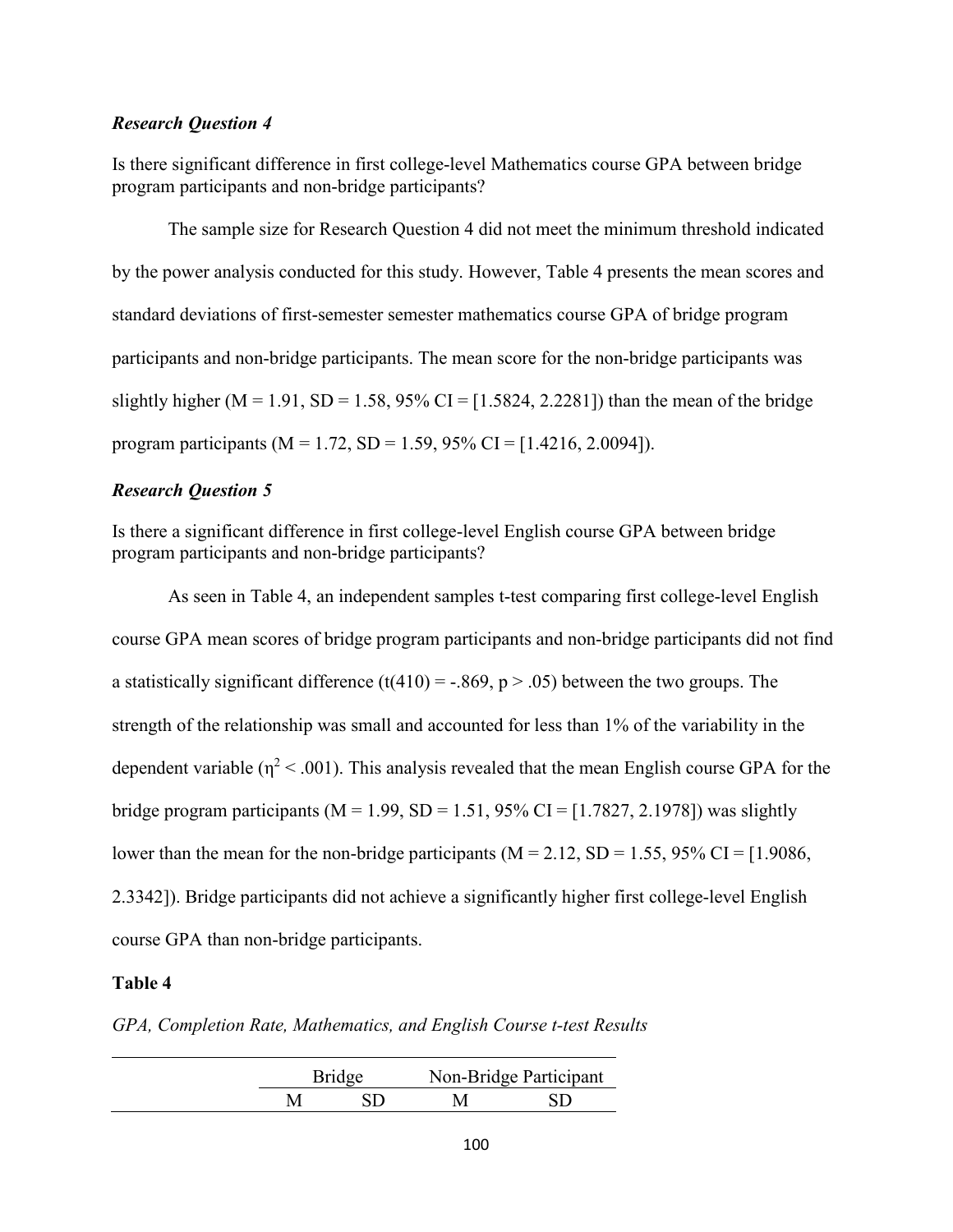| <b>GPA</b>             | 2.5           | 1.23          | 2.56 | 1.26                   |
|------------------------|---------------|---------------|------|------------------------|
| <b>Completion Rate</b> | .709          | .345          | .735 | .351                   |
|                        |               | <b>Bridge</b> |      | Non-Bridge Participant |
|                        | М             | SD            | M    | SD                     |
| <b>MATH GPA</b>        | 1.72          | 1.59          | 1.91 | 1.58                   |
|                        | <b>Bridge</b> |               |      | Non-Bridge Participant |
|                        | M             | SD            | М    | SD                     |
| <b>ENGL GPA</b>        | 99            |               | 212  | 1.55                   |

# *Research Question 6*

Is there a significant difference in first-semester GPA between underrepresented bridge program participants and underrepresented non-bridge participants?

As seen in Table 5, an independent samples t-test comparing first-semester GPA mean scores of underrepresented bridge program participants and underrepresented non-bridge participants did not find a statistically significant difference (t(289) = -.440, p > .05) between the two groups. The strength of the relationship was small and accounted for less than 1% of the variability in the dependent variable ( $\eta^2$  < .001). This analysis revealed that the mean GPA for the underrepresented bridge program participants ( $M = 2.39$ ,  $SD = 1.27$ ,  $95\%$  CI = [2.1839, 2.5983]) was slightly lower than the mean for the underrepresented non-bridge participants ( $M =$  $2.46$ , SD = 1.29, 95% CI =  $[2.2451, 2.6691]$ . Underrepresented bridge participants did not achieve a significantly higher first-semester GPA than underrepresented non-bridge participants.

### *Research Question 7*

Is there a significant difference in first-semester credit hour completion rates between underrepresented bridge program participants and underrepresented non-bridge participants?

As seen in Table 5, an independent samples t-test comparing first-semester credit hour completion rates of underrepresented bridge program participants and underrepresented nonbridge participants did not find a statistically significant difference (t(289) = -.557, p > .05) between the two groups. The strength of the relationship was small and accounted for less than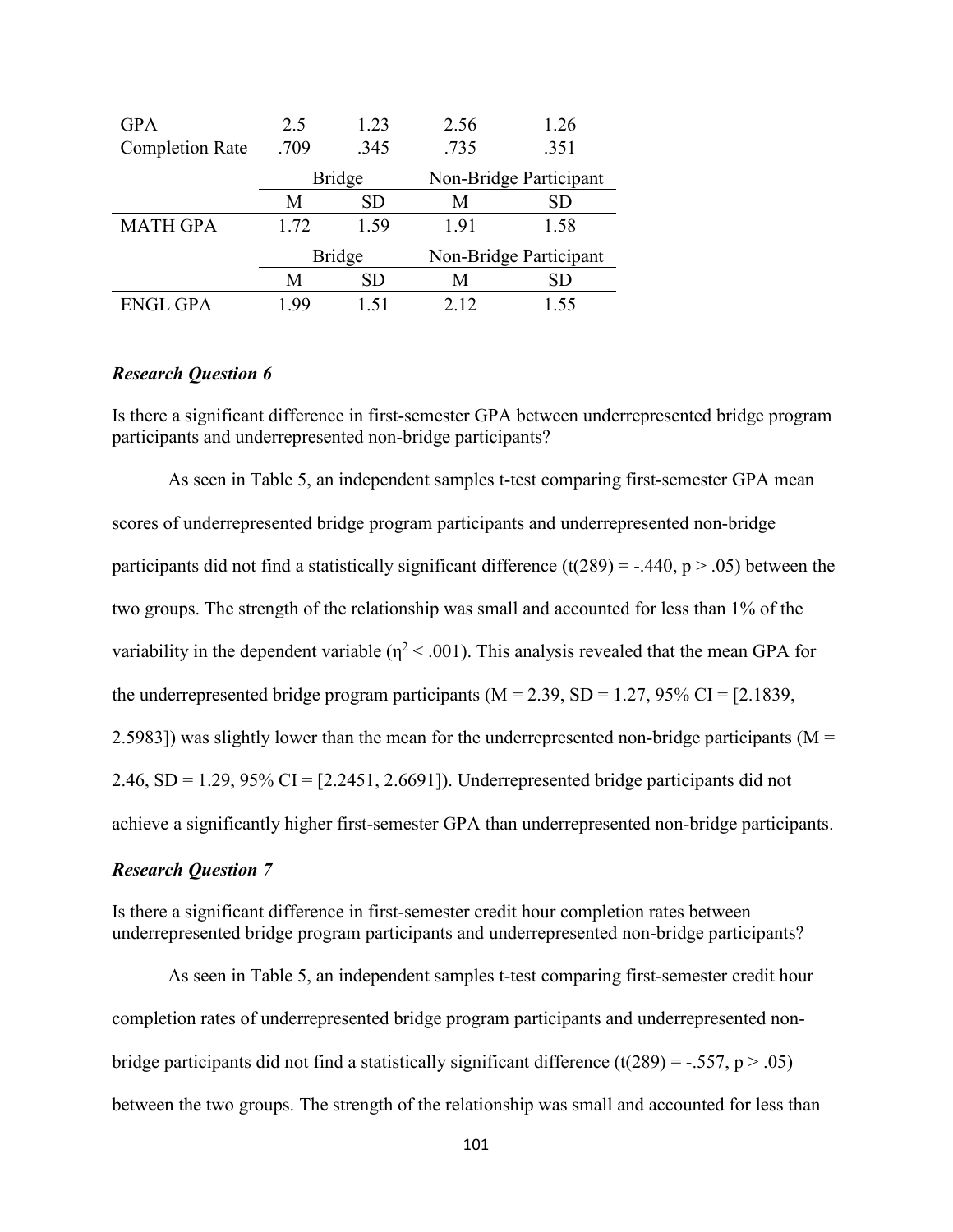1% of the variability in the dependent variable ( $\eta^2$  < .001). This analysis revealed that the firstsemester credit hour completion rate for the underrepresented bridge program participants ( $M =$ .689, SD = .359, 95% CI =  $[0.6302, 0.7474]$  was slightly lower than the credit hour completion rate for the underrepresented non-bridge participants ( $M = .712$ ,  $SD = .363$ ,  $95\%$  CI = [0.6525, 0.7722]). Underrepresented bridge participants did not achieve a significantly higher firstsemester credit hour completion rate than underrepresented non-bridge participants.

# **Table 5**

|                        |      |                   |      | URM Non-Bridge |
|------------------------|------|-------------------|------|----------------|
|                        |      | <b>URM</b> Bridge |      | Participants   |
|                        | M    | SD                | М    |                |
| <b>GPA</b>             | 2.39 | 1.27              | 2.46 | 1.29           |
| <b>Completion Rate</b> | .689 | .359              | 712  | .363           |

*First-semester GPA and Completion Rate for Underrepresented Students*

### *Research Question 8*

Is there a significant difference in fall-to-fall persistence rates between underrepresented bridge program participants and underrepresented non-bridge participants?

A chi-square analysis comparing the fall-to-fall persistence rates of underrepresented bridge program participants and underrepresented non-bridge participants did not find a statistically significant difference  $x^2(1, 291) = .15$ ,  $p > .05$  between the two groups. The strength of the relationship was small and accounted for less than 1% of the variability in the dependent variable ( $\eta^2$  < .001). More underrepresented bridge program participants persisted to the following fall semester than underrepresented non-bridge participants. However, underrepresented bridge participants did not achieve a significantly higher fall-to-fall persistence rate than underrepresented non-bridge participants.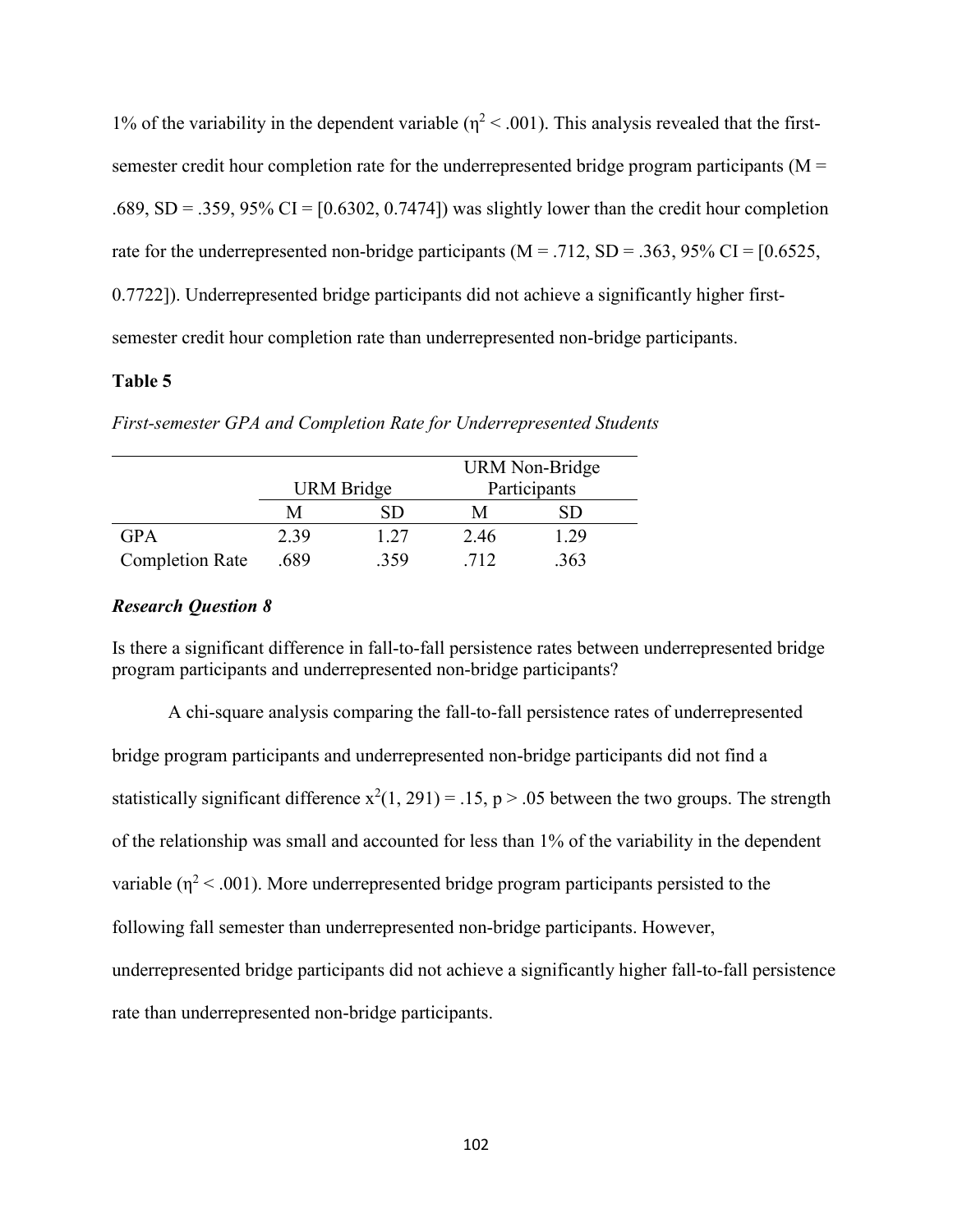# **Additional Analyses**

Additional variables from bridge program participant and nonparticipant data were examined to determine if significant differences existed between first-semester GPA and firstsemester credit completion rate between other subpopulations. In addition to low-income and first-generation statuses, which represent classifications that can be applied to any students regardless of other demographic characteristics such as ethnicity, analyses were conducted to examine differences among student genders.

#### *Female/Male Summer Bridge Participants and Non-Bridge Participants*

The sample sizes for analyses of female and male bridge program participants and nonbridge participants did not meet the minimum threshold indicated by the power analysis conducted for this study. However, Table 6 presents the mean scores and standard deviations of first-semester GPA and completion rate for female and male bridge program participants and non-bridge participants. The mean first-semester GPA score for female non-bridge participants was slightly higher ( $M = 2.74$ ,  $SD = 1.16$ ,  $95\%$  CI = [2.5376, 2.9513]) than scores for female bridge participants ( $M = 2.69$ ,  $SD = 1.15$ ,  $95\%$  CI = [2.4749, 2.9228]). Likewise, the mean firstsemester credit hour completion rate for female non-bridge participants was slightly higher  $(M =$ .776,  $SD = 0.324$ ,  $95\%$  CI = [.7176, .8334]) than the rate for female summer bridge program participants (M = .774, SD = .31, 95% CI = [.7134, .8346]).

Male bridge program participants and non-bridge program participants produced slightly different results when compared to their female counterparts. As seen in Table 6, the mean firstsemester GPA score for male participants was slightly higher ( $M = 2.30$ ,  $SD = 1.29$ ,  $95\%$  CI = [2.0510, 2.5550]) than scores for male non-bridge participants ( $M = 2.29$ , SD = 1.36, 95% CI = [1.9881, 2.5842]). However, the mean first-semester credit hour completion rate for male non-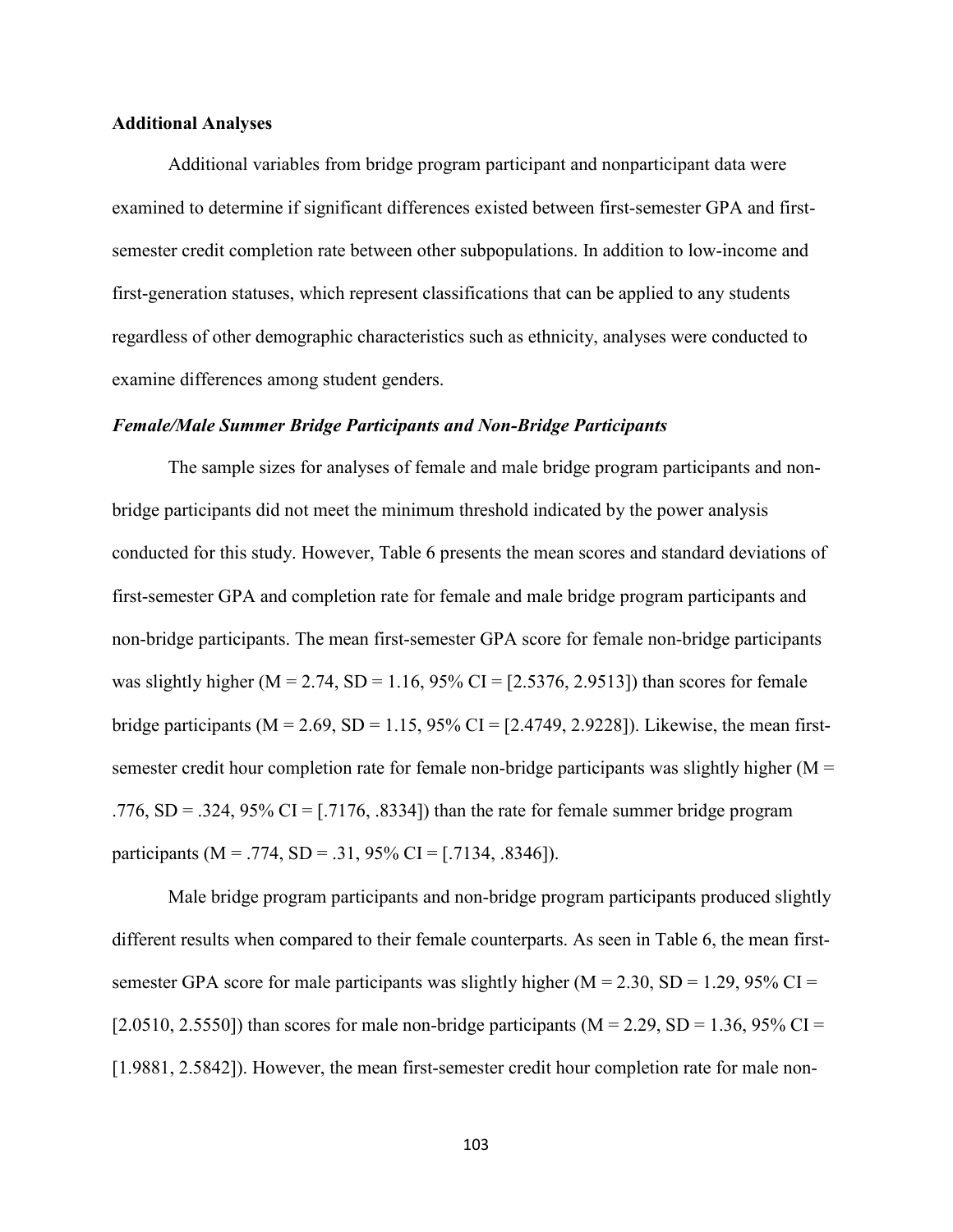bridge participants was slightly higher ( $M = .675$ ,  $SD = .380$ ,  $95\%$  CI = [.5918, .7578]) than the rate for male summer bridge program participants ( $M = .644$ ,  $SD = .366$ ,  $95\%$  CI = [.5723, .7155].

# **Table 6**

|                        | Female Bridge |           | Female Non-Bridge Participant |                             |
|------------------------|---------------|-----------|-------------------------------|-----------------------------|
|                        | M             | <b>SD</b> | M                             | SD                          |
| <b>GPA</b>             | 2.69          | 1.15      | 2.74                          | 1.16                        |
| <b>Completion Rate</b> | .774          | .31       | .776                          | .324                        |
|                        | Male Bridge   |           |                               | Male Non-Bridge Participant |
|                        | М             | <b>SD</b> | M                             | SD                          |
| <b>GPA</b>             | 2.3           | 1.29      | 2.29                          | 1.36                        |
| <b>Completion Rate</b> | .644          | .366      | .675                          | .38                         |

*GPA and Completion Rates for Gender*

#### *Low-Income and First-Generation Summer Bridge Participants and*

# *Non-Bridge Participants*

The sample sizes for analyses of low-income and first-generation bridge program participants and non-bridge participants did not meet the minimum threshold indicated by the power analysis conducted for this study. However, Table 7 presents the mean scores and standard deviations of first-semester GPA and completion rate for low-income and firstgeneration bridge program participants and non-bridge participants. The mean first-semester GPA score for low-income bridge participants was slightly higher ( $M = 2.42$ ,  $SD = 1.21$ , 95% CI  $=[2.1898, 2.6540]$ ) than scores for low-income non-bridge participants (M = 2.36, SD = 1.29, 95% CI = [2.1227, 2.5944]). The mean first-semester credit hour completion rate for low-income summer bridge program participants was slightly higher  $(M = .719, SD = .346, 95\% \text{ CI} = [.6525,$ .7858]) than the rate for low-income non-bridge participants ( $M = .686$ ,  $SD = .369$ ,  $95\%$  CI = [.6191, .7532]).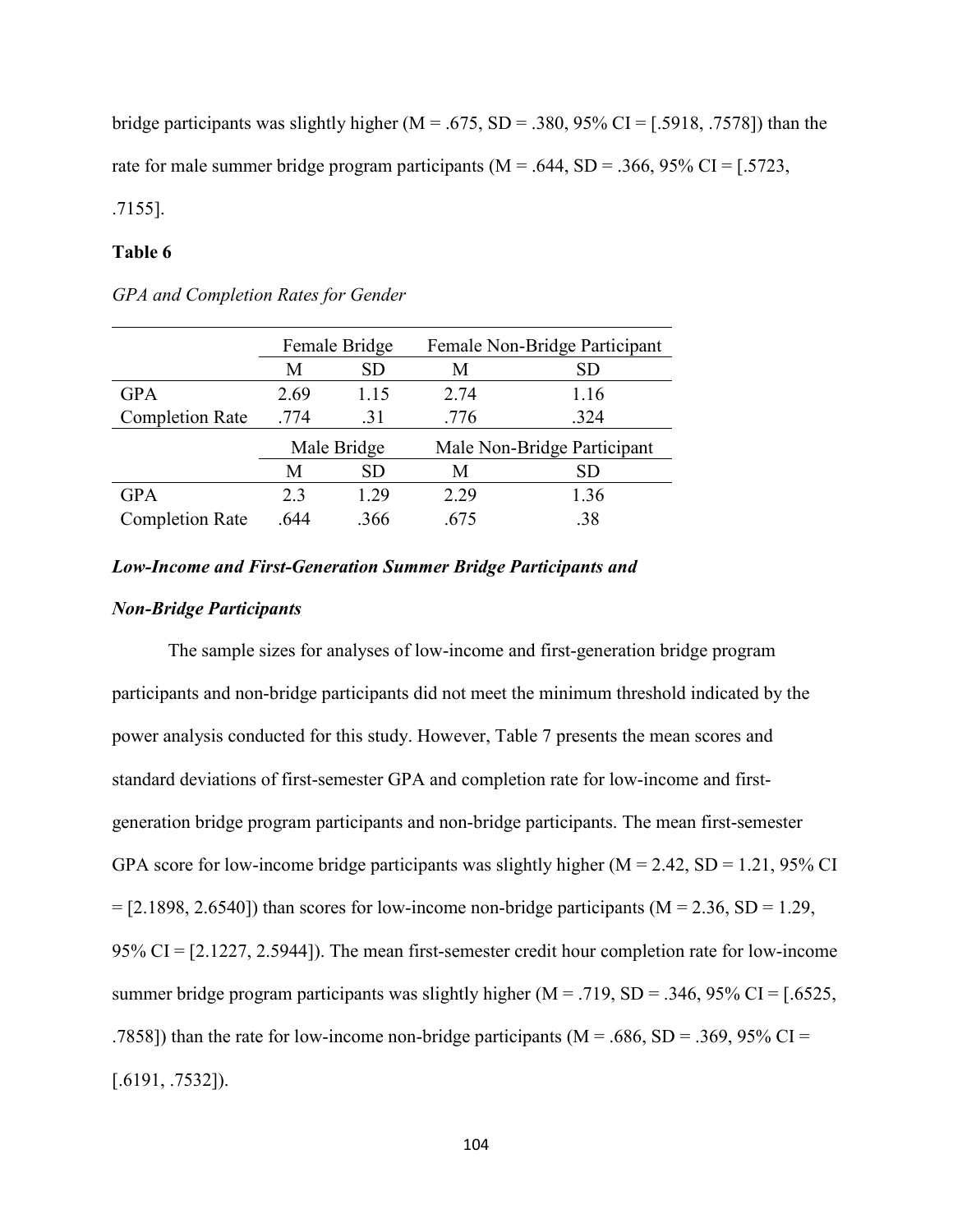The mean first-semester GPA score of first-generation summer bridge program participants ( $M = 2.46$ ,  $SD = 1.25$ ,  $95\%$  CI = [2.1089, 2.8142]) was identical to that of firstgeneration non-bridge participants ( $M = 2.46$ ,  $SD = 1.32$ ,  $95\%$  CI = [2.1330, 2.7939]). Similarly, the first-semester credit hour completion rate of first-generation summer bridge program participants ( $M = .723$ ,  $SD = .354$ ,  $95\%$  CI = [.6231, .8224]) was almost identical to that of firstgeneration non-bridge participants ( $M = .722$ ,  $SD = .369$ ,  $95\%$  CI = [.6296, .8141]). Though no analysis could be conducted to evaluate statistical significance, the mean GPA scores and mean credit hour completion rates of first-generation summer bridge program participants and nonbridge participants were nearly identical.

# **Table 7**

|                        | LI Bridge |           | LI Non-Bridge Participant |      |
|------------------------|-----------|-----------|---------------------------|------|
|                        | М         | SD        | M                         | SD   |
| <b>GPA</b>             | 2.42      | 1.21      | 2.36                      | 1.29 |
| <b>Completion Rate</b> | .719      | .346      | .686                      | .369 |
|                        | FG Bridge |           | FG Non-Bridge Participant |      |
|                        | М         | <b>SD</b> | M                         | SD   |
| <b>GPA</b>             | 2.46      | 1.25      | 2.46                      | 1.32 |
| <b>Completion Rate</b> | .723      | .354      | .722                      | .369 |

*GPA and Completion Rates for Low-Income and First-Generation*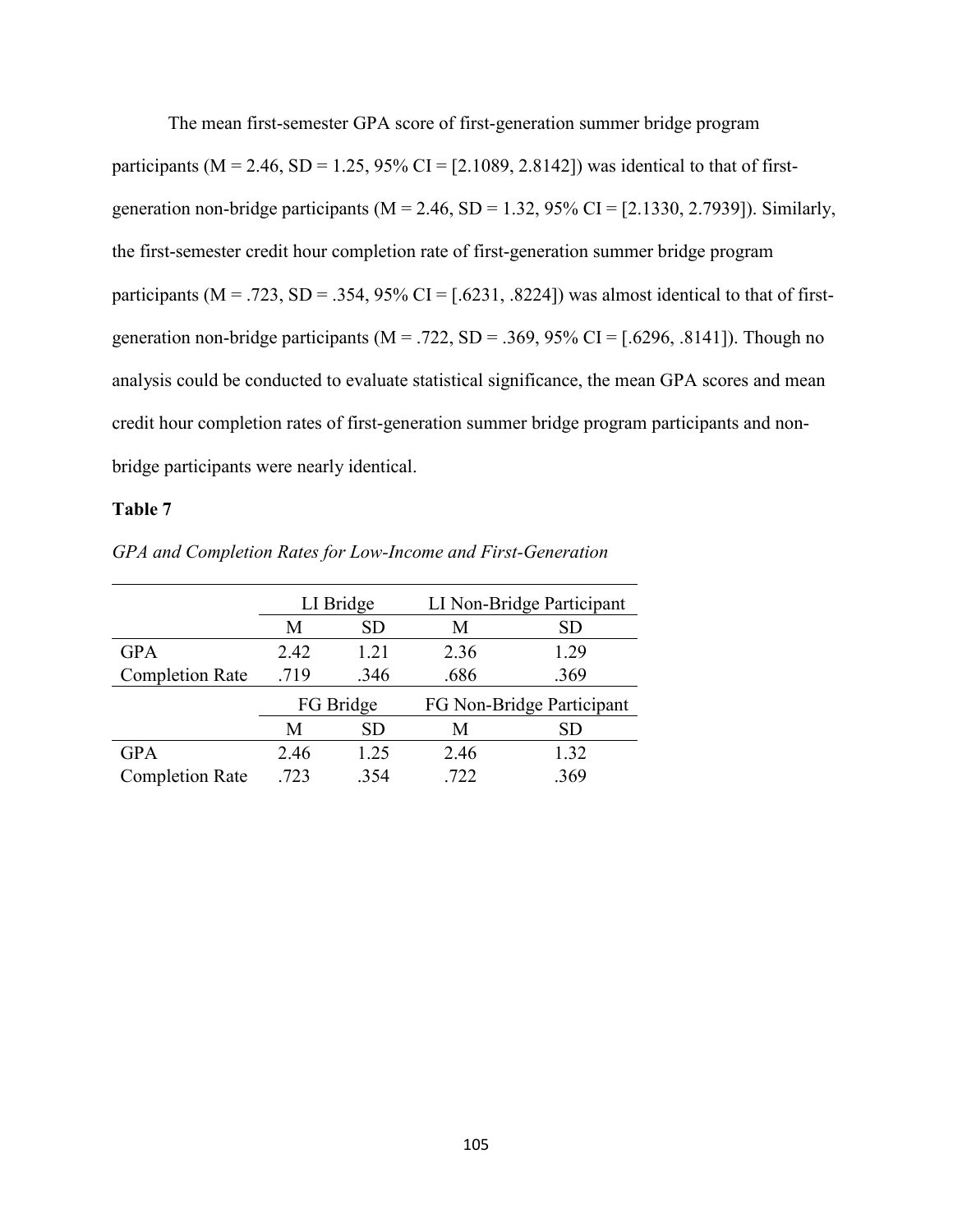#### **Chapter 5. Summary, Conclusions, and Recommendations**

This study compared the first-semester academic outcomes of developmental-level firsttime college freshmen who completed a summer bridge program to the first-semester academic outcomes of similar students who did not complete a summer bridge program. Academic outcomes were measured as first-semester grade point average, credit hour completion rate, grade point average in Mathematics courses, grade point average in an English course, and fallto-fall persistence. Similarly, data from underrepresented students were analyzed to examine differences in GPA, credit completion, and persistence. Underrepresented students were categorized based on non-White ethnicity, low-income status as defined by Pell Grant eligibility, or first-generation status as indicated by participants' FAFSAs.

All eight research questions were analyzed using IBM Statistical Package for Social Sciences (SPSS). Independent samples t-tests were used to analyze questions 1, 2, 4, 5, 6, and 7. Chi-square tests were used to analyze questions 3 and 8.

# **Summary of Findings**

Research Question 1 examined first-semester GPA for summer bridge program participants and non-bridge participants. First-semester GPA is an important indicator of persistence and success, and a low first-semester GPA and subsequent academic probation has been found to represent a statistically significant factor in the six-year graduation rates of underrepresented students (Gershenfeld et al., 2016). Results from the analysis of Research Question 1 did not find a statistically significant difference in first-semester GPA for bridge students and non-bridge participants ( $p > .05$ ). The mean first-semester GPA for bridge students was 2.5 and the mean first-semester GPA for non-bridge participants was 2.56. Non-bridge participants slightly outperformed students who completed the summer bridge program. Cabrera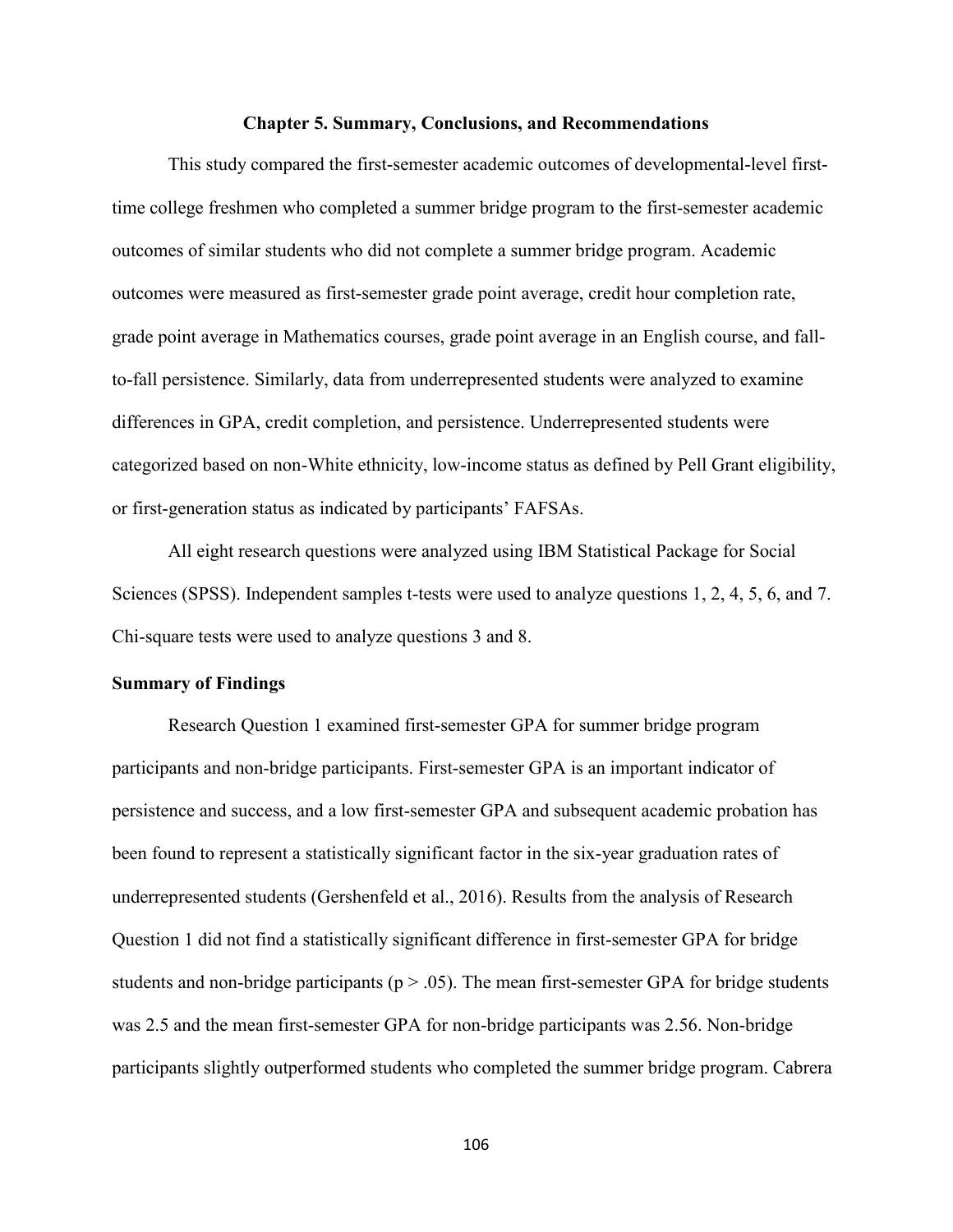et al. (2013) analyzed performance data from participants in the University of Arizona's New Start Summer Program and found a statistically significant, positive correlation between program completion and first-year GPA and retention, though this statistically significant predictor became non-significant when controlling for students' other first-year college experiences.

Analysis of Research Question 2 did not yield a statistically significant difference between first-semester credit completion rates for bridge students and non-bridge participants (p  $>$  0.05). The mean credit hour completion rate for bridge program participants was 71% (M = .709) and 74% ( $M = .735$ ) for non-bridge participants. As in Research Question 1, the non-bridge participants slightly outperformed bridge program participants. Results from previous literature exhibits mixed results as to the efficacy of various bridge programs on credit completion rates. Barnett et al. (2012) examined eight developmental summer bridge programs in Texas and likewise found that program completion had no significant effect on credit hour completion. Wachen et al. (2016) examined outcomes from a University of North Carolina Summer Bridge program and found that participants earned 53 college-level credits compared to 44 credits earned by control group students. Wathington et al. (2016) examined the same eight bridge programs in Texas and also found no significant benefits to credit hour completion for bridge program participants. Douglas and Attewell (2014a) examined outcomes from a summer bridge program in which bridge program students achieved a 5.4% greater credit hour completion rate than their non-bridge peers. Despite this positive correlation between bridge participation and credit hour completion rates, Douglas and Attewell (2014a) acknowledged that other findings of bridge program analyses produced mixed results that tempered the presumed benefits that their research indicated.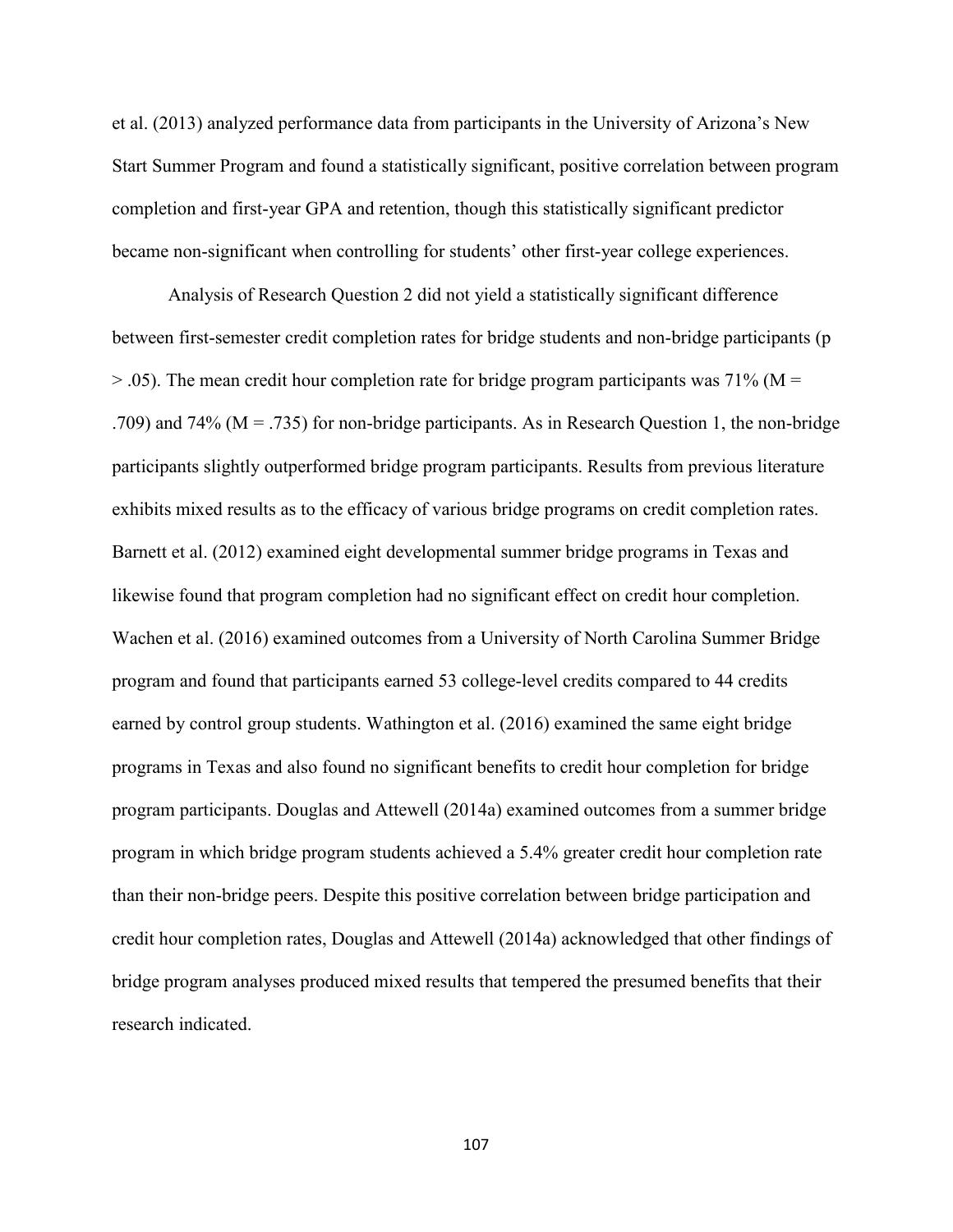Research Question 3 analyzed fall-to-fall persistence rates of summer bridge program participants and non-bridge participants. According to Tinto (2017), persistence or retention are closely related to students' motivations, which are in turn influenced by academic and social capacities. Summer bridge programs can serve as strategies to deliver developmental education and increase rates of persistence (Nunez & Elizonda, 2013). Results from this chi-square analysis did not find statistically significant differences in persistence rates between bridge students and non-bridge participants ( $p > .05$ ). There was almost no difference in the fall-to-fall enrollment rates as 122 of 206 bridge students persisted relative to 121 of 206 non-bridge participants who persisted. Results from this analysis indicated almost identical rates of persistence among both groups of students. In a finding that resembles the results of this study, Barnett et al. (2012) found that control group students persisted for slightly more semesters, without statistical significance, than students who completed one of eight developmental summer bridge programs in Texas. Wathington et al. (2016) likewise found no significant advantages in persistence rates among bridge program students relative to their control group peers, though bridge program students attempted slightly more and successfully completed the same number of credit hours. Contrary to this finding, previous literature provides examples in which bridge program participants achieved significantly higher rates of persistence than non-bridge participants (Cabrera et al., 2013; Wachen et al., 2018). Similarly, Bir and Myrick (2015) found that bridge program participants achieved significantly higher fall-to-fall persistence rates than non-bridge participants in both their first and second years of college.

Research Question 4 analyzed first college-level Mathematics course GPA, although the samples fell short of the minimum t-test sample size of 137 as indicated by a power analysis. Unlike the uniformity of English courses provided by Research Question 5, participants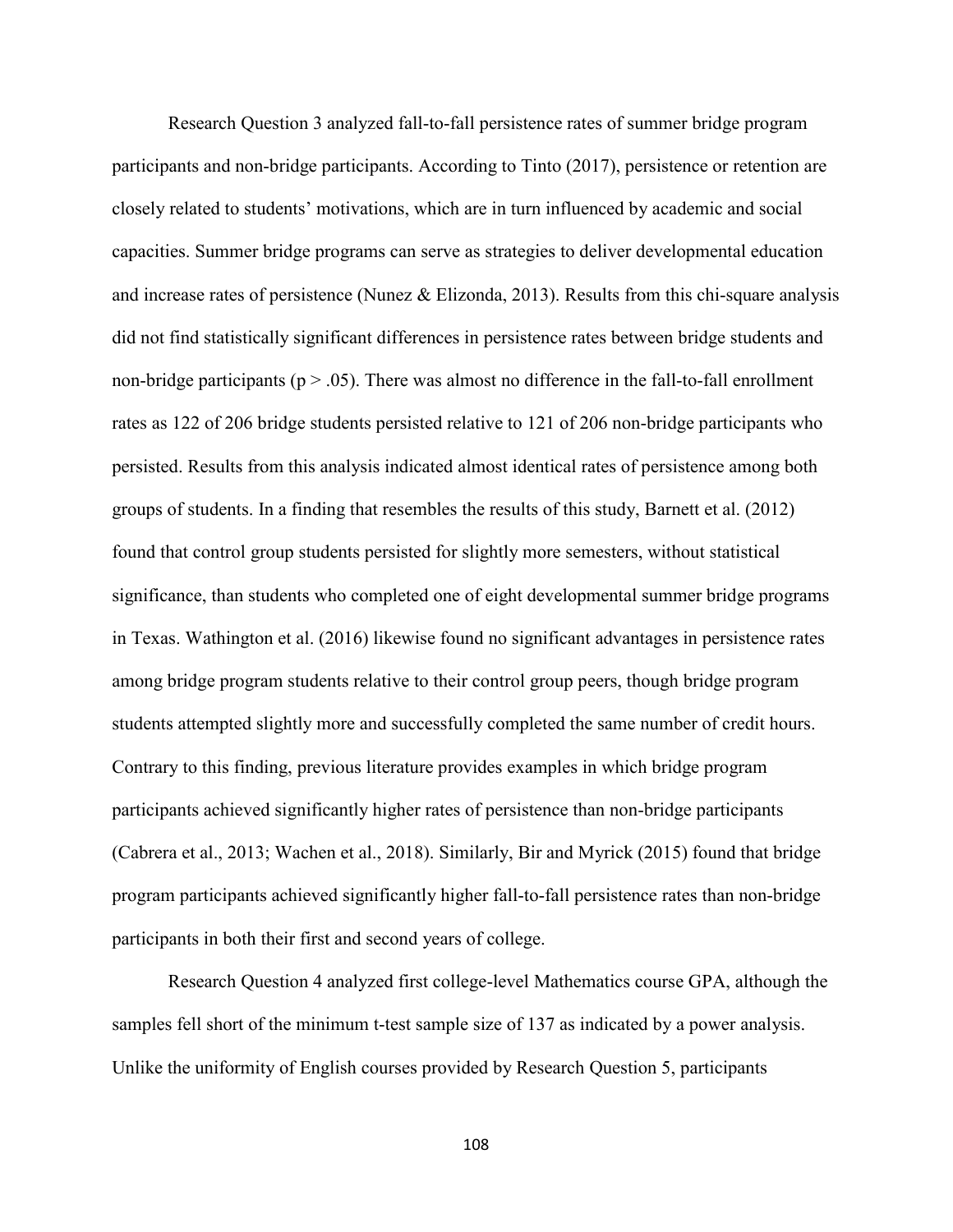attempted one of six different, but comparable, Mathematics prerequisites determined by their program of study. There was no significant difference between bridge program participants and non-bridge participants ( $p > .05$ ). The mean first college-level MATH course GPA was 1.72 for bridge students and 1.91 for non-bridge participants. Kallison and Stadler (2012) analyzed postbridge program placement test scores and similarly found no significant difference resulting from bridge program participation among data analyzed from four colleges. Likewise, Chingos et al. (2017) analyzed student outcomes following a low-cost online Mathematics bridge program and did not find statistically significant improvements in GPA or credit accumulation for participants. Cancado et al. (2018) found similarly inconclusive results following a Mathematicsfocused bridge program that did not produce statistically significant program retention or graduation rates among bridge participants. However, Barnett et al. (2012) found that bridge program participants passed their first college-level mathematics courses at higher rates than their control group peers, though the statistical significance of these differences dissipated by the end of the two-year study period. Frost and Dreher (2017) found that students who completed a four-week online summer mathematics bridge program successfully passed College Algebra at a higher rate than other students attempting that course in the same semester. Wathington et al. (2016) found that 10.7% of summer bridge program participants benefited from a 5.9% advantage in first college-level math pass rates in the fall semester after program participation compared to a control group, and that advantage increased to a 9.4% advantage in the following spring semester.

Research Question 5 examined academic performance in first college-level English courses as measured by student GPA. Analysis of first college-level English course GPAs did not find a statistically significant difference between summer bridge program participants and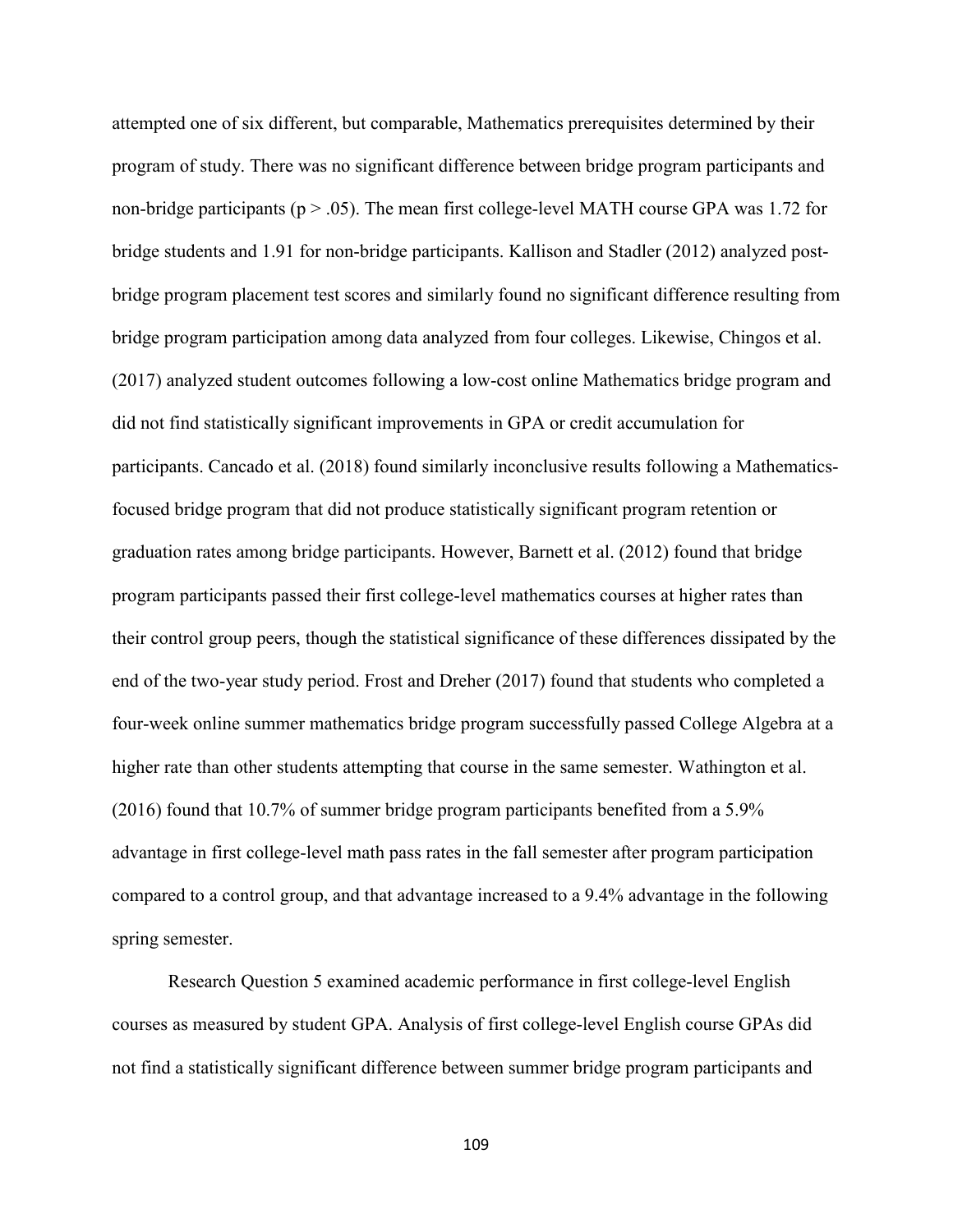non-bridge participants ( $p > .05$ ). The mean English course GPA for bridge students was 1.99 and the mean English course GPA for non-bridge participants was 2.12. This result is like that described by Wathington et al. (2016) wherein developmental-level freshmen received little to no benefit in their first college-level writing and reading courses following the completion of a summer bridge program. Barnett et al. (2012) likewise did not find significant improvements in completion rates of first college-level reading courses for bridge program students compared to control group students, though bridge students did achieve significantly higher pass rates in math and writing courses. Though the content and purpose of the bridge program examined in this study are more expansive, Kodama et al. (2018) analyzed academic outcomes after participation in a summer bridge writing program and found that bridge students achieved a significantly higher grade in their first writing course and a significantly higher first-year GPA compared to control group students.

Research Question 6 analyzed first-semester GPAs of underrepresented summer bridge students and underrepresented non-bridge participants. Previous research has examined preenrollment program participation and other predictors of academic success for ethnically non-White and low-income students. Gershenfeld et al. (2016) analyzed 1,947 university freshmen and found that first-semester GPA is a statistically significant early predictor of college graduation and possible academic probation for underrepresented students. Cabrera et al. (2013) examined NSSP participants and found that the strongest predictor of first-year academic performance was high school GPA, and underrepresented minority and Pell Grant-eligible students had lower first-year GPAs than other students. This research aligns with the findings of this study in which underrepresented students produced a lower mean GPA and completion rate than the overall sample of bridge participants. However, there was no statistically significant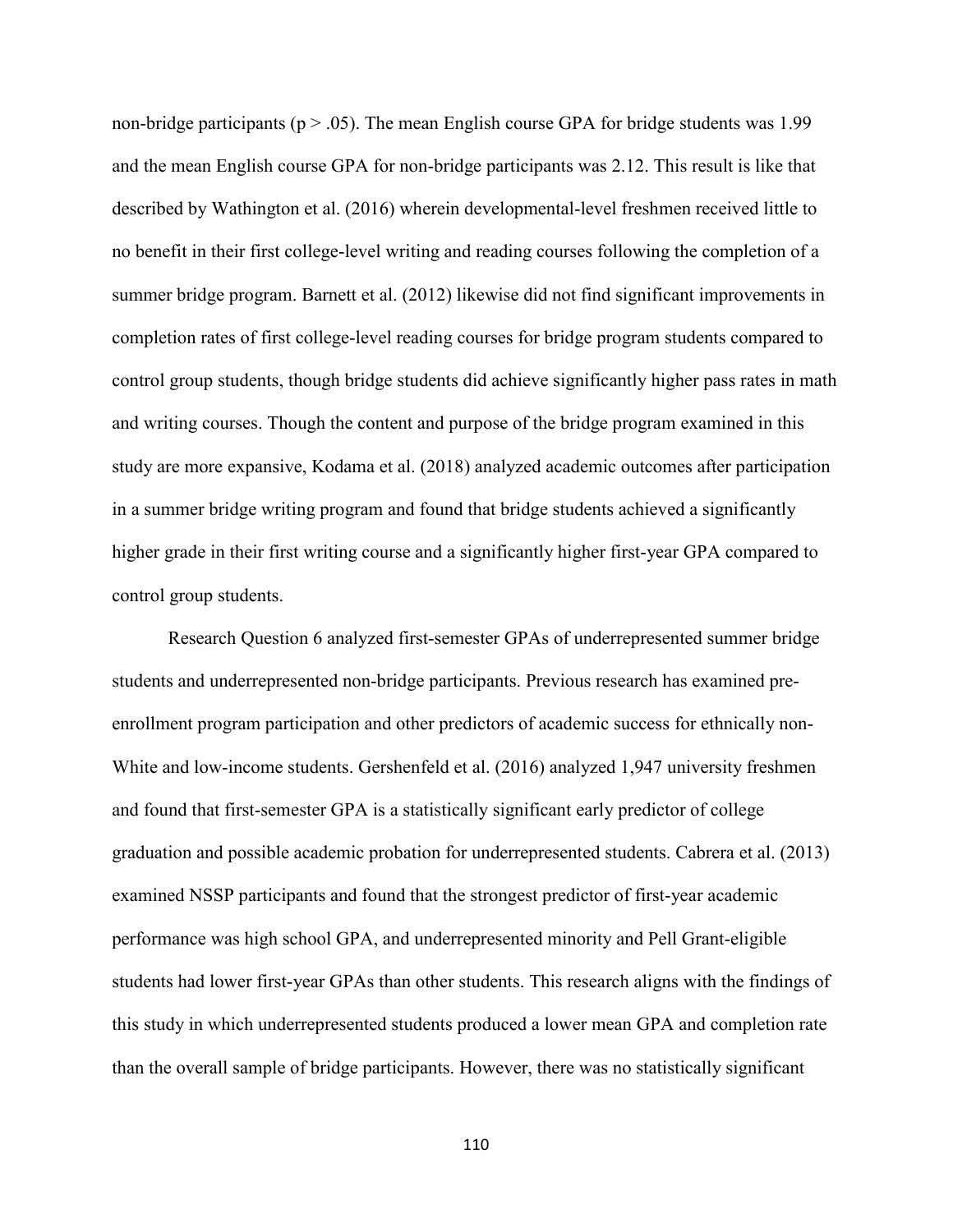difference in the first-semester GPAs of summer bridge participants and non-bridge participants across all cohorts ( $p > .05$ ). The mean GPA for underrepresented bridge program students was 2.39 and the mean GPA for underrepresented non-bridge participants was 2.46. This result is contrary to previous findings that indicated statistically significant gains in GPAs among developmental-level African American bridge program participants compared to non-bridge participants, though performance gains were exhibited only by African American female students (Bir & Myrick, 2015). Greer et al. (2020) found that summer bridge program participation was not a significant predictor of GPA for low-income bridge program participants, though this study did not evaluate outcomes for other categories of underrepresentation.

Research Question 7 analyzed first-semester credit hour completion rates of underrepresented summer bridge students and underrepresented non-bridge participants. There was no statistically significant difference in first-semester credit hour completion rates of underrepresented bridge students and underrepresented non-bridge participants ( $p > .05$ ). The mean credit hour completion rate for underrepresented summer bridge students was  $69\%$  (M = .689) and 71% ( $M = .712$ ) for underrepresented non-bridge participants. This finding does not resemble the research of Quiroz and Garza (2018), which found statistically significance in higher pass rates of first-year Hispanic bridge program participants relative to their Hispanic control group peers. Contrarily, Kodama et al. (2018) found that summer writing bridge program participation was a positive, significant predictor of first-year credit accumulation and first-year GPA for participants, but a regression analysis indicated that being African American and Latino resulted in a negative influence on some of the outcomes. Likewise, Kodama et al. (2018) found that first-generation and Pell-eligible bridge participants only received statistically significant benefits related to 4-year graduation and retention, but not necessarily credit hour completion.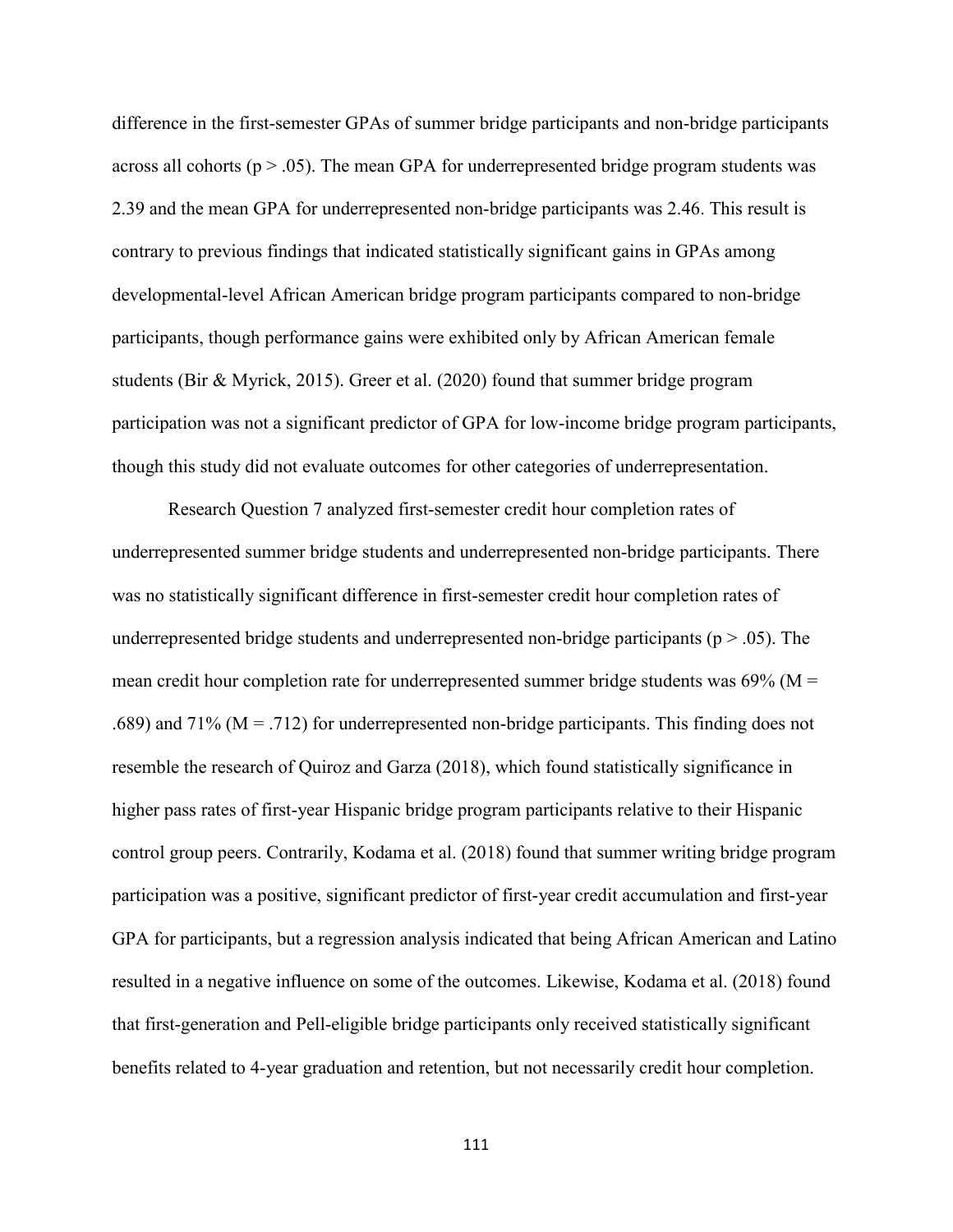Research Question 8 analyzed fall-to-fall persistence of underrepresented summer bridge program participants and underrepresented non-bridge participants. According to Tinto (2017), underrepresented students, particularly low-income students who have experienced limited resources, might have different perceptions and motivations related to postsecondary enrollment and thus present differently compared to their traditionally served peers. However, results from a chi-square analysis did not identify statistically significant differences in fall-to-fall persistence of underrepresented bridge students and underrepresented non-bridge participants ( $p > .05$ ). Eighty-seven (87) out of 147 underrepresented bridge program students persisted in the following fall semester compared to 82 out of 144 underrepresented non-bridge participants who persisted in the following fall semester. Unlike the results of this study, Bir and Myrick (2015) found that African American students at an HBCU who completed an intense summer bridge program experienced higher retention rates than their non-bridge peers despite lower academic profiles as incoming freshmen.

Additional analyses were conducted beyond the eight research questions to examine other sample variables. Though there was no statistically significant result found in the analysis of low-income summer bridge participants and low-income non-bridge participants, students who completed a summer bridge program prior to enrollment achieved higher GPA and credit hour completion rates than their nonparticipant peers. Low-income bridge students earned a mean first-semester GPA of 2.42 compared to a mean GPA of 2.36 for low-income non-bridge participants. Likewise, low-income bridge students completed 72% of their first-semester credits compared to 69% for low-income non-bridge participants. These results were not statistically significant, but they represented a divergence from most other analyses in which non-bridge participants consistently, though not significantly, outperformed summer bridge participants.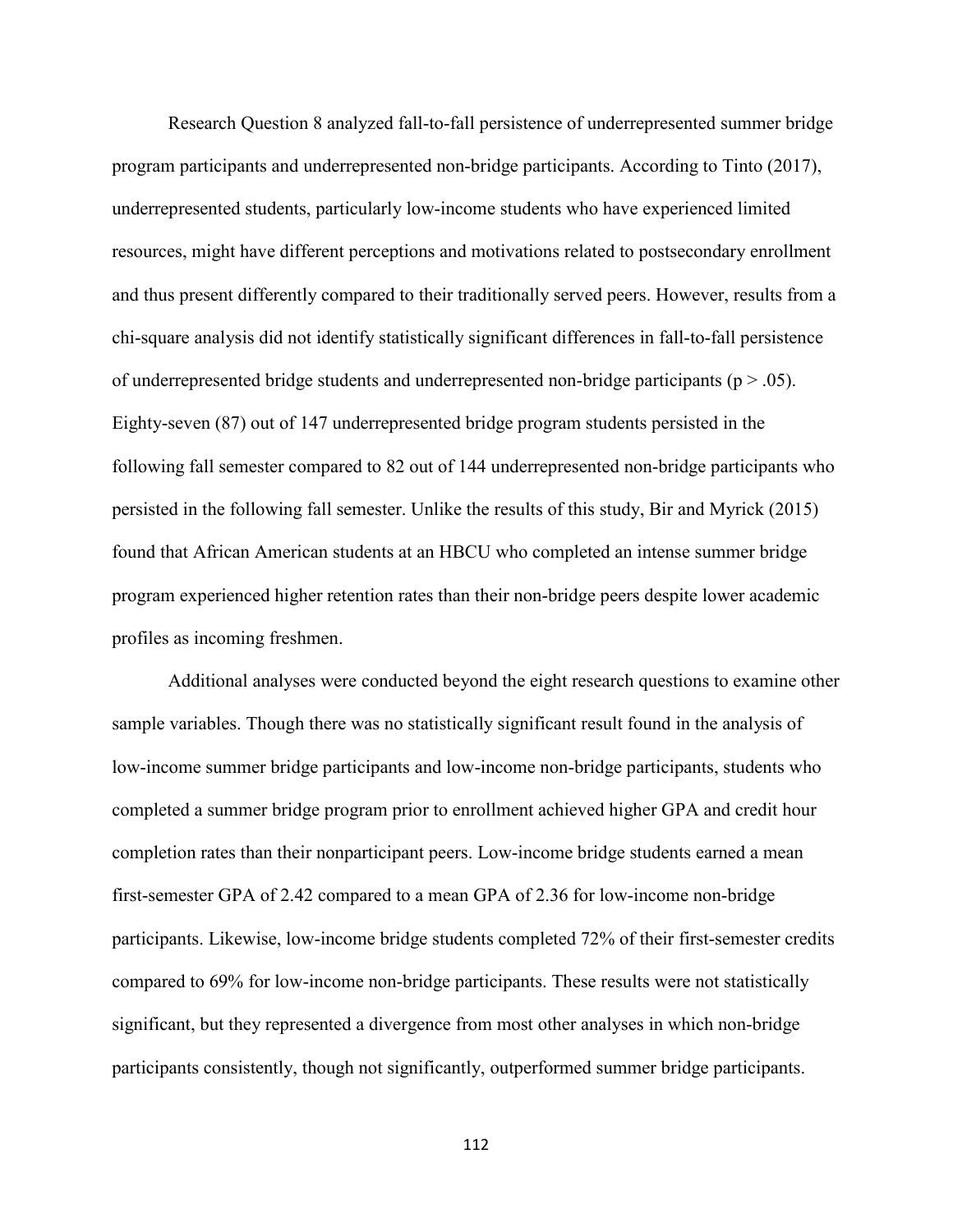Greer et al. (2020) found similar mixed results for low-income bridge program participation in which low-income bridge students were more likely to graduate but were not more likely to achieve higher GPAs than their low-income non-bridge peers.

First-generation bridge program participants  $(M = .723)$  achieved slightly higher firstsemester credit completion rates than first-generation non-bridge participants ( $M = .722$ ), though these results were not statistically significant. Tomasko et al. (2016) found statistically significant gains in program retention for underrepresented minority and female students following the completion of a STEM bridge program but did not find statistical significance for first-generation STEM bridge program participants. This specific student attribute might require specialized bridge programming beyond academic content to produce benefits for participants.

# **Recommendations for Practice and Policy Makers**

The results from this study did not produce statistically significant differences between summer bridge program participants and non-bridge participants. Existing literature indicates mixed results from the implementation of myriad bridge program formats, and this study reflects the ambiguity of student outcomes following the completion of a summer bridge program. As with all bridge program designs and participant populations, such positive effects might be attributable to variations in program participants, program purpose, demographics, or administrators. Regardless of the purpose and target population of future bridge programs, Slade et al. (2015) identified academic rigor and engagement, attention to affective needs, and acculturation to college life as three components of success bridge program design.

#### *Bridge Program Population Focus*

Policymakers and practitioners should focus efforts on remediating and inculcating targeted groups of students rather than generalized definitions of at-risk populations, such as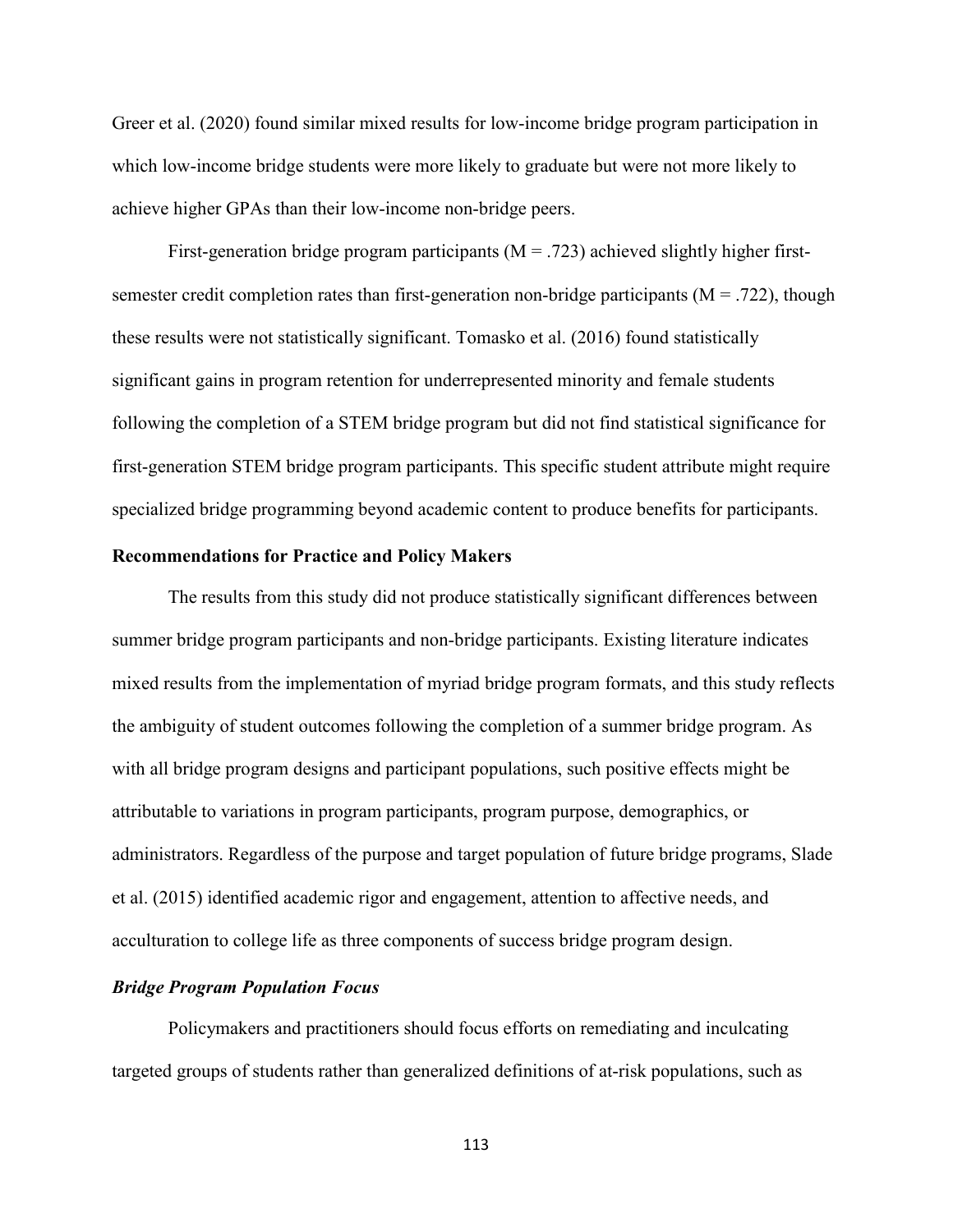students entering developmental coursework. Future bridge programs might better serve narrow, specific student populations based on their needs, as evidenced by previous research. Distinct populations of college students, including underrepresented minorities, low-income, firstgeneration, STEM students, ESL students, and nontraditional students, have various background attributes that might make them more or less responsive to certain program designs and purposes. Statistically significant positive outcomes of summer bridge program implementation appear to be contextual and possibly conditioned on the audience served by each bridge program. Some analyses present statistically significant academic gains in GPA, course pass rates, persistence rates, and graduation rates, including generalized bridge programs and programs tailored to specific student populations (Cabrera et al., 2013; Douglas & Attewell, 2014b; Kodama et al., 2018; Quiroz & Garza, 2018). Additionally, some bridge programs have exhibited successful outcomes in narrow scopes or for limited populations, such as improvements in placement test scores (Cancado et al., 2018; Frost & Dreher, 2017). A meta-analysis of 16 university STEM summer bridge programs demonstrated a medium-sized effect on first-year GPA for participants (Bradford, 2021). Bridge program content might be delivered more effectively to more focused student populations rather than generalized groups of students defined by academic preparation or first-year status.

### *Increase Bridge Program Accessibility*

Practitioners should use recyclable, cost-effective technology, such as online modalities and tutoring and video software, to expand availability of bridge programs to students who might otherwise lack the resources or support to participate. Barriers such as program cost, motivation, and self-selection must be addressed in any format or modality of summer bridge program design. Lopez (2016) found that historically disadvantaged summer bridge students at a large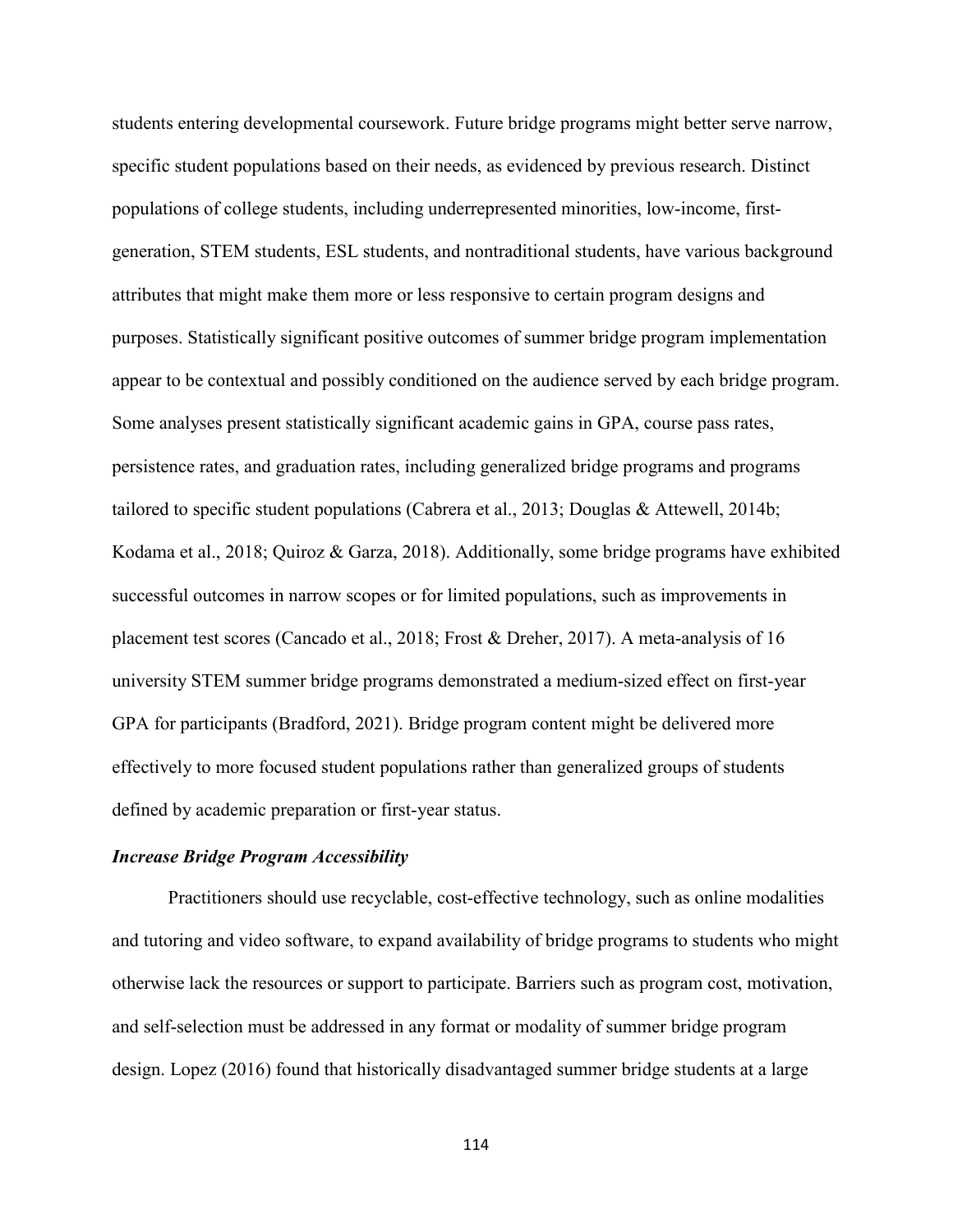community college in southern California reported that they would not have been able to participate if the college had not covered the program costs. St. John et al. (2014) indicated that the selection process of a summer bridge program for in-state underrepresented students was expanded to include out-of-state students to sustain funding for the program. Frost and Dreher (2017) examined an online summer mathematics bridge program and found that, though there was evidence that bridge participants demonstrated significantly higher placement test scores and a higher pass rate in their first college-level mathematics course, there were concerns about participation rates, student and parent motivation, and deficits in academic advising related to bridge program availability. The costs of participation in the bridge program examined by this study were covered by a grant, but a participation rate of less than 10% of eligible students suggests that student or parent motivation or availability limited their engagement.

## *Continued Engagement*

Policymakers and practitioners should extend bridge program provisions and goals beyond the entry point and continue to provide comparable supports to participants throughout their enrollment. An extension of bridge program activities beyond the summer and first year is a valuable aspect of bridge program design that ensures a continuation of whatever gains students achieve as well as opportunities to collect and analyze additional data regarding the efficacy of bridge program design and other academic and support structures available at the college. Lane et al. (2017) reported that a STEM summer bridge program for underserved students provided administrators with opportunities to identify individual needs of participants that could be addressed later in the academic year. Slade et al. (2015) analyzed a comprehensive summer bridge program at an HBCU and acknowledged that a lack of funding resulted in an inability to continue services and activities provided by the bridge program. Similarly, St. John et al. (2014)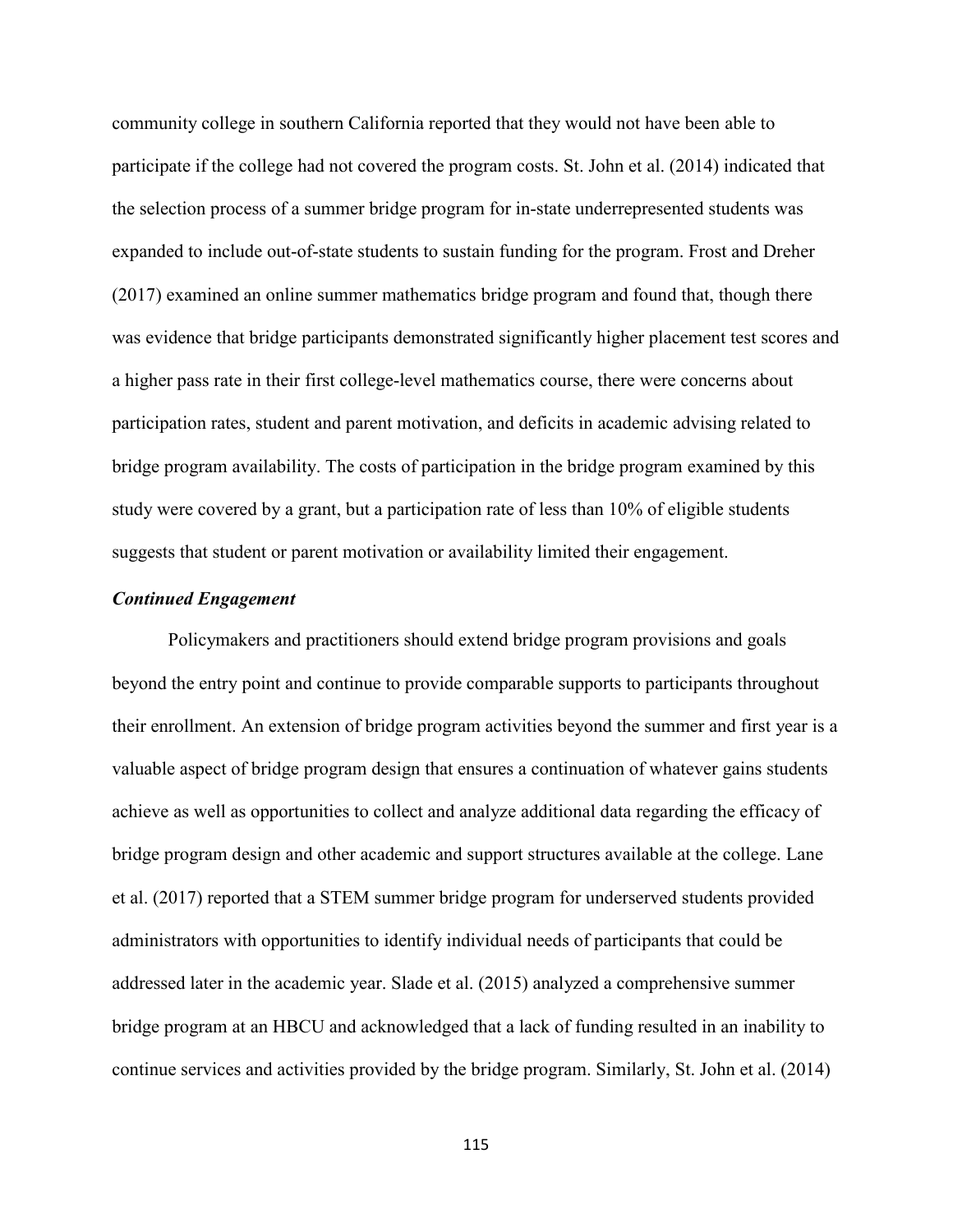analyzed a bridge program designed for engineering students and indicated that bridge program offerings are merely singular components of a comprehensive strategy to continuously support students. Cabrera et al. (2013) indicated that, though summer bridge program participation significantly predicted first-year GPA and retention, these findings could not be solely attributed to bridge program participation due to myriad academic and social support systems provided to bridge students throughout the academic year. Such research suggests that bridge programs can serve as gateways or supplementary provisions to ensure that students are consistently, continuously developed. Continued tracking and engagement of participants could extend the academic and social gains made by these students during the tenure of the bridge program.

# *Non-Academic Bridge Program Designs*

Policymakers should examine the utility of specialized non-academic bridge programs rather than broad curriculum-focused programs. Alternative forms of summer bridge programs intended to inculcate college and life skills might provide more benefits to at-risk student populations, including underrepresented, low-income, first-generation, and developmental-level students. Postsecondary integration is an important aspect of Tinto's theory of student departure, and bridge programs that assist students with the transition from prior communities to a college community would not necessarily focus on the rehabilitation or development of academic performance. Wilson and Lowry (2017) found that 23 academically underprepared Black or African American and Hispanic or Latino freshmen reported high rates of positive feedback regarding academic performance, self-confidence, course-scheduling, and active engagement following the completion of a summer bridge program. Similarly, Tomasko et al. (2016) recommended that college bridge programs should focus on multiple dimensions of the student rather than only academic coursework to improve rates of belongingness and social integration.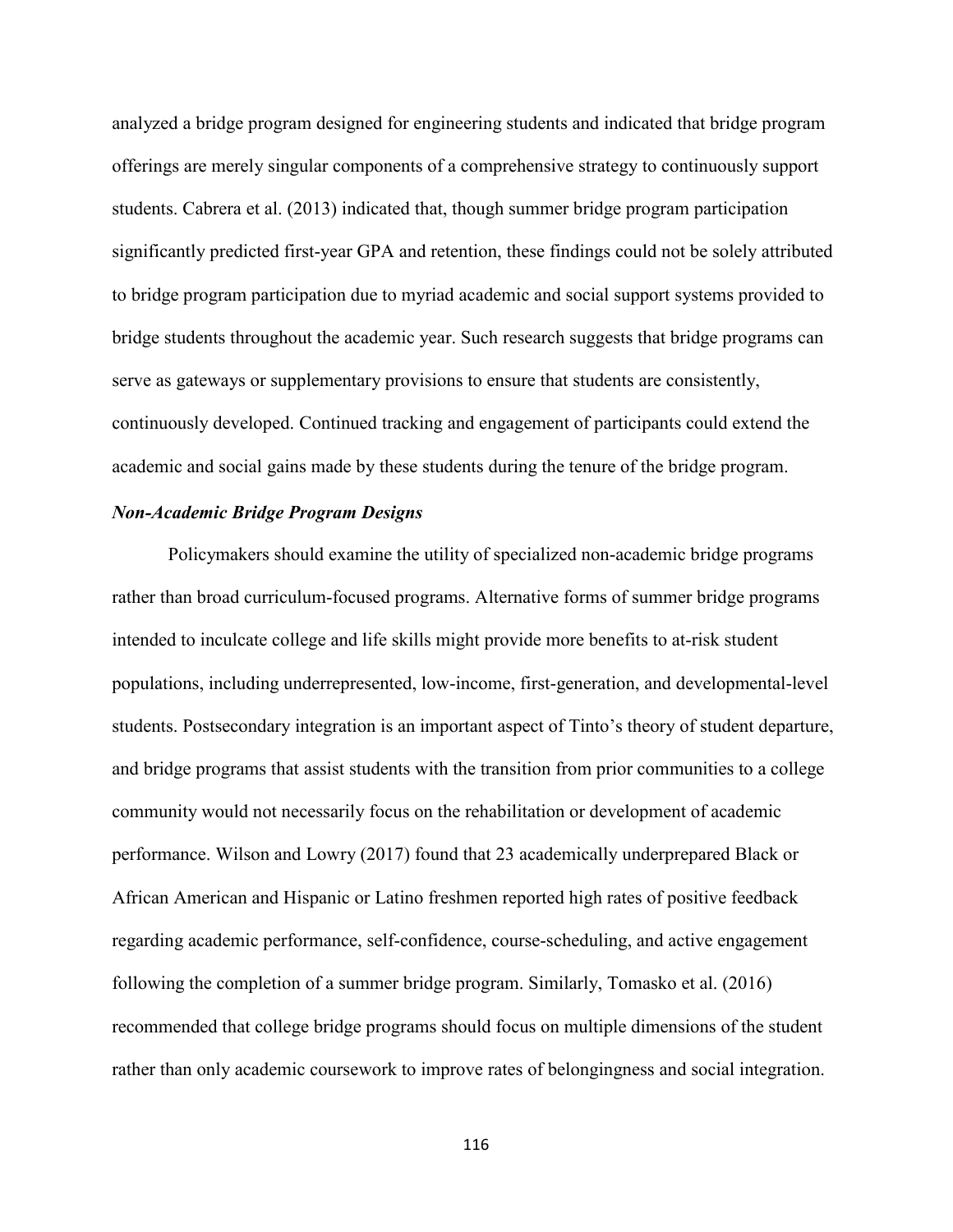Cooper et al. (2017) examined a two-week summer bridge program focused on active-learning biology content and found that bridge participants reported higher rates of learning gains from active learning exercises and a higher awareness of learning strategies when engaged in active learning in introductory biology coursework. Hoops and Kutrybala (2015) found that nontraditional summer bridge participants reported higher rates of self-reported gains in personal and affective growth compared to academic growth, and most participants attributed this growth to interactions with instructors rather than program content. Specialized bridge programs might produce various qualitative improvements in student engagement that are not necessarily measured in academic outputs.

## **Recommendations for Future Research**

#### *Focus on Target Populations*

Future evaluations of bridge program design and outcomes should focus on how specific, disaggregated populations benefit from targeted bridge programs. The research presented in this study indicated a need for increased granularity when analyzing subpopulations within a group of academically underprepared students. Rather than analyzing first-semester output from all students following the implementation of an academic-focused bridge program, researchers can examine the performance of students from low-performing high schools, first-generation students, or ESL students and their development of study skills or inculcation into the postsecondary environment. High-performing students from disadvantaged backgrounds might benefit from bridge programs that introduce them to college life, establish interactions and relationships with faculty, and connect them to college resources, all of which can strengthen integration and sustain enrollment.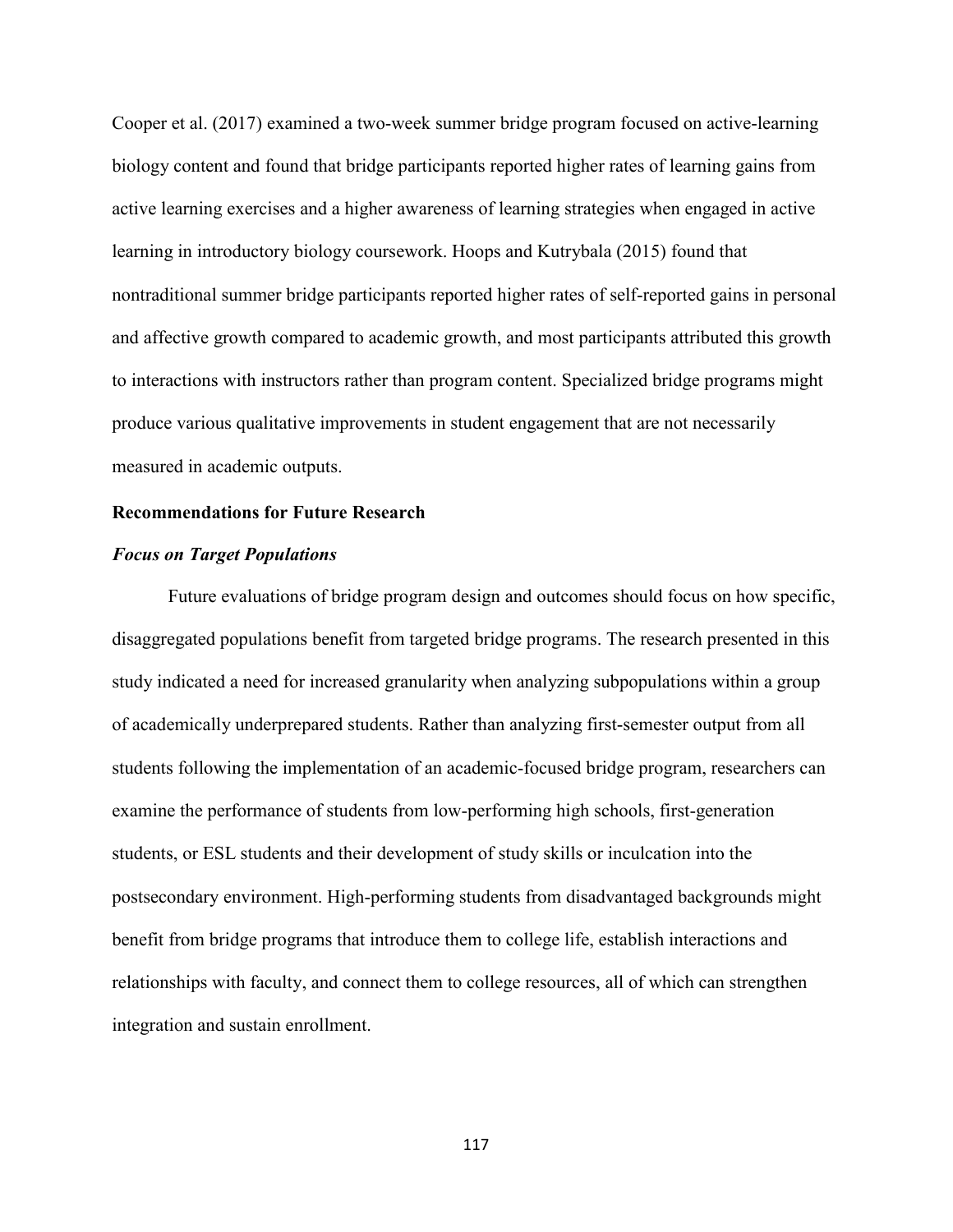## *Modality Comparison*

Evaluate open-ended online or hybrid bridge programming that is accessible to students throughout the summer following their graduation from high school to allow more students to participate. This study analyzed 206 bridge program participants and 206 non-bridge participants. However, there were 2,136 first-time freshmen in the control population from 2015 to 2019 who qualified to participate in this summer bridge program and did not enroll. With an increased availability of online programs, analysis within an online bridge program and between online and on-ground modalities would benefit future research to determine if different modalities are more effective at reaching students or more efficacious in producing measurable outcomes of participants.

#### *Qualitative Analysis*

Include surveys and qualitative analysis following bridge program completion when possible. Douglas and Attewell (2014a) recommend qualitative analysis to collect information about the lived experiences of bridge program participants to further explore the efficacy of these programs. Quantitative metrics that measure academic performance might fail to illustrate that bridge program participation assists students in avoiding counterfactual results in which they achieve lesser outcomes, such as lower persistence and matriculation rates. Qualitative analysis of surveys might yield indications that summer bridge programs provided students with selfconfidence, study skills, support networks, and advising that contributed to their academic performance in ways that are not reflected by statistically significant findings. Grace-Odeleye and Santiago (2019) critiqued some current bridge program research for a lack of analysis of non-intervention influences on students' resilience and persistence. Such results cannot be discerned from anonymized academic records.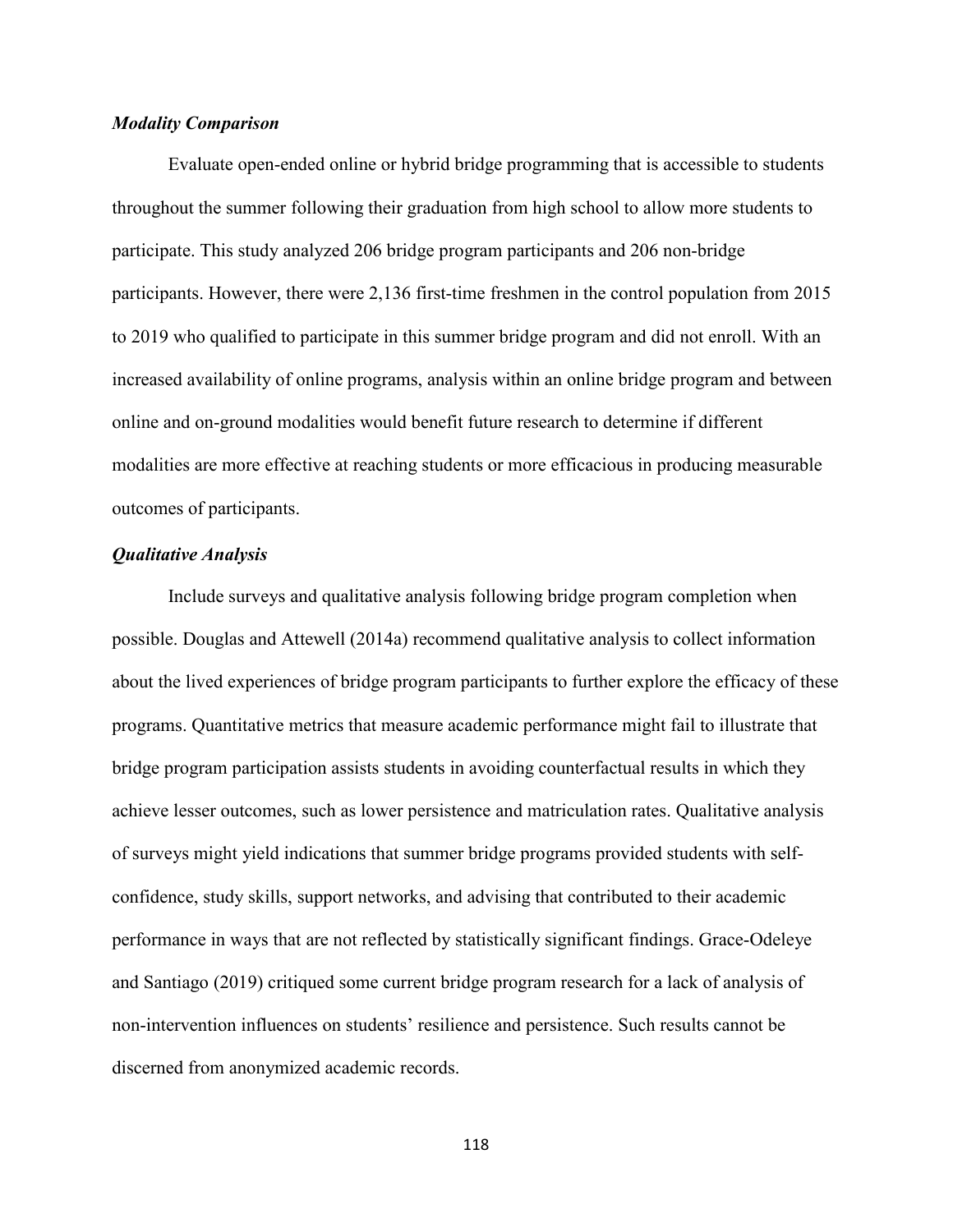## *Cost-Benefit Analysis*

Include program costs in future evaluation of summer bridge program efficacy. Regardless of the modality or content of bridge programs, the financial and human resource costs are important factors to consider in the examination of student outcomes. TN Achieves, agency that funded the bridge programs examined in this study, declined to share grant award amounts for this research. Future research should account for a cost-benefit analysis to determine if expenditures could be repurposed to comparably priced student interventions, such as tutoring, specialized advising, transportation, or other student activities. For example, Barnett et al. (2012) evaluated overall program costs and determined that bridge program participants at one of eight summer bridge programs in Texas would have needed to earn 3.8 additional college-level credits on average for the program to realize its overall costs and expenditures. An account of student perceptions resulting from qualitative analysis can help inform the sustainability of a bridge program when funding is a concern.

### *Sampling*

Perform matched sampling between bridge program participants and non-bridge participants rather than random sampling. The summer bridge population in this study was inadequate for some variations of sampling and analysis, but future research on larger bridge program interventions can control for the effects, if any, that bridge participation has on students. Power analyses indicated adequate sample sizes for the analysis in this study. However, a larger population would provide opportunities to closely match control and treatment samples and produce more refined data.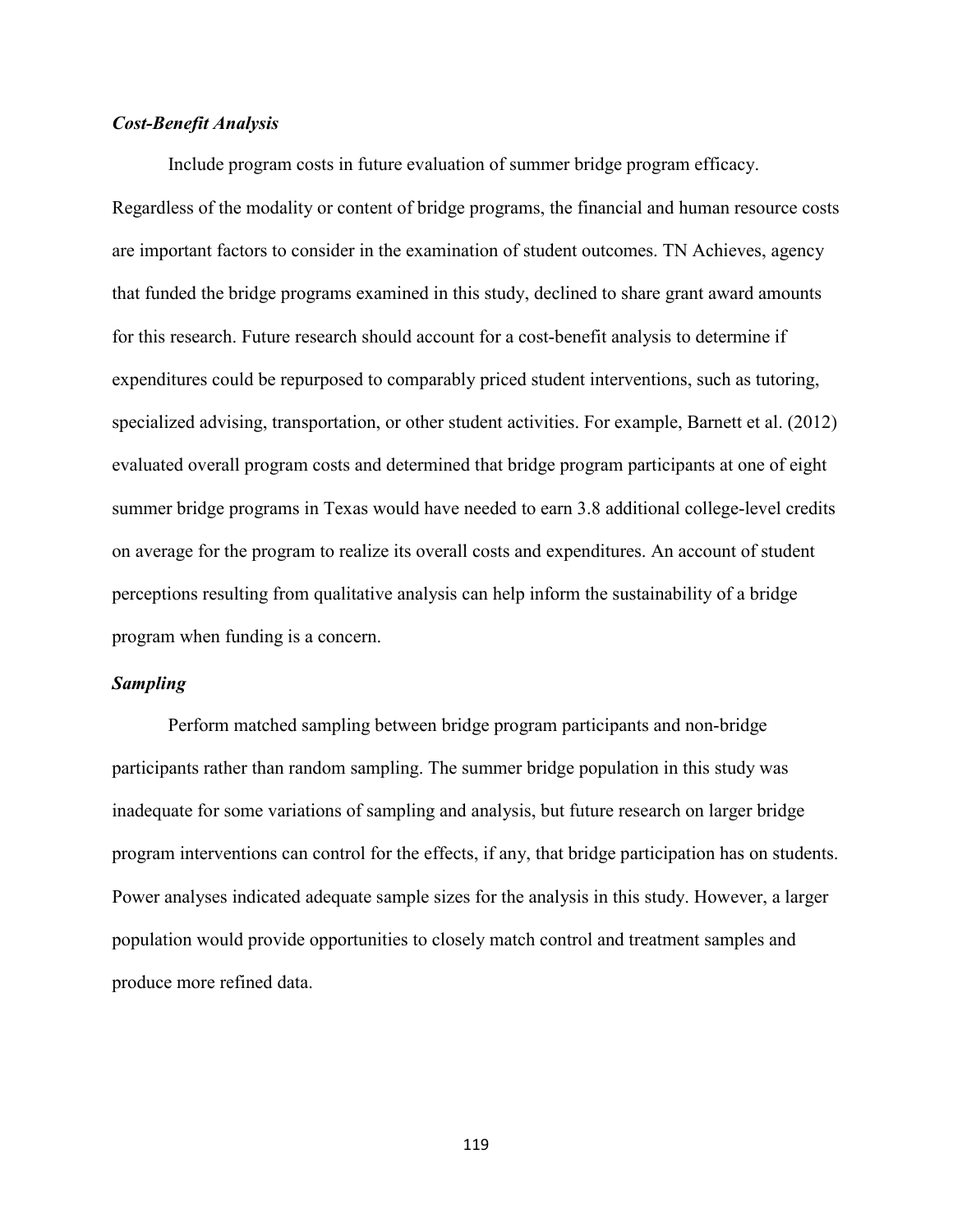## *Population Selection*

Expand or refine the standards of population selection. This study relied on data from bridge program participation that was contingent on academic deficits as defined by college placement test scores. More open-ended bridge programs can yield participants and non-bridge participants whose inclusion in analysis might be based on high school grade point average, ACT or SAT scores, or other secondary school performance metrics. As suggested by Scott-Clayton and Rodriguez (2015), placement test scores might fail to sufficiently delineate between students in need of academic remediation because such tests fail to capture variations that exist at the thresholds of academic preparedness and unpreparedness. Alternative measures of college readiness might provide a more useful baseline in future examinations of bridge participant outcomes and program utility.

### *Additional Non-Bridge Influences*

Analysis of other interventions and programmatic offerings should be included in more comprehensive studies of summer bridge program efficacy. Student support services, advising, tutoring, and financial aid provisions are institutional opportunities that might enhance or detract from summer bridge programs. Similarly, Douglas and Attewell (2014a) recommend that future research consider the quality of bridge program instruction and the structure of placement testing and remedial coursework. Future research might identify efforts at remediation and other forms of academic support which confound summer bridge program progress. Alternatively, other analyses might identify non-academic support that extends the immediate benefits of bridge program participation. Only expanded, holistic research beyond the scope of this study can account for these other factors.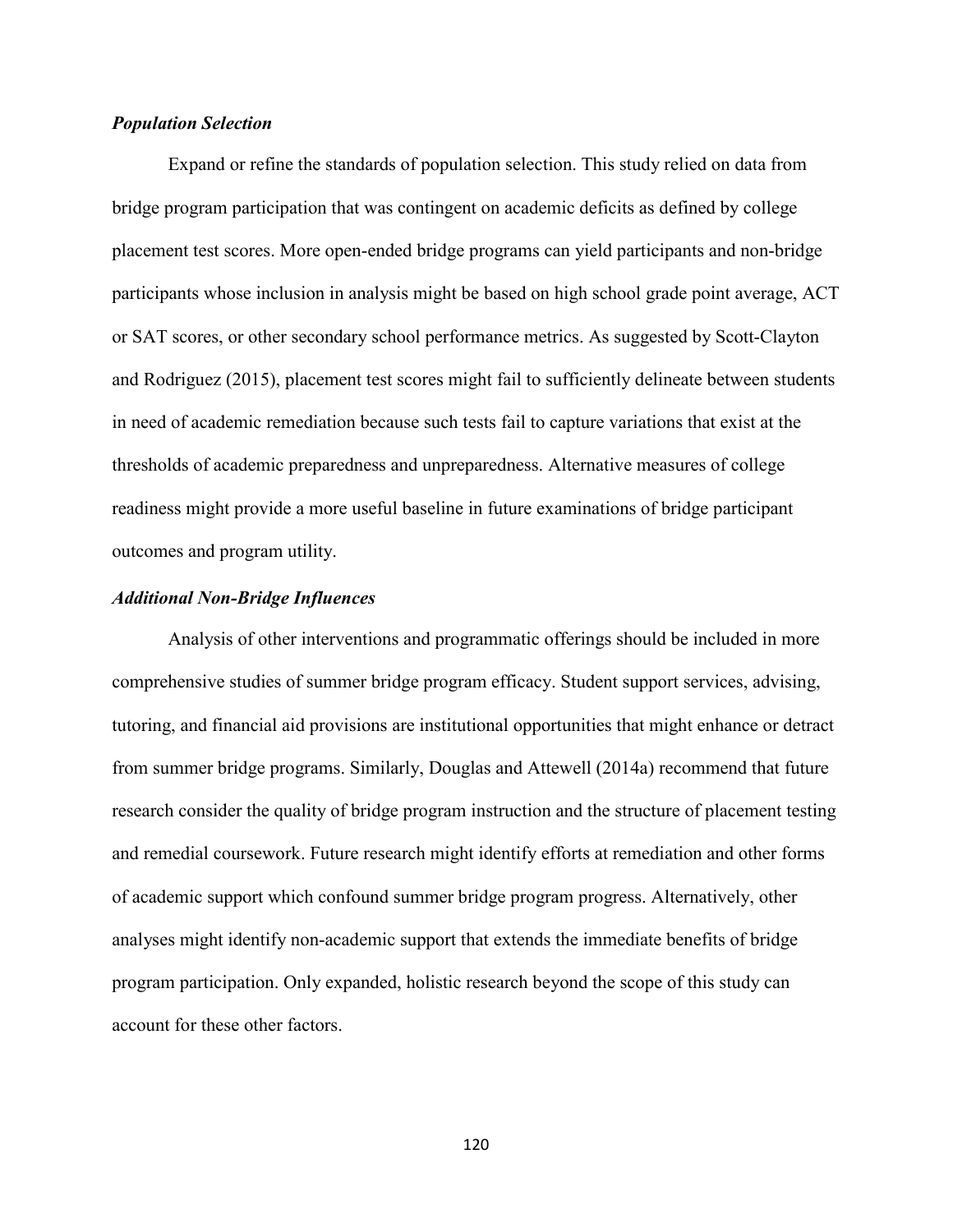## *Additional Outcomes*

Analyze academic outcomes from future semesters and evaluate additional types of academic outcomes and data. This study was confined to the examination of first-semester or first-year academic outcomes, including fall-to-fall persistence, to evaluate the immediate effects that summer bridge program participation would have on academically underprepared students. Douglas and Attewell (2014a) noted that research from Barnet et al. (2012) and Wathington et al. (2011) did not examine data beyond the first two years of bridge participants' enrollment. Though extended studies would vary based on the length of the terminal degree program at study sites, such analysis might yield long-term gains in persistence and degree completion for bridge program participants. Additional data, such as academic performance data from future semesters, financial aid retention, transfer rates, graduation rates, and participation in student activities and organizations, might provide a more comprehensive evaluation of the efficacy of similar summer bridge programs.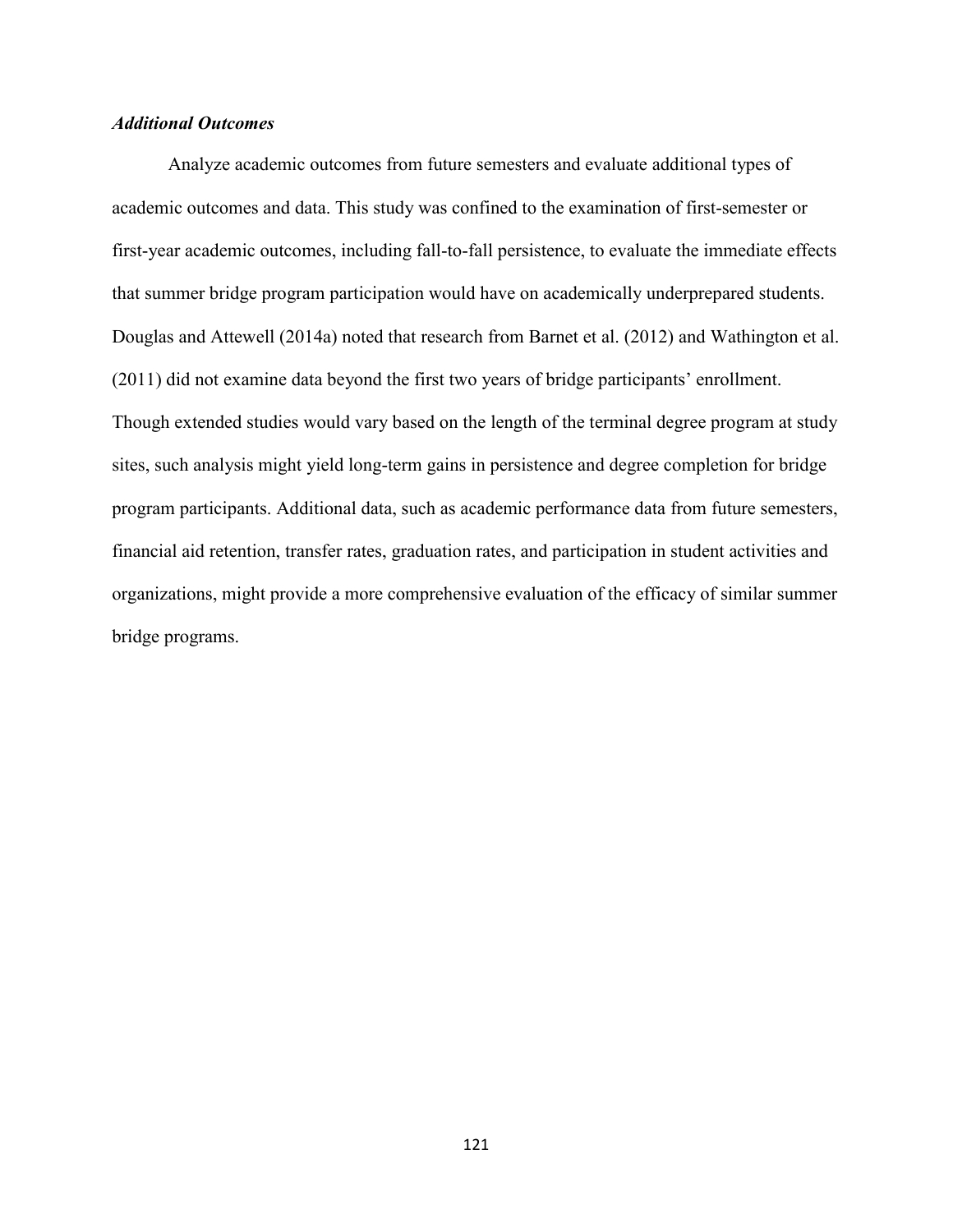#### **References**

- Adams, C. J. (2015). Tenn. free tuition program moves focus to college retention. *Education Week, 35*(14).
- American Association of Community Colleges (2022). *Fast facts 2022*. Retrieved from https://www.aacc.nche.edu/wp-content/uploads/2022/02/AACC\_2022\_Fact\_Sheet.pdf
- Andrade, M. S., Miller, R. M., McArthur, D., & Ogden, M. (2020). The impact of learning on student persistence in higher education. *Journal of College Student Retention: Research, Theory and Practice, 0*(0), 1-21. https://doi.org/10.1177/1521025120915576
- Arendale, D. R., & Lee, N. L. (2018). Bridge programs. In R. F. Flippo & T. W. Bean (Eds.) *Handbook of college reading and study strategy research* (3rd ed., pp. 281-292). Routledge.
- Astin, A. W. (1985). Involvement: The cornerstone of excellence. *Change, 17*(4), 34-39.
- Astin, A. W. (1999). Student involvement: A developmental theory for higher education. *Journal of College Student Development, 40*(5), 518-529.
- Baime, D., & Baum, S. (2016). *Community colleges: Multiple missions, diverse student bodies, and a range of policy solutions.* Washington, DC: Urban Institute.
- Barnett, E. A., Bork, R. H., Mayer, A. K., Pretlow, J., Wathington, H. D., Weiss, M. J., Weissman, E., Teres, J., & Zeidenberg, M. (2012). *Bridging the gap: An impact study of eight developmental summer bridge programs in Texas*. (NCPR). 1-90.
- Barnett, E. A., & Reddy, V. (2017). *College placement strategies: Evolving considerations and practices*. Center for the Analysis of Postsecondary Readiness. https://ccrc.tc.columbia.edu/media/k2/attachments/college-placement-strategiesevolving-considerations-practices.pdf

Belfield, C. R., & Bailey, T. (2011). The benefits of attending community college: A review of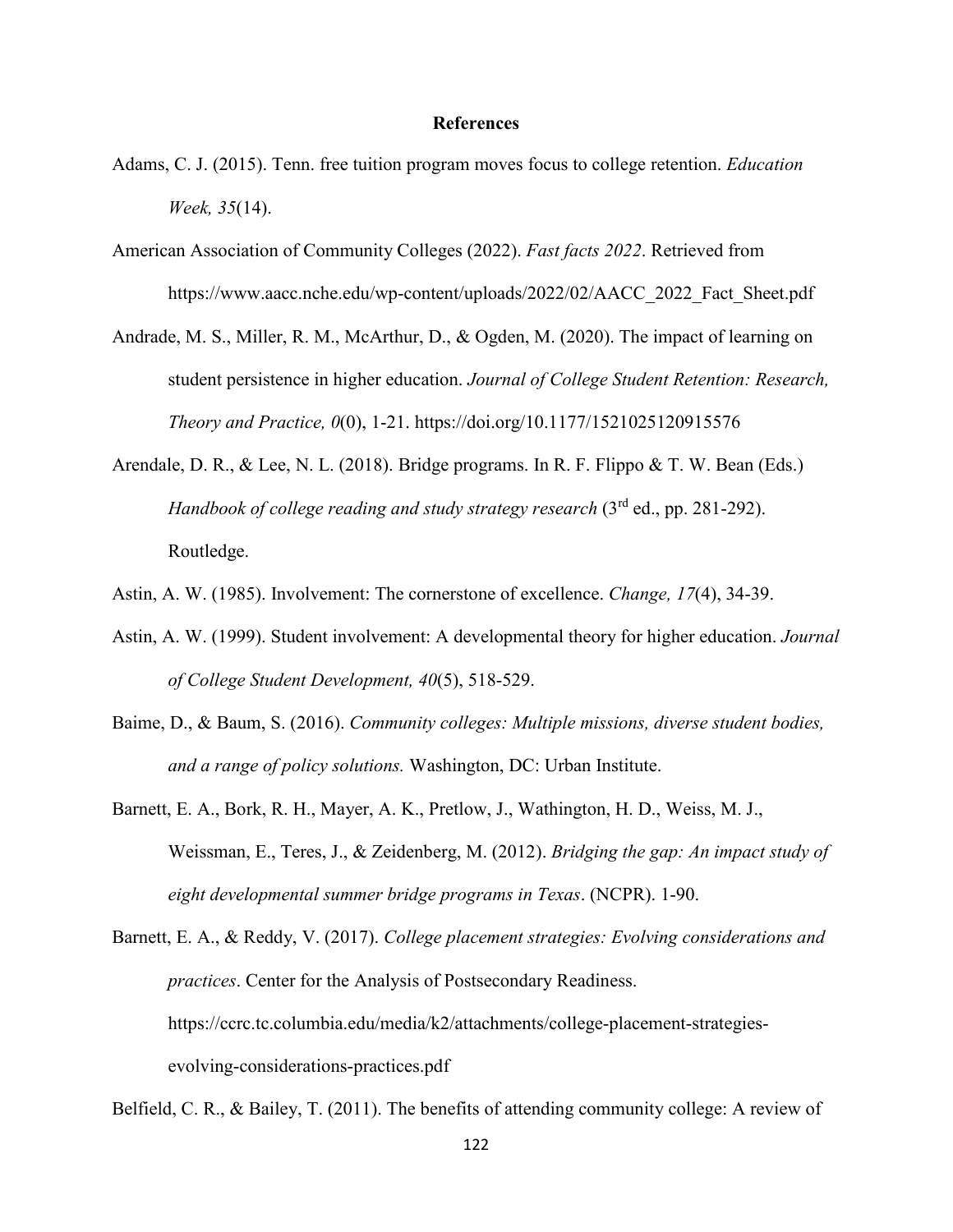the evidence. *Community College Review, 39*(1), 46-68. https://doi.org/10.1177/0091552110395575

- Berg, G. A. (2016). *Low-income students and the perpetuation of inequality: Higher education in America*. Routledge.
- Bir, B., & Myrick, M. (2015). Summer bridge's effects on college student success. *Journal of Developmental Education, 39*(1), 22-30.
- Boatman, A., & Long, B. T. (2018). Does remediation work for all students? How the effects of postsecondary remedial and developmental courses vary by level of academic preparation. *Educational Evaluation and Policy Analysis, 40*(1), 29-58. https://doi.org/10.3102/0162373717715708
- Bok, D. (2013). *Higher education in America.* Princeton University Press.
- Bottoms, G., & Sundell, K. (2017). *Valuing both Cs in college- and career-readiness accountability systems.* Southern Regional Education Board. https://www.sreb.org/sites/main/files/file-

attachments/17v18 valuing both cs 1.pdf?1510757298

- Bradford, B. C., Beier, M. E., & Oswald, F. L. (2021). A meta-analysis of university STEM summer bridge program effectiveness. *CBE – Life Sciences Education, 20*(21), 1-14. https://doi.org/10.1187/cbe.20-03-0046
- Bransberger, P., & Michelau, D. K. (2016). *Knocking at the college door: Projections of high school graduates, 9th edition*. Western Interstate Commission for Higher Education.
- Braxton, J. M. (2019). *Leaving college: Rethinking the causes and cures of student attrition by Vincent Tinto (review)*. Journal of College Student Development, 60(1), 129-134. https://doi.org/10.1353/csd.2019.0012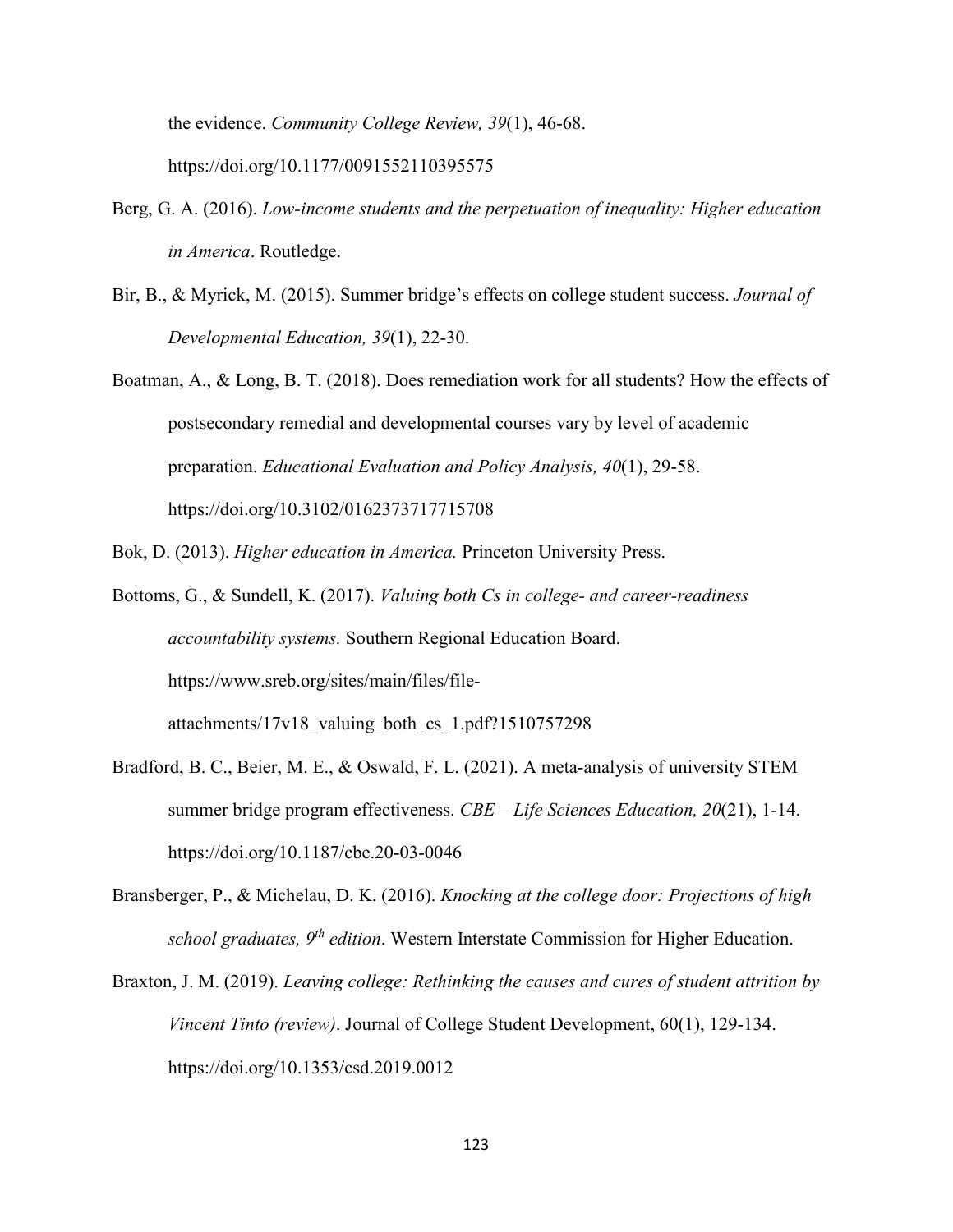- Braxton, J. M., Doyle, W. R., Hartley III, H. V., Hirschy, A. S., Jones, W. A., & McLendon, M. K. (2014). *Rethinking college student retention.* Jossey-Bass.
- Brewer, E. W., & Kuhn, J. (2010). *Encyclopedia of research design* (N. J. Salkind, Ed.). SAGE Publications. https://dx.doi.org/10.4135/9781412961288
- Cabrera, N. L., Miner, D. D., & Milem, J. F. (2013). Can a summer bridge program impact firstyear persistence and performance: A case study of the New Start Summer Program. *Research in Higher Education, 54*(5), 481-498. https://doi.org/10.1007/s11162-013- 9286-7
- Cancado, L., Reisel, J. R., & Walker, C. M. (2018). Impacts of a summer bridge program in engineering on student retention and graduation. *Journal of STEM Education, 19*(2), 26- 31.
- Carnevale, A., Smith, N., & Strohl, J. (2013). The road to recovery. *Community College Journal, 84*(3), 26-29.
- Carnevale, A. P., Jayasundera, T., & Gulish, A. (2016). *America's divided recovery: College haves and have-nots.* Georgetown Center on Education and the Workforce. https://cew.georgetown.edu/wp-content/uploads/Americas-Divided-Recovery-web.pdf
- Carnevale, A. P., Garcia, T. I., Ridley, N., & Quinn, M. C. (2020). *The overlooked value of certificates and associate's degrees: What students need to know before they go to college.* Georgetown Center on Education and the Workforce. https://1gyhoq479ufd3yna29x7ubjn-wpengine.netdna-ssl.com/wp-content/uploads/CEW-SubBA.pdf

Carruthers, C. K., & Fox, W. F. (2016). Aid for all: College coaching, financial aid, and post-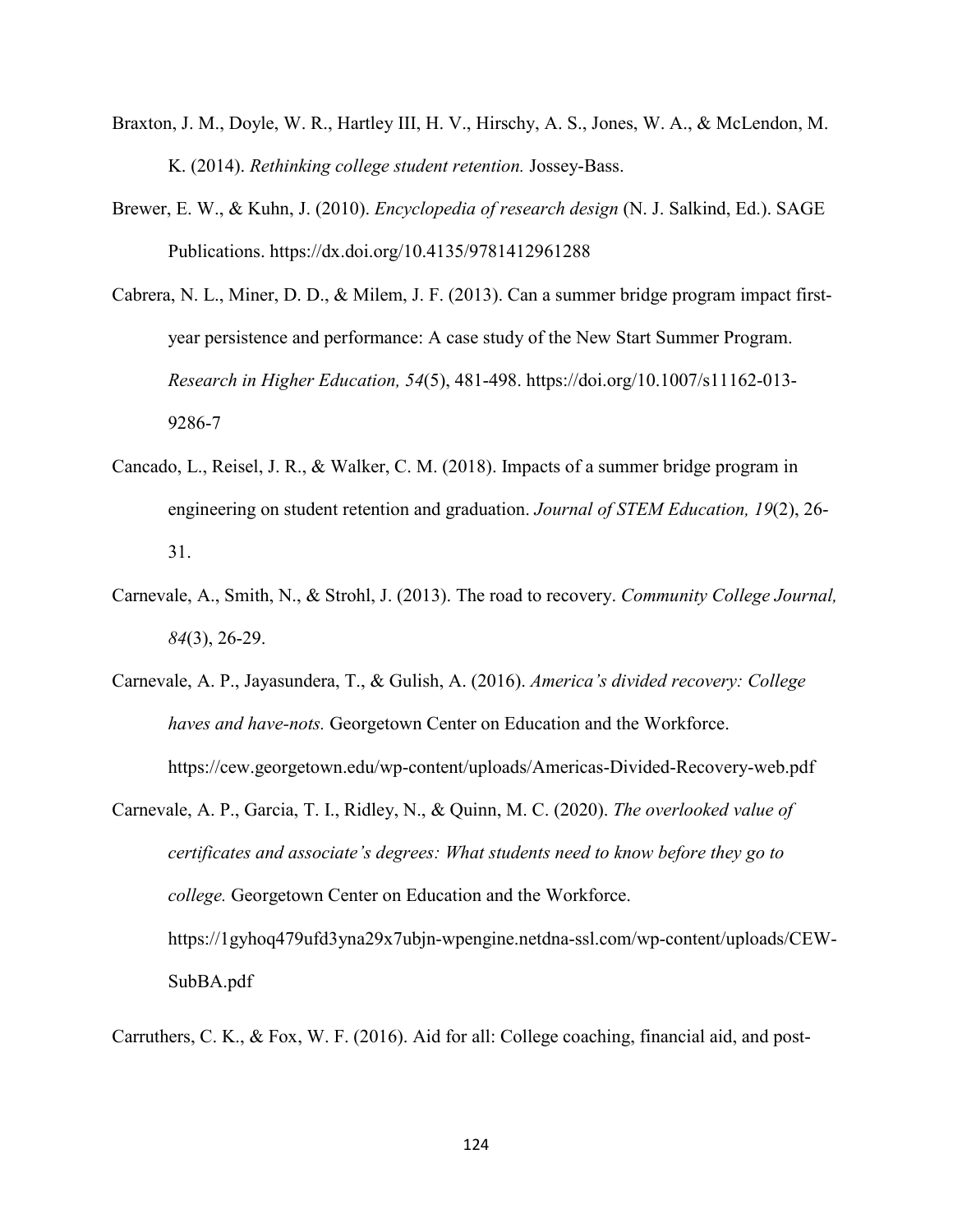secondary persistence in Tennessee. *Economics of Education Review 51*, 97-112. https://doi.org/10.1016/j.econedurev.2015.06.001

- Cataldi, E. F., Bennett, C. T., & Chen, X. (2018). First-generation students: College access, persistence, and postbachelor's outcomes. National Center for Education Statistics, NCES 2018-421. https://nces.ed.gov/pubs2018/2018421.pdf
- Chan, R. Y. (2016). Understanding the purpose of higher education: An analysis of the economic and social benefits for completing a college degree. *Journal of Education Policy, Planning and Administration, 6*(5), 1-41.
- Chen, R., & St. John, E. P. (2011). State financial policies and college student persistence: A national study. *The Journal of Higher Education, 82*(5), 629-660.
- Chen, X., & Simone, S. (2016). *Remedial Coursetaking at U.S. Public 2- and 4-Year Institutions: Scope, Experiences, and Outcomes* (NCES 2016-405). U.S. Department of Education. National Center for Education Statistics. https://nces.ed.gov/pubs2016/2016405.pdf
- Cheng, H. G., & Phillips, M. R. (2014). Secondary analysis of existing data: Opportunities and implementation. *Shanghai Archives of Psychiatry, 26*(6), 371-375. https://dx.doi.org/10.11919/j.issn.1002-0829.214171
- Chetty, R., Hendren, N., Kline, P., & Saez, E. (2014). Where is the land of opportunity? The geography of intergenerational mobility in the United States. *The Quarterly Journal of Economics, 129*(4), *1553-1623.* https://doi.org/10.1093/qje/qju022

Chingos, M. M., Griffiths, R. J., & Mulhern, C. (2017). Can low-cost online summer math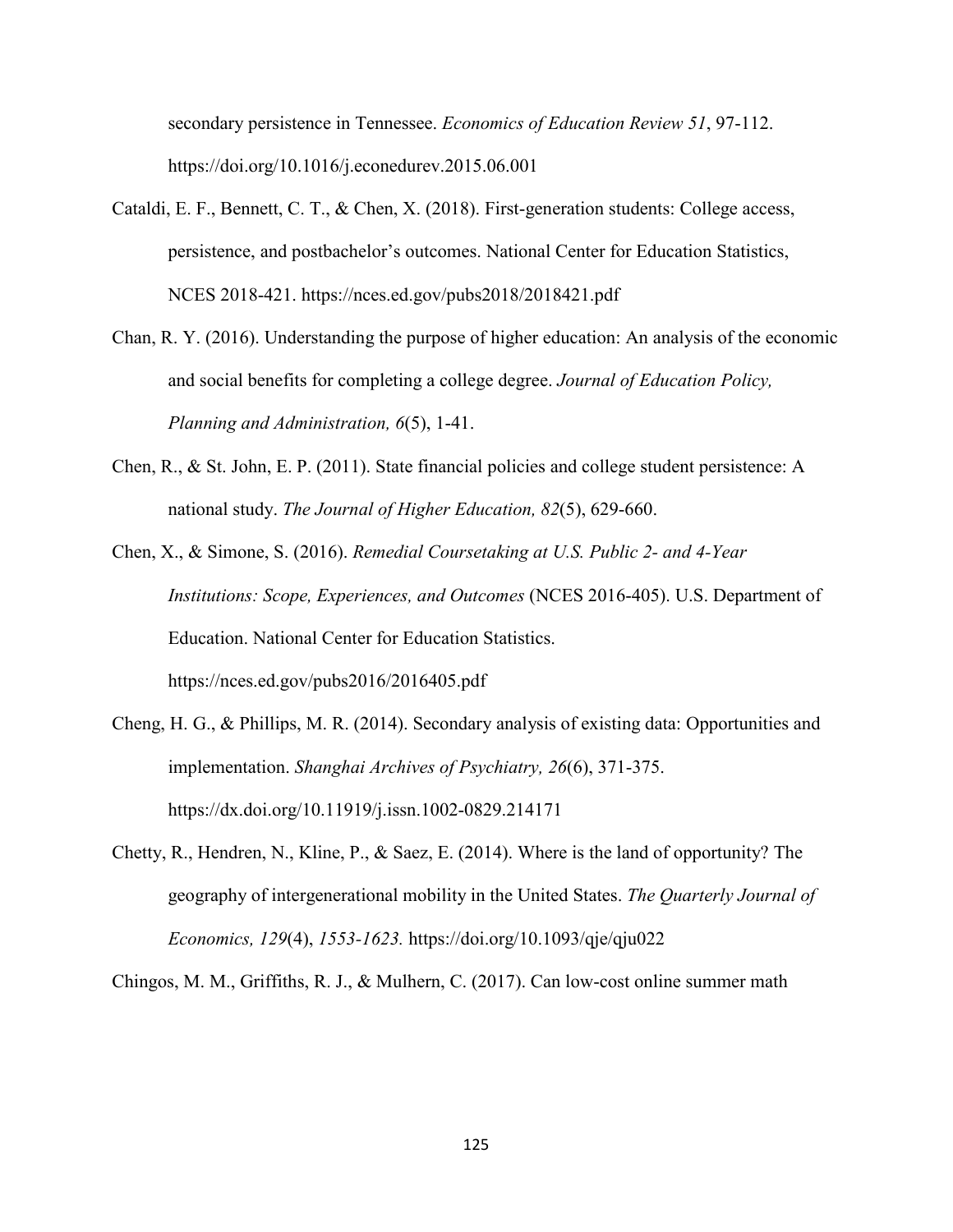programs improve student preparation for college-level math? Evidence from randomized experiments at three universities. *Journal of Research on Educational Effectiveness, 10*(4), 794-816.

- Cohen, A. M., Brawer, F. B., & Kisker, C. B. (2014). *The American community college*. Jossey-Bass.
- Complete College America (n.d.) Corequisite remediation: Spanning the completion divide. http://completecollege.org/spanningthedivide/#far-too-many-students-start-inremediation
- Cooper, K. M., Ashley, M., & Brownell, S. E. (2017). A bridge to active learning: A summer bridge program helps students maximize their active-learning experiences and the activelearning experiences of others. *CBE Life Sciences Education, 16*(1), 1-14. https://doi.org/10.1187/cbe.16-05-0161
- Cullinan, D., Barnett, E., Kopko, E., Lopez, A., & Morton, T. (2019). *Expanding access to college-level courses: Early findings from an experimental study of multiple measures assessment and placement*. Community College Research Center. https://files.eric.ed.gov/fulltext/ED602455.pdf
- Cunningham, M. (2019). From "breaking away" to bridging between worlds: First-generation students' work to stay integrated in home communities. In T. Hicks, D. M. Butler, & M. Myrick (Eds.), *First-generation college student research studies* (pp. 1-20). Hamilton Books.
- Dadgar, M., & Weiss, M. J. (2012). *Labor market returns to sub-baccalaureate credentials: How much does a community college degree or certificate pay?* Community College Research Center Working Paper No. 45, 1-41. https://files.eric.ed.gov/fulltext/ED533520.pdf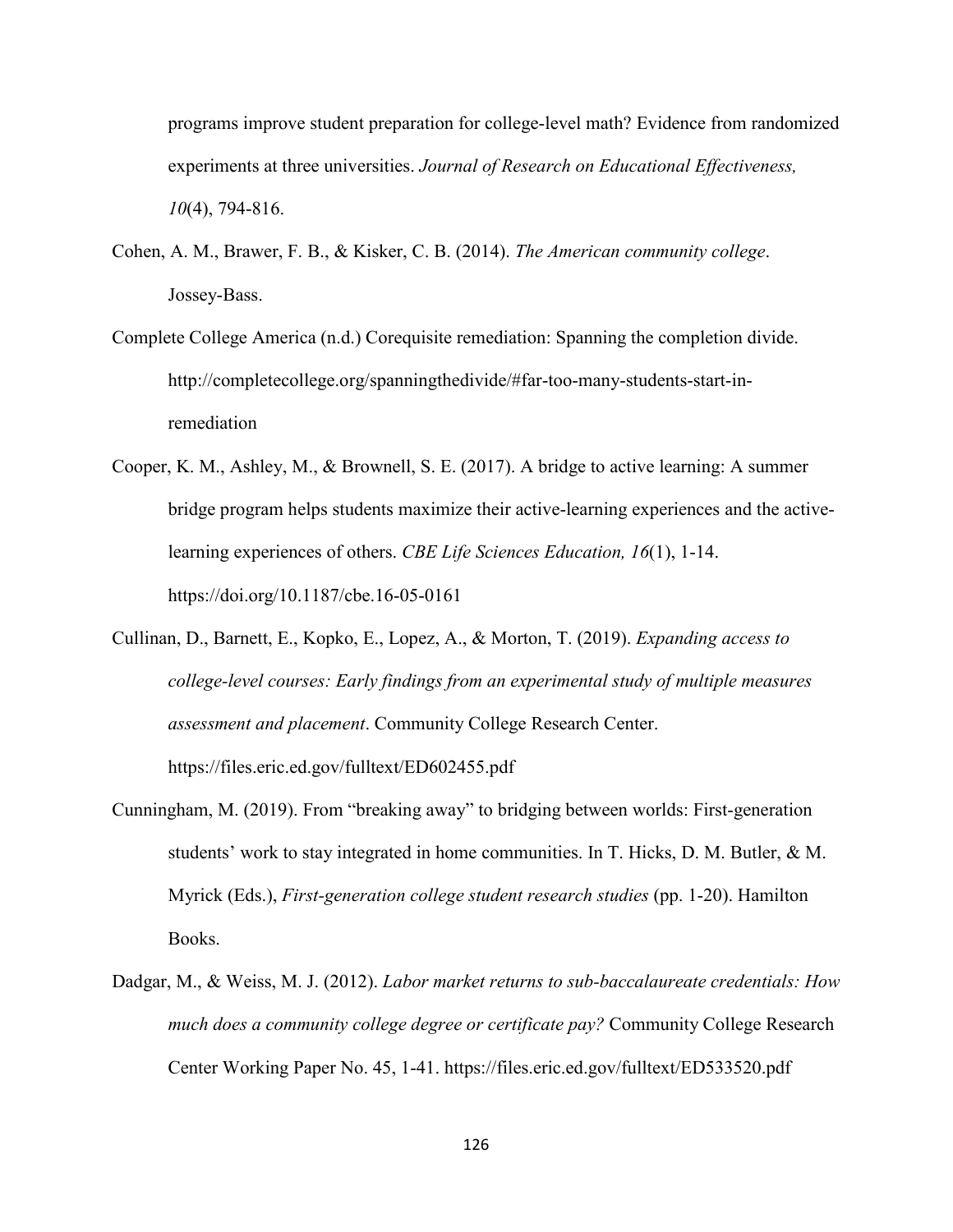- Dougherty, K. J., Jones, S. M., Lahr, H., Natow, R. S., Pheatt, L., & Reddy, V. (2014). *Performance funding for higher education.* Johns Hopkins University Press.
- Douglas, D., & Attewell, P. (2014a). The bridge and the troll underneath: Summer bridge programs and degree completion. *American Journal of Education, 121*, 87-109. https://doi.org/10.1086/677959
- Douglas, D., & Attewell, P. (2014b, September 4-6). *Increasing the academic momentum of community college students* [Conference presentation abstract]. Fall 2014 conference of the Society for Research on Educational Effectiveness, Washington D.C., United States. https://www.sree.org/assets/conferences/2014f/program.pdf
- Edgecombe, N., & Bickerstaff, S. (2018). Addressing academic underpreparedness in service of college completion. *Texas Education Review, 6*(1), 75-83. doi:10.15781/T27941B74
- Espinosa, L. L., Turk, J. M., Taylor, M., & Chessman, H. M. (2019). *Race and ethnicity in higher education: A status report*. American Council on Education. https://vtechworks.lib.vt.edu/bitstream/handle/10919/89187/RaceEthnicityHighEducation .pdf?sequence=1&isAllowed=y
- Estrada, M., Burnett, M., Campbell, A. G., Campbell, P. B., Denetclaw, W. F., Gutierrez, C. G., Hurtado, S., John, G. H., Matsui, J., McGee, R., Okpodu, C. M., Robinson, T. J., Summers, M. F., Werner-Washburne, M., & Zavala, M. (2016). Improving underrepresented minority student persistence in STEM. *CBE Life Sciences Education, 15*(5), 1-10. https://doi.org/10.1187/cbe.16-01-0038
- Evans, B. J., & Nguyen, T. D. (2019). Monetary substitution of loans, earnings, and need-based aid in postsecondary education: The impact of Pell Grant eligibility. *Economics of Education Review, 70*, 1-19. https://doi.org/10.1016/j.econedurev.2019.02.004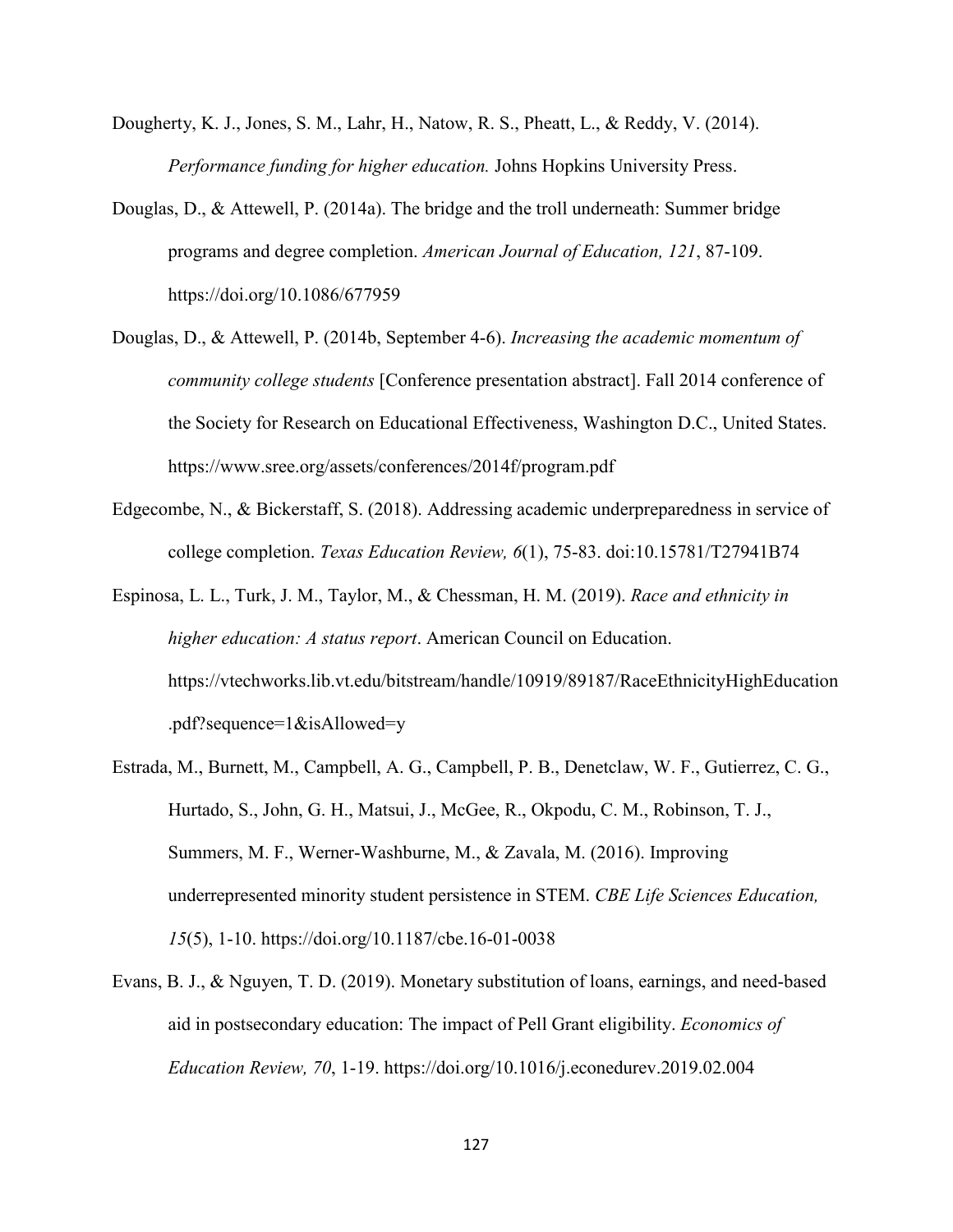Fain, P. (2015, June 18). *Finding a new compass*. Inside Higher Ed. https://www.insidehighered.com/news/2015/06/18/act-drops-popular-compassplacement-test-acknowledging-its-predictive-limits

- Fairweather, J. S., & Hodges, J. P. (2006). *Higher education and the new economy*. The Education Policy Center at Michigan State University. https://files.eric.ed.gov/fulltext/ED498601.pdf
- French, A. (2017). Toward a new conceptual model: Integrating the social change model of leadership development into Tinto's model of student persistence. *Journal of Leadership Education, 16*(3), 97-117. https://doi.org/10.12806/V16/I3/T4
- Frost, J. L., & Dreher, J. P. (2017). Impact of online summer mathematics bridge program on placement scores and pass rates. *Universal Journal of Educational Research, 5*(6), 1039- 1044. https://doi.org/10.13189/ujer.2017.050617
- Gansemer-Topf, A. M., Kollasch, A., & Sun, J. (2017). A house divided? Examining persistence for on-campus STEM and non-STEM students. *Journal of College Student Retention: Research, Theory & Practice, 19*(2), 199-223.

https://doi.org/10.1177/1521025115611671

- Garcia, L. D., & Paz, C. C. (2009). Evaluation of summer bridge programs. *About Campus, 14*(4), 30-32.
- Gasiewski, J. A., Eagan, M. K., Garcia, G. A., Hurtado, S., & Chang, M. J. (2012). From gatekeeping to engagement: A multicontextual, mixed method student of student academic engagement in introductory STEM courses. *Research in Higher Education, 53*, 229-261. https://doi.org/10.1007/s11162-011-9247-y

Geiser, S. (2015). The growing correlation between race and SAT scores: New findings from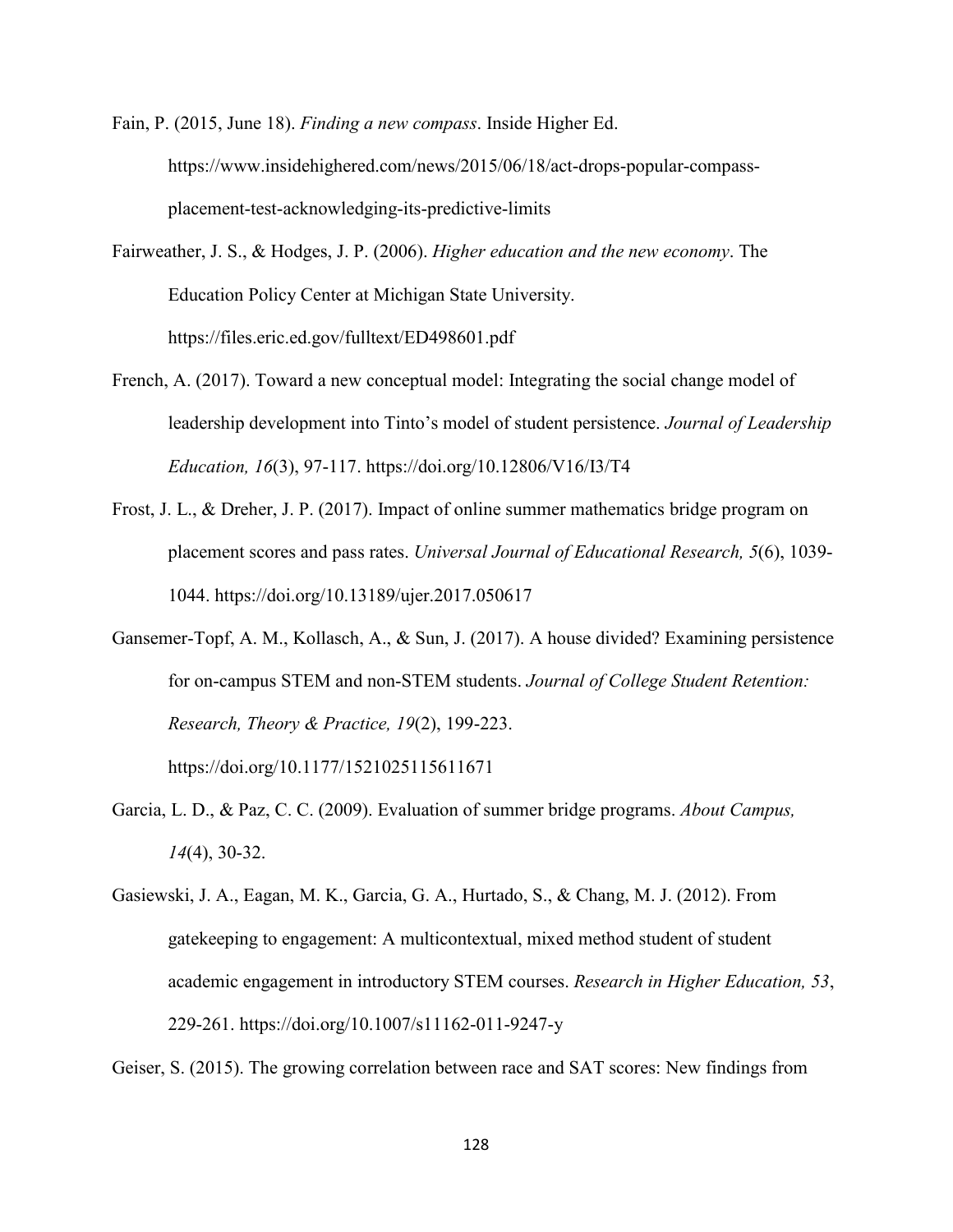California. *Center for Studies in Higher Education Research and Occasional Paper Series, 10*(15), 1-43.

- Gershenfeld, S., Hood, D. W., & Zhan, M. (2016). The role of first-semester GPA in predicting graduation rates of underrepresented students. *Journal of College Retention: Research, Theory, & Practice, 17*(4), 469-488. https://doi.org/10.1177/1521025115579251
- Giani, M. S., Attewell, P., & Walling, D. (2019). The value of an incomplete degree: Heterogeneity in the labor market benefits of college non-completion. *The Journal of Higher Education, 90,* 1-26. https://doi.org/10.1080/00221546.2019.1653122
- Goldrick-Rab, S., Richardson, J., & Hernandez, A. (2017). *Hungry and homeless in college: Results from a national study of basic needs insecurity in higher education*. Association of Community College Trustees. https://hope4college.com/wpcontent/uploads/2018/09/Hungry-and-Homeless-in-College-Report.pdf
- Grace-Odeleye, B., & Santiago, J. (2019). A review of some diverse models of summer bridge programs for first-generation and at-risk college students. *Administrative Issues Journal, 9*(1), 35-47. https://doi.org/10.5929/9.1.2
- Grawe, N. D. (2018). *Demographics and the demand for higher education*. Johns Hopkins University Press.
- Greer, C., Chi, C., & Hylton-Patterson, N. (2020). An empirical evaluation of a summer bridge program on college graduation at a small liberal arts college. *Journal of College Student Retention: Research, Theory, & Practice, 0*(0), 1-15.

https://doi.org/10.1177/1521025120960035

Gurukkal, R. (2020). Will COVID 19 turn higher education into another mode? *Higher Education for the Future, 7*(2), 89-96. https://doi.org/10.1177%2F2347631120931606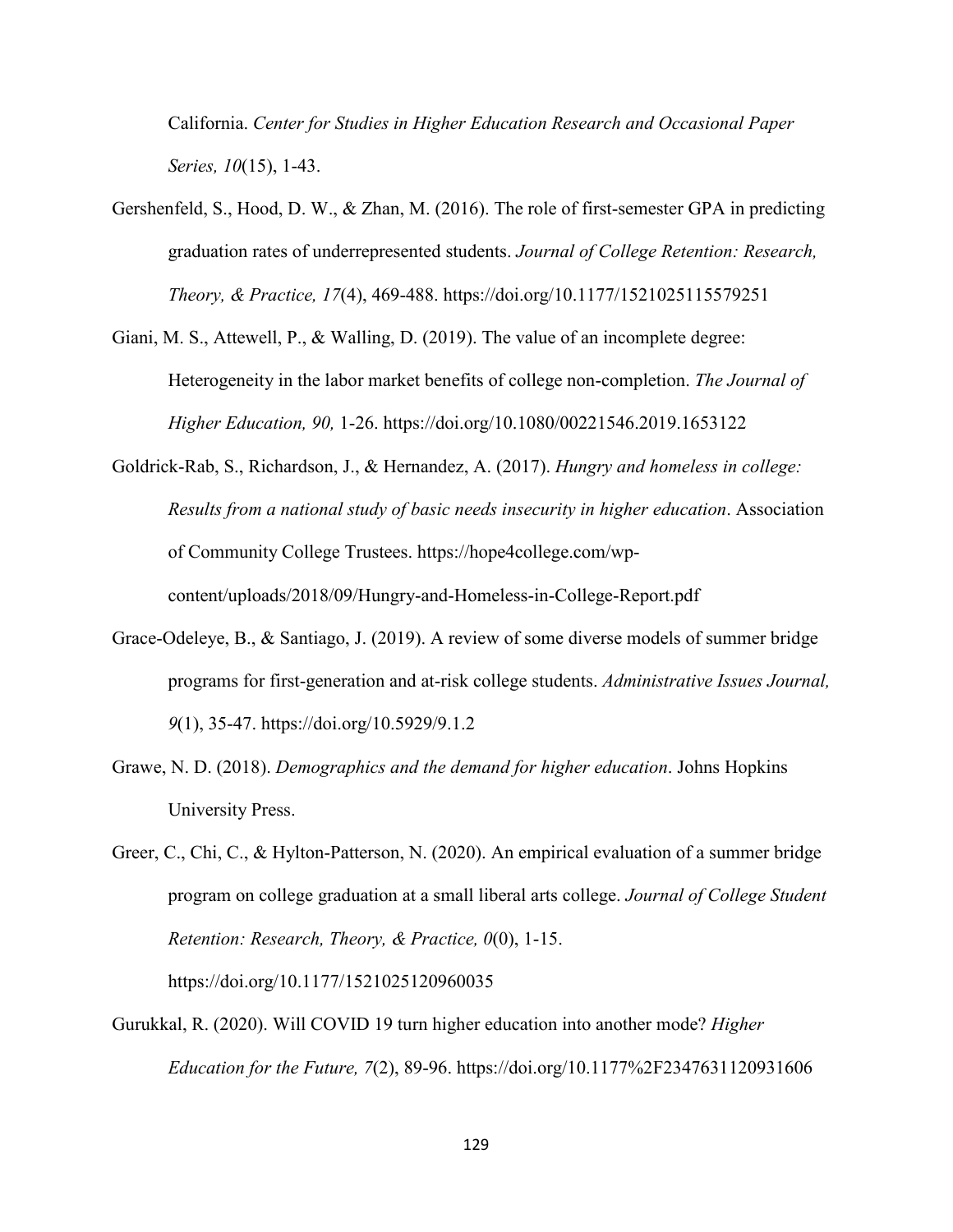- Hemelt, S. W., & Marcotte, D. E. (2016). The changing landscape of tuition and enrollment in American public higher education. *Russell Sage Foundation Journal of the Social Sciences, 2*(1), 42-68. https://doi.org/10.7758/RSF.2016.2.1.03
- Hlinka, K. R. (2017). Tailoring retention theories to meet the needs of rural Appalachian community college students. *Community College Review, 45*(2), 144-164. https://doi.org/10.1177/0091552116686403
- Holcomb-McCoy, C. (2010). Involving low-income parents and parents of color in college readiness activities: An exploratory study. *Professional School Counseling, 14*(1), 115- 124.
- Hoops, L. D., & Kutrybala, L. (2015). The impact of a summer bridge program on nontraditional student development: Teacher care matters. *Community College Journal of Research and Practice, 39*(11), 1039-1051. https://doi.org/10.1080/10668926.2014.933456
- Hu, S., Park, T. J., Woods, C. S., Tandberg, D. A., Richard, K., Hankerson, D. (2016). *Investigating developmental and college-level course enrollment and passing before and after Florida's developmental education reform*. (REL 2017–203). U.S. Department of Education, Institute of Education Sciences, National Center for Education Evaluation and Regional Assistance, Regional Educational Laboratory Southeast. http://ies.ed.gov/ncee/edlabs.
- Jones, T., & Berger, K. (2018). *A promise fulfilled: A framework for equitable free college programs.* The Education Trust. https://edtrust.org/wp-content/uploads/2014/09/A-Promise-Fulfilled-A-Framework-for-Equitable-Free-College-Programs-9.6-18.pdf

Kallison Jr., J. M., & Stader, D. L. (2012). Effectiveness of summer bridge programs in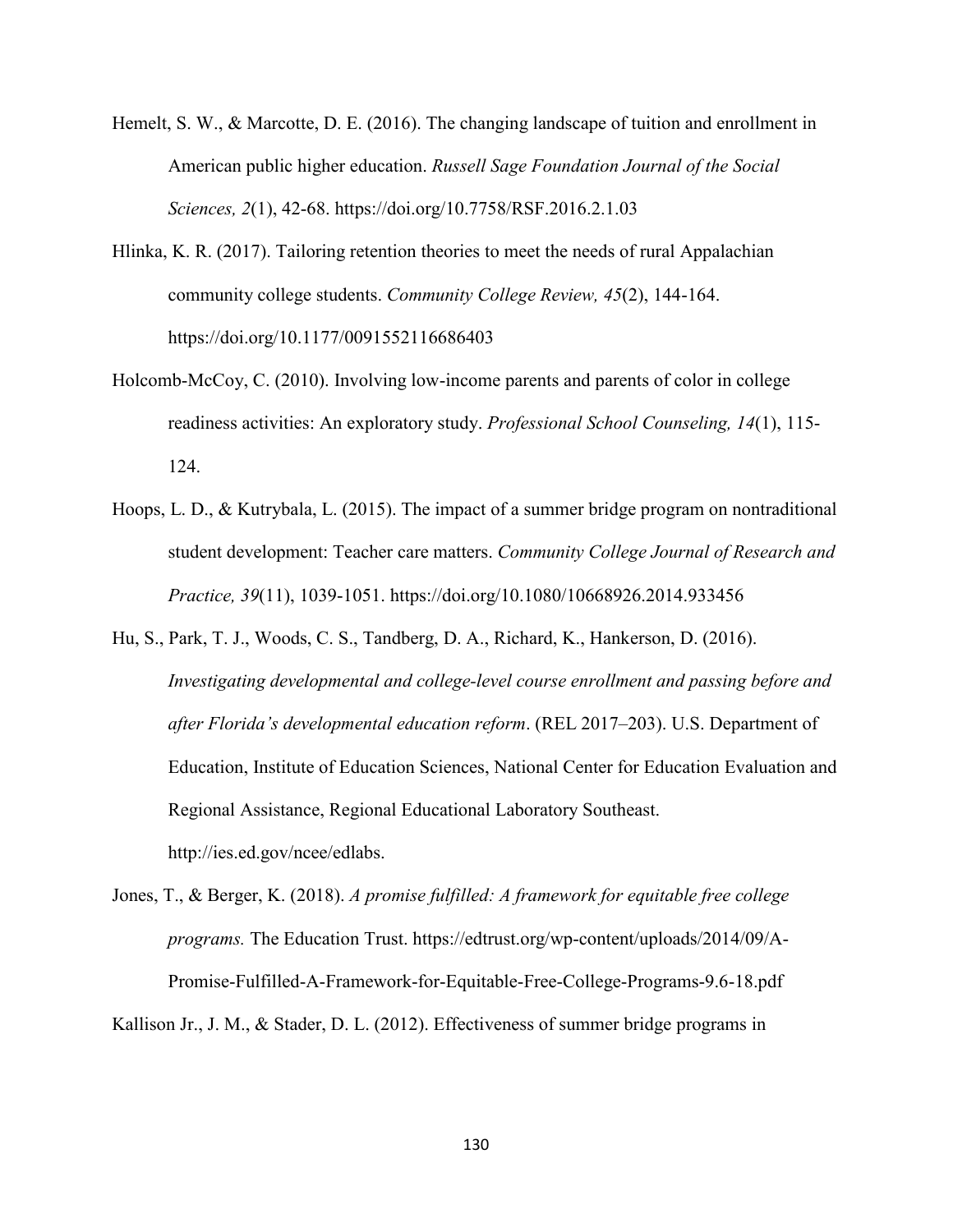enhancing college readiness. *Community College Journal of Research and Practice, 36*(5), 340-357. https://doi.org/10.1080/10668920802708595

Kim, C., & Tamborini, C. R. (2019). Are they still worth it? The long-run earnings benefits of an associate degree, vocational diploma or certificate, and some college. *The Russell Sage Foundation Journal of the Social Sciences, 5*(3), 64-85.

https://doi.org/10.7758/rsf.2019.5.3.04

- Kim, Y. K., & Lundberg, C. A. (2016). A structural model of the relationship between studentfaculty interaction and cognitive skills development among college students. *Research in Higher Education, 57*, 288-309. https://doi.org/10.1007/s11162-015-9387-6
- Kitchen, J. A., Sadler, P., & Sonnert, G. (2018). The impact of summer bridge programs on college students' STEM career aspirations. *Journal of College Student Development, 59*(6), 698-715. https://doi.org/10.1353/csd.2018.0066
- Kodama, C. M., Han, C., Moss, T., Myers, B., & Farruggia, S. P. (2018). Getting college students back on track: A summer bridge writing program. *Journal of College Student Retention: Research, Theory & Practice, 20*(3), 350-368.

https://doi.org/10.1177/1521025116670208

- Lane, T. B., Morgan, K., & Lopez, M. M. (2017). "A bridge between high school and college": A case study of a STEM intervention program enhancing college readiness among underserved students. *Journal of College Student Retention: Research, Theory & Practice, 0*(0), 1-25. https://doi.org/10.1177/1521025117729824
- Lenaburg, L., Aguirre, O., Goodchild, F., & Kuhn, J-U. (2012). Expanding pathways: A summer bridge program for community college STEM students. *Community College Journal of Research and Practice, 36*(3), 153-168. https://doi.org/10.1080/10668921003609210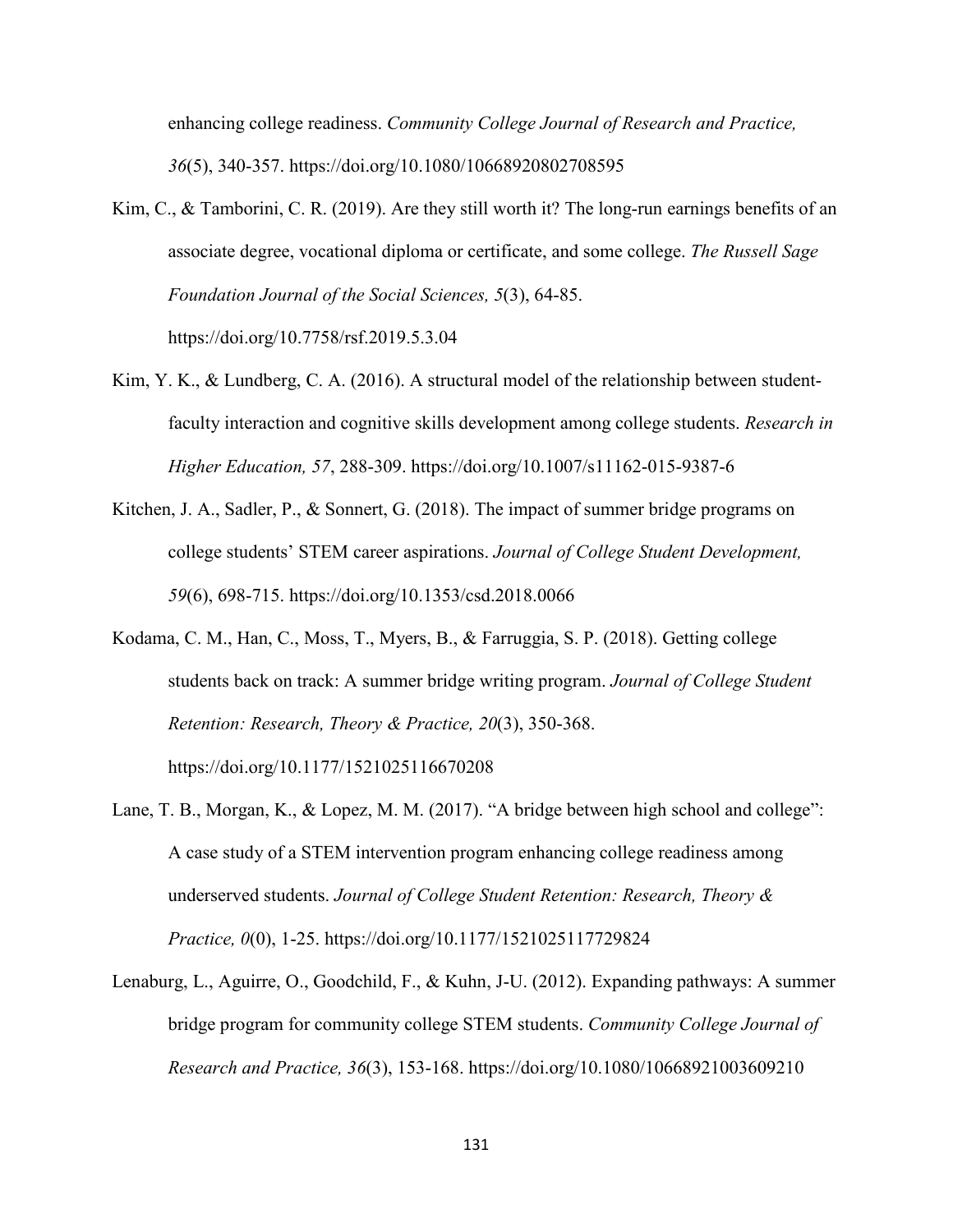- Littlepage, B., Clark, T., Wilson, R., & Stout, L. (2018). Tennessee Promise: A response to organizational change. *Community College Journal of Research and Practice, 42*(6), 379-388. https://doi.org/10.1080/10668926.2017.1324826
- Logue, A. W., Douglas, D., & Watanabe-Rose, M. (2017). Reforming remediation: College students mainstreamed into statistics are more likely to succeed. *Education Next, 17*(2), 78-84.
- Longwell-Grice, R., & Longwell-Grice, H. (2008). Testing Tinto: How do retention theories work for first-generation, working-class students? *Journal of College Student Retention, 9*(4), 407-420. https://doi.org/10.2190/CS.9.4.a
- Lonn, S., Aguilar, S. J., & Teasley, S. D. (2015). Investigating student motivation in the context of a learning analytics intervention during a summer bridge program. *Computers in Human Behavior, 47*, 90-97.
- Lopez, P. (2016). Student perceptions of a summer bridge program for underrepresented students. *Journal of Applied Research in the Community College, 23*(1), 27-39.
- Ma, J., & Baum, S. (2016). *Trends in community colleges: Enrollment, prices, student debt, and completion.* College Board. https://research.collegeboard.org/media/pdf/trendscommunity-colleges-research-brief.pdf
- Ma, J., Baum, S., Pender, M., & Libassi, C. J. (2019). *Trends in college pricing 2019*. College Board. https://research.collegeboard.org/media/pdf/trends-college-pricing-2019 full-report.pdf
- MacGregor, P. C., O'Reilly, F. L., & Matt, J. (2017). Can placement test score predict success for a first-semester community college student in their first online course? *Journal of Education and Training Studies, 5*(7), 1-12. https://doi.org/10.11114/jets.v5i7.2456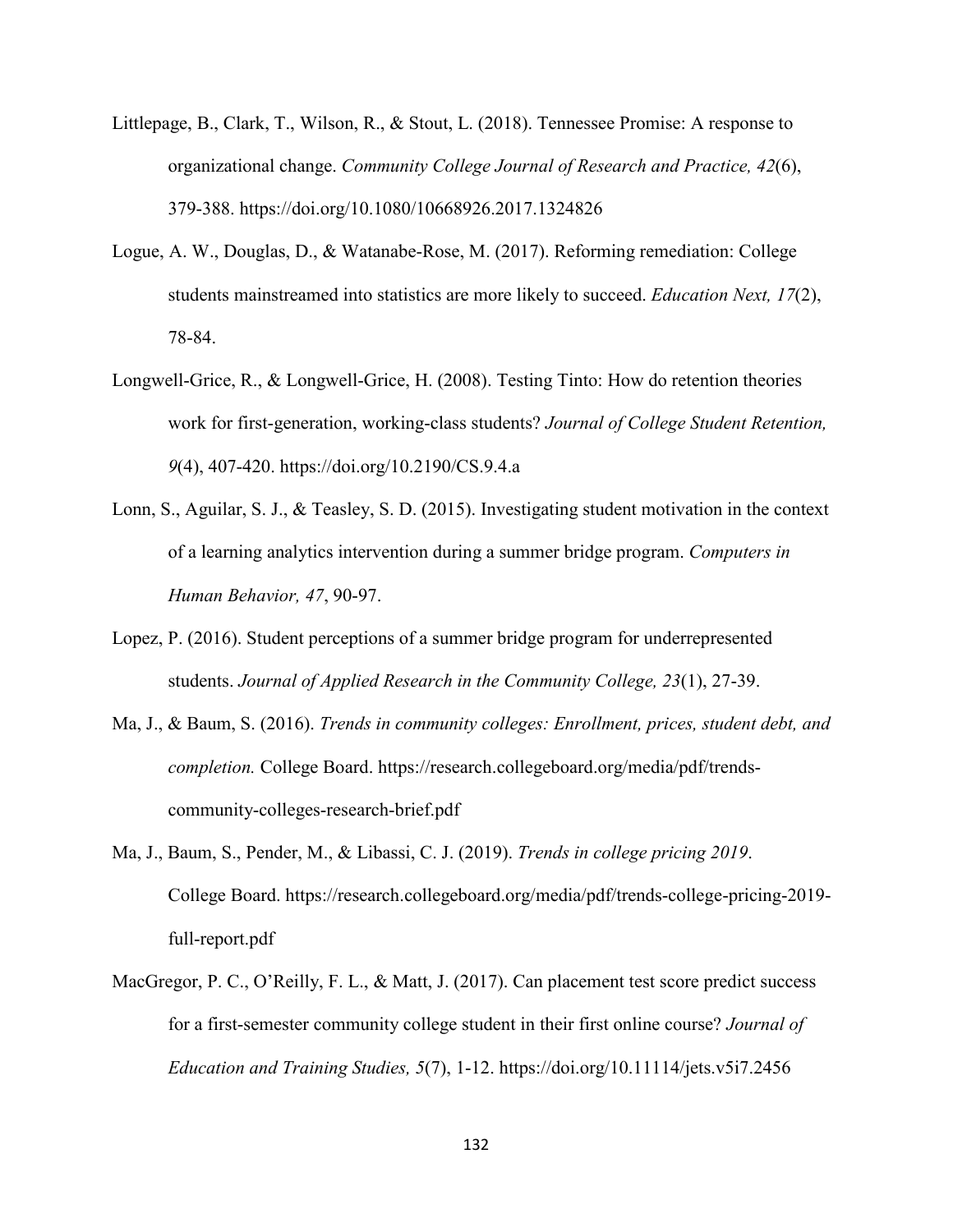- Malcom, S., & Feder, M. (2016). *Barriers and opportunities for 2-year and 4-year STEM degrees: Systemic change to support students' diverse pathways.* The National Academies Press. https://doi.org/10.17226/21739
- Martorell, P., & McFarlin, I. (2011). Help or hindrance? The effects of college remediation on academic and labor market outcomes. *The Review of Economics and Statistics, 93*(2), 436-454. https://doi.org/10.1162/REST\_a\_00098
- Mau, W. J. (2016). Characteristics of US students that pursued a STEM major and factors that predicted their persistence in degree completion. *Universal Journal of Educational Research, 4*(6), 1495-1500. https://doi.org/10.13189/ujer.2016.040630
- McCallen, L. S., & Johnson, H. L. (2019). *The role of institutional agents in promoting higher education success among first-generation college students at a public urban university*. Journal of Diversity in Higher Education. https://dx.doi.org/10.1037/dhe0000143
- McCoy, D. L. (2014). A phenomenological approach to understanding first-generation college students of color transitions to one 'extreme' predominantly white institution. *College Student Affairs Journal, 32*, 155–169.
- McCurrie, M. K. (2009). Measuring success in summer bridge programs: Retention efforts and basic writing. *Journal of Basic Writing, 28*(2), 28-49.
- McGlynn, A. P. (2012). Do summer bridge programs improve first-year success? *The Hispanic Outlook in Higher Education, 22*(19), 11-12.
- McKinney, L., & Burridge, A. B. (2015). Helping or hindering? The effects of loans on community college student persistence. *Research in Higher Education, 56*, 299-324. https://doi.org/10.1007/s11162-014-9349-4

Medhanie, A. G., Dupuis, D. N., LeBeau, B., Harwell, M. R., Post, T. R. (2012). The role of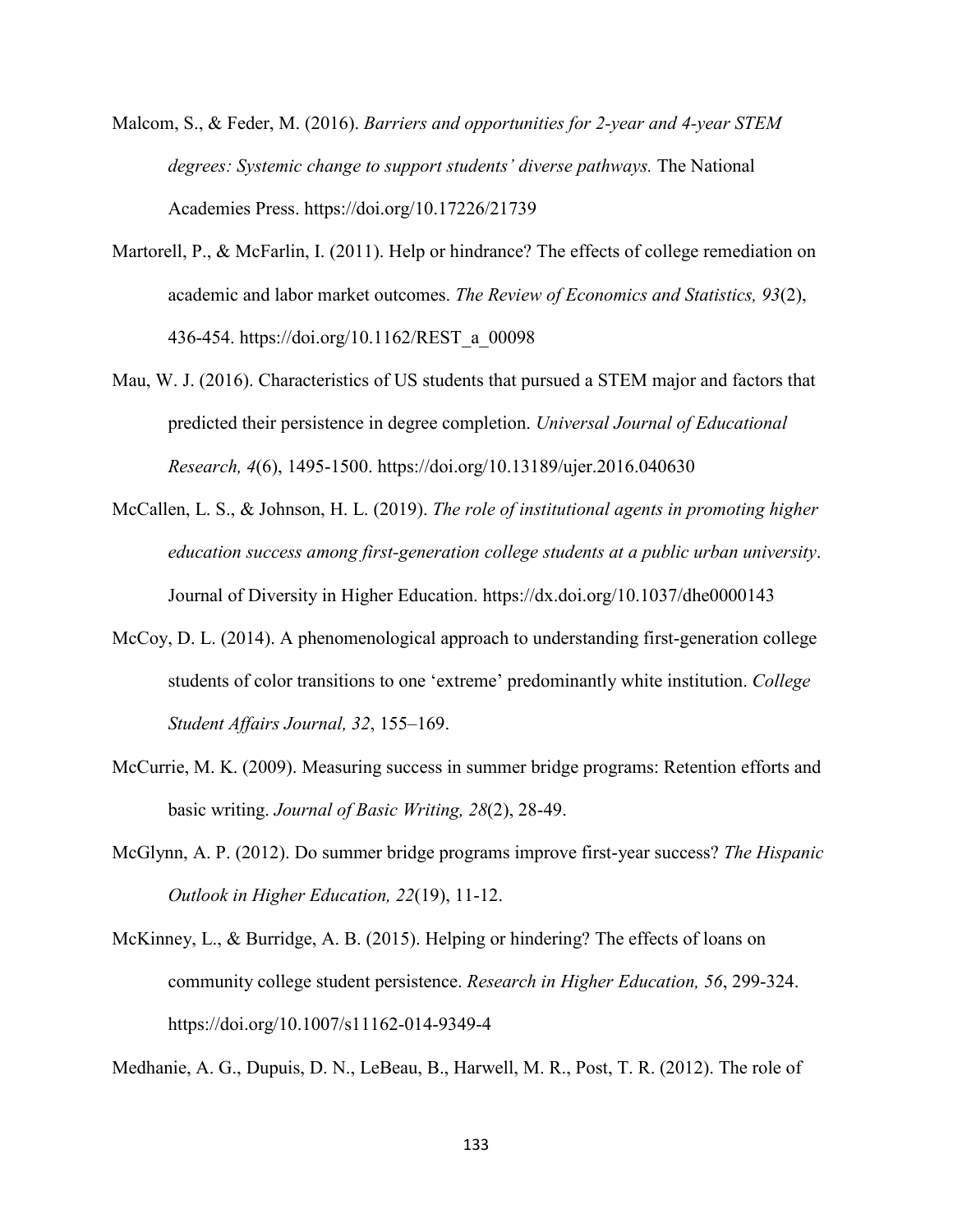ACCUPLACER mathematics placement test on a student's first college mathematics course. *Educational and Psychological Measurement, 72*(2), 332-351. https://doi.org/10.1177/0013164411417620

Mejia, M. C., Rodriguez, O., & Johnson, H. (2016). *Preparing students for success in California's Community Colleges*. Public Policy Institute of California. https://www.ppic.org/wp-content/uploads/content/pubs/report/R\_1116MMR.pdf

Monaghan, D. B., & Attewell, P. (2015). The community college route to the bachelor's degree. *Educational Evaluation and Policy Analysis, 37*(1), 70-91. https://doi.org/10.3102/0162373714521865

Mullin, C. M. (2012, February). *Why access matters: The community college student body* (Policy Brief 2012-01PBL). American Association of Community Colleges. https://files.eric.ed.gov/fulltext/ED532204.pdf

- Murphy, C. G., & Hicks, T. (2006). Academic characteristics among first-generation and nonfirst-generation college students. *College Quarterly, 9*(2), 1-20.
- Murphy, T. E., Gaughan, M., Hume, R., & Moore, Jr., S. G. (2010). College graduation rates for minority students in a selective technical university: Will participation in a summer bridge program contribute to success? *Educational Evaluation and Policy Analysis, 32*(1), 70-83. https://doi.org/10.3102/0162373709360064
- Nagaoka, J., Farrington, C. A., Roderick, M., Allensworth, E., Keyes, T. S., Johnson, D. W., & Beechum, N. O. (2013). Readiness for college: The role of noncognitive factors and context. *Voices in Urban Education, 38*, 45-52.

National Center for Education Statistics. (n.d.). *Enrollment in elementary, secondary, and*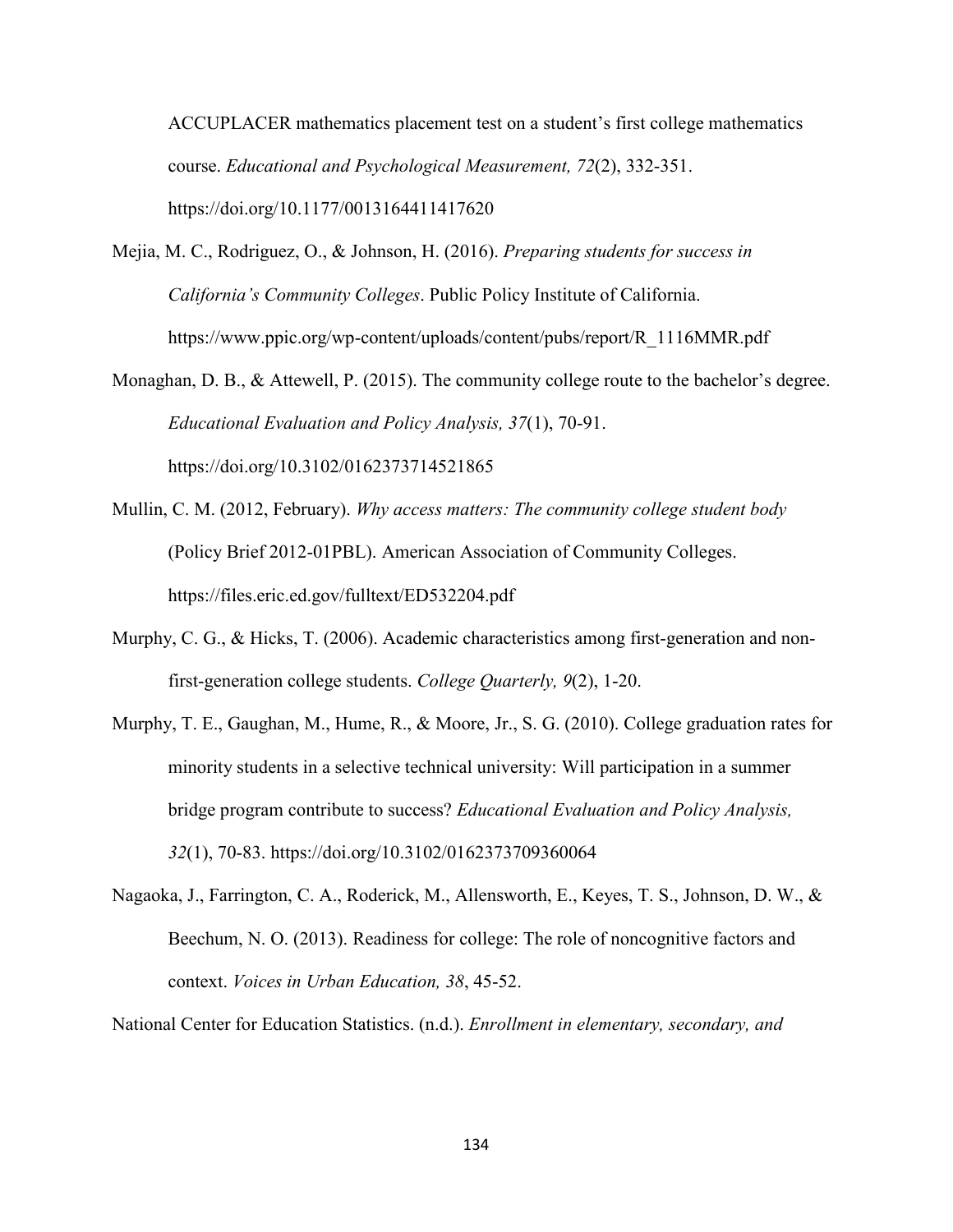*degree-granting postsecondary institutions, by level and control of institution: Selected years, 1869 through fall 2028* [data file].

https://nces.ed.gov/programs/digest/d18/tables/dt18\_105.30.asp

- National Student Clearinghouse. (2019). *Snapshot report: First-year persistence and retention for fall 2017 cohort*. https://files.eric.ed.gov/fulltext/ED601214.pdf
- Network Resources Open College & Career Project. (n.d.). *Help your students accelerate their paths to college and career.* https://info.edready.org/
- Ngo, F., & Kosiewicz, H. (2017). How extending time in developmental math impacts student persistence and success: Evidence from a regression discontinuity in community colleges. *Review of Higher Education, 40*(2), 267-306. https://doi.org/10.1353/rhe.2017.0004
- Norris, T. L., Wicks, M. N., Cowan, P. A., & Davison, E. S. (2016). A summer prematriculation program: Bridging the gap for disadvantaged underrepresented minority students interested in a nursing career. *Journal of Nursing Education, 55*(8), 471-475. https://doi.org/10.3928/01484834-20160715-10
- Nunez, A., & Elizondo, D. (2013). Closing the Latino/a transfer gap: Creating pathways to the baccalaureate. *Perspectivas: Issues in Higher Education Policy and Practice, 2*, 1-12.
- Park, T., Woods, C. S., Hu, S., Jones, T. B., & Tandberg, D. (2018). What happens to underprepared first-time-in-college students when developmental education is optional? The case of developmental math and intermediate algebra in the first semester. *The Journal of Higher Education, 89*(3), 318-340.

https://doi.org/10.1080/00221546.2017.1390970

Pascarella, E. T., & Terenzini, P. T. (1983). Predicting voluntary freshman year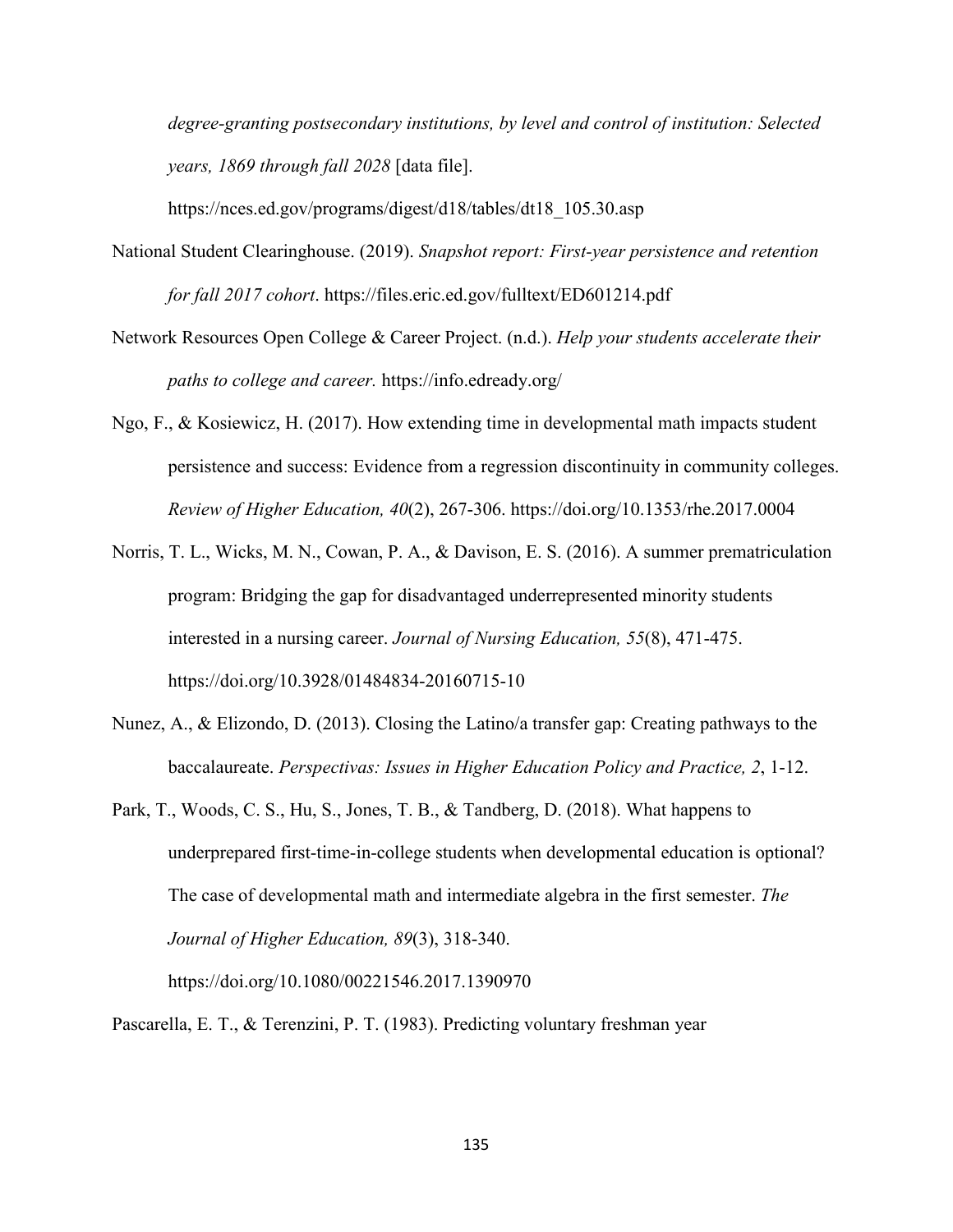persistence/withdrawal behavior in a residential university: A path analytic validation of Tinto's model. *Journal of Educational Psychology, 75*(2), 215-226.

- Pascarella, E. T., & Terenzini, P. T. (2005). *How college affects students: A third decade of research*. Jossey-Bass.
- Pitre, C. C., & Pitre, P. (2009). Increasing underrepresented high school students' college transitions and achievements. *NASSP Bulletin, 93*(2), 96-110. https://doi.org/10.1177/0192636509340691
- Poutre, A., & Voight, M. (2018). *Tennessee Promise: Does it help students with limited financial means afford college?* Institute for Higher Education. https://files.eric.ed.gov/fulltext/ED595381.pdf
- Pratt, T. (2017). The open access dilemma. *Education Next, 17*(4), 35-41.
- Quiroz, A. G., & Garza, N. R. (2018). Focus on student success: Components for effective summer bridge programs. *Journal of Hispanic Higher Education, 17*(2), 101-111. https://doi.org/10.1177/1538192717753988
- Raines, J. M. (2012). FirstSTEP: A preliminary review of the effects of a summer bridge program on pre-college STEM majors. *Journal of STEM Education, 13*(1), 22-29.
- Renn, K. A., & Reason, R. D. (2013). College students in the United States: Characteristics, experiences, and outcomes. Jossey-Bass.
- Reynolds, C. L. (2012). Where to attend? Estimating the effects of beginning college at a twoyear institution. *Economics of Education Review, 31*, 345-362.

Rodriguez, O., Mejia, M. C., & Johnson, H. (2016). *Determining college readiness in*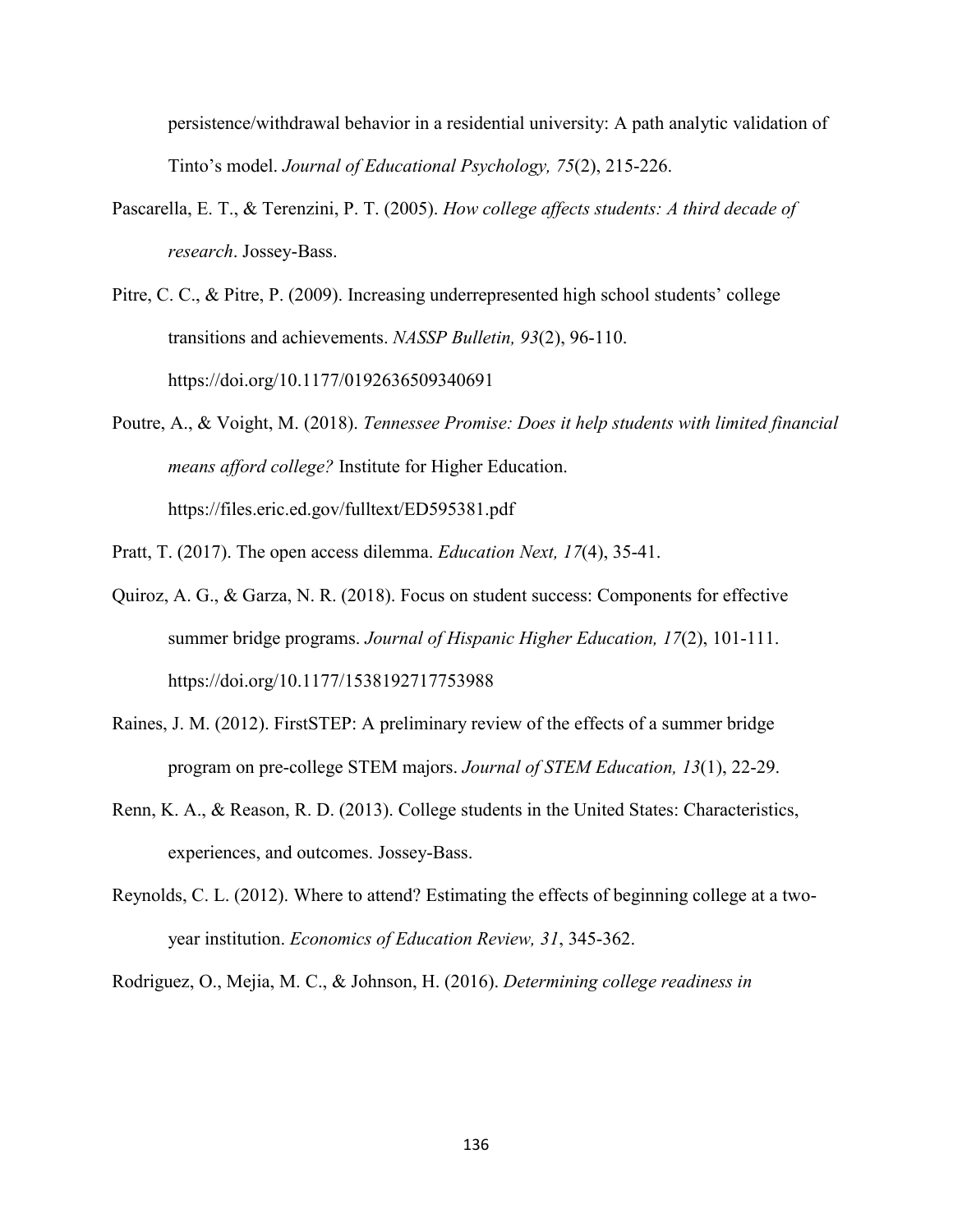*California's community college system: A survey of assessment and placement policies*. Public Policy Institute of California. https://www.ppic.org/wpcontent/uploads/content/pubs/report/R\_1116ORR.pdf

- Sablan, J. R. (2014). The challenge of summer bridge programs. *American Behavioral Scientist, 58*(8), 1035-1050. https://doi.org/10.1177/0002764213515234
- Saidy, C. (2018). Inez in transition: Using case study to explore the experiences of underrepresented students in first-year composition. *Writing Program Administration, 41*(2), 17-34.
- Sasso, P., Nasser Jr., R. M., & Price-Williams, S. (2019). Improving bridge programs on American college and university campuses. In J. Hoffman, P. Blessinger, & M. Makhanya (Eds.), *Strategies for facilitating inclusive campuses in higher education: International perspectives on equity and inclusion* (pp. 231-245). Emerald Publishing.
- Scott-Clayton, J. (2012). *Do high-stakes placement exams predict college success?* (CCRC Working Paper No. 41) Community College Research Center.

https://ccrc.tc.columbia.edu/publications/high-stakes-placement-exams-predict.html

- Scott-Clayton, J., Crosta, P. M., & Belfield, C. R. (2014). Improving the targeting of treatment: Evidence from college remediation. *Educational Evaluation and Policy Analysis, 36*(3), 371-393. https://doi.org/10.3102/0162373713517935
- Scott-Clayton, J., & Rodriguez, O. (2015). Development, discouragement, or diversion? New evidence on the effects of college remediation policy. *Education Finance and Policy, 10*(1), 4-45. https://doi.org/10.1162/EDFP\_a\_00150
- Seidman, A. (Ed.). (2012). *College student retention: Formula for student success*. Rowman & Littlefield Publishers, Inc.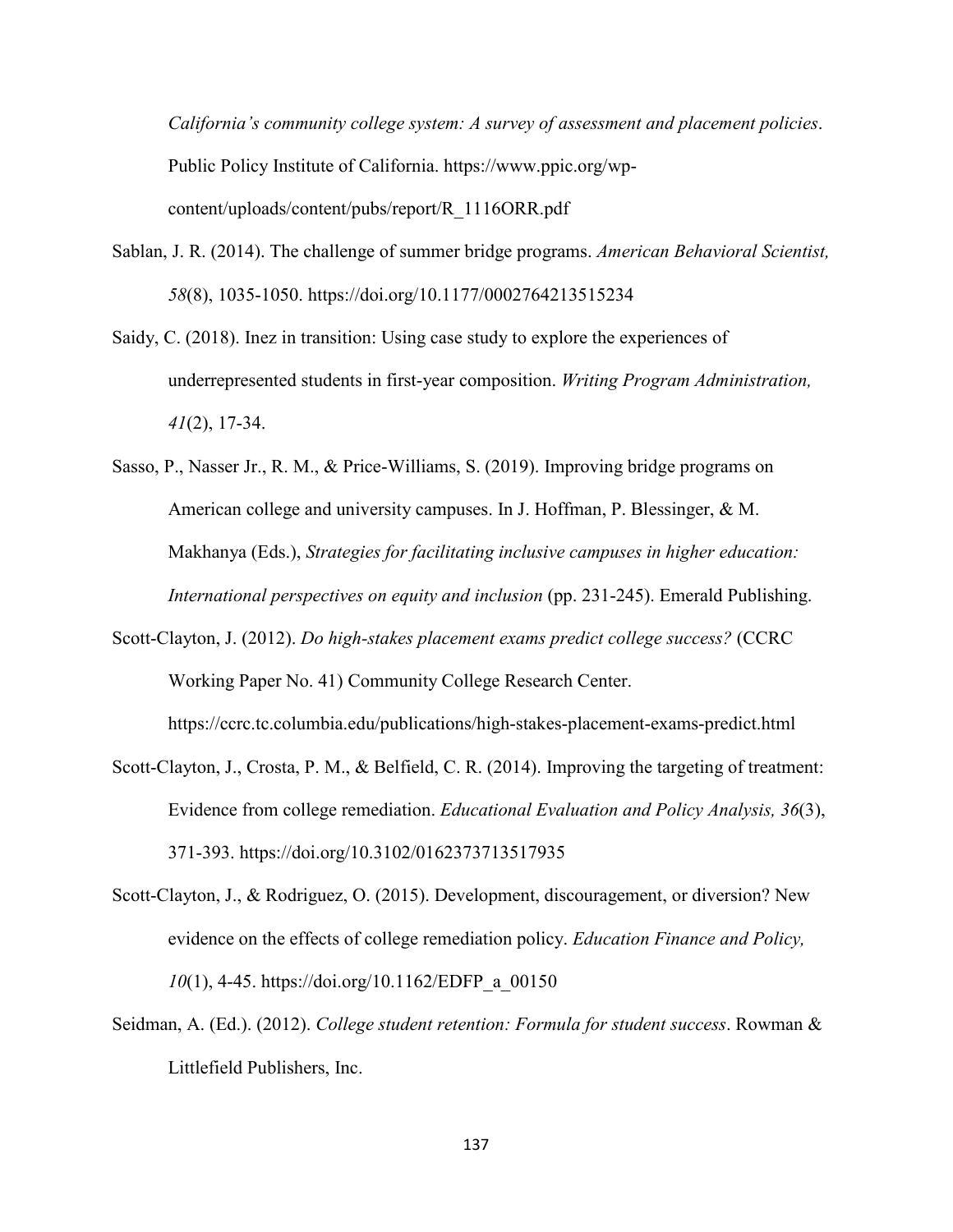- Shannon, H. D., & Smith, R. C. (2006). A case for the community college's open access mission. *New Directions for Community Colleges, 136*, 15-31. https://doi.org/10.1002/cc.255
- Skomsvold, P. (2015). *Web tables – profile of undergraduate students: 2011-12* (NCES 2015- 167). National Center for Education Statistics, U. S. Department of Education. https://nces.ed.gov/pubs2015/2015167.pdf
- Slade, J., Eatmon, D., Staley, K., & Dixon, K. G. (2015). Getting into the pipeline: Summer bridge as pathway to college success. *Journal of Negro Education, 84*(2), 125-138.
- Smith, J. F., & Bowyer, K. (2016). Tennessee Promise: Implementation and outcomes at two diverse colleges. *Planning for Higher Education Journal, 45*(1), 180-193.
- St. John, E. P., Masse, J. C., Fisher, A. S., Moronski-Chapman, K., & Lee, M. (2014). Beyond the bridge: Actionable research informing the development of a comprehensive intervention strategy. *American Behavioral Scientist, 58*(8), 1051-1070. https://doi.org/10.1177/0002764213515233
- Stern, G. M. (2015). Community college initiative: Could have major impact on Latinos. *The Hispanic Outlook in Higher Education, 25*(15), 25-27.
- Stewart, S., Lim, D. H., Kim, J. (2015). Factors influencing college persistence for first-time students. *Journal of Developmental Education, 38*(3), 12-20.
- Stinson, S. (2015). America's college promise. *Community College Journal, 85*(4), 10-11.
- Strayhorn, T. L. (2011). Bridging the pipeline: Increasing underrepresented students' preparation for college through a summer bridge program. *American Behavioral Scientist, 55*(2), 142- 159. https://doi.org/10.1177/0002764210381871

Tennessee Higher Education Commission (2016). *2015-2016 Tennessee higher education fact*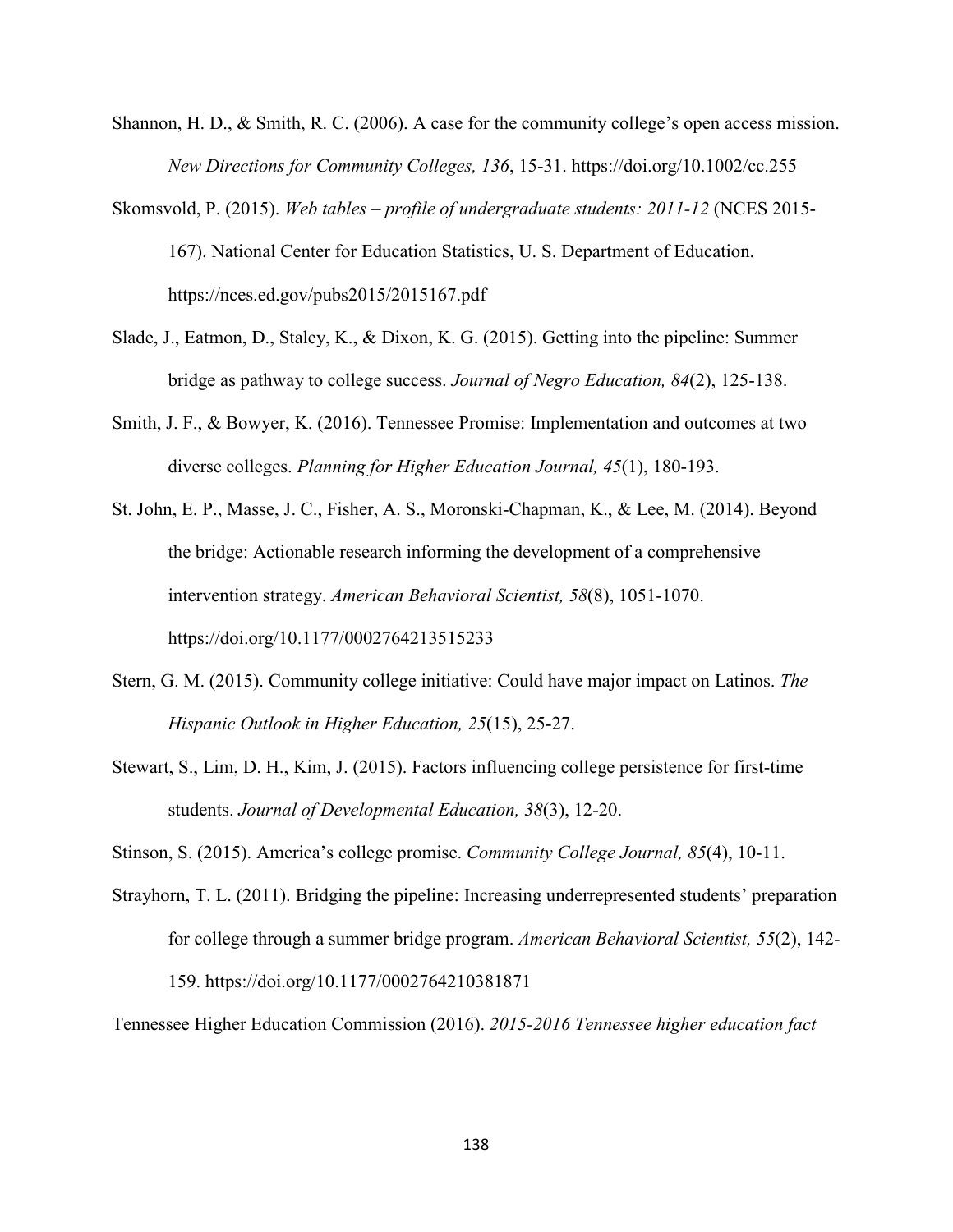*book*. https://www.tn.gov/content/dam/tn/thec/bureau/research/otherresearch/factbook/2015-2016\_Fact\_Book.pdf

- Tennessee Higher Education Commission (2019). *Tennessee Promise annual report*. https://www.tn.gov/thec/research/tn-promise-annual-report.html
- Tennessee Higher Education Commission (2021). *Tennessee Promise annual report*. https://www.tn.gov/thec/research/tn-promise-annual-report.html
- Theobald, E. J., Hill, M. J., Tran, E. Agrawal, S., Arroyo, E. N., Behling, S., Chambwe, N., Cintron, D. L., Cooper, J. D., Dunster, G., Grummer, J. A., Hennessey, K., Hsiao, J., Iranon, N., Jones II, L., Jordt, H., Keller, M., Lacey, M. E., Littlefield, C. E., … Freeman, S. (2020). Active learning narrows achievement gaps for underrepresented students in undergraduate science, technology, engineering, and math. *Psychological and Cognitive Sciences, 117*(12), 6476-6483.
- Thompson, R. J. (2014). *Beyond reason and tolerance: The purpose and practice of higher education.* Oxford University Press.
- Tierney, W. G., & Sablan, J. R. (2014). Examining college readiness. *American Behavioral Scientist, 58*(8), 943-946. https://doi.org/10.1177/0002764213515228
- Tinto, V. (1988). Stages of student departure: Reflections on longitudinal character of student leaving. *The Journal of Higher Education, 59*(4), 438-455.
- Tinto, V. (2017). Reflections on student persistence. *Student Success, 8*(2), 1-8. https://dx.doi.org.iris.etsu.edu:2048/10.5204/ssj.v8i2.376z
- Tomasko, D. L., Ridgeway, J. S., Waller, R. J., & Olesik, S. V. (2016). Association of summer bridge program outcomes with STEM retention of targeted demographic groups. *Journal of College Science Teaching, 45*(4), 90-99.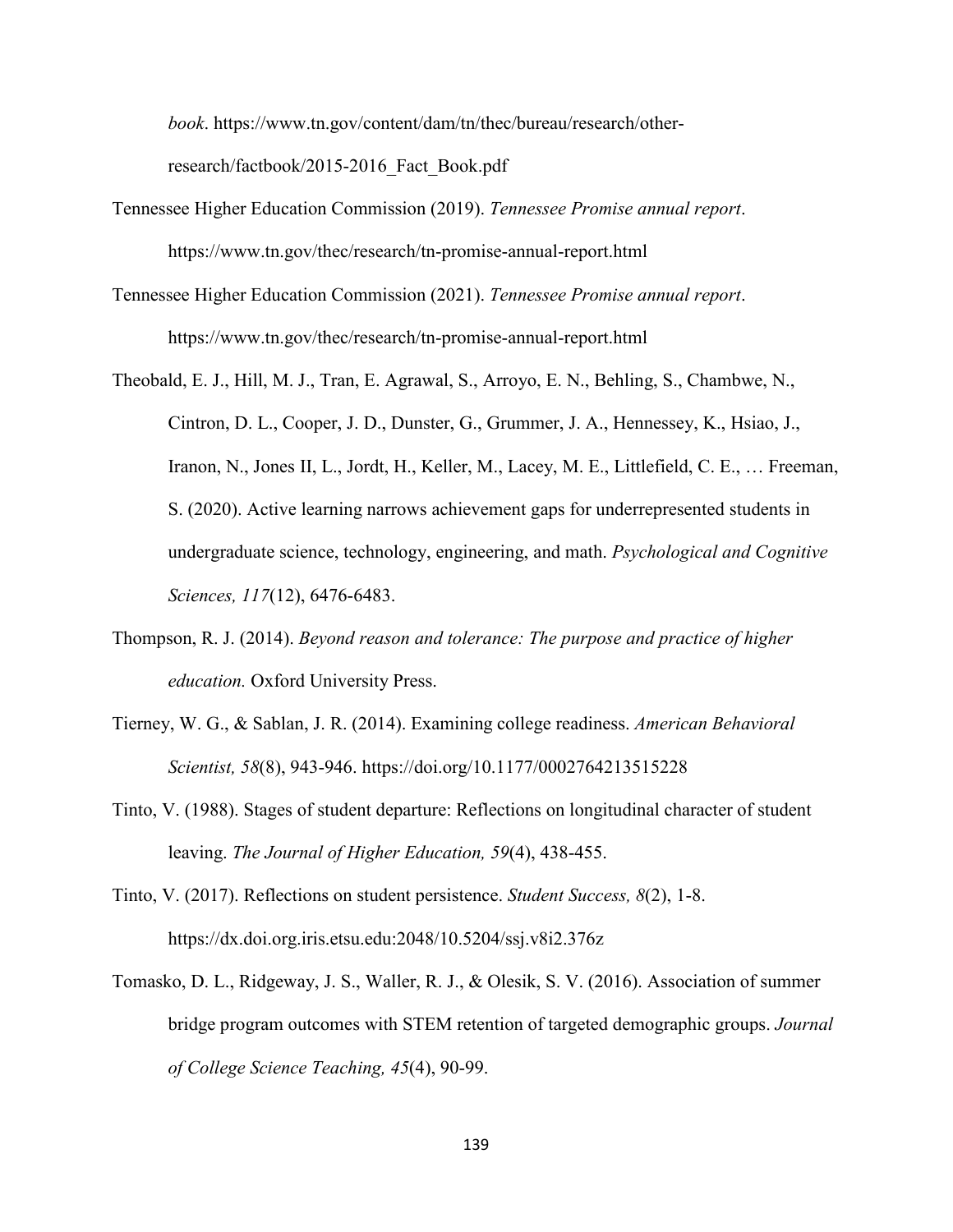- Vega, D., & Moore III, J. L. (2012). *Research studies in higher education: Educating multicultural college students* (T. Hicks, & A. Pitre, Eds.). University Press of America.
- Vidalakis, C., Sun, M., & Papa, A. (2013). The quality and value of higher education facilities: A comparative study. *Facilities, 31*(11/12), 489-504. https://doi.org/10.1108/F-10-2011- 0087
- Villiger, C., Hauri, S., Tettenborn, A., Hartmann, E., Napflin, C., Hugener, I., & Niggli, A. (2019). Effectiveness of an extracurricular program for struggling readers: A comparative study with parent tutors and volunteer tutors. *Learning and Instruction, 60*, 54-65.
- Wachen, J., Pretlow, J., & Dixon, K. G. (2018). Building college readiness: Exploring the effectiveness of the UNC Academic Summer Bridge Program. *Journal of College Student Retention: Research, Theory, & Practice, 20*(1), 116-138. https://doi.org/10.1177/1521025116649739
- Wathington, H., Pretlow, J., & Barnett, E. (2016). A good start?: The impact of Texas' developmental summer bridge program on student success. *Journal of Higher Education, 87*(2), 150-177. https://www.doi.org/10.1353/jhe.2016.0010
- Wilson, D., & Lowry, K. M. (2017). One goal, two institutions: How a community college and 4-year university partner to bridge student college readiness gaps. *Community College Journal of Research and Practice, 41*(4-5), 267-272. https://dx.doi.org/10.1080/10668926.2016.1251350

Witte, R. S., & Witte, J. S. (2010). *Statistics*. Wiley.

Xu, D., & Dadgar, M. (2018). How effective are community college remedial math courses for students with the lowest math skills? *Community College Review, 46*(1), 62-81. https://doi.org/10.1177/0091552117743789